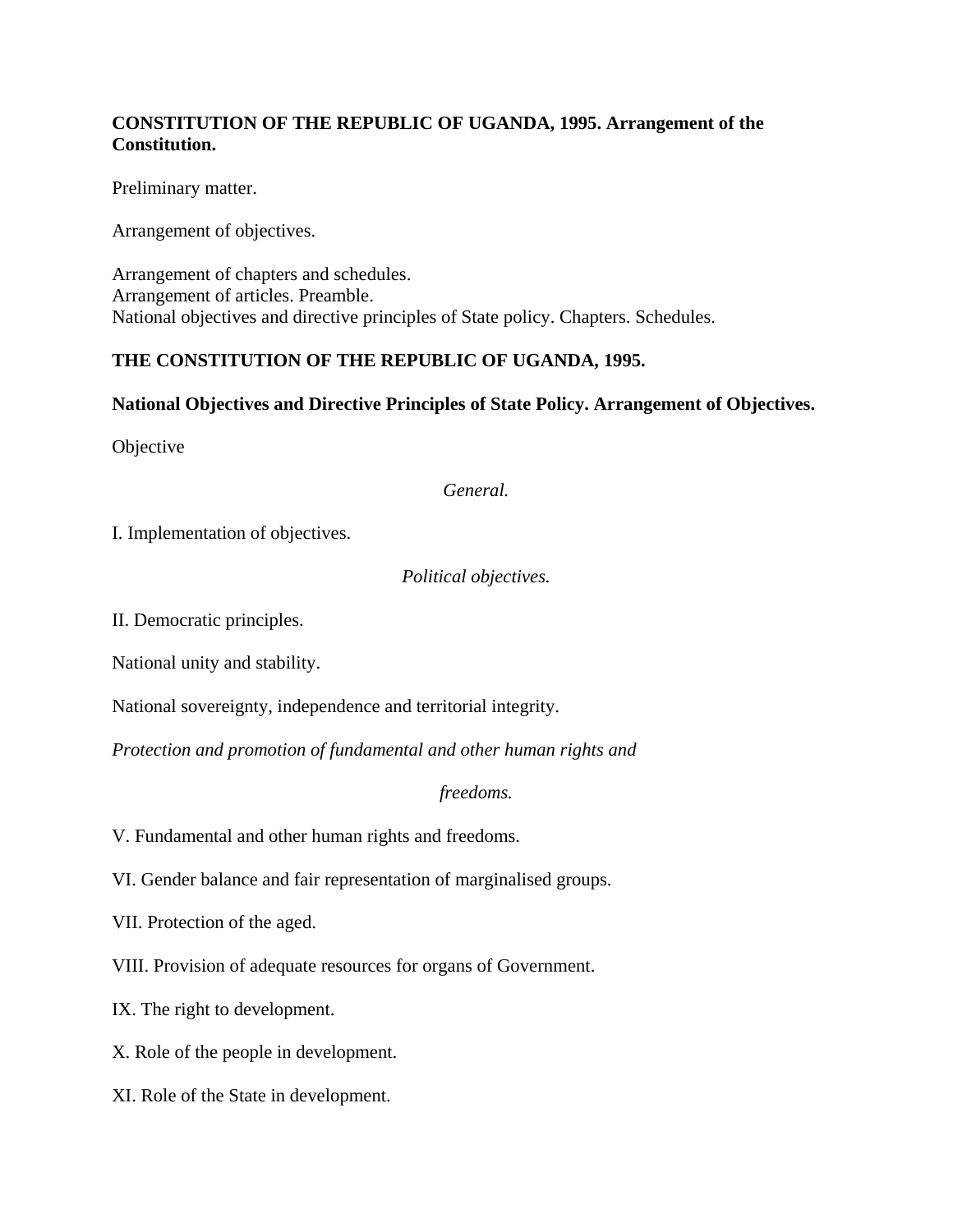XII. Balanced and equitable development.

XIII. Protection of natural resources.

*Social and economic objectives.*

XIV. General social and economic objectives. XV. Recognition of the role of women in society.

XVI. Recognition of the dignity of persons with disabilities.

XVII. Recreation and sports.

XVIII. Educational objectives.

XIX. Protection of the family.

XX. Medical services.

XXI. Clean and safe water.

XXII. Food security and nutrition.

XXIII. Natural disasters.

*Cultural objectives.*

XXIV. Cultural objectives. XXV. Preservation of public property and heritage.

*Accountability.*

XXVI. Accountability.

*The environment.*

XXVII. The environment.

*Foreign policy objectives.* XXVIII. Foreign policy objectives.

*Duties of a citizen.*

XXIX. Duties of a citizen.

## **THE CONSTITUTION OF THE REPUBLIC OF UGANDA, 1995.**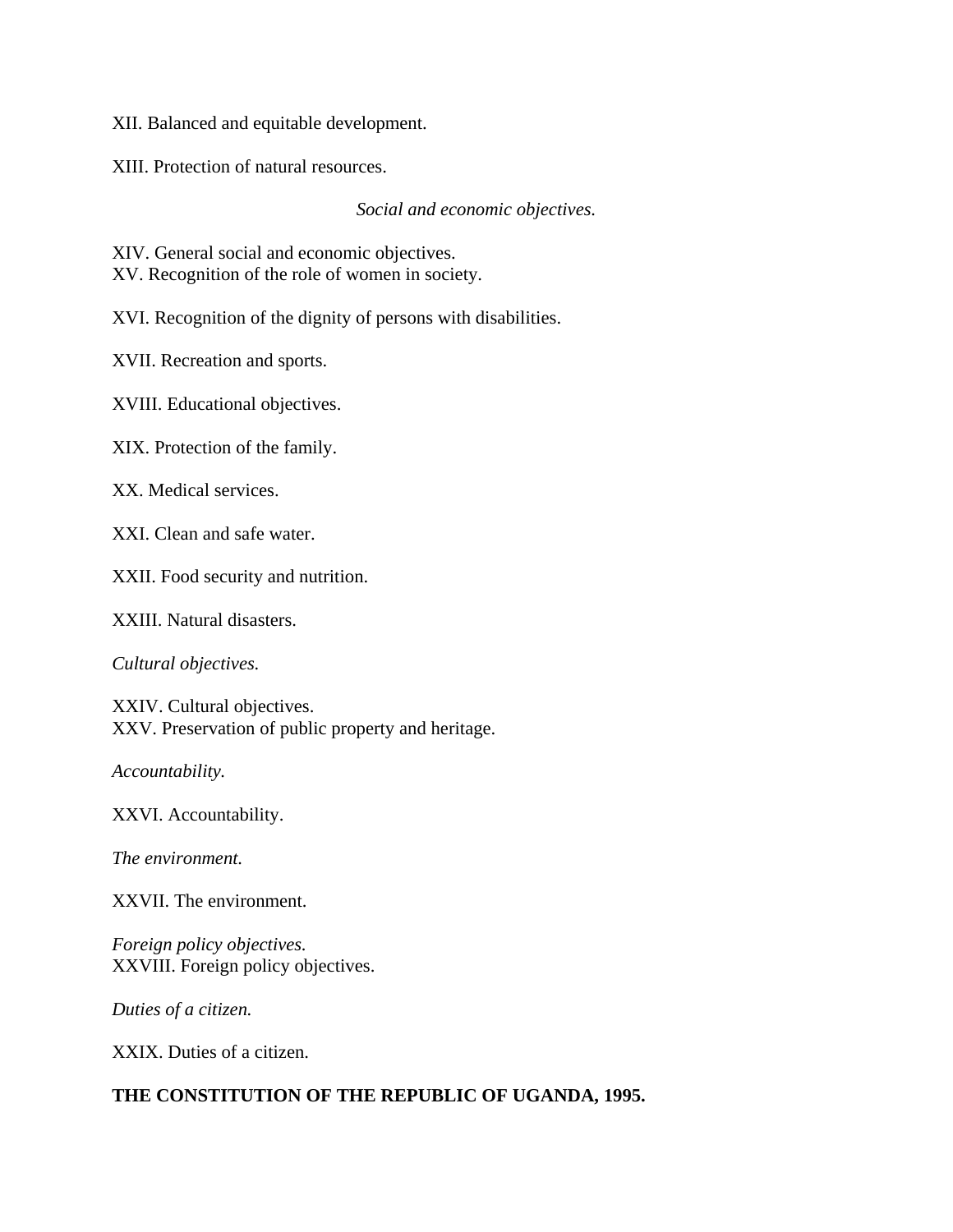#### **Arrangement of Chapters and Schedules.**

Chapter

The Constitution.

The Republic.

Citizenship.

Protection and promotion of fundamental and other human rights and freedoms.

Representation of the people.

The legislature.

The executive.

The judiciary.

Finance.

The public service.

Local government.

Defence and national security.

Inspectorate of Government.

Leadership Code of Conduct.

Land and environment.

Institution of traditional or cultural leaders.

General and miscellaneous.

Amendment of the Constitution.

Transitional provisions.

#### **Schedules**

*First Schedule Second Schedule Third Schedule*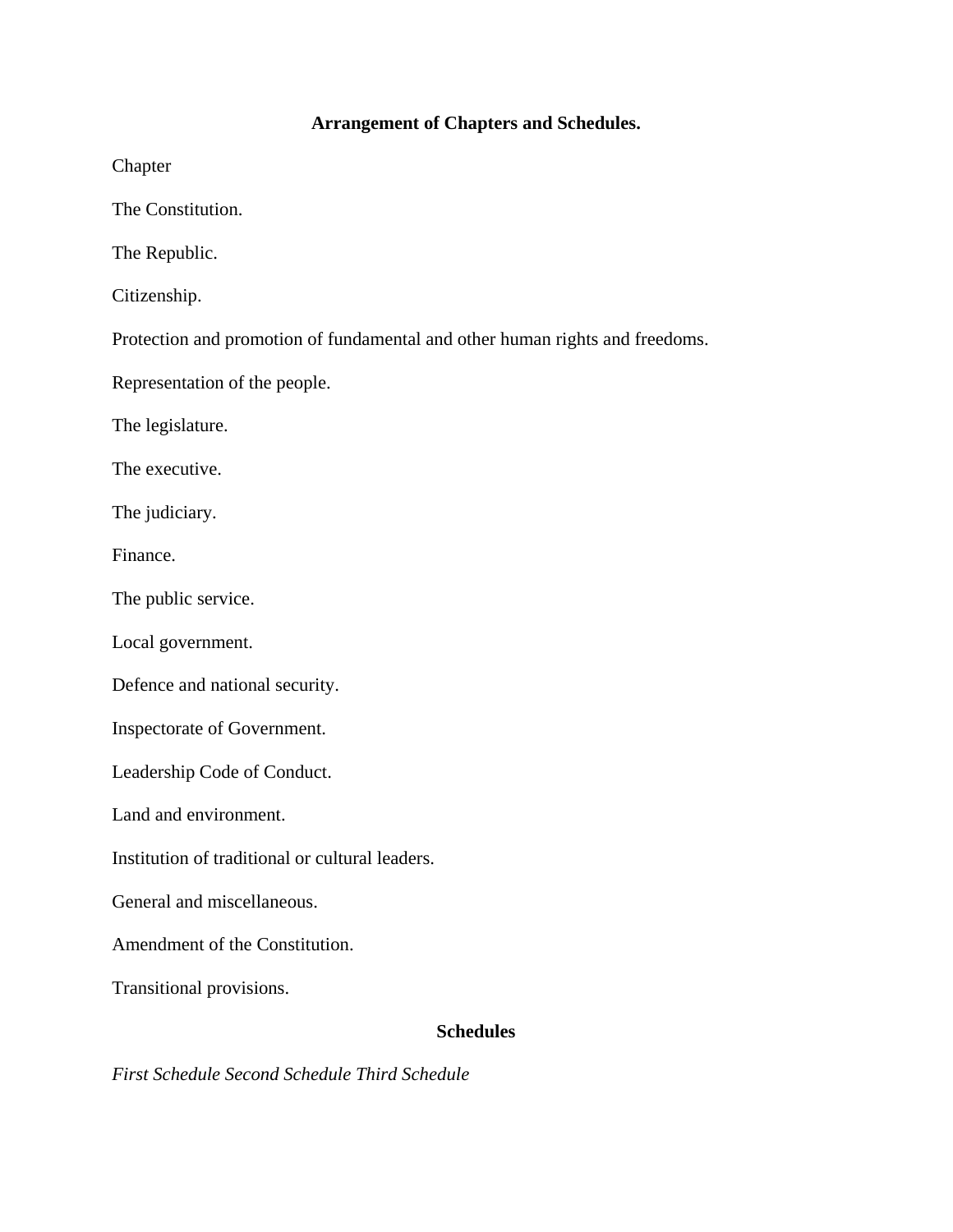Districts of Uganda.

The boundary of Uganda.

Uganda's indigenous communities as at 1st February, 1926. *Fourth Schedule* Oaths.

*Fifth Schedule* Areas of cooperation among districts.

*Sixth Schedule* Functions and services for which Government is responsible.

*Seventh Schedule* Unconditional grant to local governments.

### **CONSTITUTION OF THE REPUBLIC OF UGANDA, 1995.**

#### **Arrangement of Articles.**

Article

#### CHAPTER ONE—THE CONSTITUTION.

Sovereignty of the people.

Supremacy of the Constitution.

Defence of the Constitution.

Promotion of public awareness of the Constitution.

CHAPTER TWO—THE REPUBLIC.

The Republic of Uganda.

Official language.

Nonadoption of State religion.

National symbols and seals.

CHAPTER THREE—CITIZENSHIP.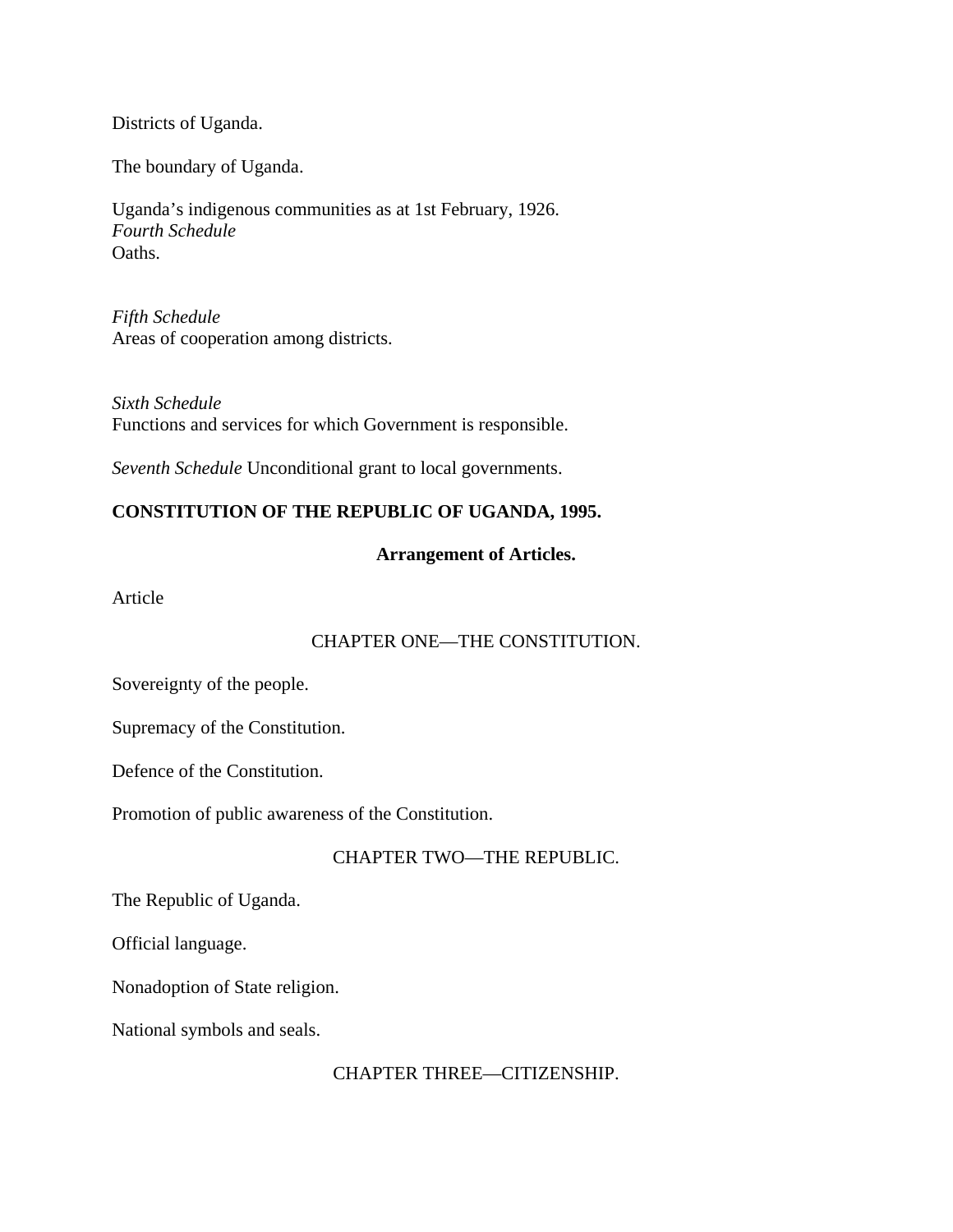Citizens of Uganda. Citizenship by birth. Foundlings and adopted children. Citizenship by registration. Citizenship by naturalisation. Loss of citizenship by registration. Prohibition of dual citizenship. National Citizenship and Immigration Board. Duties of a citizen. Registration of births, marriages and deaths . Citizenship of a parent dying before the birth of a person.

## CHAPTER FOUR —PROTECTION AND PROMOTION OF FUNDAMENTAL AND OTHER HUMAN RIGHTS AND FREEDOMS.

#### *General.*

Fundamental and other human rights and freedoms.

Equality and freedom from discrimination.

Protection of right to life.

Protection of personal liberty.

Respect for human dignity and protection from inhuman treatment.

Protection from slavery, servitude and forced labour.

Protection from deprivation of property.

Right to privacy of person, home and other property.

Right to a fair hearing.

Protection of freedom of conscience, expression, movement, religion, assembly and association.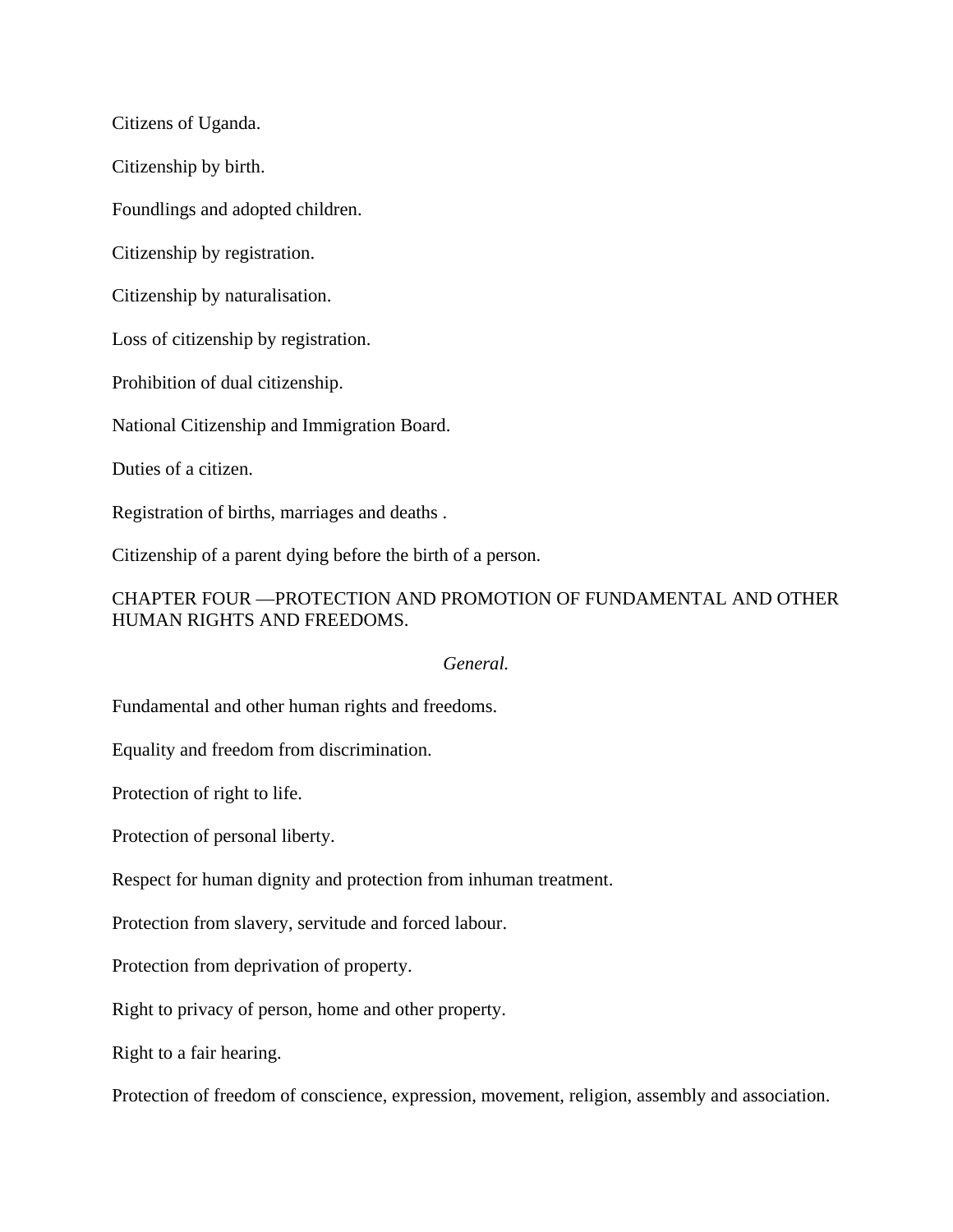Right to education. Rights of the family. Affirmative action in favour of marginalised groups. Rights of women. Rights of children. Rights of persons with disabilities. Protection of rights of minorities. Right to culture and similar rights. Civic rights and activities. Right to a clean and healthy environment. Economic rights. Right of access to information. Right to just and fair treatment in administrative decisions. General limitation on fundamental and other human rights and freedoms. Prohibition of derogation from particular human rights and freedoms. Human rights and freedoms additional to other rights. *Human rights and freedoms during a state of emergency.* Effect of laws enacted for a state of emergency. Detention under emergency laws. Review by the Uganda Human Rights Commission. 49. Report to Parliament. *Enforcement of rights and freedoms by courts.* Enforcement of rights and freedoms by courts. *Uganda Human Rights Commission.* Uganda Human Rights Commission.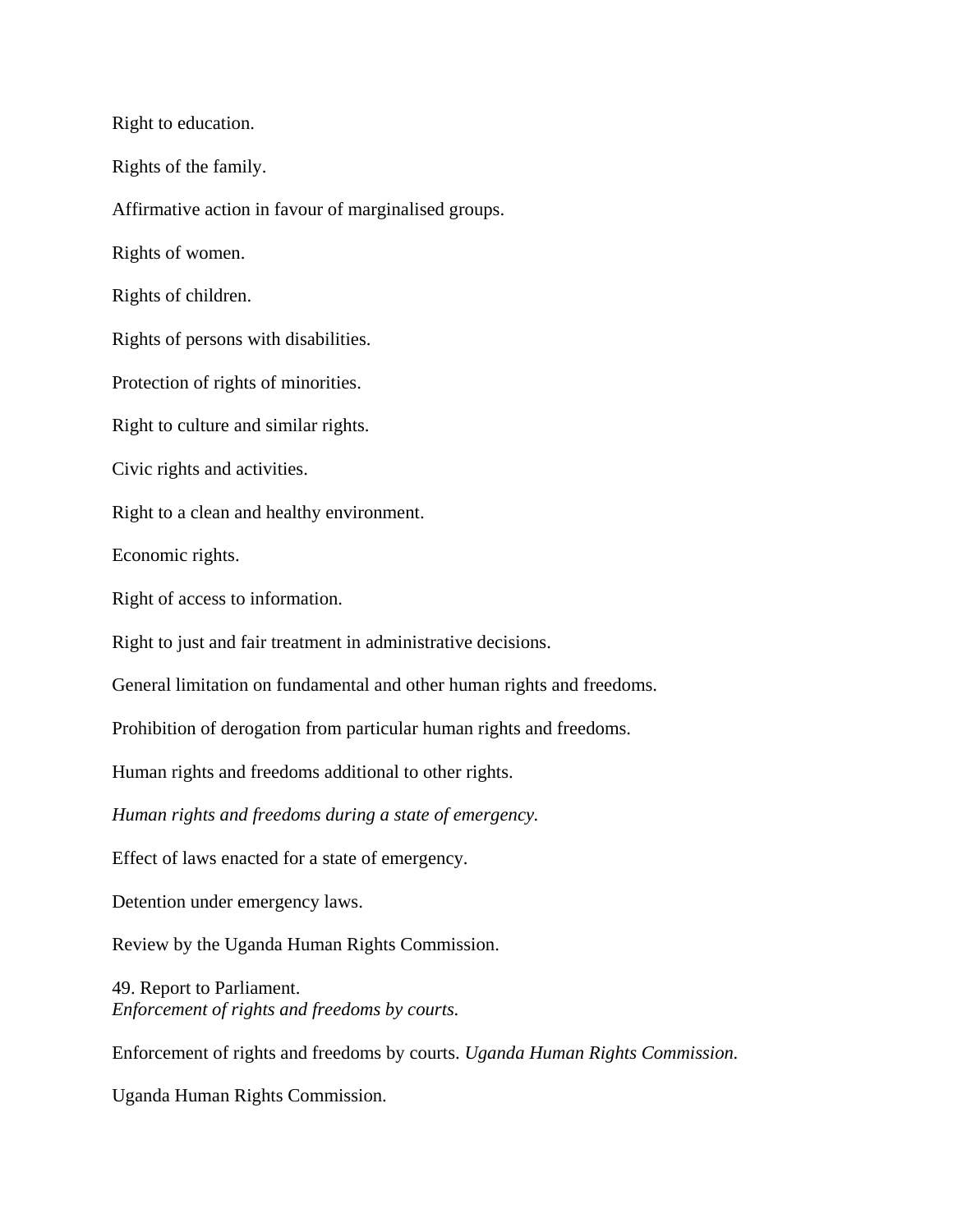Functions of the Human Rights Commission. Powers of the commission. Independence of the commission. Expenses of the commission. Removal of the commissioners. Staff of the commission. Parliament to make laws regarding functions of the commission. CHAPTER FIVE —REPRESENTATION OF THE PEOPLE. *Right to vote.* Right to vote. *Electoral Commission.* Electoral Commission. Functions of the Electoral Commission. Independence of the commission. Constituencies. Appeals from decisions of the commission. Staff of the commission. Expenses of the commission. Organisation of elections. Voting at elections and referenda. *Political systems.* Political systems. Movement political system. Multiparty political system. Right to form political organisations.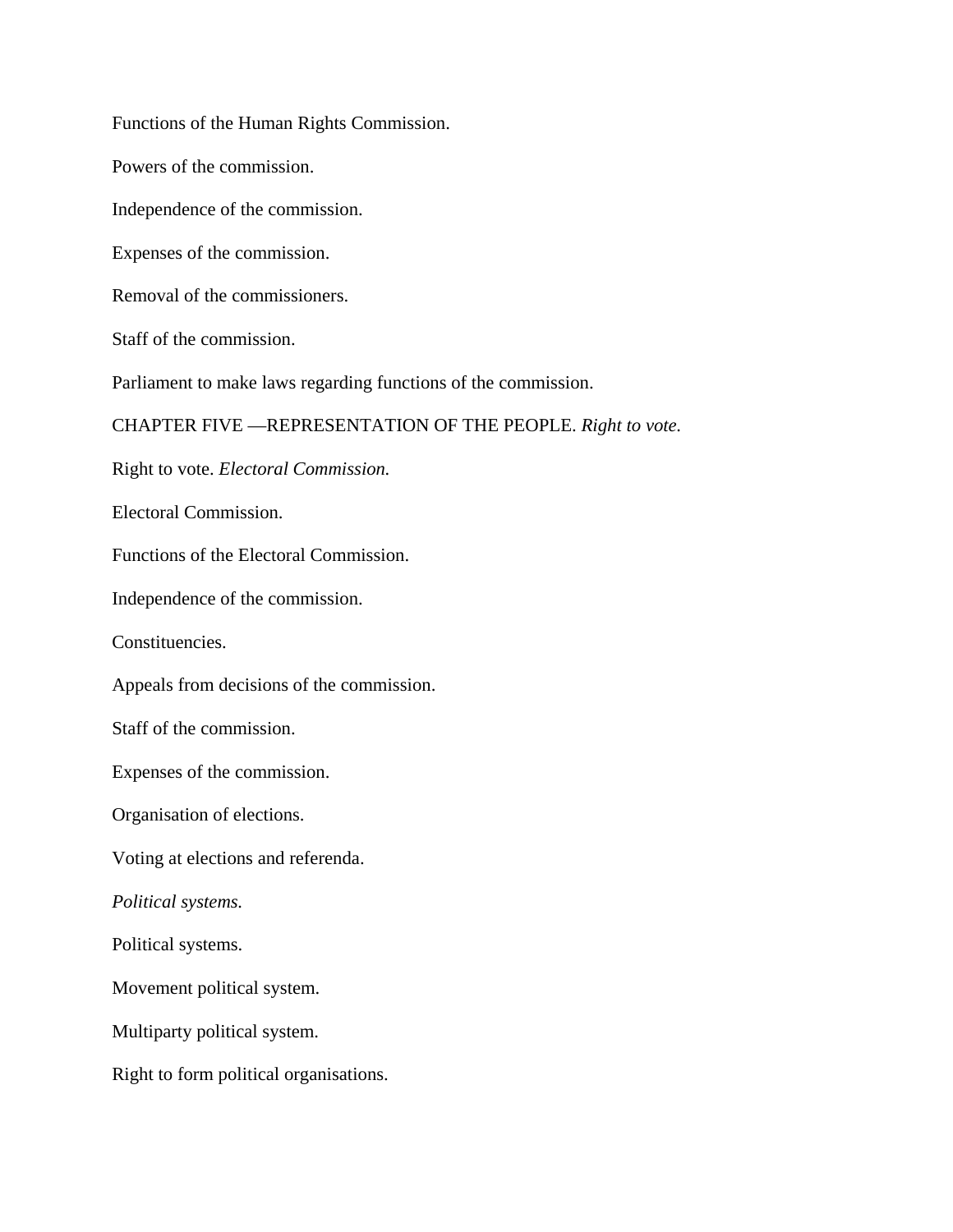Regulations of political organisations.

Change of political systems by referenda or elections.

Prohibition of one-party State.

*General.* 76. Parliament to enact laws on elections.

CHAPTER SIX—THE LEGISLATURE. *Establishment, composition and functions of Parliament.*

Parliament of Uganda.

Composition of Parliament.

Functions of Parliament.

Qualifications and disqualifications of members of Parliament.

Election of members of Parliament.

Speaker and Deputy Speaker of Parliament.

Tenure of office of members of Parliament.

Right of recall.

Emoluments of members of Parliament.

Determination of questions of membership.

Clerk to Parliament and other staff.

*Procedure of Parliament.*

Quorum of Parliament.

Voting in Parliament.

Committees of Parliament.

Exercise of legislative powers.

Restriction on retrospective legislation.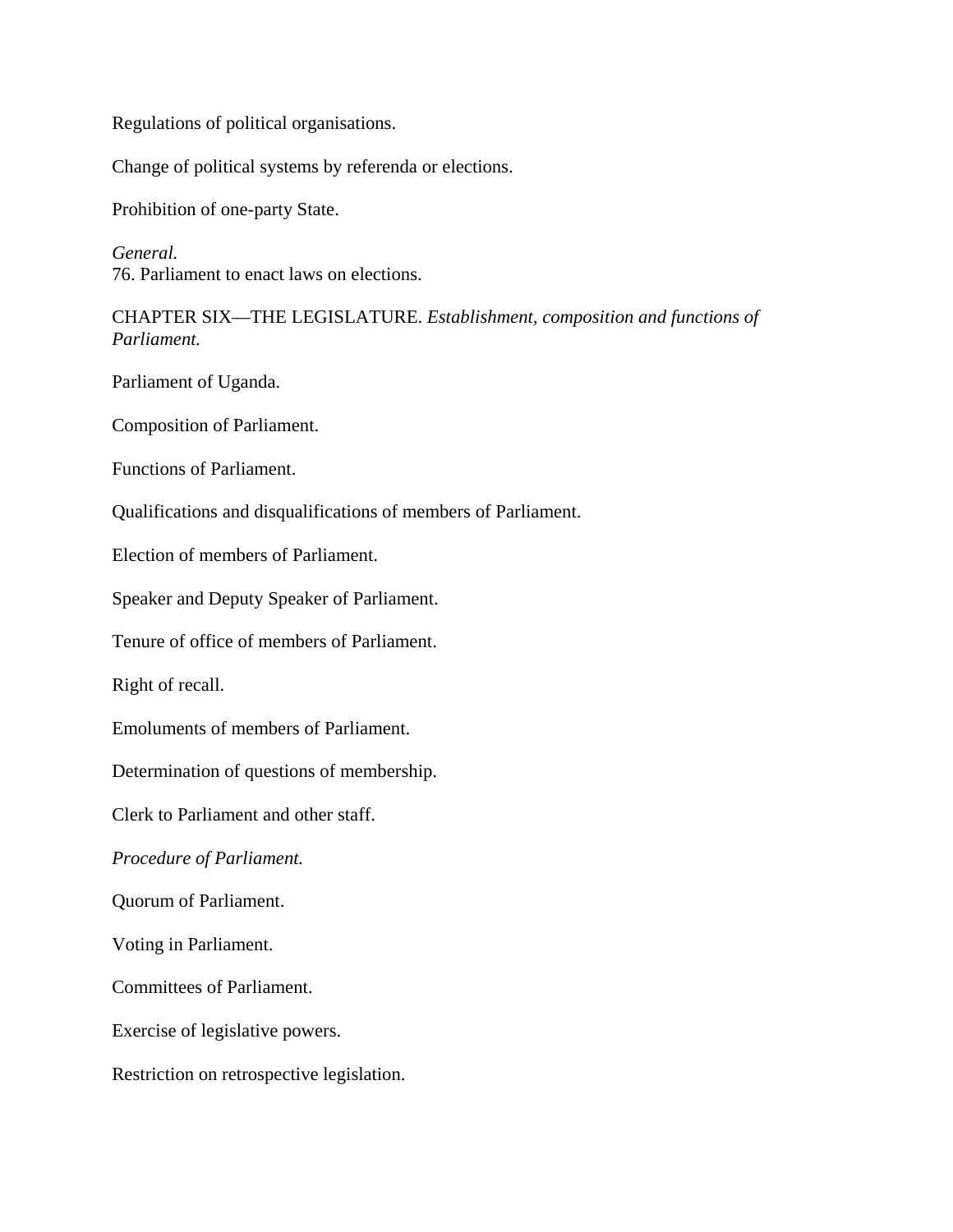Restriction on financial matters.

Rules of procedure in Parliament.

Sessions of Parliament.

Dissolution of Parliament.

*General.*

97. Parliamentary immunities and privileges.

CHAPTER SEVEN —THE EXECUTIVE. *The President.*

President of Uganda.

Executive authority of Uganda.

Notification of the absence of the President from Uganda.

Presidential addresses.

Qualifications of the President.

Election of the President.

Challenging a presidential election.

Tenure of office of the President.

Terms and conditions of service of the President.

Removal of the President.

Vice President.

Absence of the President.

State of emergency.

*The Cabinet.*

The Cabinet.

Meetings of the Cabinet.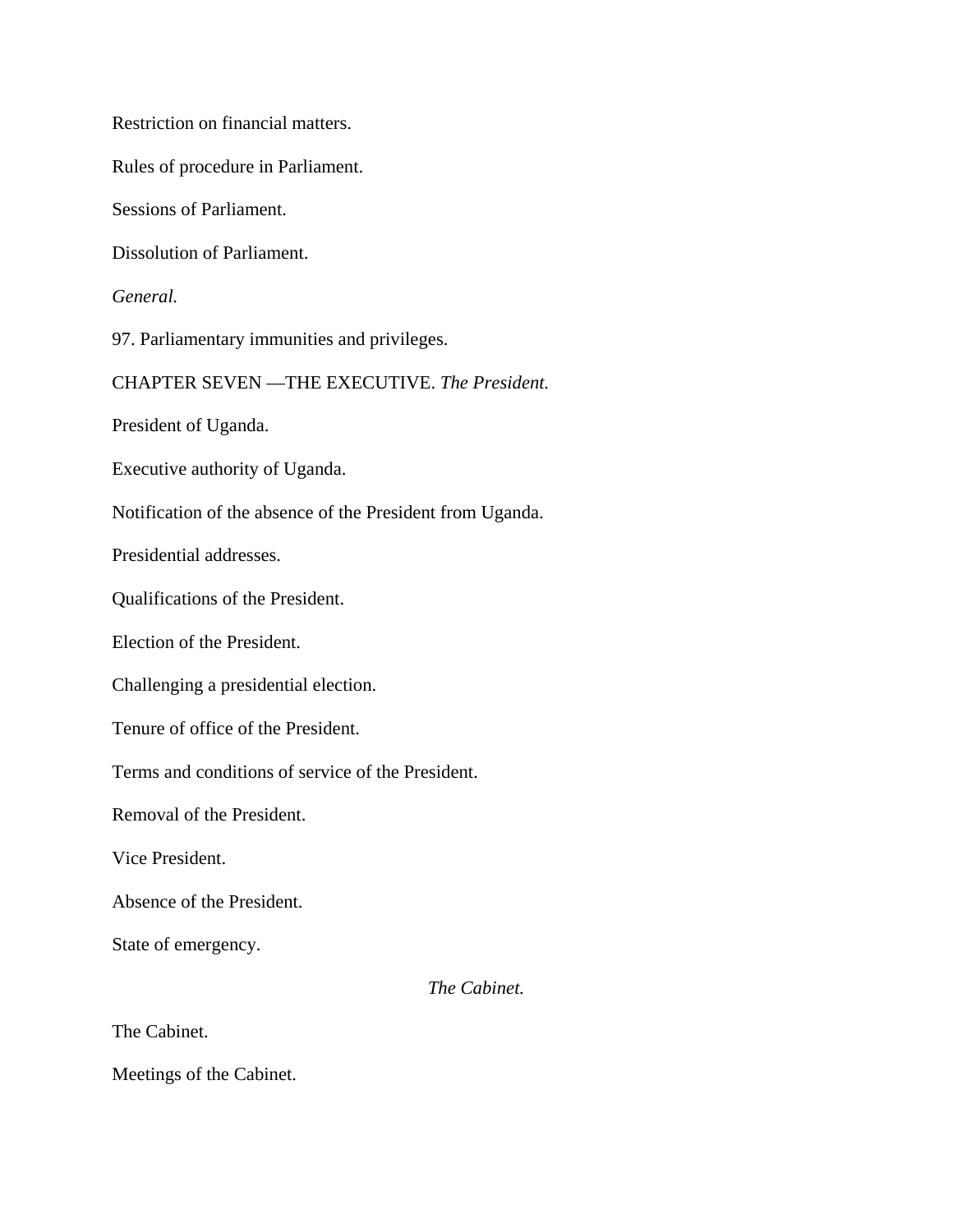Cabinet Ministers.

Other Ministers.

Oath of Minister.

Vacation of office of Minister.

Responsibility of Ministers.

Vote of censure.

Attorney General.

#### *Director of Public Prosecutions.*

120. Director of Public Prosecutions.

*Prerogative of mercy.*

121. Prerogative of mercy.

```
International relations.
```
122. Diplomatic representation. 123. Execution of treaties, conventions and agreements.

*Declaration of a state of war.*

124. Declaration of a state of war.

*National Planning Authority.*

125. National Planning Authority.

CHAPTER EIGHT —THE JUDICIARY. *Administration of justice.*

Exercise of judicial power.

Participation of the people in the administration of justice.

Independence of the judiciary.

*The courts of judicature.*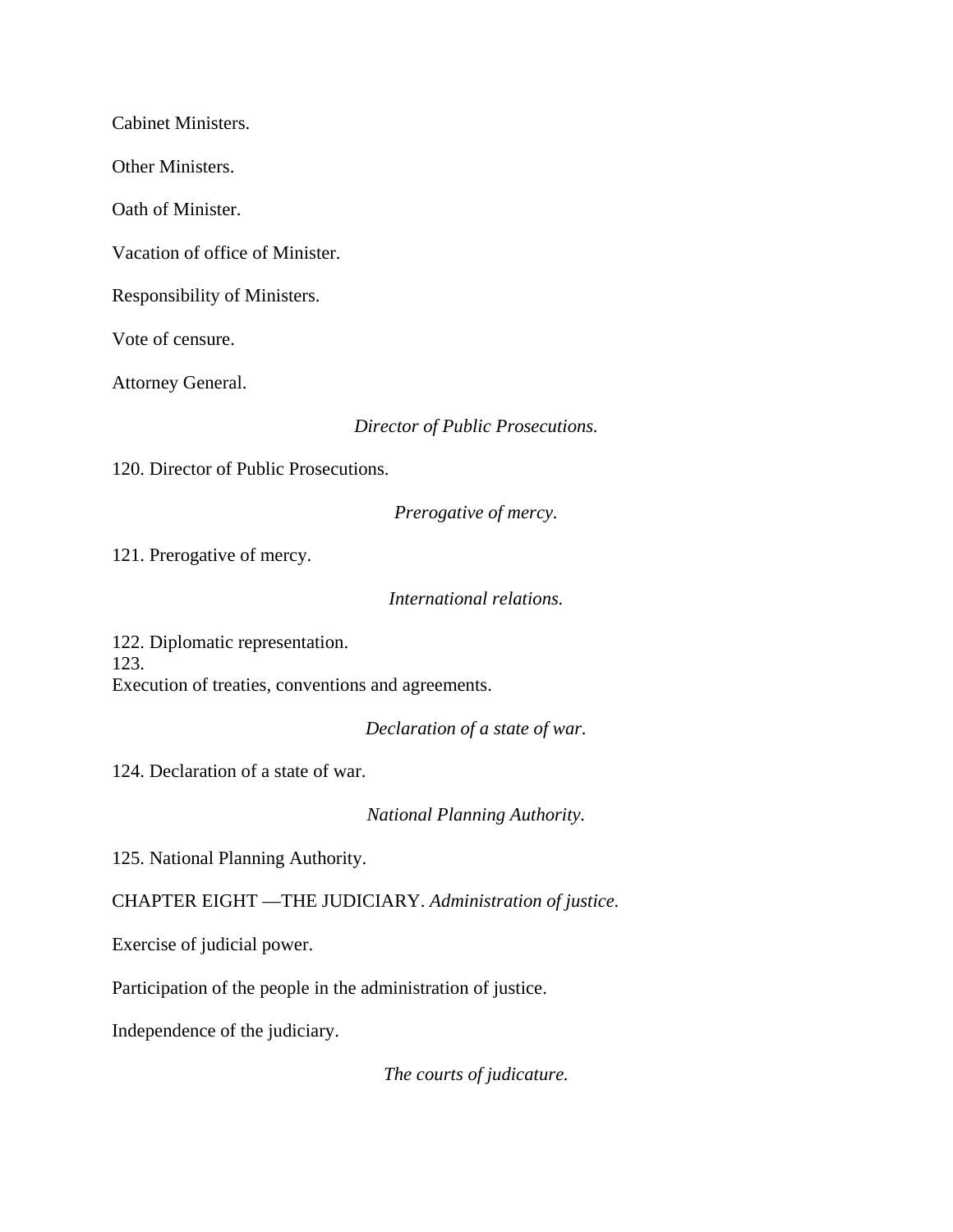129. The courts of judicature.

*The Supreme Court of Uganda.*

Supreme Court of Uganda.

Composition of the Supreme Court.

Jurisdiction of the Supreme Court.

Administrative functions of the Chief Justice.

*The Court of Appeal of Uganda.*

Court of Appeal of Uganda.

Composition of the Court of Appeal.

Administrative functions of the Deputy Chief Justice.

*The constitutional court.*

137. Questions as to the interpretation of the Constitution.

*The High Court of Uganda.*

High Court of Uganda.

Jurisdiction of the High Court.

Hearing of election cases.

Administrative functions of the Principal Judge.

*Appointments, qualifications and tenure of office of judicial officers.*

Appointment of judicial officers.

Qualifications for appointment of judicial officers.

Tenure of office of judicial officers.

Registrars.

*Judicial Service Commission.*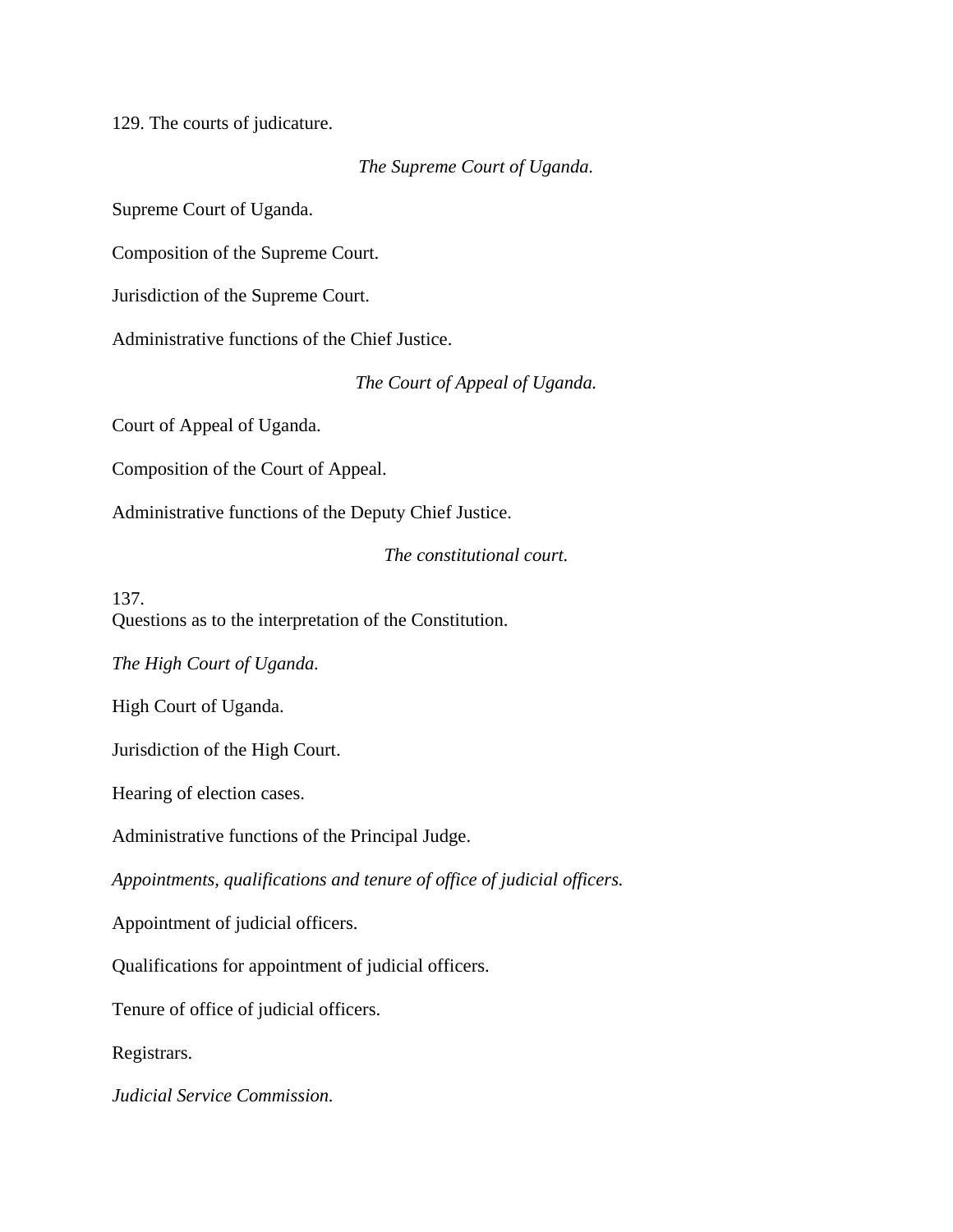Judicial Service Commission.

Functions of the Judicial Service Commission.

Appointment of other judicial officers.

Judicial oath.

Power to make laws relating to the judiciary.

Interpretation.

CHAPTER NINE —FINANCE. *General.*

Taxation.

Consolidated Fund.

Withdrawals from the Consolidated Fund.

Financial year estimates.

Appropriation Bill.

Contingencies Fund.

Offices the remuneration of which is charged on the Consolidated Fund.

Power of Government to borrow or lend.

Public debt.

*Central Bank of Uganda.*

161. The Central Bank. 162. Functions of the bank.

*Auditor General.*

Auditor General.

Accountability.

CHAPTER TEN —THE PUBLIC SERVICE. *Public Service Commission.*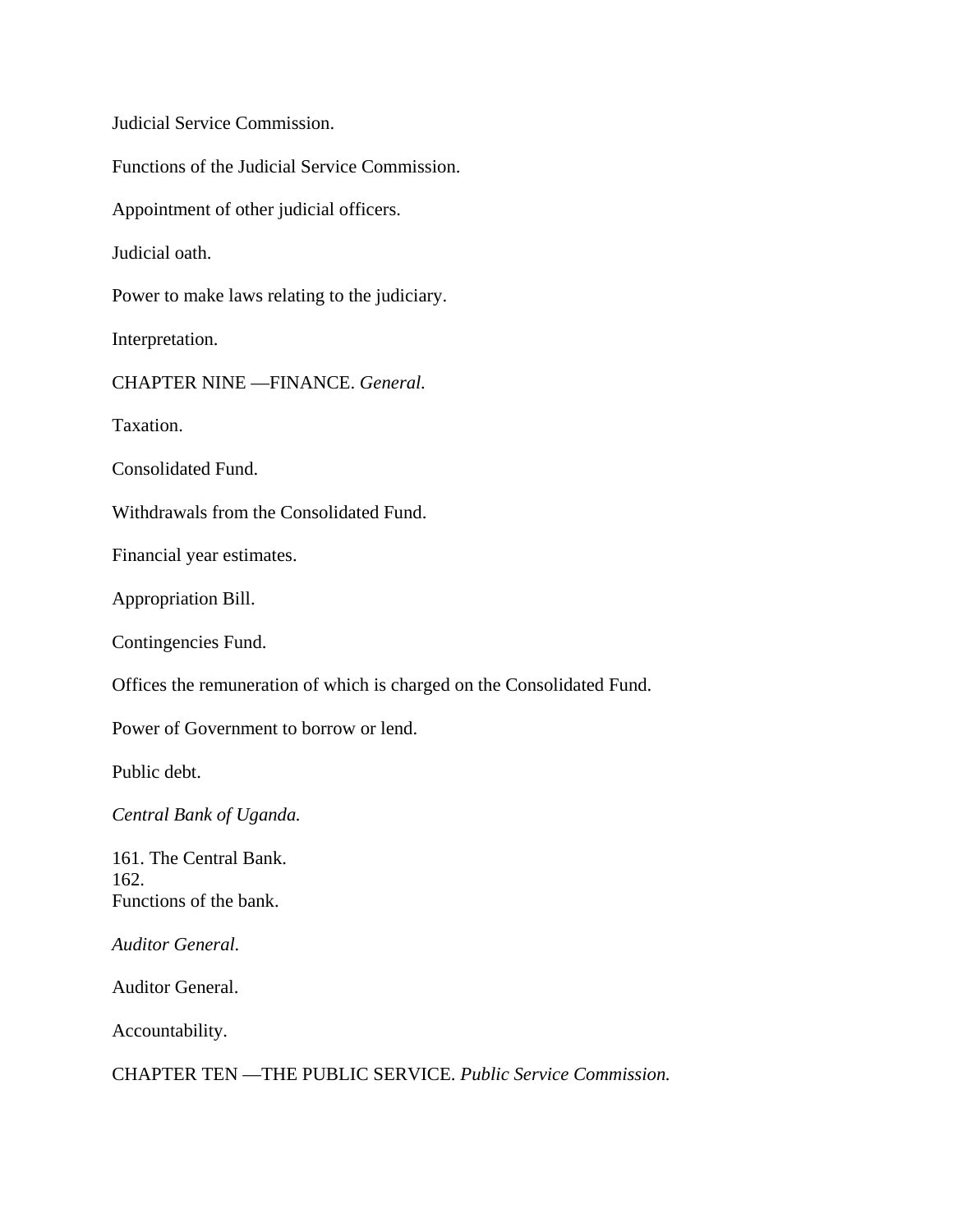Public Service Commission.

Functions of the Public Service Commission.

*Education Service Commission.*

Education Service Commission.

Functions of the Education Service Commission.

*Health Service Commission.*

Health Service Commission.

Functions of the Health Service Commission.

*General.*

Establishment of offices.

Appointment of public officers.

Protection of public officers.

Permanent secretaries.

Interpretation.

#### CHAPTER ELEVEN—LOCAL GOVERNMENT. *Principles and structures of local government.*

Local government system.

Districts of Uganda.

Cooperation among districts.

Boundaries of local government units.

Local government councils.

Elections of local government councils.

Revocation of mandate.

District chairperson.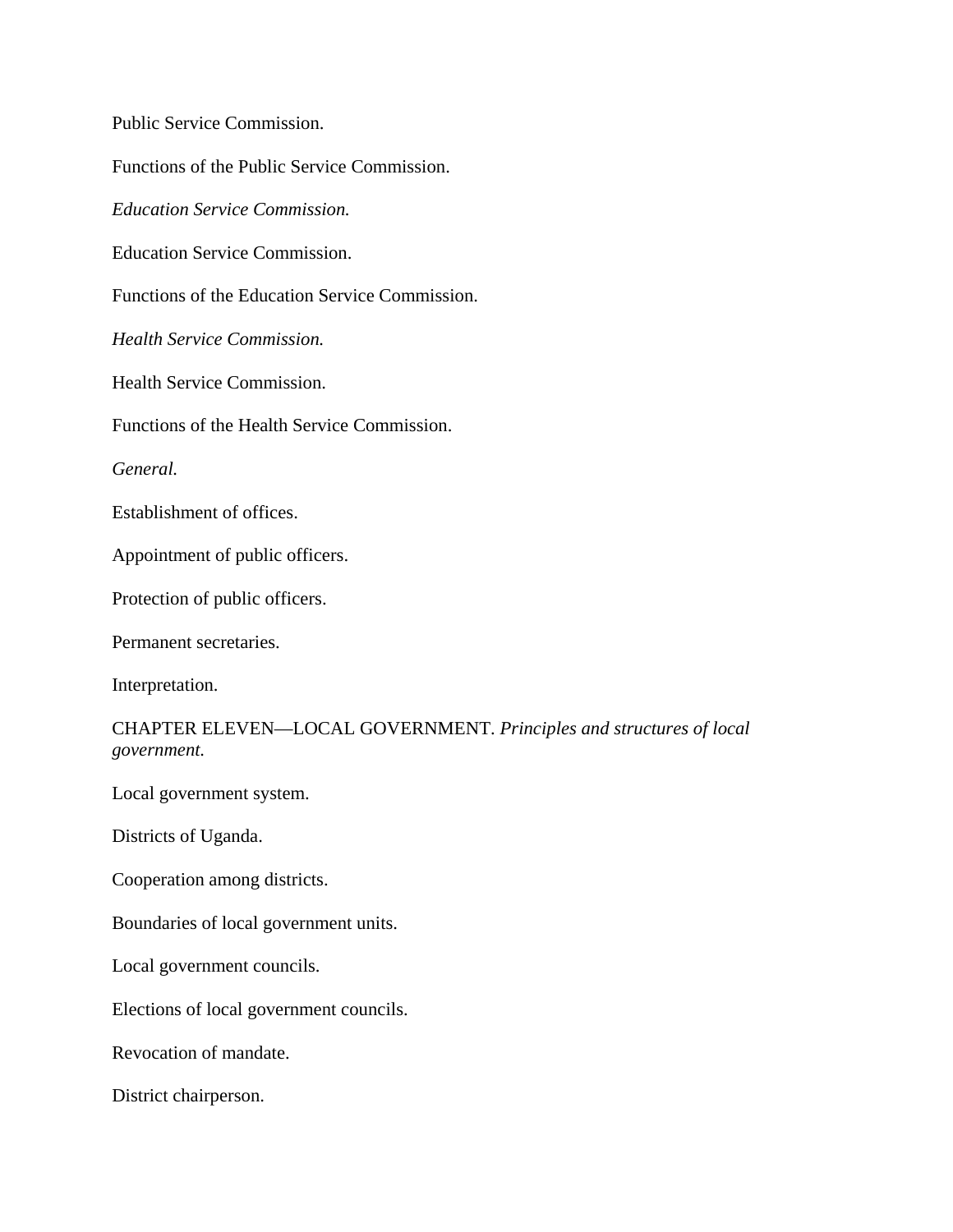Speaker of a district council. Removal of a district chairperson and speaker. District executive committee.

Vacation of office of member of district executive committee.

Chief administrative officer.

Functions of the Government and district councils.

*Finances of local governments.*

Planning.

Power to levy and appropriate taxes.

Collection of taxes by local governments.

Grants to local governments.

Local Government Finance Commission.

Loans and grants.

Accountability.

Financial autonomy of urban authorities.

*District service commissions.*

District service commissions.

Secondment of staff.

Functions of district service commissions.

*General.*

Exercise of administrative functions.

Takeover of district administration by the president.

Resident district commissioner.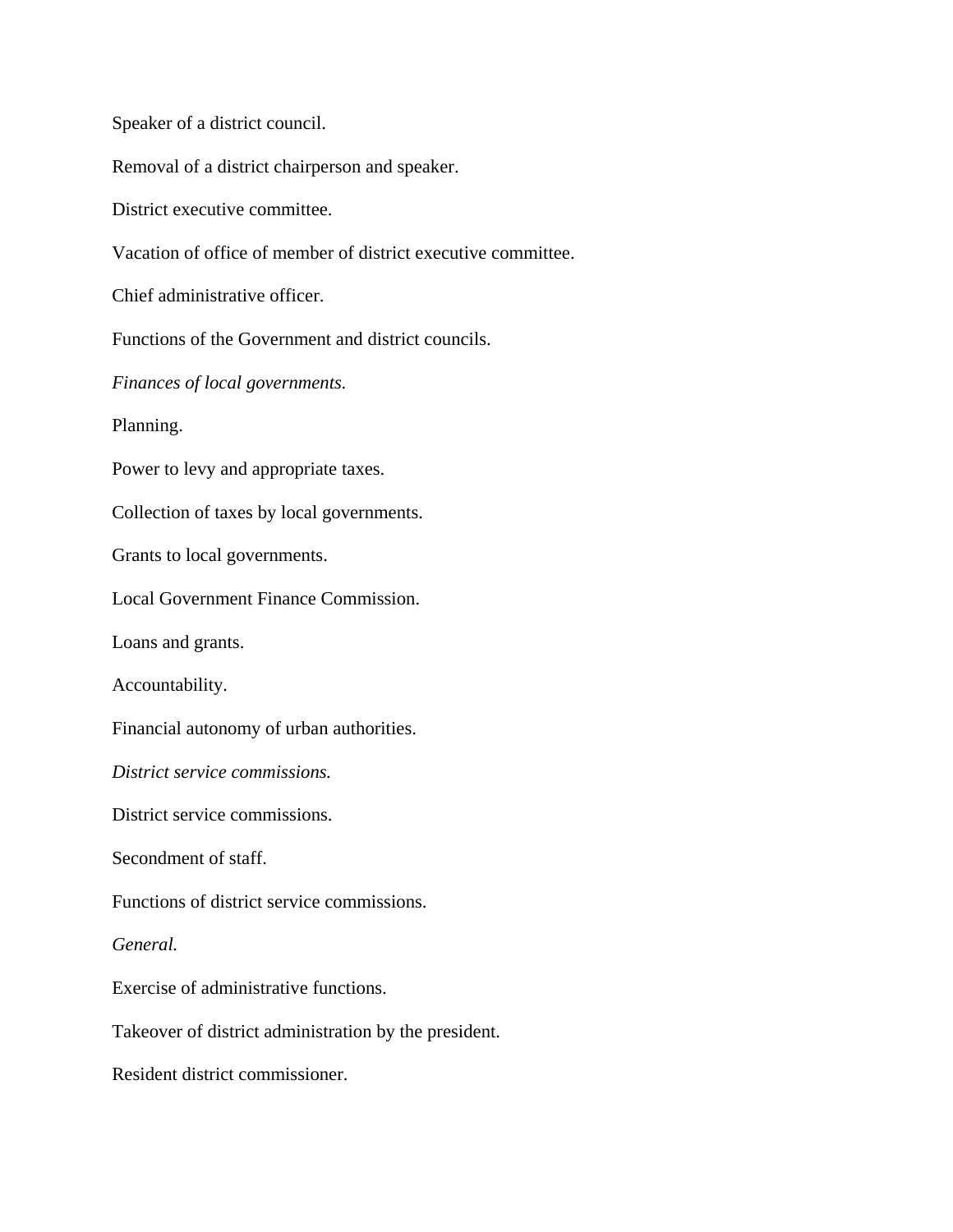Terms and conditions of service.

Prohibition of holding political offices concurrently.

Parliament to make laws regarding local Government.

Interpretation.

CHAPTER TWELVE —DEFENCE AND NATIONAL SECURITY.

*Uganda Peoples' Defence Forces.*

Uganda Peoples' Defence Forces.

Functions of the defence forces.

Parliament to regulate the Uganda Peoples' Defence Forces.

*Uganda Police Force.*

Uganda Police Force.

Functions of the Uganda Police Force.

Command of the Uganda Police Force.

Parliament to regulate the Uganda Police Force.

*Uganda Prisons Service.*

Uganda Prisons Service.

Commissioner and Deputy Commissioner of Prisons.

Parliament to regulate the Uganda Prisons Service.

*Intelligence services.* 218. Intelligence services.

*National Security Council.*

National Security Council.

Functions of the National Security Council.

*General.*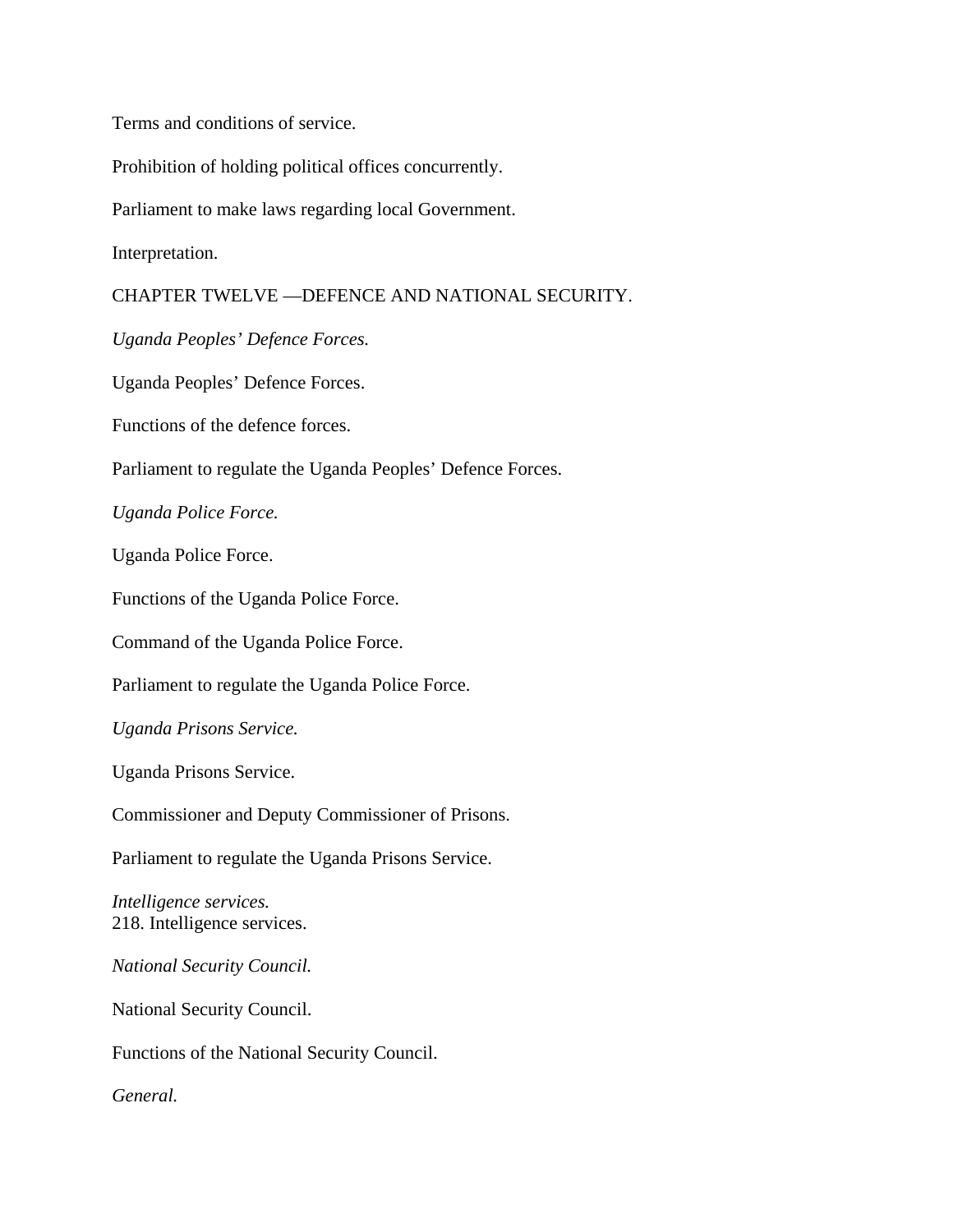Security organisations to observe human rights.

Parliament to regulate possession and use of firearms and ammunition.

#### CHAPTER THIRTEEN—INSPECTORATE OF GOVERNMENT.

Inspectorate of Government.

Removal of Inspector General and Deputy Inspector General.

Functions of inspectorate.

Jurisdiction of inspectorate.

Independence of inspectorate.

Branches of inspectorate.

Resources of inspectorate.

Special powers of inspectorate.

Reports of inspectorate.

Powers of Parliament regarding inspectorate.

### CHAPTER FOURTEEN—LEADERSHIP CODE OF CONDUCT.

Leadership Code of Conduct.

Enforcement of the code.

Disqualification for breach of the code.

Interpretation.

CHAPTER FIFTEEN —LAND AND ENVIRONMENT. *Land.*

Land ownership. *Uganda Land Commission.*

Uganda Land Commission.

Functions of the Uganda Land Commission.

*District land boards.*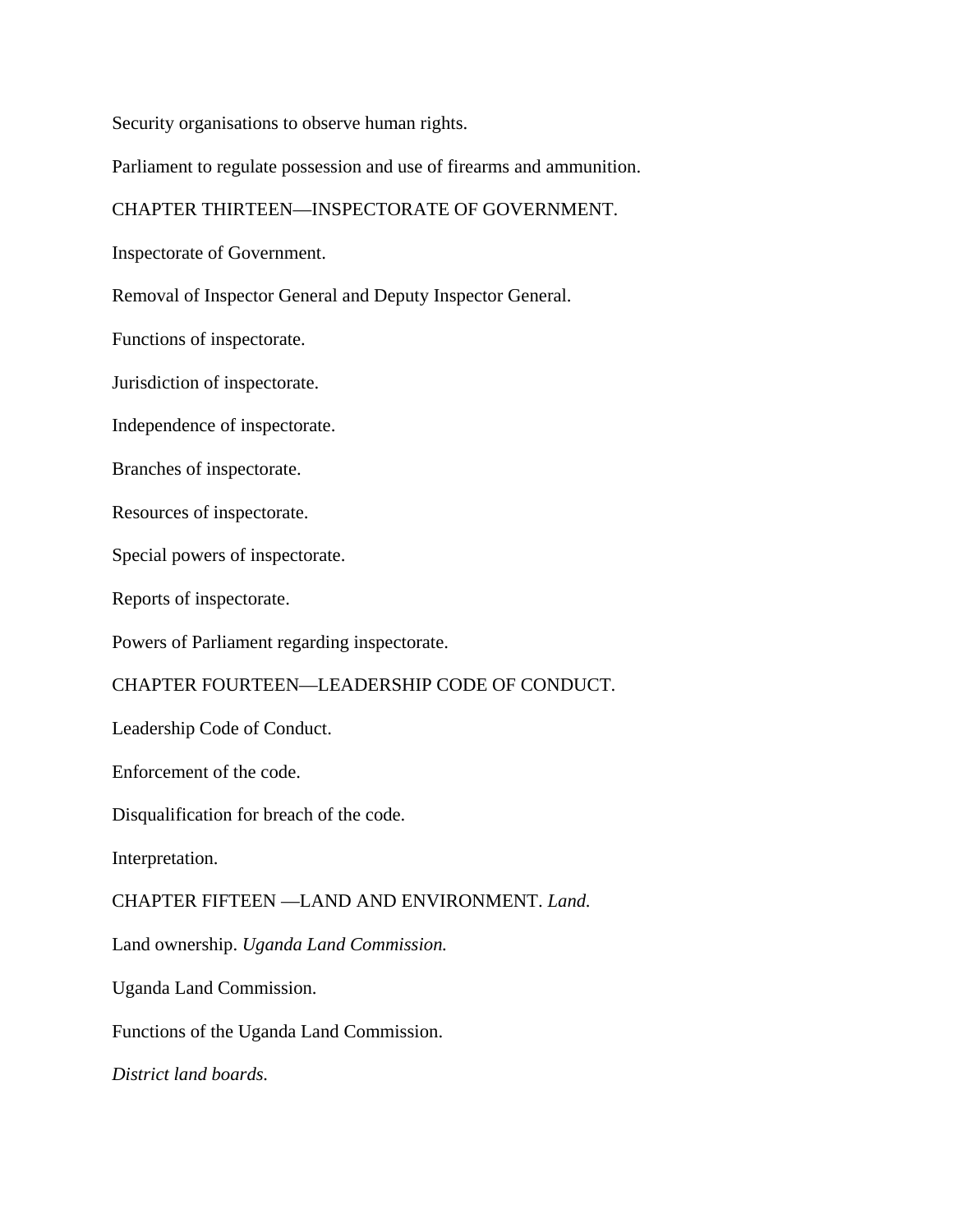District land boards.

Functions of district land boards.

*General.*

Land use.

Land tribunals.

Minerals.

*Environment.* 245. Protection and preservation of the environment. CHAPTER SIXTEEN —INSTITUTION OF TRADITIONAL OR CULTURAL

#### LEADERS.

Institution of traditional or cultural leaders. CHAPTER SEVENTEEN—GENERAL AND MISCELLANEOUS.

Administration of estates.

Law Reform Commission.

Disaster Preparedness and Management Commission.

Legal proceedings by or against the Government.

Performance of functions of commissions and authorities.

Resignations.

Reappointments and concurrent appointments.

Pension.

Right of citizens to demand referenda.

Manner of administering oaths.

Interpretation.

258. Ratification of certain Acts relating to the procedure of Parliament.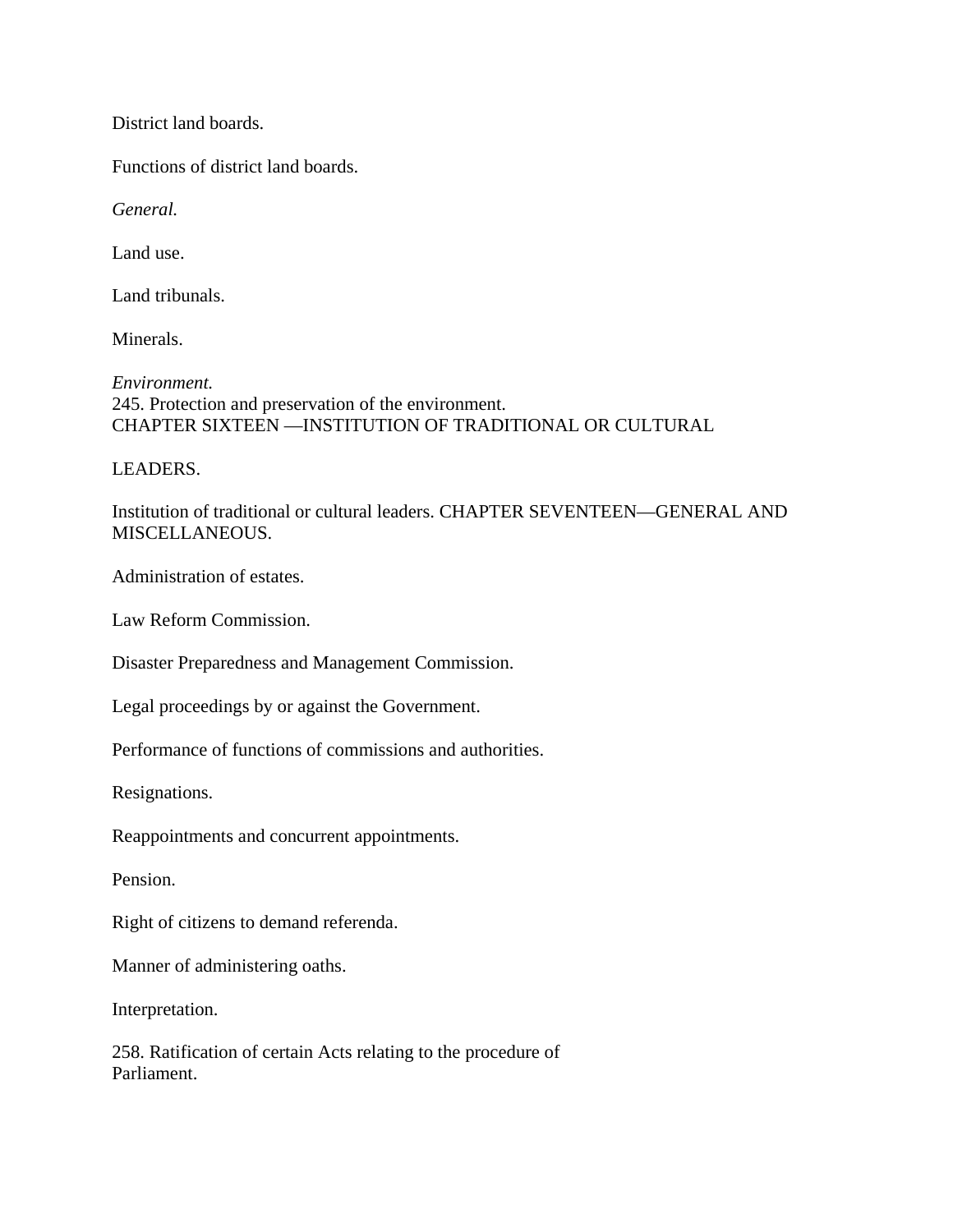### CHAPTER EIGHTEEN—AMENDMENT OF THE CONSTITUTION.

Amendment of the Constitution.

Amendments requiring a referendum.

Amendments requiring approval by district councils.

Amendments by Parliament.

Certificate of compliance.

CHAPTER NINETEEN—TRANSITIONAL PROVISIONS.

Transitional Government.

Particular functions of transitional Government.

Existing courts of judicature.

Existing offices of judges.

Interim membership of Court of Appeal.

Existing offices.

Regulation of political organisations.

Existing political parties or organisations.

First elections.

Appointment to certain offices. **Schedules**

Districts of Uganda.

The boundary of Uganda.

Uganda's indigenous communities as at 1st February, 1926.

Oaths.

Areas of cooperation among districts.

Functions and services for which Government is responsible.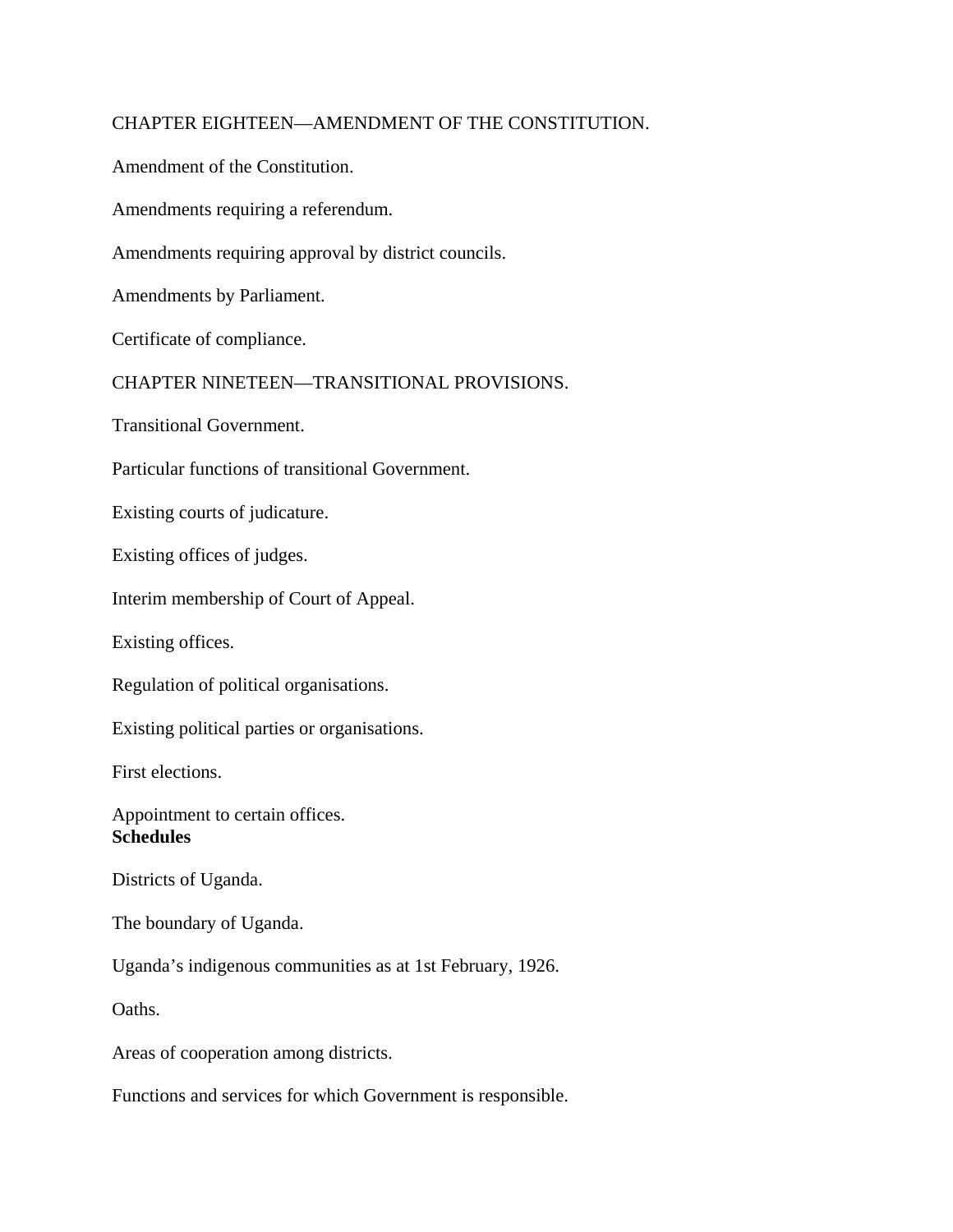Existing law.

Modification of existing law by first President.

Enactments not yet in force.

Provisions regarding urban authorities.

Existing commissions and committees of inquiry.

Oaths deemed to have been taken.

Pending matters.

Proceedings pending before courts.

Prerogative of mercy re cases before Constitution.

Devolution of rights and liabilities.

Succession to property.

Succession to contracts.

Revocation of statutory leases to urban authorities.

International agreements, treaties and conventions.

Repeal of 1967 Constitution and Legal Notice No. 1 of 1986.

*First Schedule Second Schedule Third Schedule*

*Fourth Schedule Fifth Schedule Sixth Schedule Seventh Schedule* Unconditional grant to local governments.

#### **CONSTITUTION OF THE REPUBLIC OF UGANDA, 1995.**

*Commencement*: 8 October, 1995.

### **The Preamble.**

WE THE PEOPLE OF UGANDA:

RECALLING our history which has been characterised by political and constitutional instability;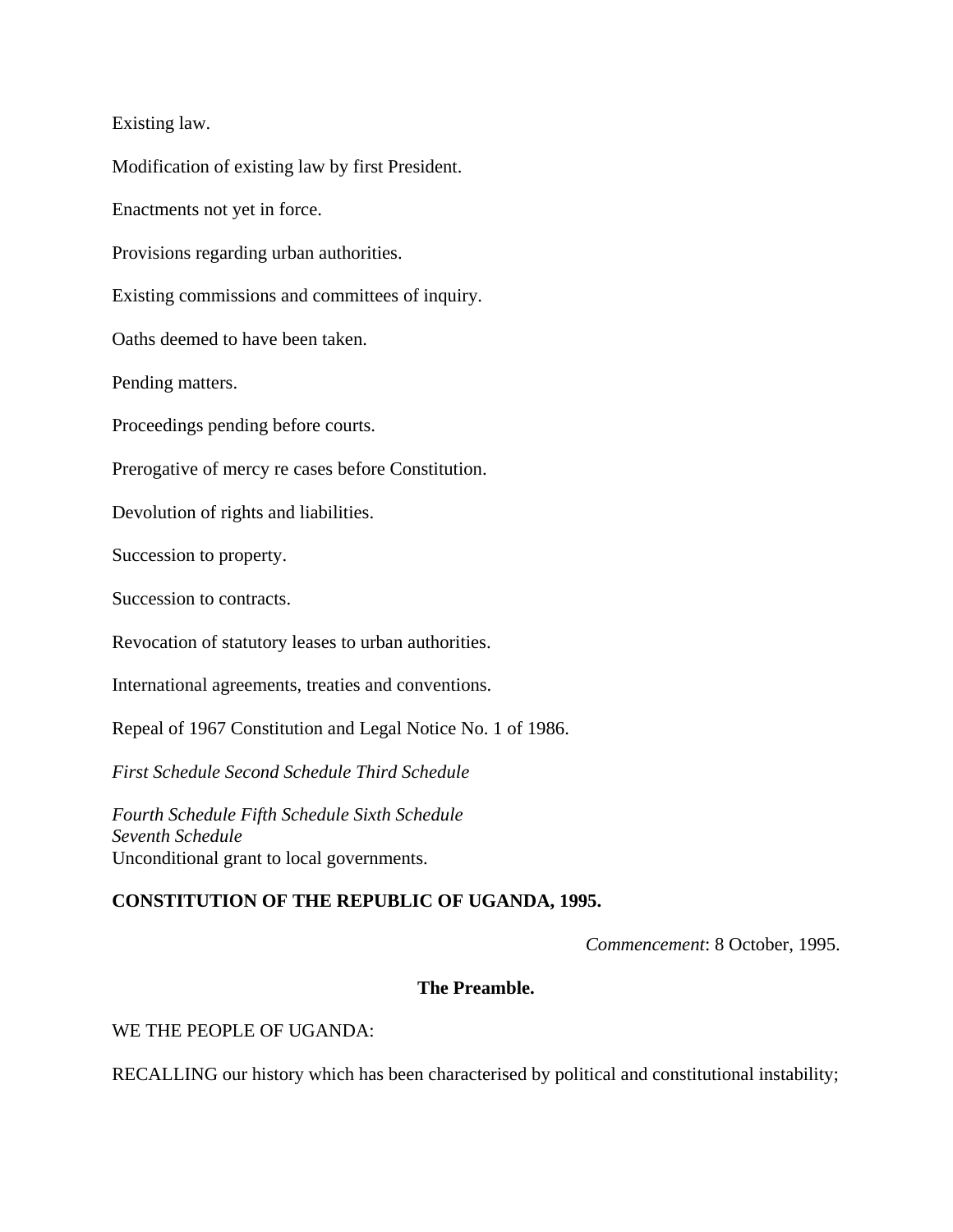RECOGNISING our struggles against the forces of tyranny, oppression and exploitation;

COMMITTED to building a better future by establishing a socio-economic and political order through a popular and durable national Constitution based on the principles of unity, peace, equality, democracy, freedom, social justice and progress;

EXERCISING our sovereign and inalienable right to determine the form of governance for our country, and having fully participated in the Constitution-making process;

NOTING that a Constituent Assembly was established to represent us and to debate the Draft Constitution prepared by the Uganda Constitutional Commission and to adopt and enact a Constitution for Uganda:

DO HEREBY , in and through this Constituent Assembly solemnly adopt, enact and give to ourselves and our posterity, this Constitution of the Republic of Uganda, this 22nd day of September, in the year 1995.

## FOR GOD AND MY COUNTRY.

## **National Objectives and Directive Principles of State Policy.**

### *General.*

### **I. Implementation of objectives.**

(i) The following objectives and principles shall guide all organs and agencies of the State, all citizens, organisations and other bodies and persons in applying or interpreting the Constitution or any other law and in taking and implementing any policy decisions for the establishment and promotion of a just, free and democratic society.

(ii) The President shall report to Parliament and the nation at least once a year, all steps taken to ensure the realisation of these policy objectives and principles.

## *Political objectives.*

#### **II. Democratic principles.**

(i) The State shall be based on democratic principles which empower and encourage the active participation of all citizens at all levels in their own governance.

(ii) All the people of Uganda shall have access to leadership positions at all levels, subject to the Constitution.

(iii) The State shall be guided by the principle of decentralisation and devolution of governmental functions and powers to the people at appropriate levels where they can best manage and direct their own affairs.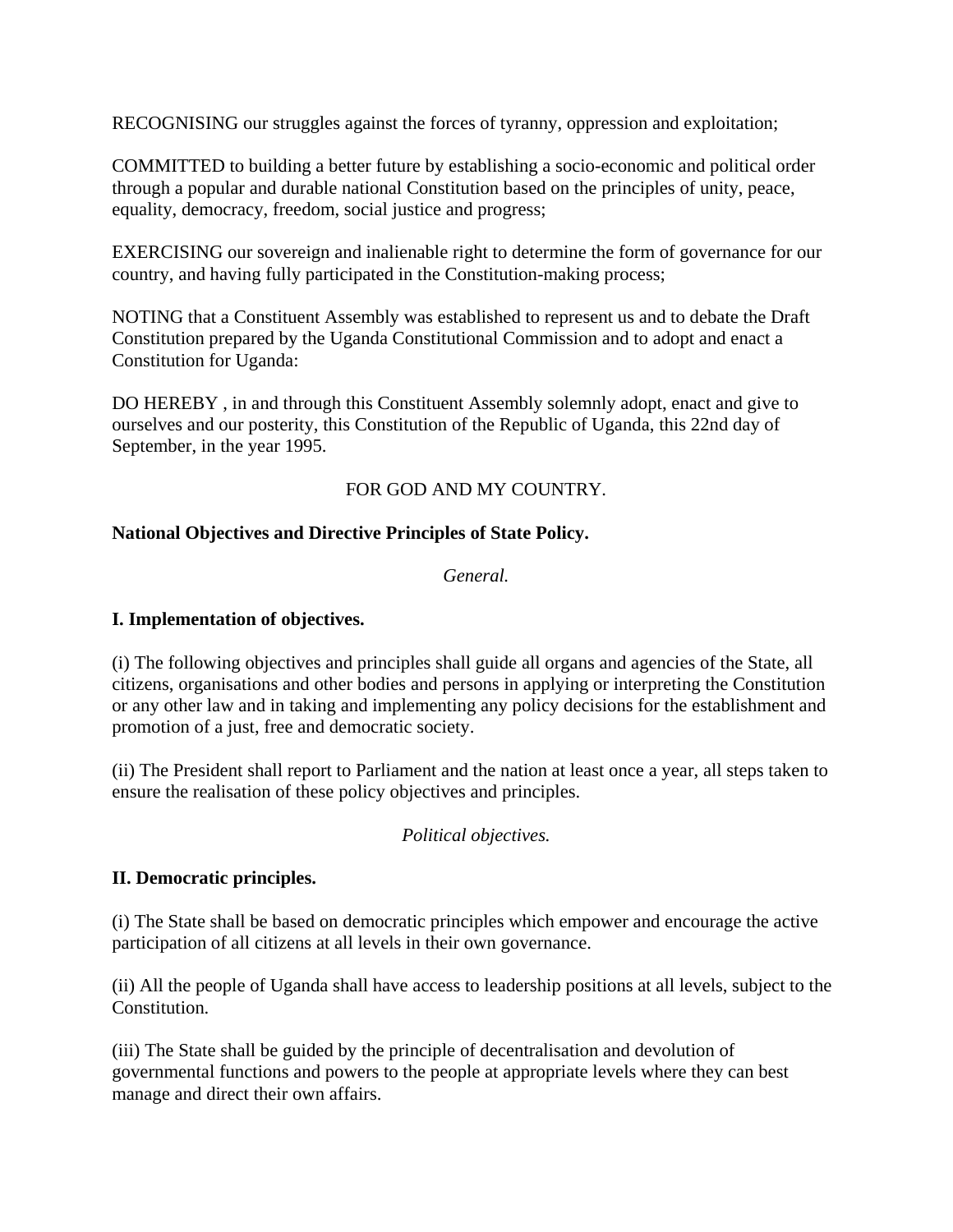(iv) The composition of Government shall be broadly representative of the national character and social diversity of the country.

(v) All political and civic associations aspiring to manage and direct public affairs shall conform to democratic principles in their internal organisations and practice.

(vi) Civic organisations shall retain their autonomy in pursuit of their declared objectives. **III. National unity and stability.**

(i) All organs of State and people of Uganda shall work towards the promotion of national unity, peace and stability.

(ii) Every effort shall be made to integrate all the peoples of Uganda while at the same time recognising the existence of their ethnic, religious, ideological, political and cultural diversity.

(iii) Everything shall be done to promote a culture of cooperation, understanding, appreciation, tolerance and respect for each other's customs, traditions and beliefs.

(iv) There shall be established and nurtured institutions and procedures for the resolution of conflicts fairly and peacefully.

(v) The State shall provide a peaceful, secure and stable political environment which is necessary for economic development.

# **IV. National sovereignty, independence and territorial integrity.**

(i) The State and citizens of Uganda shall at all times defend the independence, sovereignty and territorial integrity of Uganda.

(ii) The State and citizens of Uganda shall endeavour to build national strength in political, economic and social spheres to avoid undue dependence on other countries and institutions.

(iii) The State shall endeavour to mobilise, organise and empower the Ugandan people to build independent and sustainable foundations for the development of Uganda.

*Protection and promotion of fundamental and other human rights and*

*freedoms.*

# **V. Fundamental and other human rights and freedoms.**

(i) The State shall guarantee and respect institutions which are charged by the State with responsibility for protecting and promoting human rights by providing them with adequate resources to function effectively.

(ii) The State shall guarantee and respect the independence of nongovernmental organisations which protect and promote human rights.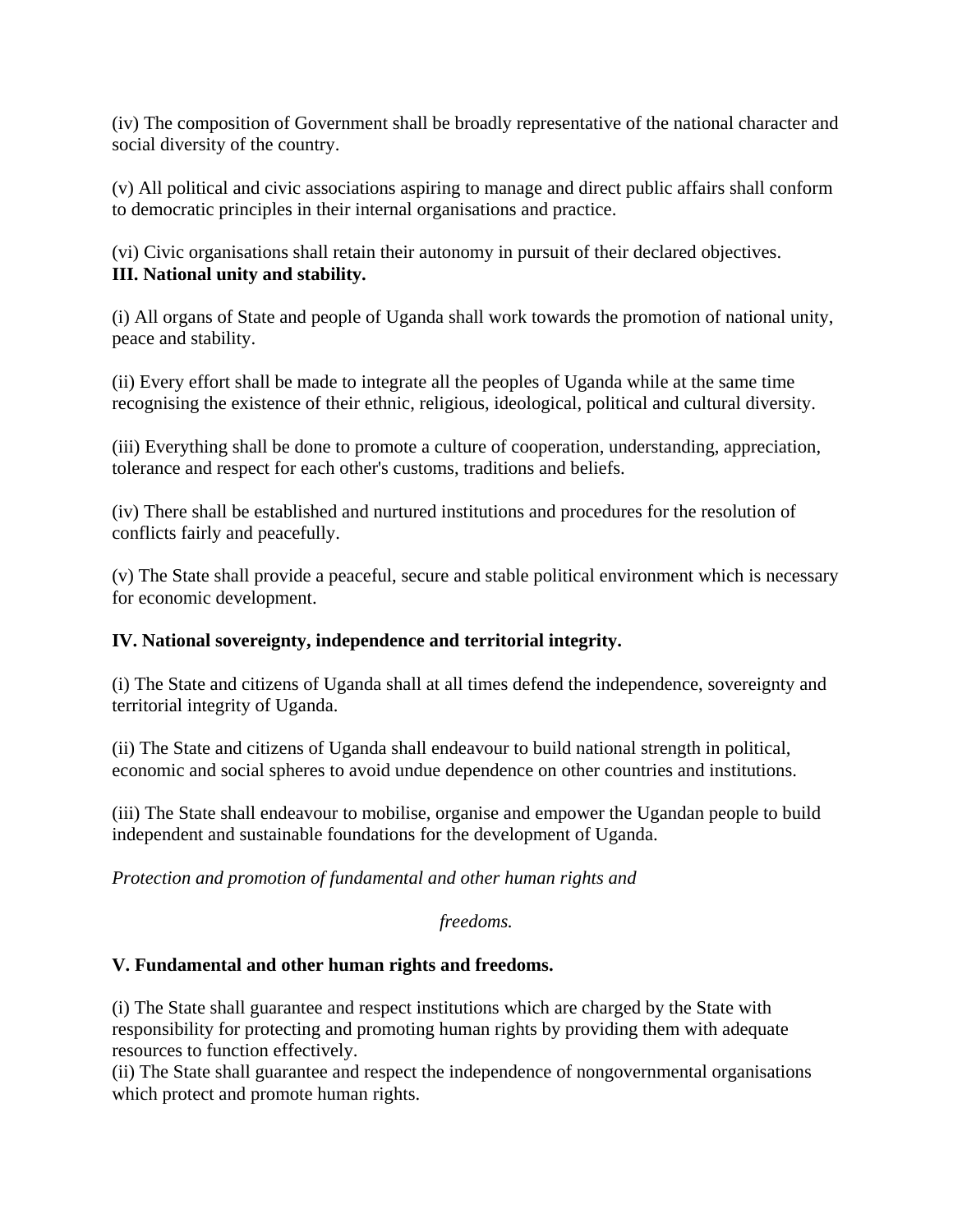## **VI. Gender balance and fair representation of marginalised groups.**

The State shall ensure gender balance and fair representation of marginalised groups on all constitutional and other bodies.

### **VII. Protection of the aged.**

The State shall make reasonable provision for the welfare and maintenance of the aged.

### **VIII. Provision of adequate resources for organs of government.**

The distribution of powers and functions as well as checks and balances provided for in the Constitution among various organs and institutions of government shall be supported through the provision of adequate resources for their effective functioning at all levels.

### **IX. The right to development.**

In order to facilitate rapid and equitable development, the State shall encourage private initiative and self-reliance.

### **X. Role of the people in development.**

The State shall take all necessary steps to involve the people in the formulation and implementation of development plans and programmes which affect them.

## **XI. Role of the State in development.**

(i) The State shall give the highest priority to the enactment of legislation establishing measures that protect and enhance the right of the people to equal opportunities in development.

(ii) The State shall stimulate agricultural, industrial, technological and scientific development by adopting appropriate policies and the enactment of enabling legislation. (iii) In furtherance of social justice, the State may regulate the acquisition, ownership, use and disposition of land and other property, in accordance with the Constitution.

## **XII. Balanced and equitable development.**

(i) The State shall adopt an integrated and coordinated planning approach.

(ii) The State shall take necessary measures to bring about balanced development of the different areas of Uganda and between the rural and urban areas.

(iii) The State shall take special measures in favour of the development of the least developed areas.

## **XIII. Protection of natural resources.**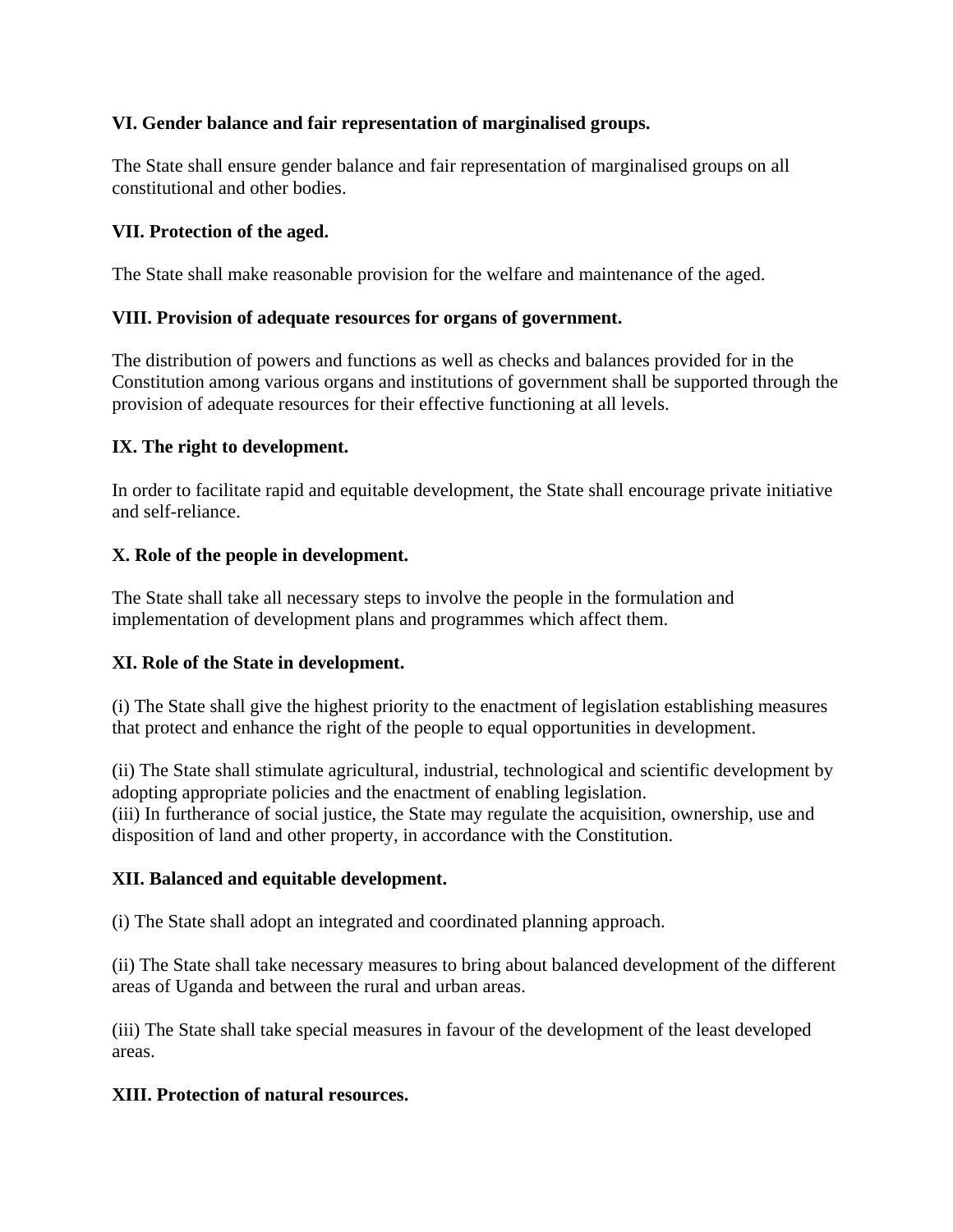The State shall protect important natural resources, including land, water, wetlands, minerals, oil, fauna and flora on behalf of the people of Uganda.

### *Social and economic objectives.*

## **XIV. General social and economic objectives.**

The State shall endeavour to fulfill the fundamental rights of all Ugandans to social justice and economic development and shall, in particular, ensure that—

all developmental efforts are directed at ensuring the maximum social and cultural well-being of the people; and

all Ugandans enjoy rights and opportunities and access to education, health services, clean and safe water, work, decent shelter, adequate clothing, food security and pension and retirement benefits.

### **XV. Recognition of the role of women in society.**

The State shall recognise the significant role that women play in society. **XVI. Recognition of the dignity of persons with disabilities.**

Society and the State shall recognise the right of persons with disabilities to respect and human dignity.

## **XVII. Recreation and sports.**

The State shall promote recreation and sports for the citizens of Uganda. **XVIII. Educational objectives.**

(i) The State shall promote free and compulsory basic education.

(ii) The State shall take appropriate measures to afford every citizen equal opportunity to attain the highest educational standard possible.

(iii) Individuals, religious bodies and other nongovernmental organisations shall be free to found and operate educational institutions if they comply with the general educational policy of the country and maintain national standards.

## **XIX. Protection of the family.**

The family is the natural and basic unit of society and is entitled to protection by society and the State.

## **XX. Medical services.**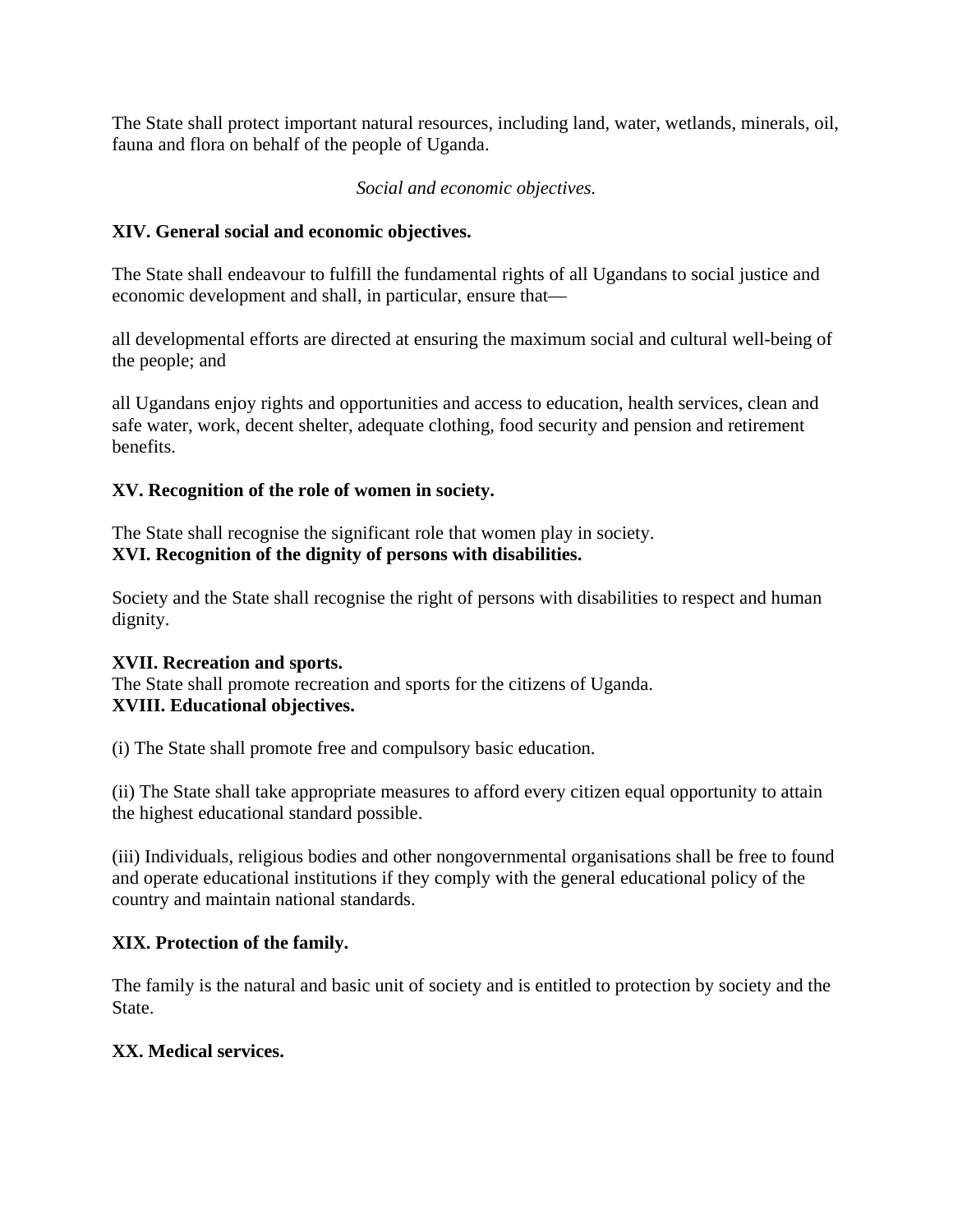The State shall take all practical measures to ensure the provision of basic medical services to the population.

### **XXI. Clean and safe water.**

The State shall take all practical measures to promote a good water management system at all levels.

### **XXII. Food security and nutrition.**

The State shall—

(a) take appropriate steps to encourage people to grow and store adequate food;

establish national food reserves; and

encourage and promote proper nutrition through mass education and other appropriate means in order to build a healthy State.

#### **XXIII. Natural disasters.**

The State shall institute an effective machinery for dealing with any hazard or disaster arising out of natural calamities or any situation resulting in general displacement of people or serious disruption of their normal life.

#### *Cultural objectives.*

## **XXIV. Cultural objectives.**

Cultural and customary values which are consistent with fundamental rights and freedoms, human dignity, democracy and with the Constitution may be developed and incorporated in aspects of Ugandan life.

The State shall—

promote and preserve those cultural values and practices which enhance the dignity and wellbeing of Ugandans;

encourage the development, preservation and enrichment of all Ugandan languages;

promote the development of a sign language for the deaf; and encourage the development of a national language or languages.

#### **XXV. Preservation of public property and heritage.**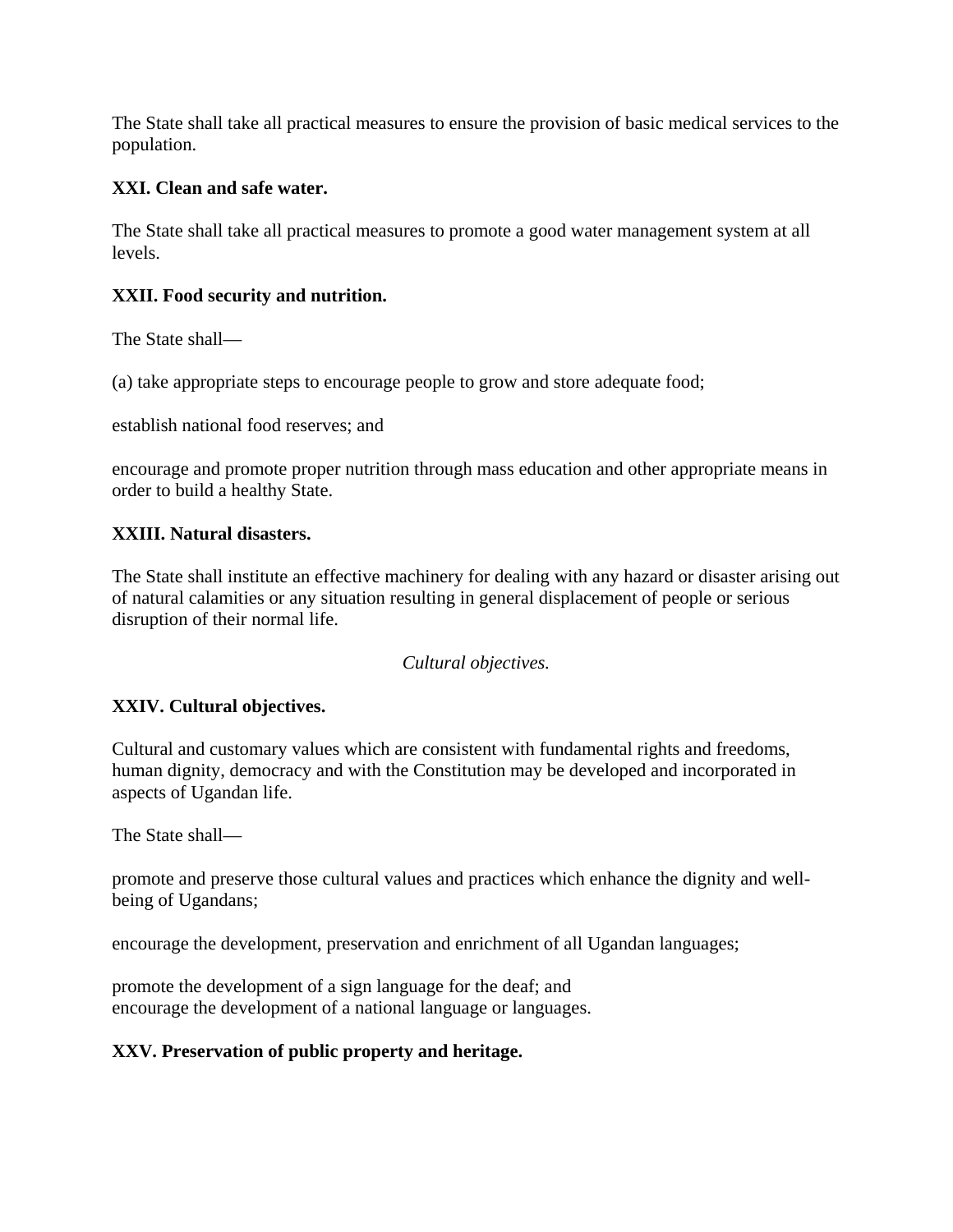The State and citizens shall endeavour to preserve and protect and generally promote the culture of preservation of public property and Uganda's heritage.

# *Accountability.*

# **XXVI. Accountability.**

(i) All public offices shall be held in trust for the people.

(ii) All persons placed in positions of leadership and responsibility shall, in their work, be answerable to the people.

(iii) All lawful measures shall be taken to expose, combat and

eradicate corruption and abuse or misuse of power by those holding political and other public offices.

## *The environment.*

# **XXVII. The environment.**

(i) The State shall promote sustainable development and public awareness of the need to manage land, air and water resources in a balanced and sustainable manner for the present and future generations.

(ii) The utilisation of the natural resources of Uganda shall be managed in such a way as to meet the development and environmental needs of present and future generations of Ugandans; and, in particular, the State shall take all possible measures to prevent or minimise damage and destruction to land, air and water resources resulting from pollution or other causes.

(iii) The State shall promote and implement energy policies that will ensure that people's basic needs and those of environmental preservation are met.

(iv) The State, including local governments, shall—

create and develop parks, reserves and recreation areas and ensure the conservation of natural resources;

promote the rational use of natural resources so as to safeguard and protect the biodiversity of Uganda.

## *Foreign policy objectives.*

# **XXVIII. Foreign policy objectives.**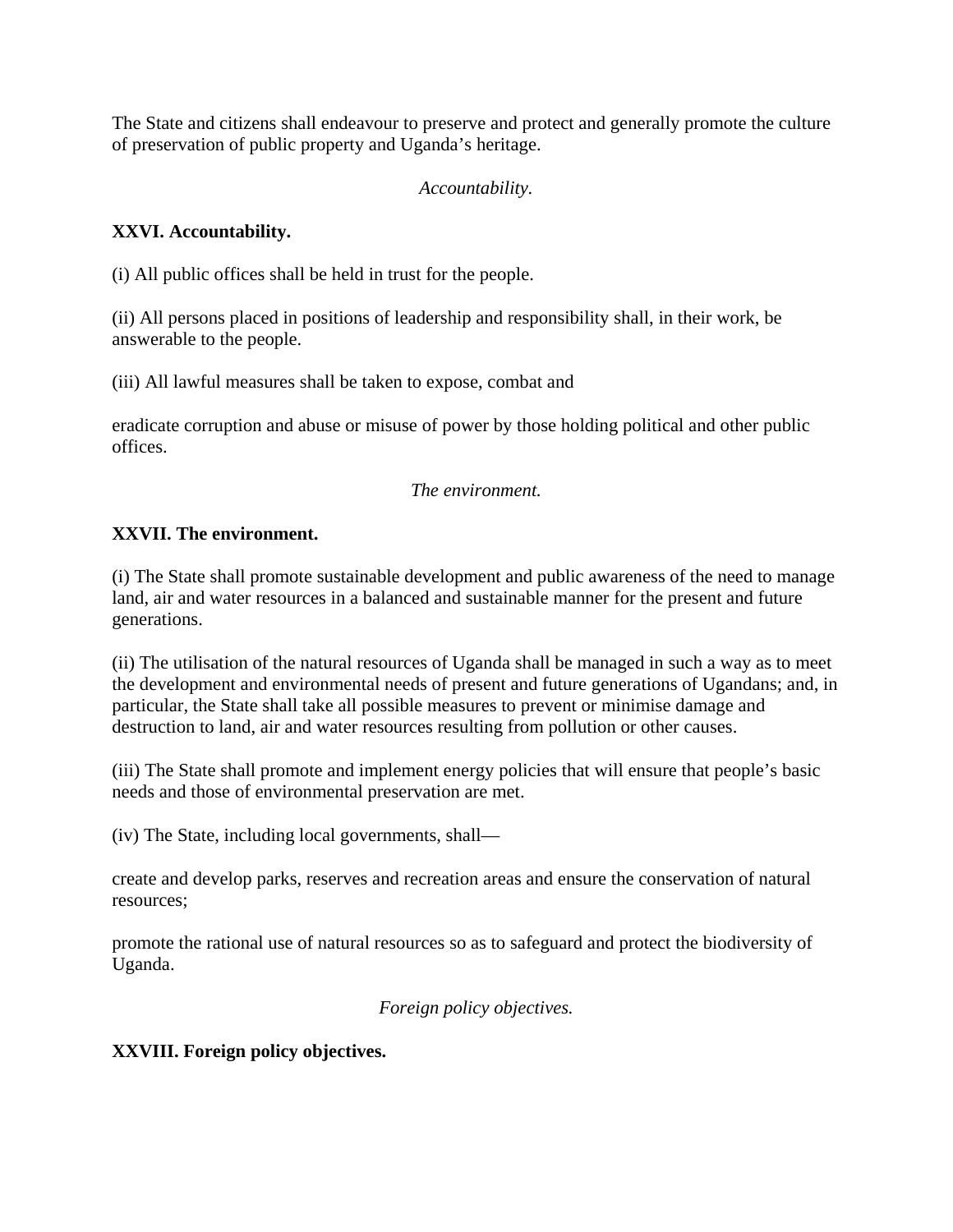(i) The foreign policy of Uganda shall be based on the principles of—

promotion of the national interest of Uganda; respect for international law and treaty obligations; peaceful coexistence and nonalignment; settlement of international disputes by peaceful means;

opposition to all forms of domination, racism and other forms of oppression and exploitation. (ii) Uganda shall actively participate in international and regional organisations that stand for peace and for the well-being and progress of humanity.

(iii) The State shall promote regional and pan-African cultural, economic and political cooperation and integration.

## *Duties of a citizen.*

# **XXIX. Duties of a citizen.**

(a) (b)

The exercise and enjoyment of rights and freedoms is inseparable from the performance of duties and obligations; and, accordingly, it shall be the duty of every citizen—

to be patriotic and loyal to Uganda and to promote its

well-being;

to engage in gainful work for the good of that citizen, the family

and the common good and to contribute to national

development; (c)

(d) (e) (f) (g)

to contribute to the well-being of the community where that

citizen lives;

to promote responsible parenthood;

to foster national unity and live in harmony with others;

to promote democracy and the rule of law; and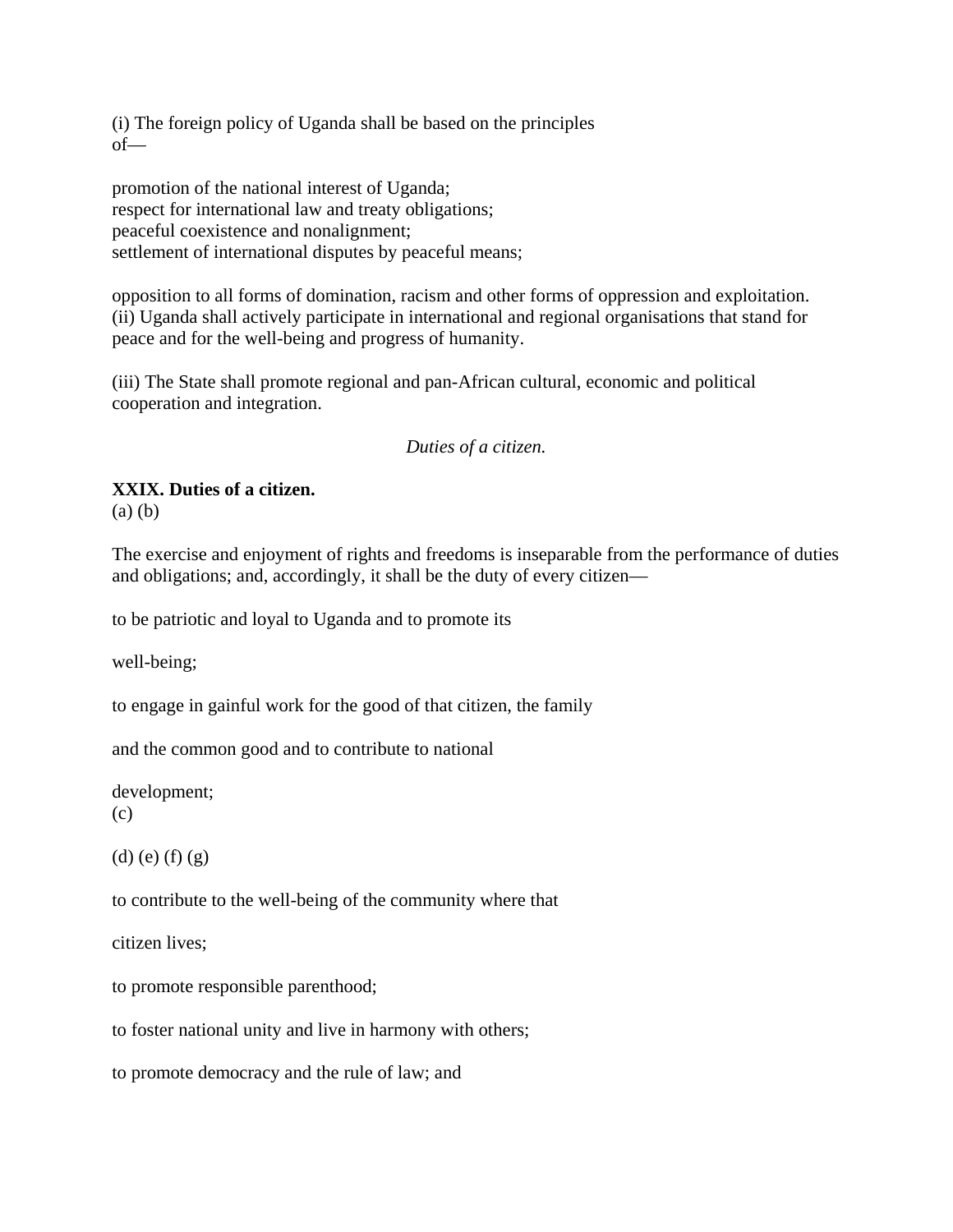to acquaint himself or herself with the provisions of the

Constitution and to uphold and defend the Constitution and the

law.

# **Chapter One The Constitution.**

## **1. Sovereignty of the people.**

All power belongs to the people who shall exercise their sovereignty in accordance with this Constitution.

Without limiting the effect of clause (1) of this article, all authority in the State emanates from the people of Uganda; and the people shall be governed through their will and consent.

All power and authority of Government and its organs derive from this Constitution, which in turn derives its authority from the people who consent to be governed in accordance with this Constitution.

The people shall express their will and consent on who shall govern them and how they should be governed, through regular, free and fair elections of their representatives or through referenda.

## **2. Supremacy of the Constitution.**

This Constitution is the supreme law of Uganda and shall have binding force on all authorities and persons throughout Uganda.

If any other law or any custom is inconsistent with any of the provisions of this Constitution, the Constitution shall prevail, and that other law or custom shall, to the extent of the inconsistency, be void.

## **3. Defence of the Constitution.**

It is prohibited for any person or group of persons to take or retain control of the Government of Uganda, except in accordance with the provisions of this Constitution.

Any person who, singly or in concert with others, by any violent or other unlawful means, suspends, overthrows, abrogates or amends this Constitution or any part of it or attempts to do any such act, commits the offence of treason and shall be punished according to law.

This Constitution shall not lose its force and effect even where its

observance is interrupted by a government established by the force of arms; and in any case, as soon as the people recover their liberty, its observance shall be reestablished and all persons who have taken part in any rebellion or other activity which resulted in the interruption of the observance shall be tried in accordance with this Constitution and other laws consistent with it.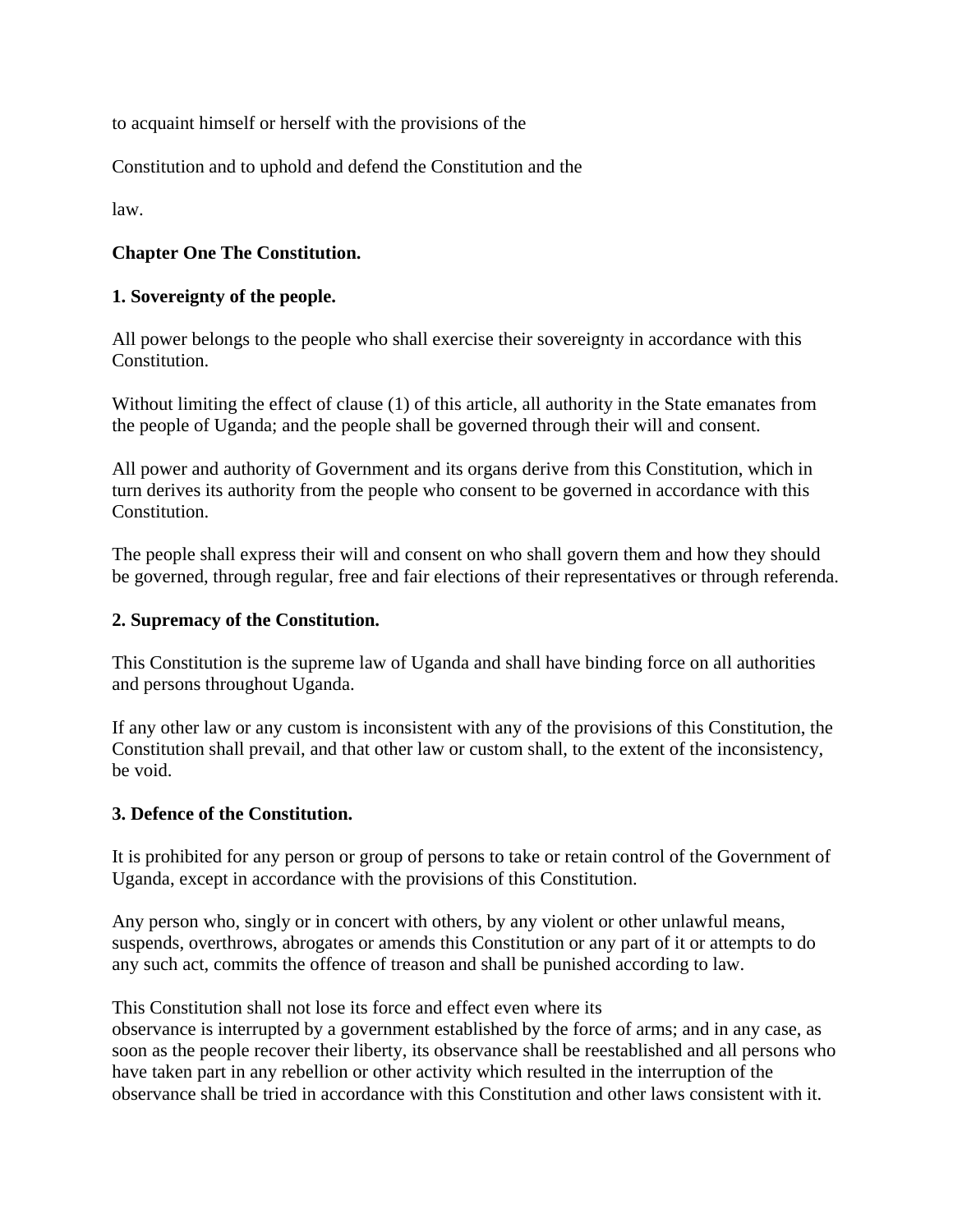(4) All citizens of Uganda shall have the right and duty at all times—

to defend this Constitution and, in particular, to resist any person or group of persons seeking to overthrow the established constitutional order; and

to do all in their power to restore this Constitution after it has been suspended, overthrown, abrogated or amended contrary to its provisions.

Any person or group of persons who, as required by clause (4) of this article, resists the suspension, overthrow, abrogation or amendment of this Constitution commits no offence.

Where a person referred to in clause (5) of this article is punished for any act done under that clause, the punishment shall, on the restoration of this Constitution, be considered void from the time it was imposed, and that person shall be taken to be absolved from all liabilities arising out of the punishment.

### **4. Promotion of public awareness of the Constitution.**

The State shall promote public awareness of this Constitution by—

translating it into Ugandan languages and disseminating it as widely as possible; and

providing for the teaching of the Constitution in all educational institutions and armed forces training institutions and regularly transmitting and publishing programmes through the media generally.

## **Chapter Two The Republic.**

## **5. The Republic of Uganda.**

Uganda is one sovereign State and a Republic.

Uganda shall consist of the districts specified in the First Schedule to this Constitution and such other districts as may be established in accordance with this Constitution or any other law consistent with it.

The territorial boundary of Uganda shall be as delineated in the Second Schedule to this Constitution.

The capital of Uganda is Kampala. **6. Official language.**

The official language of Uganda is English.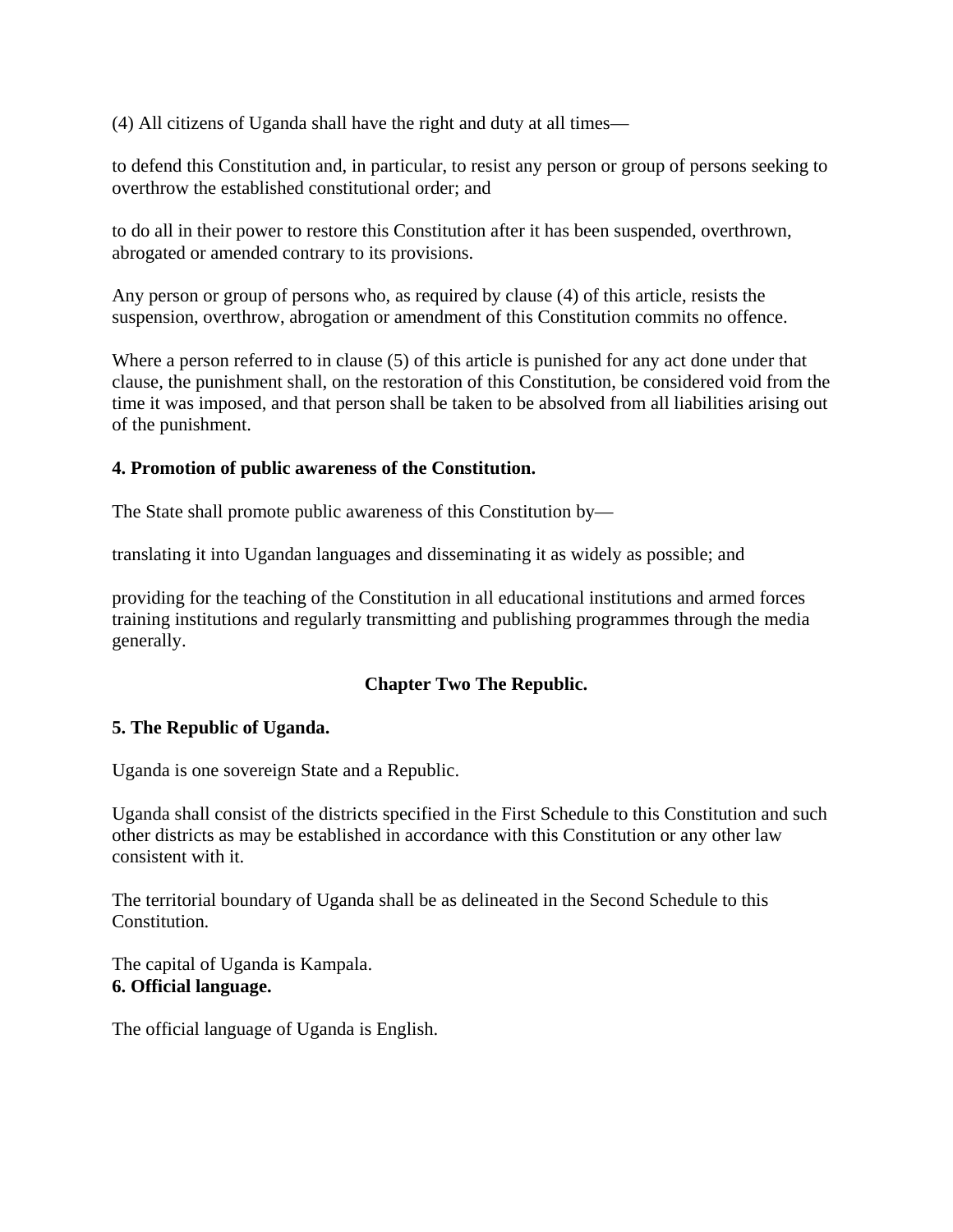Subject to clause (1) of this article, any other language may be used as a medium of instruction in schools or other educational institutions or for legislative, administrative or judicial purposes as may be prescribed by law.

## **7. Nonadoption of a State religion.**

Uganda shall not adopt a State religion. **8. National symbols and seals.**

# The national flag, the national coat of arms, the public seal, the national anthem and the seals of the courts of judicature in use immediately before the coming into force of this Constitution shall continue to be in use.

# **Chapter Three Citizenship.**

# **9. Citizens of Uganda.**

Every person who, on the commencement of this Constitution, is a citizen of Uganda shall continue to be such a citizen.

## **10. Citizenship by birth.**

The following persons shall be citizens of Uganda by birth—

every person born in Uganda one of whose parents or grandparents is or was a member of any of the indigenous communities existing and residing within the borders of Uganda as at the first day of February, 1926, and set out in the Third Schedule to this Constitution; and

every person born in or outside Uganda one of whose parents or grandparents was at the time of birth of that person a citizen of Uganda by birth.

# **11. Foundlings and adopted children.**

A child of not more than five years of age found in Uganda, whose parents are not known, shall be presumed to be a citizen of Uganda by birth.

A child under the age of eighteen years neither of whose parents is a citizen of Uganda, who is adopted by a citizen of Uganda shall, on application, be registered as a citizen of Uganda.

## **12. Citizenship by registration.**

(1) Every person born in Uganda—

(a) at the time of whose birth—

(i) neither of his or her parents and none of his or her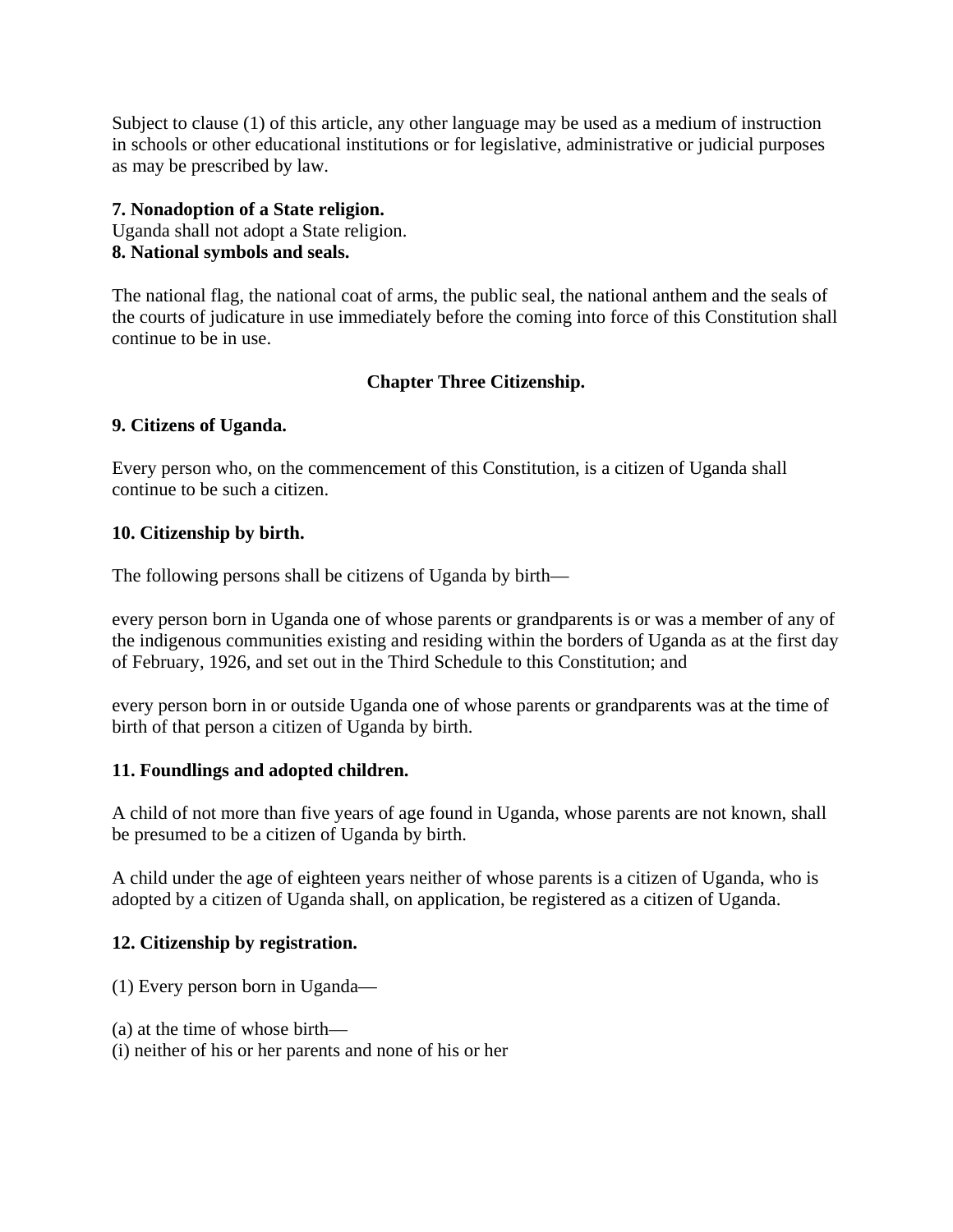grandparents had diplomatic status in Uganda; and (ii) neither of his or her parents and none of his or her grandparents was a refugee in Uganda; and

(b) who has lived continuously in Uganda since the ninth day of October, 1962, shall, on application, be entitled to be registered as a citizen of Uganda. (2) The following persons shall, upon application, be registered as citizens of Uganda—

every person married to a Uganda citizen upon proof of a legal and subsisting marriage of three years or such other period prescribed by Parliament;

every person who has legally and voluntarily migrated to and has been living in Uganda for at least ten years or such other period prescribed by Parliament;

every person who, on the commencement of this Constitution, has lived in Uganda for at least twenty years.

Clause (2)(a) of this article applies also to a person who was married to a citizen of Uganda who, but for his or her death, would have continued to be a citizen of Uganda under this Constitution.

Where a person has been registered as a citizen of Uganda under clause (2)(a) of this article and the marriage by virtue of which that person was registered is—

(a) annulled or otherwise declared void by a court or tribunal of competent jurisdiction; or (b) dissolved, that person shall, unless he or she renounces that citizenship, continue to be a citizen of Uganda.

## **13. Citizenship by naturalisation.**

Parliament shall by law provide for the acquisition and loss of citizenship by naturalisation.

#### **14. Loss of citizenship by registration.**

A person may be deprived of his or her citizenship if acquired by registration, on any of the following grounds—

voluntary acquisition of the citizenship of another country;

voluntary service in the armed forces or security forces of a country hostile to or at war with Uganda;

acquisition of Uganda citizenship by fraud, deceit, bribery, or having made intentional and deliberate false statements in his or her application for citizenship; and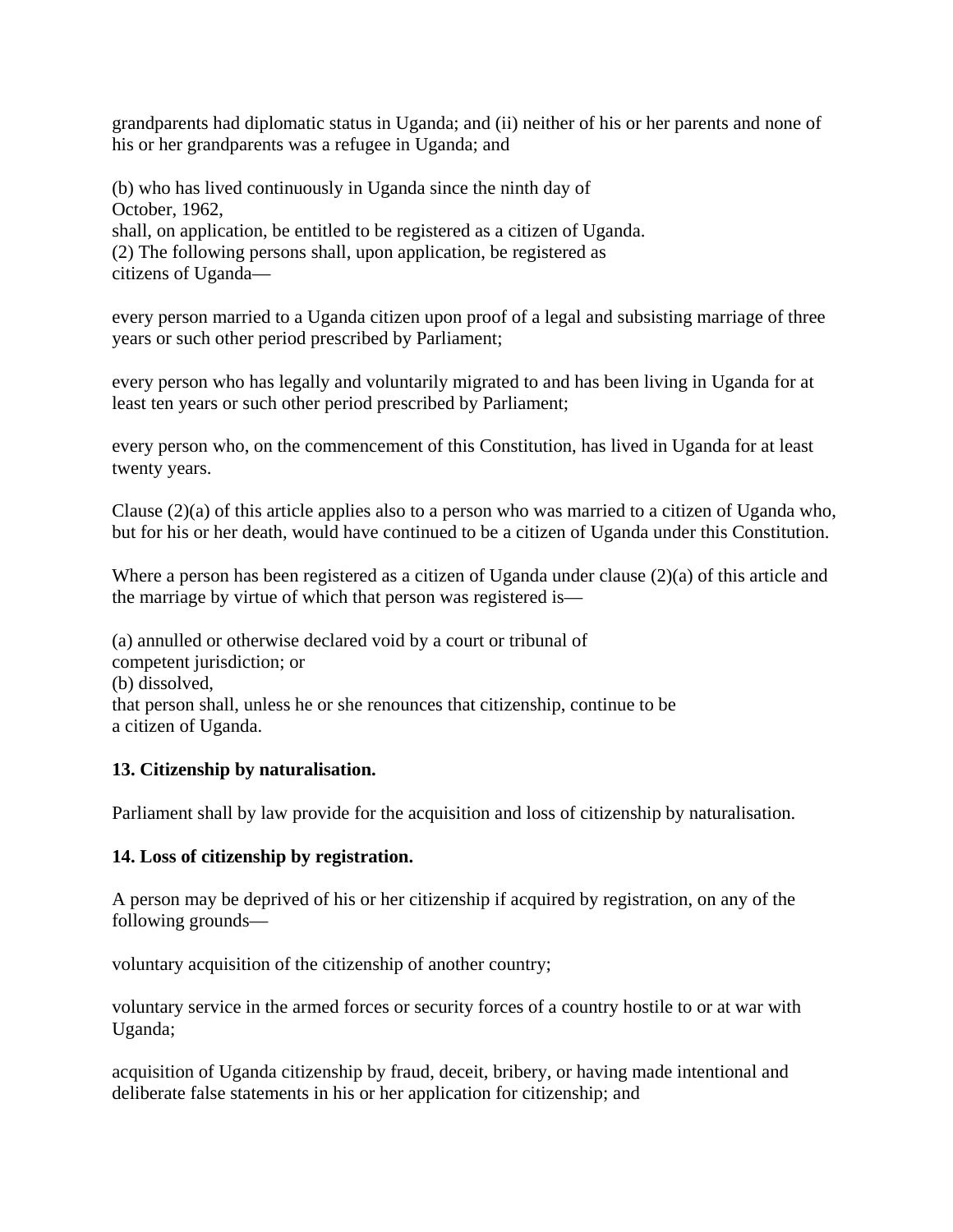### espionage against Uganda. **15. Prohibition of dual citizenship.**

Subject to this article, a Uganda citizen shall not hold the citizenship of another country concurrently with his or her Uganda citizenship.

A citizen of Uganda shall cease forthwith to be a citizen of Uganda if, on attaining the age of eighteen years he or she, by voluntary act other than marriage, acquires or retains the citizenship of a country other than Uganda.

A person who—

becomes a citizen of Uganda by registration; and

upon becoming a citizen of Uganda, is also a citizen of another country, shall cease to be a citizen of Uganda unless he or she has—

renounced his or her citizenship of that other country;

taken the oath of allegiance specified in the Fourth Schedule to this Constitution;

made and registered such declaration of his or her intentions concerning residence as may be prescribed by law; or

obtained an extension of time for taking those steps and the extended period has not expired.

A Uganda citizen who loses his or her Uganda citizenship as a result of the acquisition or possession of the citizenship of another country shall, on the renunciation of his or her citizenship of that other country, become a citizen of Uganda.

Where the law of a country, other than Uganda, requires a person who marries a citizen of that country to renounce the citizenship of his or her own country by virtue of that marriage, a citizen of Uganda who is deprived of his or her citizenship by virtue of that marriage shall, on the dissolution of that marriage, if he or she thereby loses his or her citizenship acquired by that marriage, become a citizen of Uganda.

## **16. National Citizenship and Immigration Board.**

(1) There shall be a National Citizenship and Immigration Board.

The board shall consist of a chairperson and not less than four other persons, each of whom shall be of high moral character and proven integrity, appointed by the President with the approval of Parliament.

The functions of the board shall be prescribed by Parliament and shall include—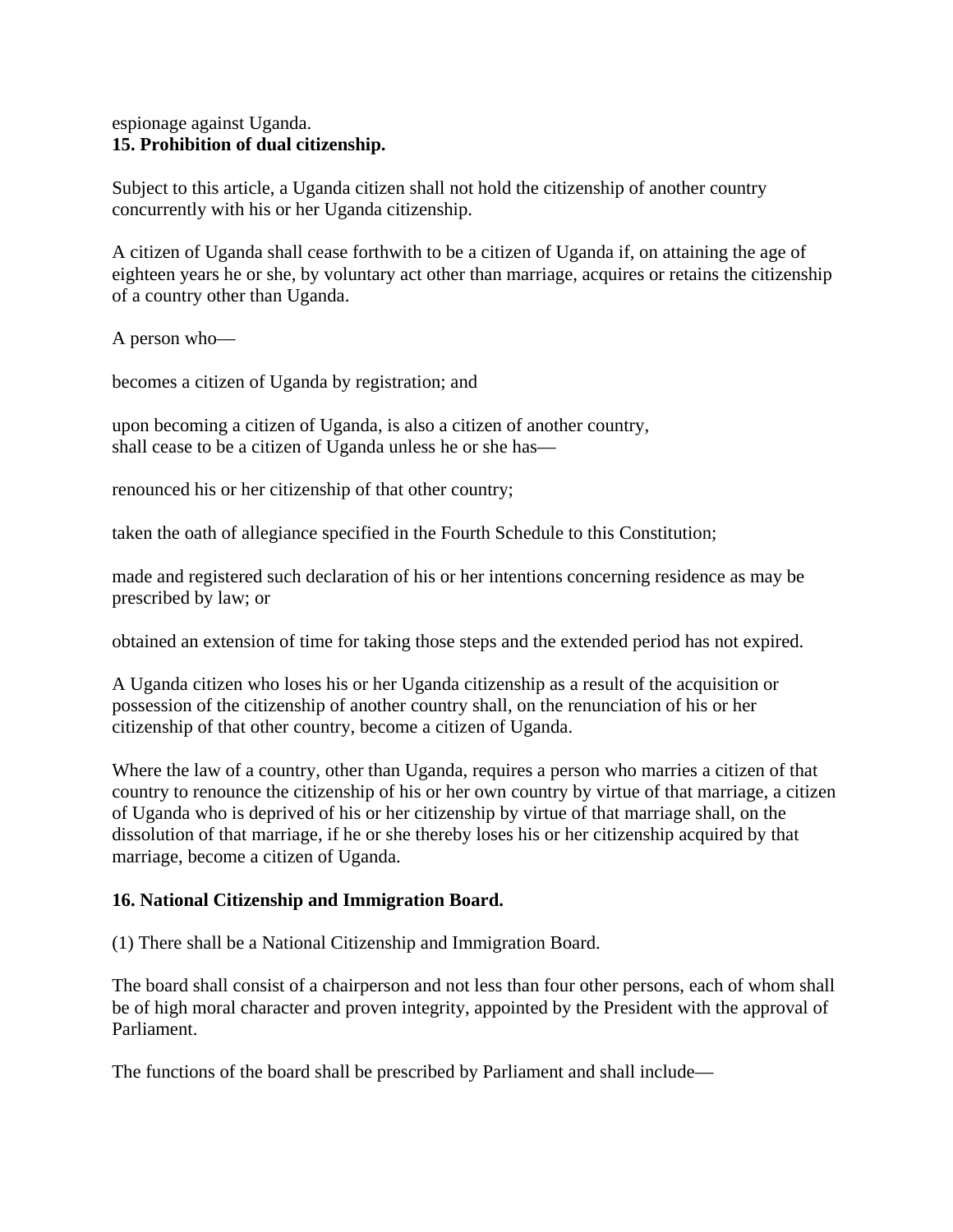registering and issuing national identity cards to citizens;

issuing Uganda passports and other travel documents;

granting and cancelling citizenship by registration and naturalisation;

granting and cancelling immigration permits; and

registering and issuing identity cards to aliens.

(4) The functions of the board set out in clause  $(3)(a)$ , (b) and (d) of this article may be decentralised to the district level.

## **17. Duties of a citizen.**

(1) It is the duty of every citizen of Uganda—

to respect the national anthem, flag, coat of arms and currency;

to respect the rights and freedoms of others;

to protect children and vulnerable persons against any form of abuse, harassment or ill-treatment;

to protect and preserve public property;

to defend Uganda and to render national service when necessary;

to cooperate with lawful agencies in the maintenance of law and order;

to pay taxes;

(h) to register for electoral and other lawful purposes; (i) to combat corruption and misuse or wastage of public property;

and (j) to create and protect a clean and healthy environment.

(2) It is the duty of all able-bodied citizens to undergo military training for the defence of this Constitution and the protection of the territorial integrity of Uganda whenever called upon to do so; and the State shall ensure that facilities are available for such training.

## **18. Registration of births, marriages and deaths.**

The State shall register every birth, marriage and death occurring in Uganda. **19. Citizenship of a parent dying before the birth of a person.**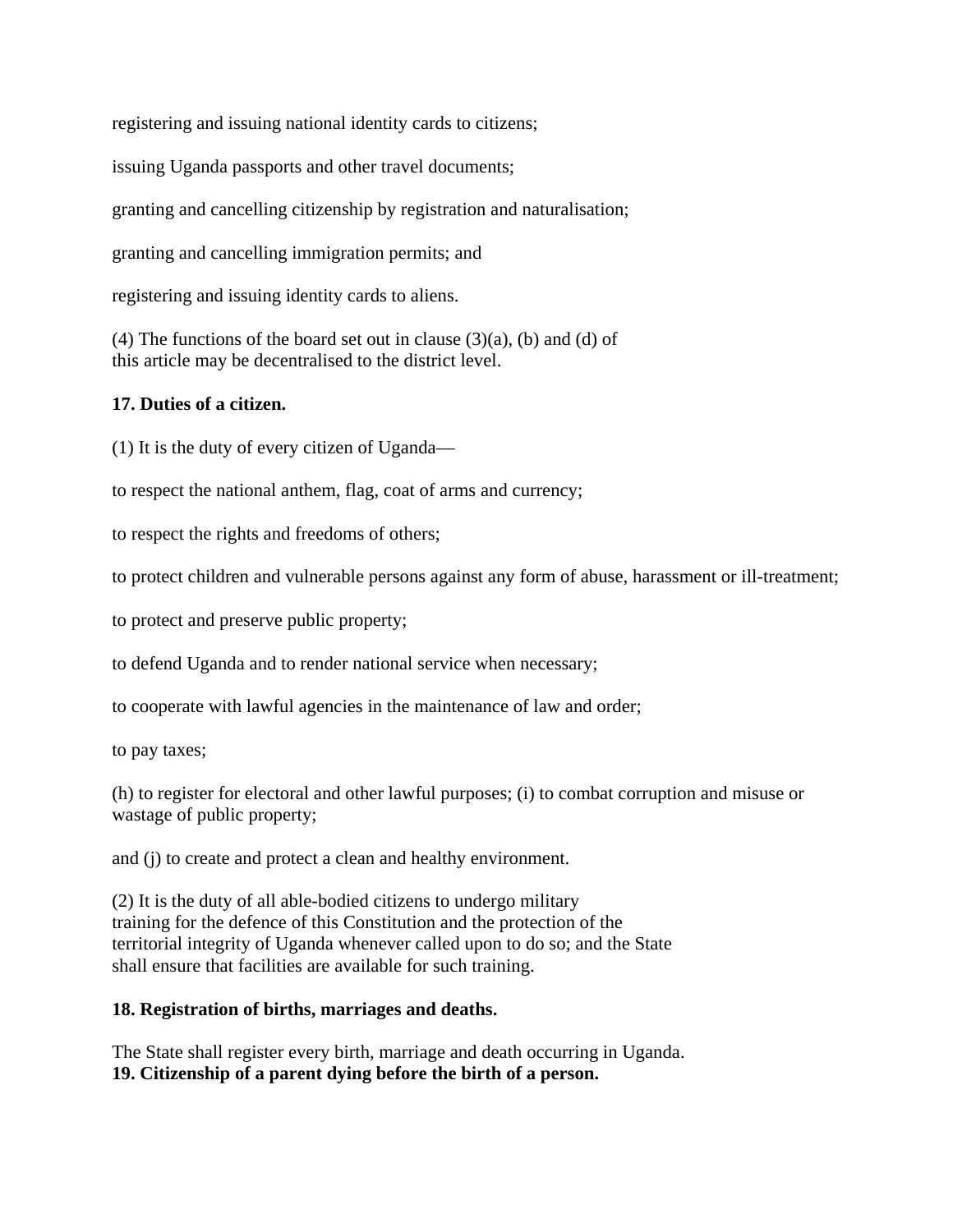A reference in this Chapter to the citizenship of the parent of a person at the time of the birth of that person shall, in relation to a person born after the death of the parent, be construed as a reference to the citizenship of the parent at the time of the parent's death.

For the purposes of clause (1) of this article, where the death occurred before the coming into force of this Constitution, the citizenship that the parent would have had if he or she had died on the coming into force of this Constitution shall be taken to be his or her citizenship at the time of his or her death.

# **Chapter Four Protection and promotion of fundamental and other human rights**

#### **and freedoms.**

*General.*

## **20. Fundamental and other human rights and freedoms.**

Fundamental rights and freedoms of the individual are inherent and not granted by the State.

The rights and freedoms of the individual and groups enshrined in this Chapter shall be respected, upheld and promoted by all organs and agencies of Government and by all persons.

# **21. Equality and freedom from discrimination.**

All persons are equal before and under the law in all spheres of political, economic, social and cultural life and in every other respect and shall enjoy equal protection of the law.

Without prejudice to clause (1) of this article, a person shall not be discriminated against on the ground of sex, race, colour, ethnic origin, tribe, birth, creed or religion, social or economic standing, political opinion or disability.

For the purposes of this article, "discriminate" means to give different treatment to different persons attributable only or mainly to their respective descriptions by sex, race, colour, ethnic origin, tribe, birth, creed or religion, social or economic standing, political opinion or disability.

Nothing in this article shall prevent Parliament from enacting laws that are necessary for—

implementing policies and programmes aimed at redressing social, economic, educational or other imbalance in society; or

making such provision as is required or authorised to be made under this Constitution; or

providing for any matter acceptable and demonstrably justified in a free and democratic society.

(5) Nothing shall be taken to be inconsistent with this article which is allowed to be done under any provision of this Constitution.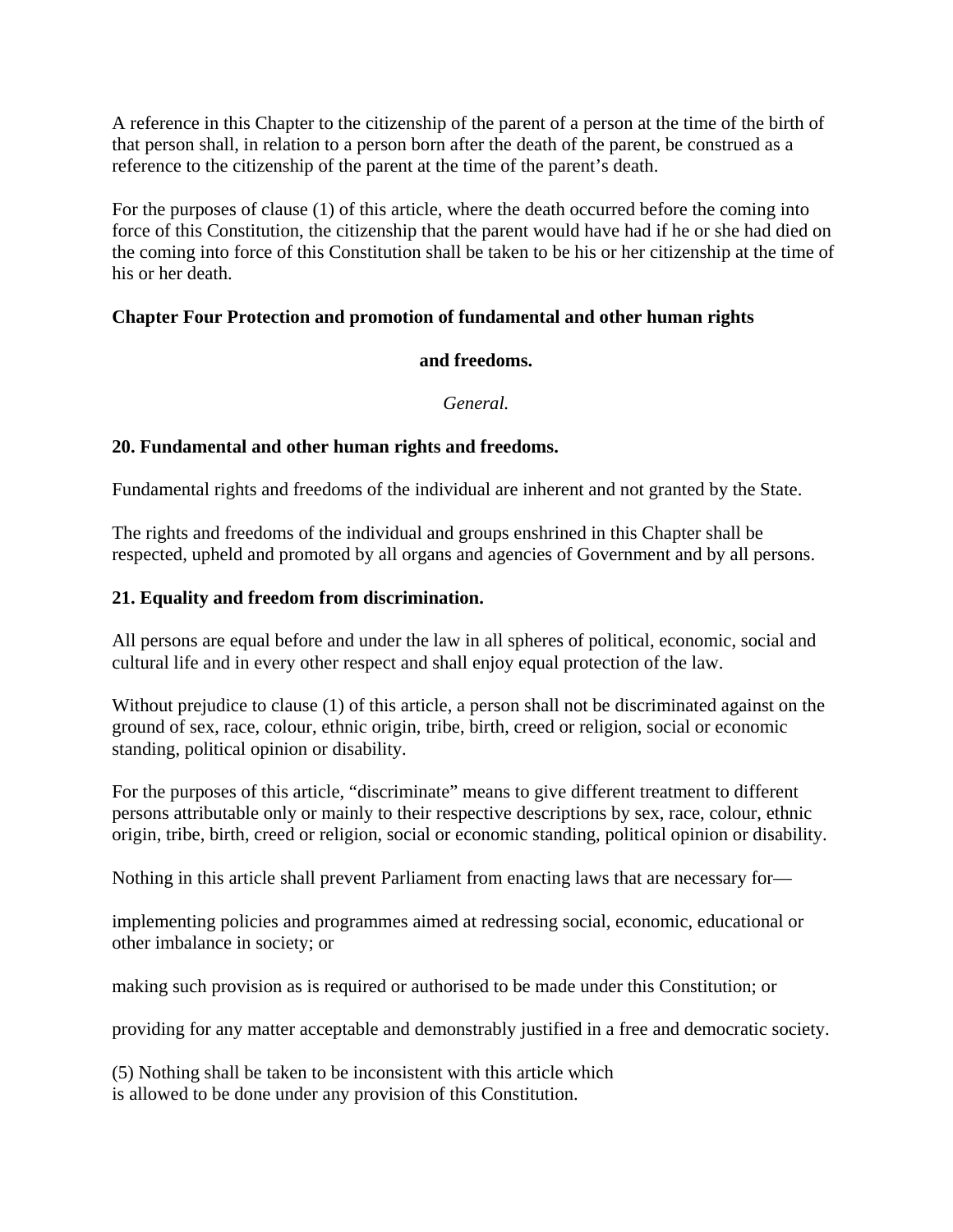## **22. Protection of right to life.**

No person shall be deprived of life intentionally except in execution of a sentence passed in a fair trial by a court of competent jurisdiction in respect of a criminal offence under the laws of Uganda and the conviction and sentence have been confirmed by the highest appellate court.

No person has the right to terminate the life of an unborn child except as may be authorised by law.

# **23. Protection of personal liberty.**

(1) No person shall be deprived of personal liberty except in any of the following cases—

in execution of the sentence or order of a court, whether established for Uganda or another country or of an international court or tribunal in respect of a criminal offence of which that person has been convicted, or of an order of a court punishing the person for contempt of court;

in execution of the order of a court made to secure the fulfillment of any obligation imposed on that person by law;

for the purpose of bringing that person before a court in execution of the order of a court or upon reasonable suspicion that that person has committed or is about to commit a criminal offence under the laws of Uganda;

for the purpose of preventing the spread of an infectious or contagious disease;

in the case of a person who has not attained the age of eighteen years, for the purpose of the education or welfare of that person;

in the case of a person who is, or is reasonably suspected to be, of unsound mind or addicted to drugs or alcohol, for the purpose of the care or treatment of that person or the protection of the community;

for the purpose of preventing the unlawful entry of that person into Uganda, or for the purpose of effecting the expulsion, extradition or other lawful removal of that person from Uganda or for the purpose of restricting that person while being conveyed through Uganda in the course of the extradition or removal of that person as a convicted prisoner from one country to another; or

(h) as may be authorised by law, in any other circumstances similar to any of the cases specified in paragraphs (a) to (g) of this clause.

A person arrested, restricted or detained shall be kept in a place authorised by law.

A person arrested, restricted or detained shall be informed immediately, in a language that the person understands, of the reasons for the arrest, restriction or detention and of his or her right to a lawyer of his or her choice.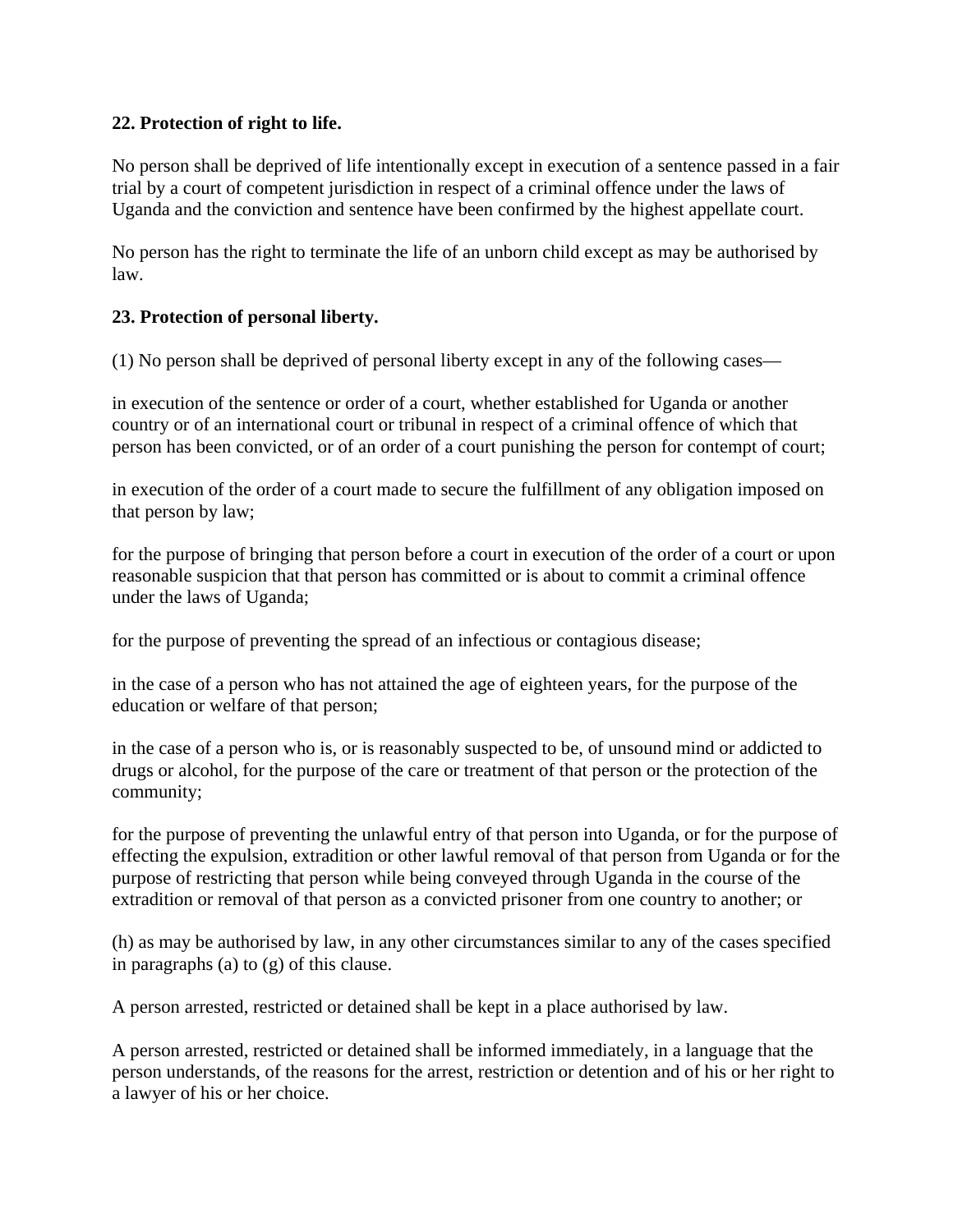A person arrested or detained—

for the purpose of bringing him or her before a court in execution of an order of a court; or

upon reasonable suspicion of his or her having committed or being about to commit a criminal offence under the laws of Uganda,

shall, if not earlier released, be brought to court as soon as possible but in any case not later than forty-eight hours from the time of his or her arrest.

(5) Where a person is restricted or detained—

the next-of-kin of that person shall, at the request of that person, be informed as soon as practicable of the restriction or detention;

the next-of-kin, lawyer and personal doctor of that person shall be allowed reasonable access to that person; and

that person shall be allowed access to medical treatment including, at the request and at the cost of that person, access to private medical treatment.

(6) Where a person is arrested in respect of a criminal offence—

the person is entitled to apply to the court to be released on bail, and the court may grant that person bail on such conditions as the court considers reasonable;

in the case of an offence which is triable by the High Court as well as by a subordinate court, the person shall be released on bail on such conditions as the court considers reasonable, if that person has been remanded in custody in respect of the offence before trial for one hundred and twenty days;

in the case of an offence triable only by the High Court, the person shall be released on bail on such conditions as the court considers reasonable, if the person has been remanded in custody

for three hundred and sixty days before the case is committed to the High Court.

A person unlawfully arrested, restricted or detained by any other person or authority shall be entitled to compensation from that other person or authority whether it is the State or an agency of the State or other person or authority.

Where a person is convicted and sentenced to a term of imprisonment for an offence, any period he or she spends in lawful custody in respect of the offence before the completion of his or her trial shall be taken into account in imposing the term of imprisonment.

The right to an order of habeas corpus shall be inviolable and shall not be suspended.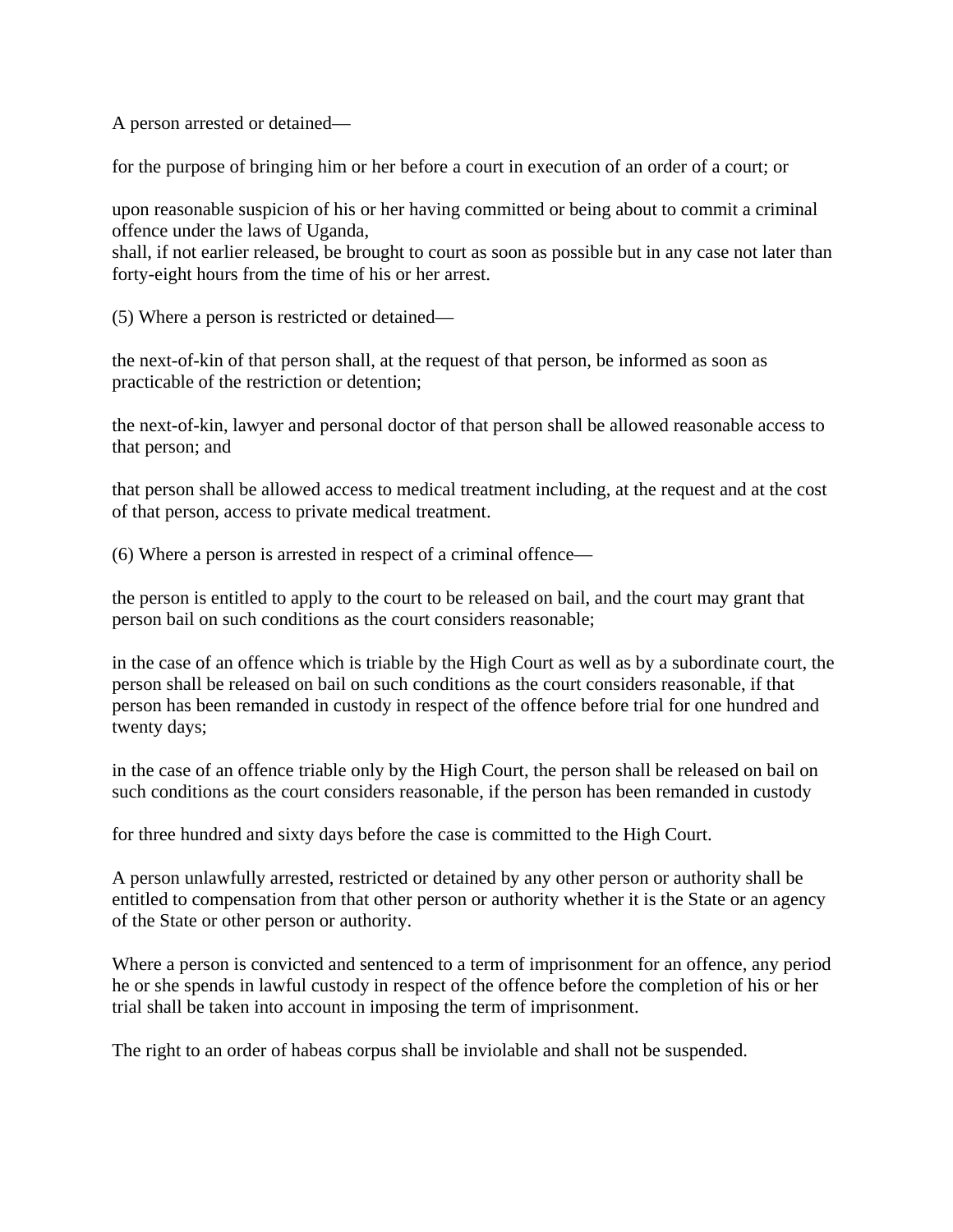# **24. Respect for human dignity and protection from inhuman treatment.**

No person shall be subjected to any form of torture or cruel, inhuman or degrading treatment or punishment.

# **25. Protection from slavery, servitude and forced labour.**

No person shall be held in slavery or servitude.

No person shall be required to perform forced labour.

For the purposes of this article, "forced labour" does not include—

any labour required in consequence of the sentence or order of a court;

any labour required of any person while that person is lawfully detained which, though not required in consequence of the sentence or order of a court, is reasonably necessary in the interests of hygiene or for the maintenance of the place at which the person is detained;

any labour required of a member of a disciplined force as part of that member's duties as such or, in the case of a person who has conscientious objections to service as a member of a naval, military or air force, any labour which that person is required by

law to perform in place of that service;

any labour required during any period when Uganda is at war or in case of any emergency or calamity which threatens the life and well-being of the community, to the extent that the requiring of the labour is reasonably justifiable in the circumstances of any situation arising or existing during the period or as a result of the emergency or calamity, for the purpose of dealing with that situation; or

any labour reasonably required as part of reasonable and normal communal or other civic obligations.

## **26. Protection from deprivation of property.**

Every person has a right to own property either individually or in association with others.

No person shall be compulsorily deprived of property or any interest in or right over property of any description except where the following conditions are satisfied—

the taking of possession or acquisition is necessary for public use or in the interest of defence, public safety, public order, public morality or public health; and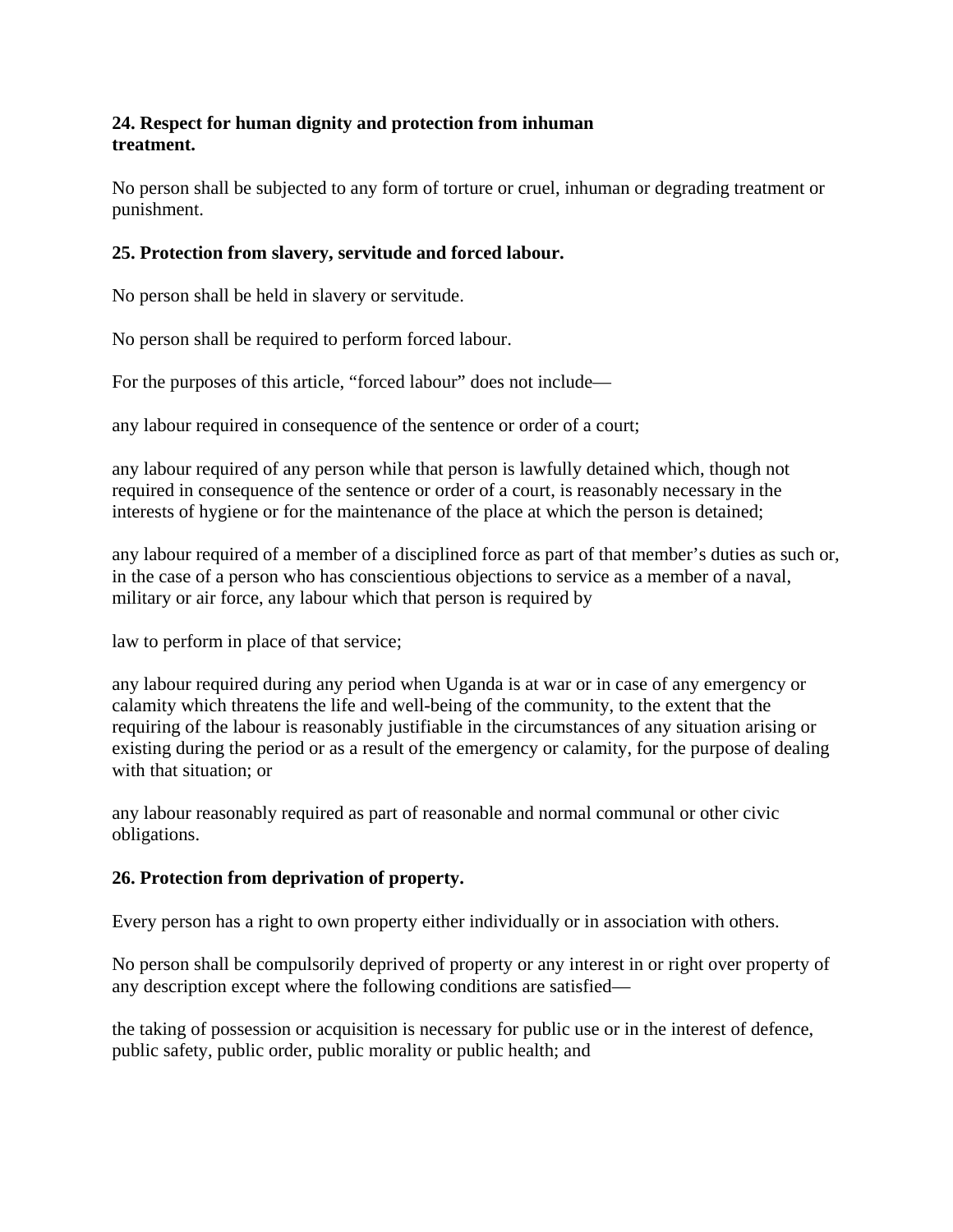the compulsory taking of possession or acquisition of property is made under a law which makes provision for— (i) prompt payment of fair and adequate compensation, prior

to the taking of possession or acquisition of the property; and (ii) a right of access to a court of law by any person who has an interest or right over the property.

### **27. Right to privacy of person, home and other property.**

(1) No person shall be subjected to—

unlawful search of the person, home or other property of that person; or

unlawful entry by others of the premises of that person.

(2) No person shall be subjected to interference with the privacy of that person's home, correspondence, communication or other property.

#### **28. Right to a fair hearing.**

In the determination of civil rights and obligations or any criminal charge, a person shall be entitled to a fair, speedy and public hearing before an independent and impartial court or tribunal established by law.

Nothing in clause (1) of this article shall prevent the court or tribunal from excluding the press or the public from all or any proceedings before it for reasons of morality, public order or national security, as may be necessary in a free and democratic society.

Every person who is charged with a criminal offence shall—

be presumed to be innocent until proved guilty or until that person has pleaded guilty;

be informed immediately, in a language that the person understands, of the nature of the offence;

be given adequate time and facilities for the preparation of his or her defence;

be permitted to appear before the court in person or, at that person's own expense, by a lawyer of his or her choice;

in the case of any offence which carries a sentence of death or imprisonment for life, be entitled to legal representation at the expense of the State;

be afforded, without payment by that person, the assistance of an interpreter if that person cannot understand the language used at the trial;

be afforded facilities to examine witnesses and to obtain the attendance of other witnesses before the court.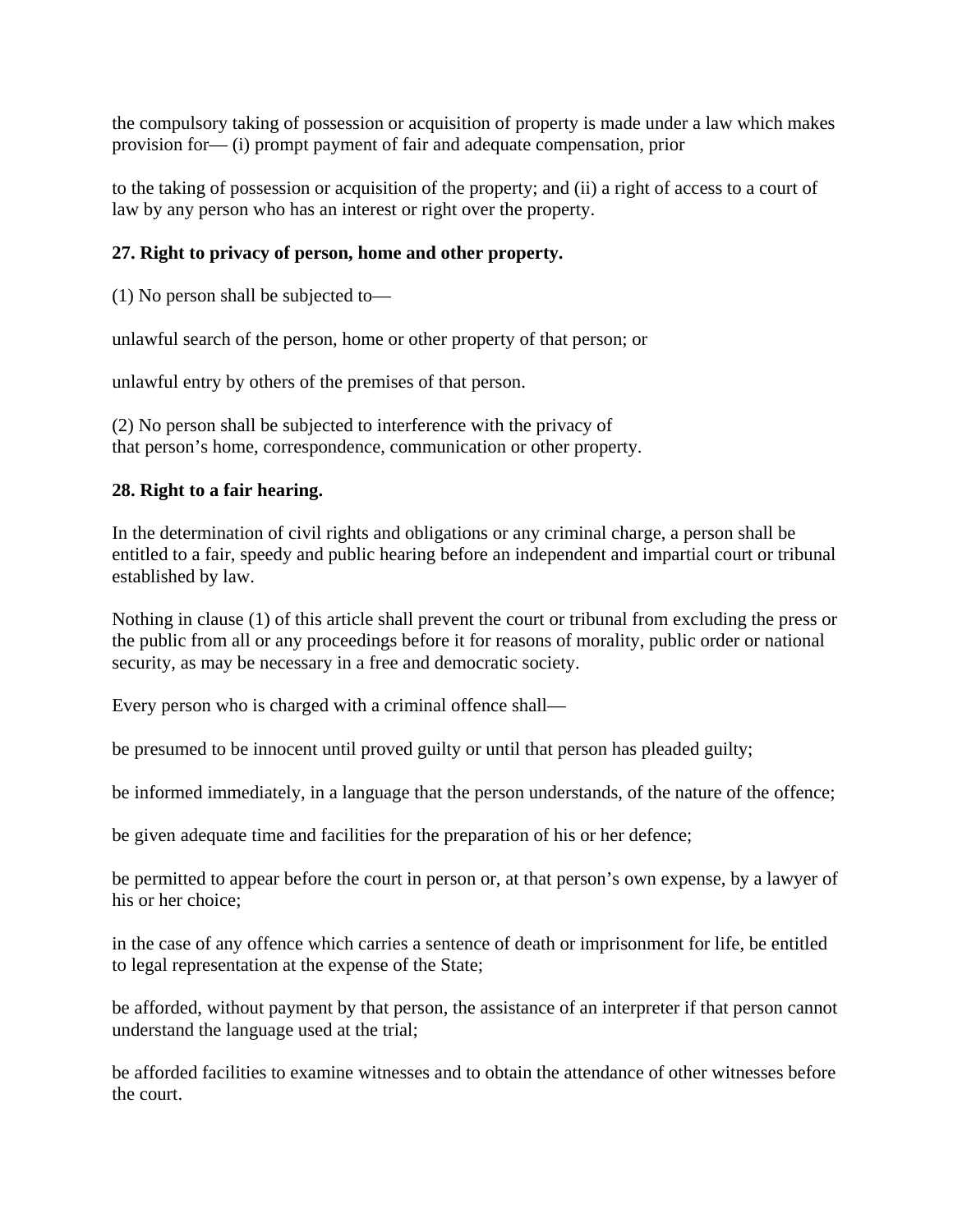(4) Nothing done under the authority of any law shall be held to be inconsistent with—

clause  $(3)(a)$  of this article, to the extent that the law in question imposes upon any person charged with a criminal offence, the burden of proving particular facts;

clause  $(3)(g)$  of this article, to the extent that the law imposes conditions that must be satisfied if witnesses called to testify on behalf of an accused are to be paid their expenses out of public funds.

(5) Except with his or her consent, the trial of any person shall not take place in the absence of that person unless the person so conducts himself or herself as to render the continuance of the proceedings in the presence of

that person impracticable and the court makes an order for the person to be removed and the trial to proceed in the absence of that person.

A person tried for any criminal offence, or any person authorised by him or her, shall, after the judgment in respect of that offence, be entitled to a copy of the proceedings upon payment of a fee prescribed by law.

No person shall be charged with or convicted of a criminal offence which is founded on an act or omission that did not at the time it took place constitute a criminal offence.

No penalty shall be imposed for a criminal offence that is severer in degree or description than the maximum penalty that could have been imposed for that offence at the time when it was committed.

A person who shows that he or she has been tried by a competent court for a criminal offence and convicted or acquitted of that offence shall not again be tried for the offence or for any other criminal offence of which he or she could have been convicted at the trial for that offence, except upon the order of a superior court in the course of appeal or review proceedings relating to the conviction or acquittal.

No person shall be tried for a criminal offence if the person shows that he or she has been pardoned in respect of that offence.

Where a person is being tried for a criminal offence, neither that person nor the spouse of that person shall be compelled to give evidence against that person.

Except for contempt of court, no person shall be convicted of a criminal offence unless the offence is defined and the penalty for it prescribed by law.

### **29. Protection of freedom of conscience, expression, movement, religion, assembly and association.**

(1) Every person shall have the right to—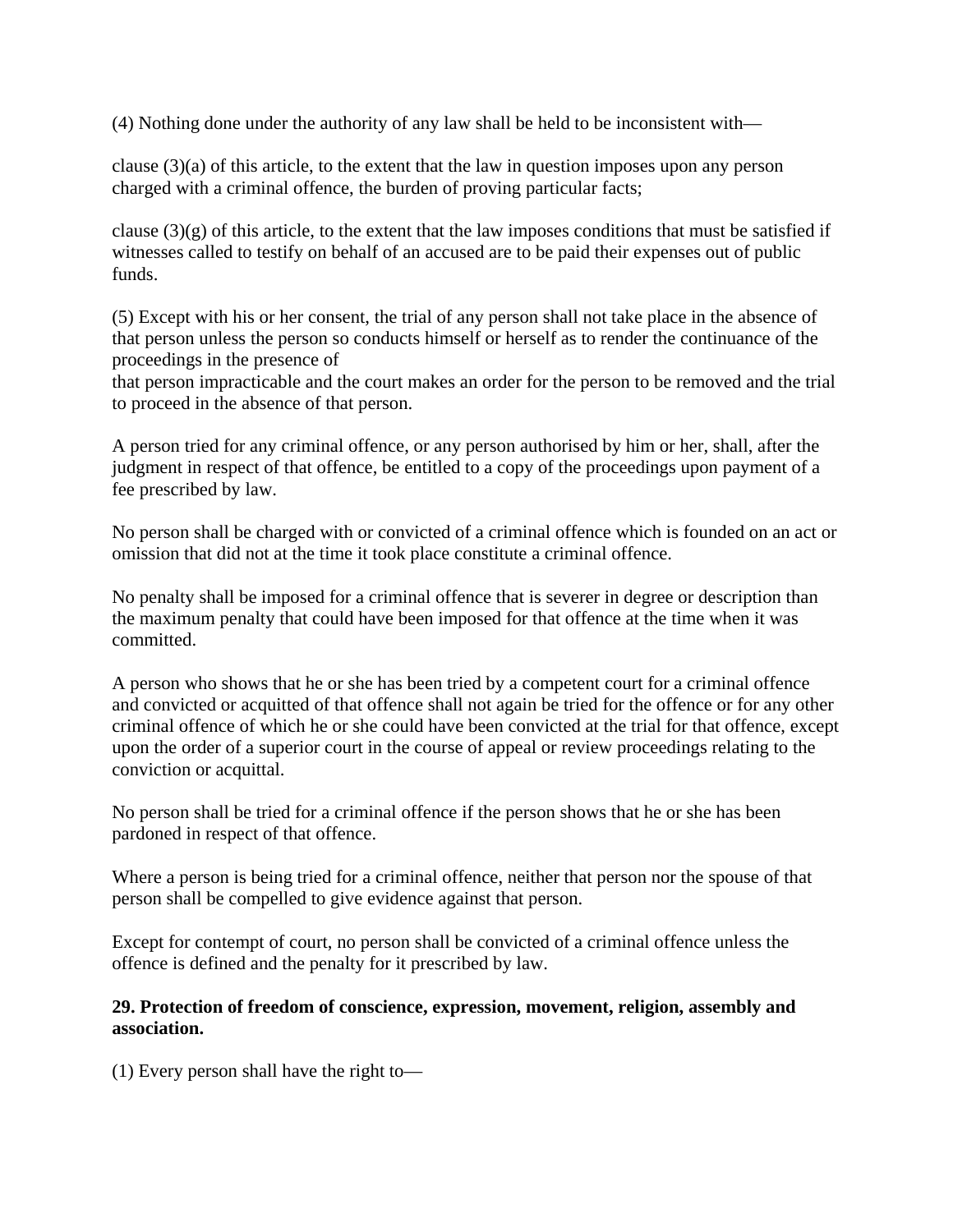freedom of speech and expression which shall include freedom of the press and other media;

freedom of thought, conscience and belief which shall include academic freedom in institutions of learning;

freedom to practise any religion and manifest such practice which shall include the right to belong to and participate in the practices of any religious body or organisation in a manner consistent with this Constitution;

freedom to assemble and to demonstrate together with others peacefully and unarmed and to petition; and

freedom of association which shall include the freedom to form and join associations or unions, including trade unions and political and other civic organisations.

(2) Every Ugandan shall have the right—

to move freely throughout Uganda and to reside and settle in any part of Uganda;

to enter, leave and return to, Uganda; and

to a passport or other travel document.

#### **30. Right to education.**

All persons have a right to education. **31. Rights of the family.**

Men and women of the age of eighteen years and above have the right to marry and to found a family and are entitled to equal rights in marriage, during marriage and at its dissolution.

Parliament shall make appropriate laws for the protection of the rights of widows and widowers to inherit the property of their deceased spouses and to enjoy parental rights over their children.

Marriage shall be entered into with the free consent of the man and woman intending to marry.

It is the right and duty of parents to care for and bring up their children.

Children may not be separated from their families or the persons entitled to bring them up against the will of their families or of those persons, except in accordance with the law.

# **32. Affirmative action in favour of marginalised groups.**

Notwithstanding anything in this Constitution, the State shall take affirmative action in favour of groups marginalised on the basis of gender, age, disability or any other reason created by history, tradition or custom, for the purpose of redressing imbalances which exist against them.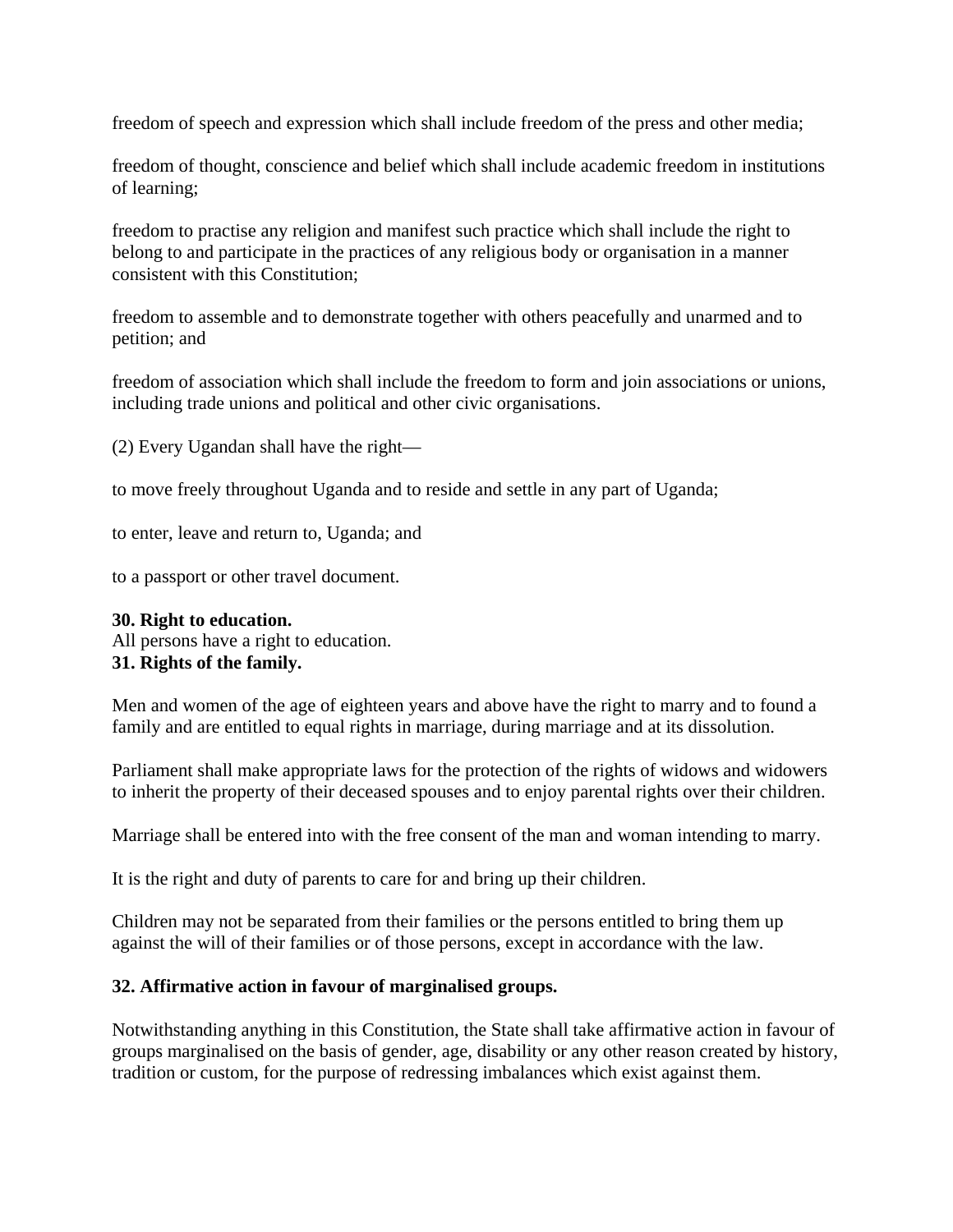Parliament shall make relevant laws, including laws for the establishment of an equal opportunities commission, for the purpose of giving full effect to clause (1) of this article.

### **33. Rights of women.**

Women shall be accorded full and equal dignity of the person with men.

The State shall provide the facilities and opportunities necessary to enhance the welfare of women to enable them to realise their full potential and advancement.

The State shall protect women and their rights, taking into account their unique status and natural maternal functions in society.

Women shall have the right to equal treatment with men and that right shall include equal opportunities in political, economic and social activities.

Without prejudice to article 32 of this Constitution, women shall have the right to affirmative action for the purpose of redressing the imbalances created by history, tradition or custom.

Laws, cultures, customs or traditions which are against the dignity, welfare or interest of women or which undermine their status, are prohibited by this Constitution.

### **34. Rights of children.**

Subject to laws enacted in their best interests, children shall have the right to know and be cared for by their parents or those entitled by law to bring them up.

A child is entitled to basic education which shall be the responsibility of the State and the parents of the child.

No child shall be deprived by any person of medical treatment, education or any other social or economic benefit by reason of religious or other beliefs.

Children are entitled to be protected from social or economic exploitation and shall not be employed in or required to perform work that is likely to be hazardous or to interfere with their education or to be harmful to their health or physical, mental, spiritual, moral or social development.

For the purposes of clause (4) of this article, children shall be persons under the age of sixteen years.

A child offender who is kept in lawful custody or detention shall be kept separately from adult offenders.

The law shall accord special protection to orphans and other vulnerable children.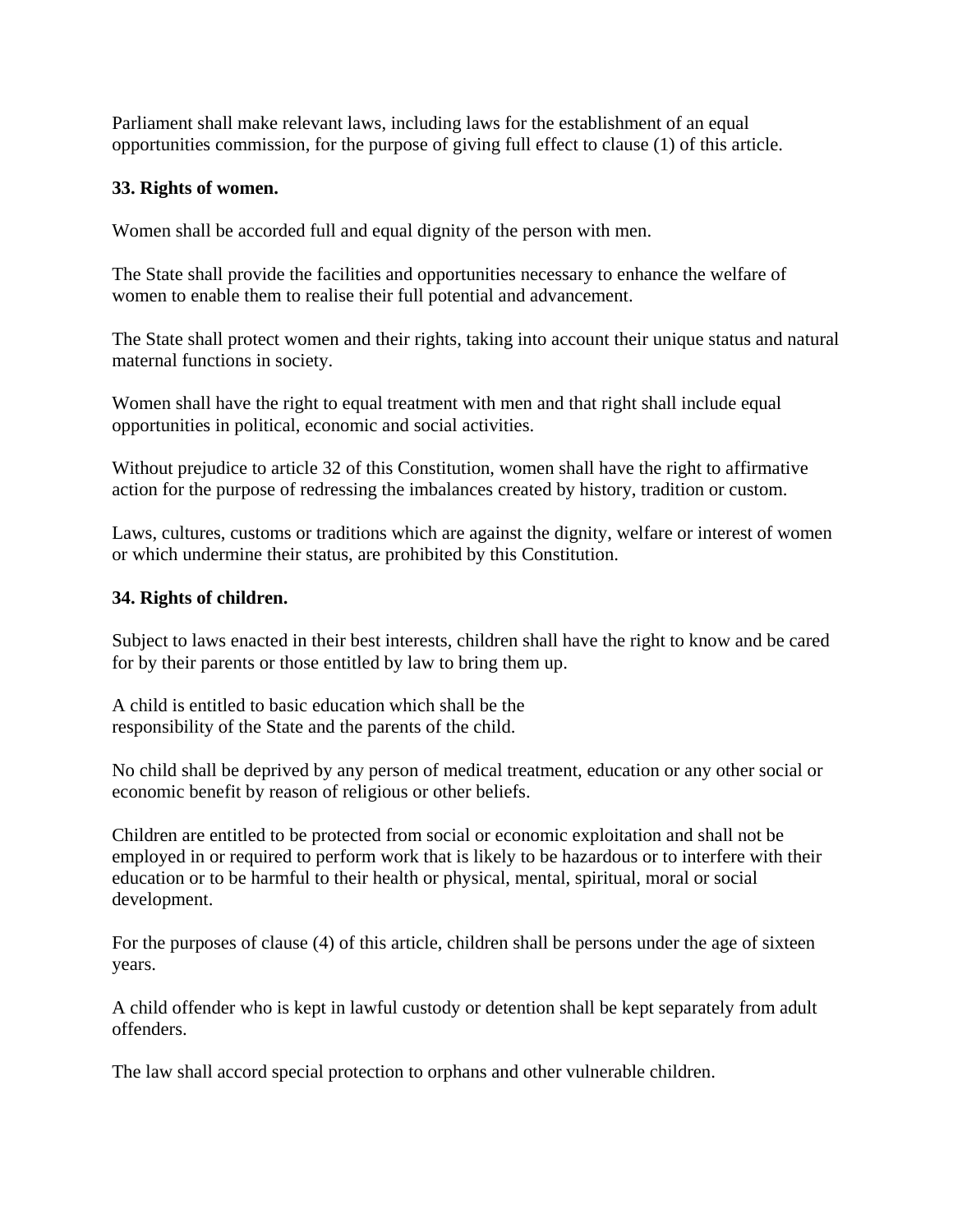### **35. Rights of persons with disabilities.**

Persons with disabilities have a right to respect and human dignity, and the State and society shall take appropriate measures to ensure that they realise their full mental and physical potential.

Parliament shall enact laws appropriate for the protection of persons with disabilities.

### **36. Protection of rights of minorities.**

Minorities have a right to participate in decision-making processes, and their views and interests shall be taken into account in the making of national plans and programmes.

#### **37. Right to culture and similar rights.**

Every person has a right as applicable to belong to, enjoy, practise, profess, maintain and promote any culture, cultural institution, language, tradition, creed or religion in community with others.

### **38. Civic rights and activities.**

Every Uganda citizen has the right to participate in the affairs of government, individually or through his or her representatives in accordance with law.

Every Ugandan has a right to participate in peaceful activities to influence the policies of government through civic organisations.

# **39. Right to a clean and healthy environment.**

Every Ugandan has a right to a clean and healthy environment. **40. Economic rights.**

(1) Parliament shall enact laws—

to provide for the right of persons to work under satisfactory, safe and healthy conditions;

to ensure equal payment for equal work without discrimination; and

to ensure that every worker is accorded rest and reasonable working hours and periods of holidays with pay, as well as remuneration for public holidays.

Every person in Uganda has the right to practise his or her profession and to carry on any lawful occupation, trade or business.

Every worker has a right—

to form or join a trade union of his or her choice for the promotion and protection of his or her economic and social interests;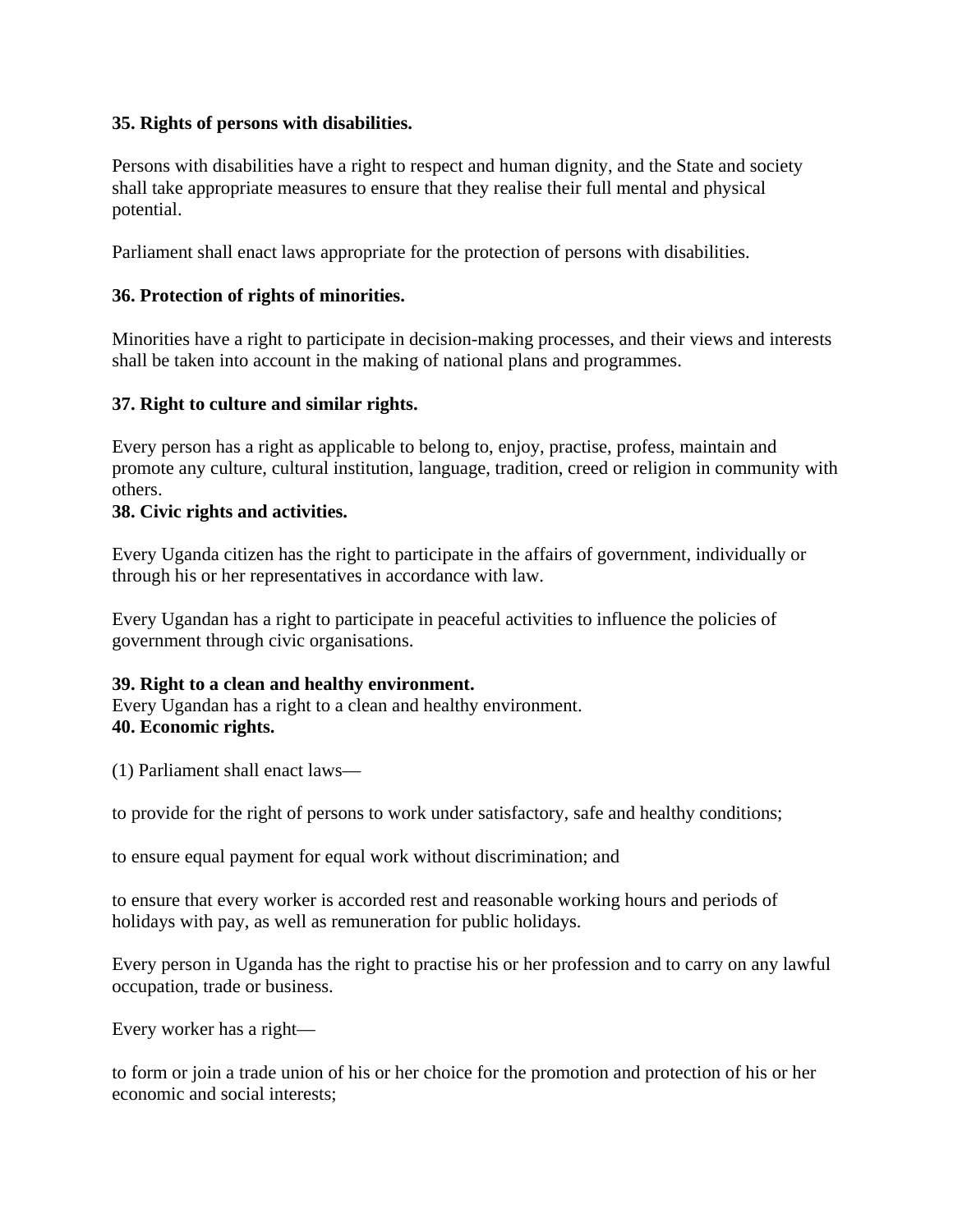to collective bargaining and representation; and

to withdraw his or her labour according to law.

(4) The employer of every woman worker shall accord her protection during pregnancy and after birth, in accordance with the law.

### **41. Right of access to information.**

Every citizen has a right of access to information in the possession of the State or any other organ or agency of the State except where the release of the information is likely to prejudice the security or sovereignty of the State or interfere with the right to the privacy of any other person.

Parliament shall make laws prescribing the classes of information referred to in clause (1) of this article and the procedure for obtaining access to that information.

### **42. Right to just and fair treatment in administrative decisions.**

Any person appearing before any administrative official or body has a right to be treated justly and fairly and shall have a right to apply to a court of law in respect of any administrative decision taken against him or her.

# **43. General limitation on fundamental and other human rights and freedoms.**

In the enjoyment of the rights and freedoms prescribed in this Chapter, no person shall prejudice the fundamental or other human rights and freedoms of others or the public interest.

Public interest under this article shall not permit—

political persecution;

detention without trial;

any limitation of the enjoyment of the rights and freedoms prescribed by this Chapter beyond what is acceptable and demonstrably justifiable in a free and democratic society, or what is provided in this Constitution.

#### **44. Prohibition of derogation from particular human rights and freedoms.**

Notwithstanding anything in this Constitution, there shall be no derogation from the enjoyment of the following rights and freedoms—

freedom from torture and cruel, inhuman or degrading treatment or punishment;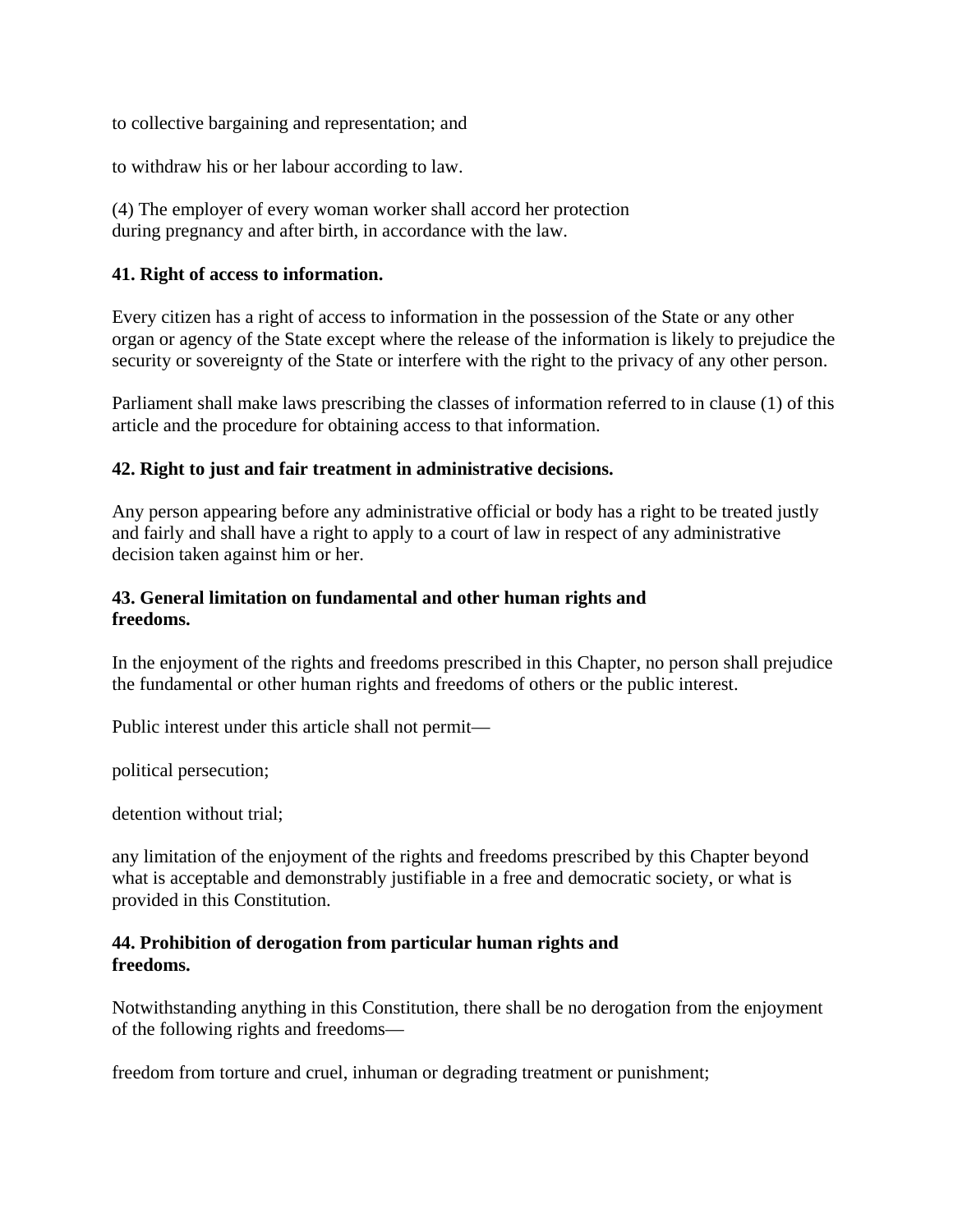freedom from slavery or servitude;

the right to fair hearing;

# the right to an order of habeas corpus. **45. Human rights and freedoms additional to other rights.**

The rights, duties, declarations and guarantees relating to the fundamental and other human rights and freedoms specifically mentioned in this Chapter shall not be regarded as excluding others not specifically mentioned.

*Human rights and freedoms during a state of emergency.*

# **46. Effect of laws enacted for a state of emergency.**

An Act of Parliament shall not be taken to contravene the rights and freedoms guaranteed in this Chapter, if that Act authorises the taking of measures that are reasonably justifiable for dealing with a state of emergency.

The provisions of any enactment other than an Act of Parliament dealing with a state of emergency declared under this Constitution shall apply only to that part of Uganda where the emergency exists.

Without prejudice to clause (1) of this article, an Act enacted in accordance with that clause may make provision for the detention of persons where necessary for the purposes of dealing with the emergency.

#### **47. Detention under emergency laws.**

Where a person is restricted or detained under a law made for the purpose of a state of emergency, the following provisions shall apply—

he or she shall, within twenty-four hours after the commencement of the restriction or detention, be furnished with a statement in writing specifying the grounds upon which he or she is restricted or detained;

the spouse or next-of-kin of or other person named by the person restricted or detained shall be informed of the restriction or detention and allowed access to the person within seventy-two hours after the commencement of the restriction or detention;

not more than thirty days after the commencement of his or her restriction or detention, a notification shall be published in the Gazette and in the media stating that he or she has been restricted or detained and giving particulars of the provisions of the law under which his or her restriction or detention is authorised and the grounds of his or her restriction or detention. **48. Review by the Uganda Human Rights Commission.**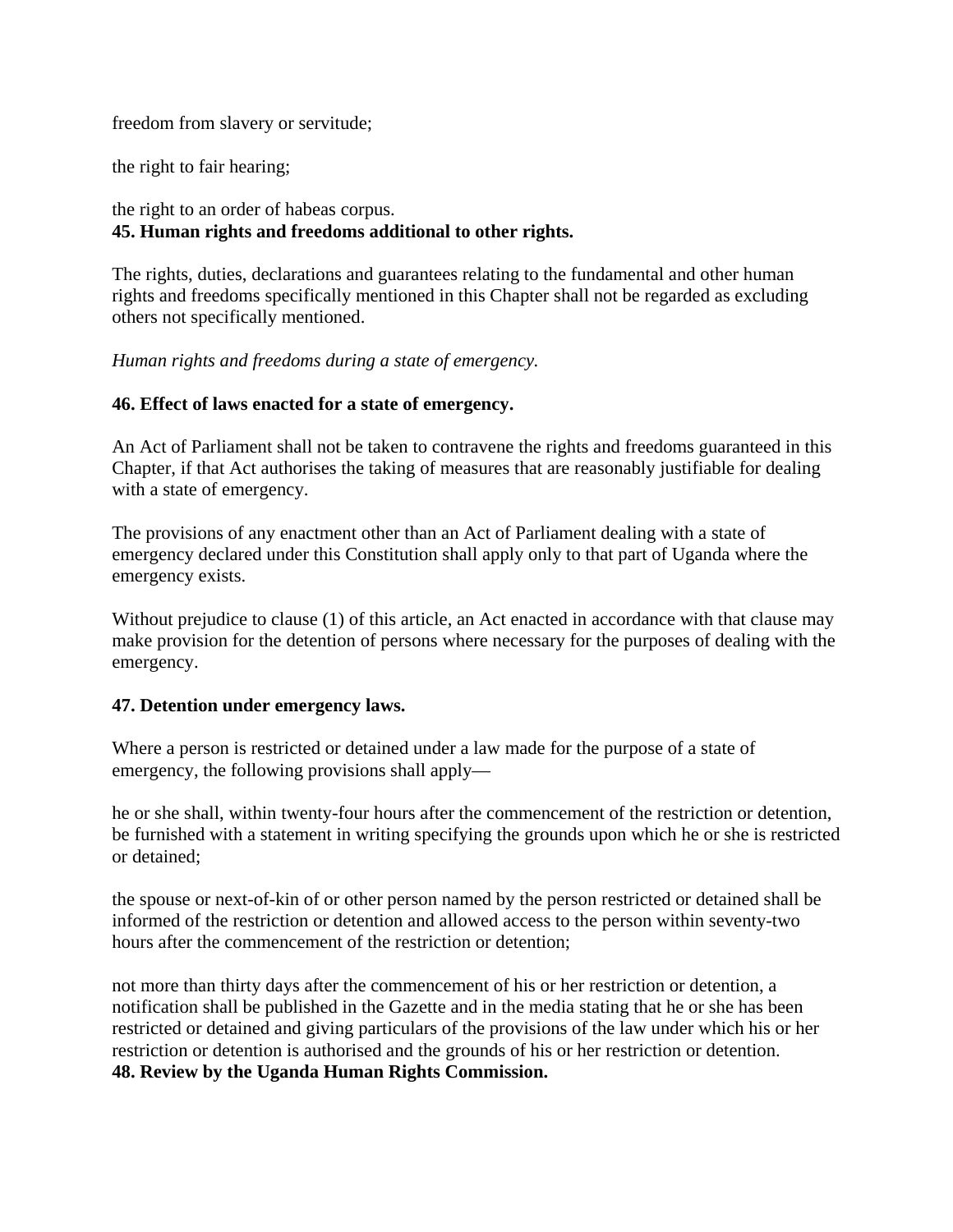The Uganda Human Rights Commission shall review the case of a person who is restricted or detained and to whom article 47 of this Constitution applies, not later than twenty-one days after the commencement of the restriction or detention, and after that, at intervals of not more than thirty days.

A person who is restricted or detained shall be permitted and afforded every possible facility—

to consult a lawyer of his or her choice or any group of persons who shall be permitted to make representations to the Uganda Human Rights Commission for the review of his or her case;

to appear in person or by a lawyer of his or her choice at the hearing or review of his or her case.

(3) On a review of the case, the Uganda Human Rights Commission may order the release of that person, or uphold the grounds of the restriction or detention.

#### **49. Report to Parliament.**

(1) In every month in which there is a sitting of Parliament, the Minister responsible shall make a report to Parliament in respect of—

the number of persons restricted or detained under the state of emergency; and

the action taken in compliance with the findings of the Uganda Human Rights Commission.

(2) The Minister responsible shall publish every month in the Gazette and in the media—

the number and names and addresses of the persons restricted or detained;

the number of cases reviewed by the Uganda Human Rights Commission; and

the action taken in compliance with the findings of the Uganda Human Rights Commission.

(3) For the avoidance of doubt, it is declared that at the end of the emergency declared under this Constitution, any person in or under restriction, detention or custody as a result of the declaration of emergency shall be released immediately, unless charged with a criminal offence in a court of law.

*Enforcement of rights and freedoms by courts.*

# **50. Enforcement of rights and freedoms by courts.**

Any person who claims that a fundamental or other right or freedom guaranteed under this Constitution has been infringed or threatened, is entitled to apply to a competent court for redress which may include compensation.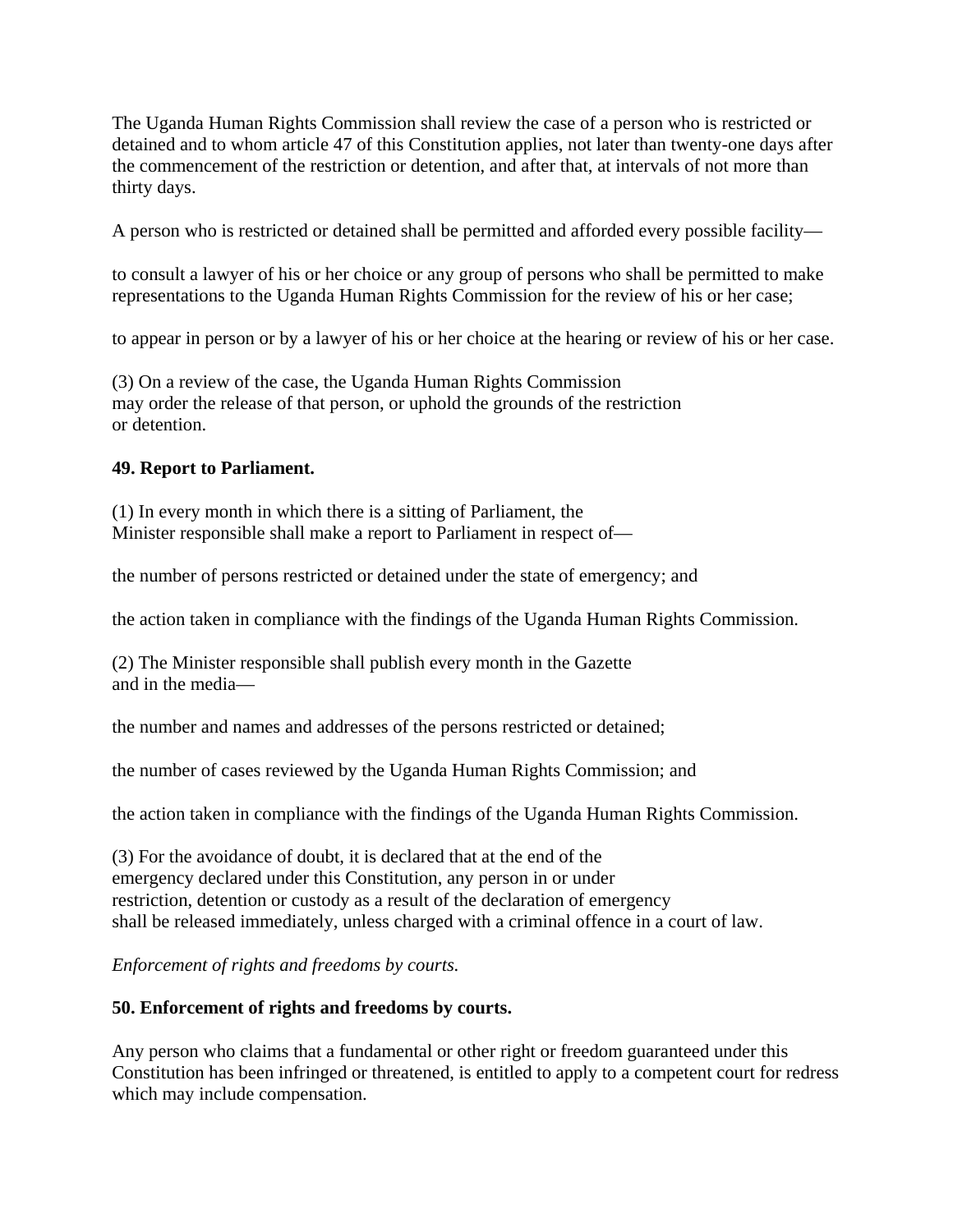Any person or organisation may bring an action against the violation of another person's or group's human rights.

Any person aggrieved by any decision of the court may appeal to the appropriate court.

Parliament shall make laws for the enforcement of the rights and freedoms under this Chapter.

### *Uganda Human Rights Commission.*

### **51. Uganda Human Rights Commission.**

There shall be a commission called the Uganda Human Rights Commission.

The commission shall be composed of a chairperson and not less than three other persons appointed by the President with the approval of Parliament.

The chairperson of the commission shall be a judge of the High Court or a person qualified to hold that office.

The chairperson and members of the commission shall be persons of high moral character and proven integrity and shall serve for a period of six years and be eligible for reappointment.

### **52. Functions of the Human Rights Commission.**

(1) The commission shall have the following functions—

to investigate, at its own initiative or on a complaint made by any person or group of persons against the violation of any human right;

to visit jails, prisons, and places of detention or related facilities with a view to assessing and inspecting conditions of the inmates and make recommendations;

to establish a continuing programme of research, education and information to enhance respect of human rights;

to recommend to Parliament effective measures to promote human rights, including provision of compensation to victims of violations of human rights or their families;

to create and sustain within society the awareness of the provisions of this Constitution as the fundamental law of the people of Uganda;

to educate and encourage the public to defend this Constitution at all times against all forms of abuse and violation;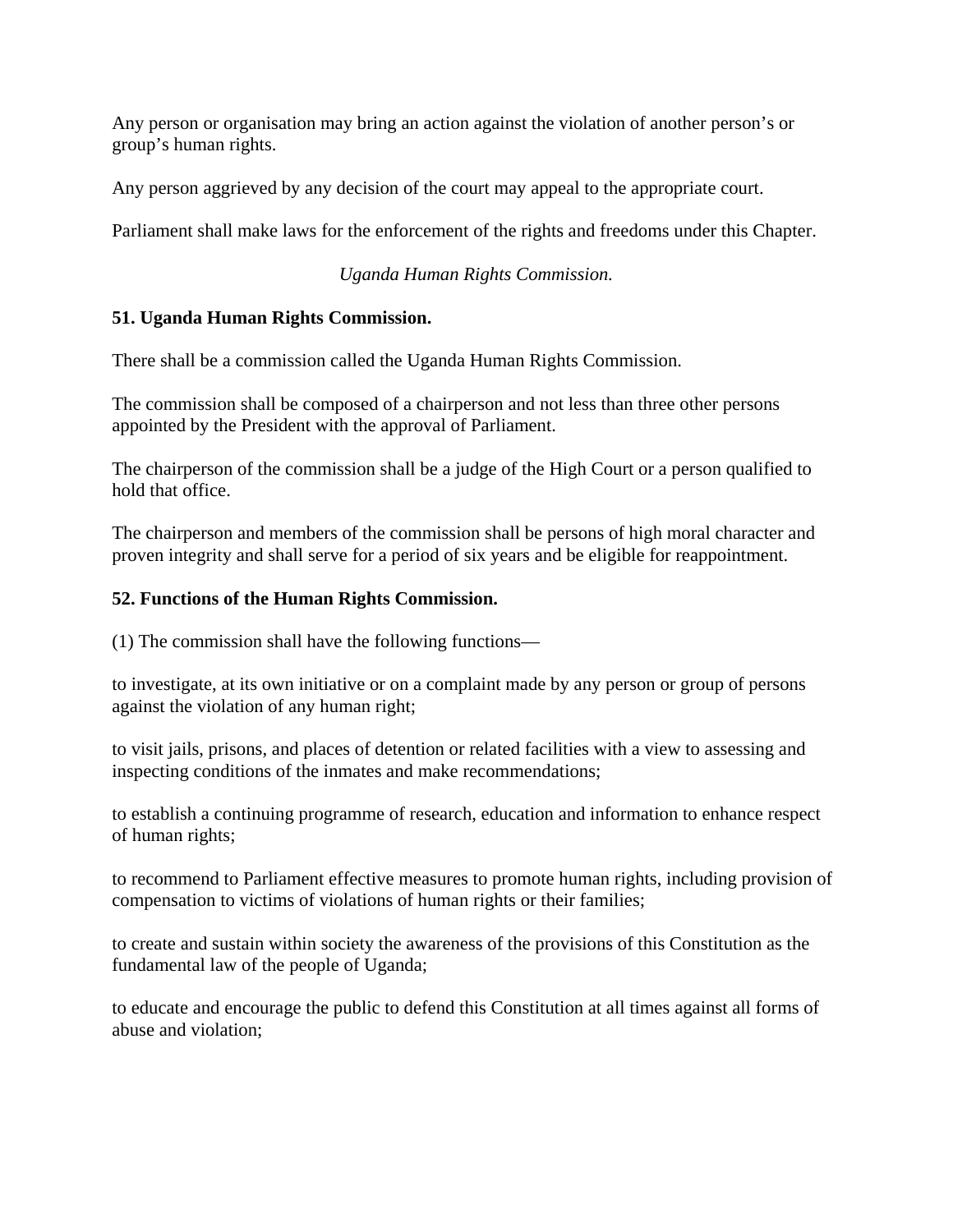to formulate, implement and oversee programmes intended to inculcate in the citizens of Uganda awareness of their civic responsibilities and an appreciation of their rights and obligations as free people;

(h) to monitor the Government's compliance with international treaty

and convention obligations on human rights; and (i) to perform such other functions as may be provided by law.

The Uganda Human Rights Commission shall publish periodic reports on its findings and submit annual reports to Parliament on the state of human rights and freedoms in the country.

In the performance of its functions, the Uganda Human Rights Commission shall—

establish its operational guidelines and rules of procedure;

request the assistance of any department, bureau, office, agency or person in the performance of its functions; and

observe the rules of natural justice.

#### **53. Powers of the commission.**

(1) In the performance of its functions, the commission shall have the powers of a court—

to issue summons or other orders requiring the attendance of any person before the commission and the production of any document or record relevant to any investigation by the commission;

to question any person in respect of any subject matter under investigation before the commission;

to require any person to disclose any information within his or her knowledge relevant to any investigation by the commission; and

to commit persons for contempt of its orders.

(2) The commission may, if satisfied that there has been an infringement of a human right or freedom, order—

the release of a detained or restricted person;

payment of compensation; or

any other legal remedy or redress.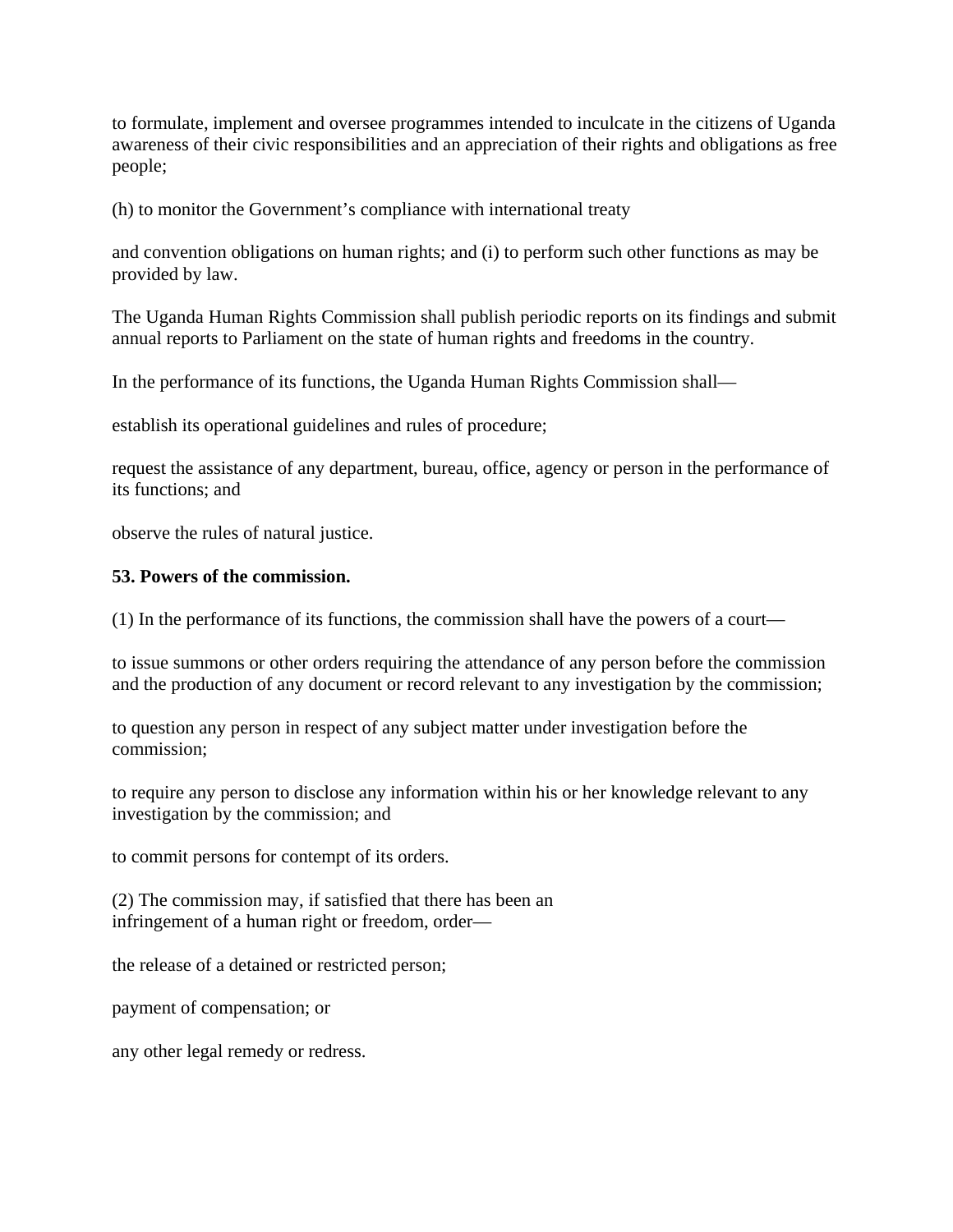A person or authority dissatisfied with an order made by the commission under clause (2) of this article has a right to appeal to the High Court.

The commission shall not investigate—

any matter which is pending before a court or judicial tribunal;

a matter involving the relations or dealings between the Government and the Government of any foreign State or international organisation; or

a matter relating to the exercise of the prerogative of mercy.

# **54. Independence of the commission.**

Subject to this Constitution, the commission shall be independent and shall not, in the performance of its duties, be subject to the direction or control of any person or authority.

# **55. Expenses of the commission.**

(1) The commission shall be self-accounting and all the administrative expenses of the commission, including salaries, allowances and pensions payable to persons serving with the commission, shall be charged on the Consolidated Fund.

(2) The chairperson and other members of the commission shall be paid such salaries and allowances as Parliament may prescribe.

# **56. Removal of commissioners.**

The provisions of this Constitution relating to the removal of a judge of the High Court from office shall, with the necessary modifications, apply to the removal from office of a member of the commission.

# **57. Staff of the commission.**

The appointment of the officers and other employees of the commission shall be made by the commission in consultation with the Public Service Commission.

# **58. Parliament to make laws regarding functions of the commission.**

Parliament may make laws to regulate and facilitate the performance of the functions of the Uganda Human Rights Commission.

# **Chapter Five Representation of The People**.

*Right to vote.*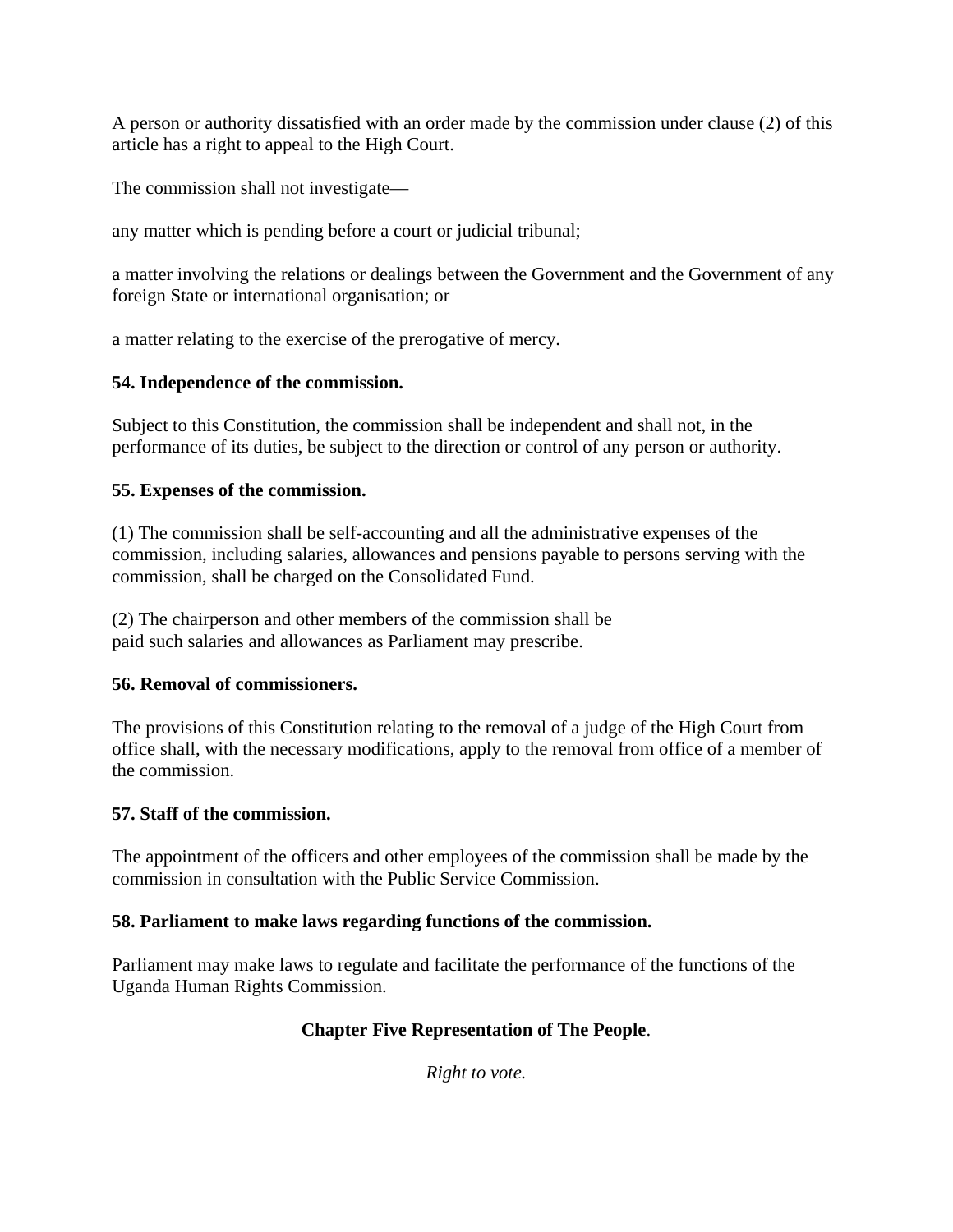#### **59. Right to vote.**

Every citizen of Uganda of eighteen years of age or above has a right to vote.

It is the duty of every citizen of Uganda of eighteen years of age or above to register as a voter for public elections and referenda.

The State shall take all necessary steps to ensure that all citizens qualified to vote register and exercise their right to vote.

Parliament shall make laws to provide for the facilitation of citizens with disabilities to register and vote.

### *Electoral Commission.*

### **60. Electoral Commission.**

There shall be an Electoral Commission which shall consist of a chairperson, a deputy chairperson and five other members appointed by the President with the approval of Parliament.

Members of the commission shall be persons of high moral character, proven integrity and who possess considerable experience and demonstrated competence in the conduct of public affairs.

The members of the commission shall hold office for seven years, and their appointment may be renewed for one more term only.

If the appointment of a member of the commission is being renewed, the renewal shall be done at least three months before the expiry of the first term.

A person holding any of the following offices shall relinquish his or her position in that office on appointment as a member of the commission—

a member of Parliament;

a member of a local government council;

a member of the executive of a political party or political organisation; or

a public officer.

Members of the commission shall be paid such emoluments as Parliament may determine.

If a member of the commission is absent or dies, the President shall, with the approval of Parliament, appoint a person qualified in terms of this article to act in his or her place until that person is able again to resume his or her duties or, as the case may be, until a new person is appointed to fill the vacancy.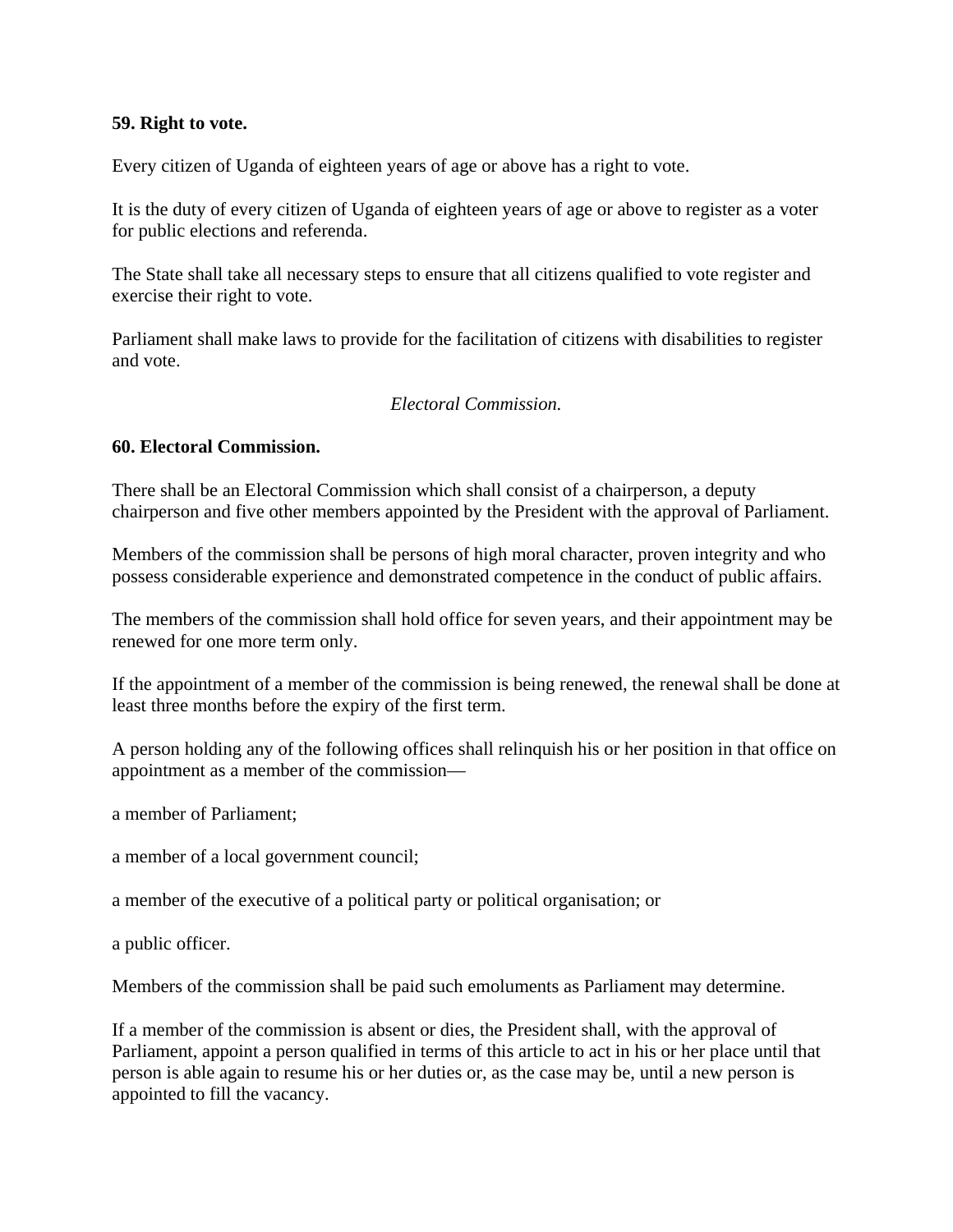A member of the commission may be removed from office by the President only for—

inability to perform the functions of his or her office arising out of physical or mental incapacity;

misbehaviour or misconduct; or

incompetence.

# **61. Functions of the Electoral Commission.**

The Electoral Commission shall have the following functions—

to ensure that regular, free and fair elections are held;

to organise, conduct and supervise elections and referenda in accordance with this Constitution;

to demarcate constituencies in accordance with the provisions of this Constitution;

to ascertain, publish and declare in writing under its seal the results of the elections and referenda;

to compile, maintain, revise and update the voters register;

to hear and determine election complaints arising before and during polling;

to formulate and implement civic educational programmes relating to elections; and

(h) to perform such other functions as may be prescribed by Parliament by law. **62. Independence of the commission.**

Subject to the provisions of this Constitution, the commission shall be independent and shall, in the performance of its functions, not be subject to the direction or control of any person or authority.

# **63. Constituencies.**

Subject to clauses (2) and (3) of this article, Uganda shall be divided into as many constituencies for the purpose of election of members of Parliament as Parliament may prescribe; and each constituency shall be represented by one member of Parliament.

When demarcating constituencies for the purposes of clause (1) of this article, the Electoral Commission shall ensure that each county, as approved by Parliament, has at least one member of Parliament; except that no constituency shall fall within more than one county.

Subject to clause (2) of this article, the boundary of a constituency shall be such that the number of inhabitants in the constituency is, as nearly as possible, equal to the population quota.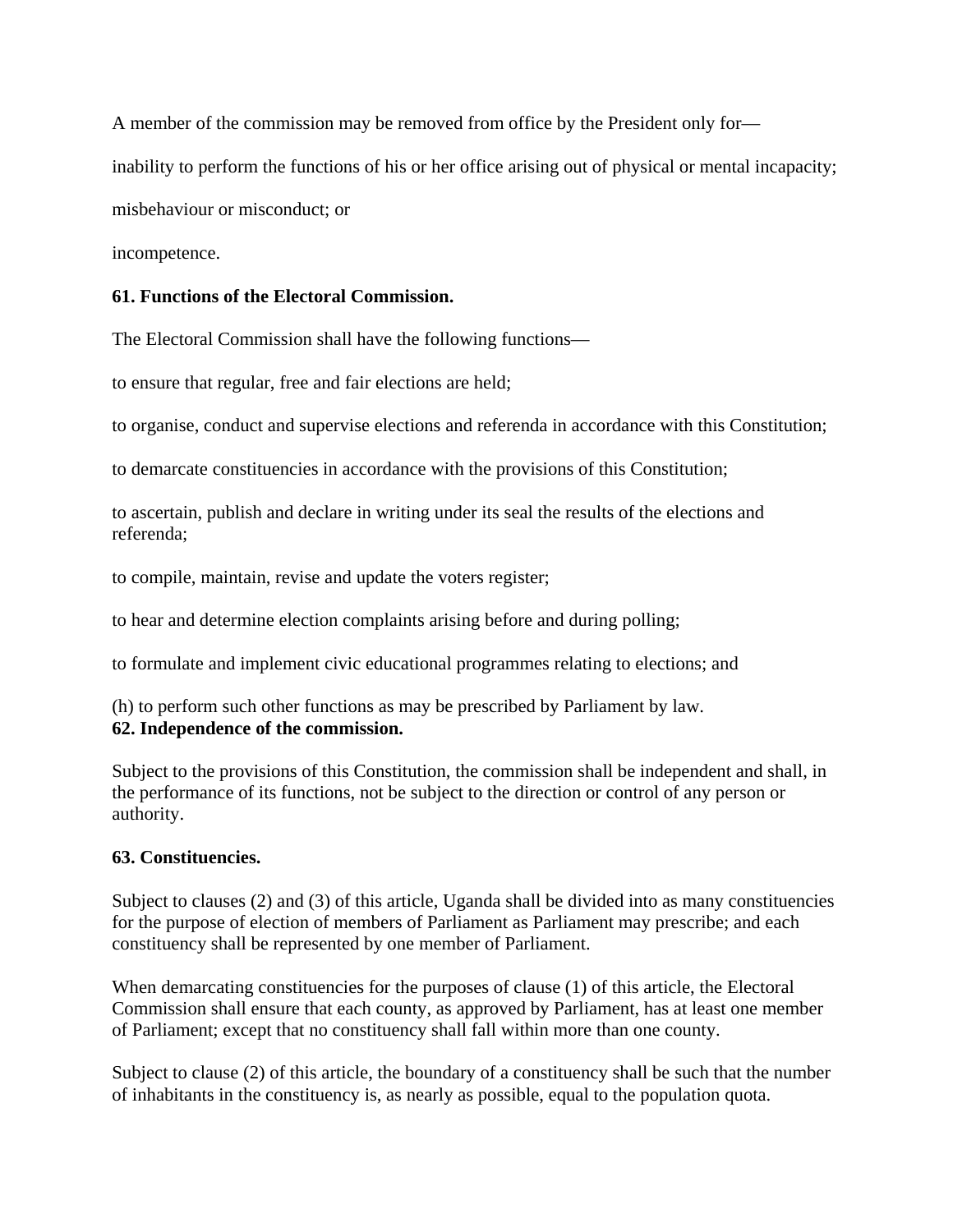For the purposes of clause (3) of this article, the number of inhabitants of a constituency may be greater or less than the population quota in order to take account of means of communication, geographical features, density of population, area and boundaries of districts.

Subject to clause (1) of this article, the commission shall review the division of Uganda into constituencies within twelve months after the publication of results of a census of the population of Uganda and may as a result redemarcate the constituencies.

Where the boundary of a constituency established under this article is altered as a result of a review, the alteration shall come into effect upon the next dissolution of Parliament.

For the purposes of this article, "population quota" means the number obtained by dividing the number of inhabitants of Uganda by the number of constituencies into which Uganda is to be divided under this article.

### **64. Appeals from decisions of the commission.**

Any person aggrieved by a decision of the Electoral Commission in respect of any of the complaints referred to in article 61(f) of this Constitution may appeal to the High Court.

A person aggrieved by a decision of the commission in respect of a demarcation of a boundary may appeal to a tribunal consisting of three persons appointed by the Chief Justice; and the commission shall give effect to the decision of the tribunal.

A person aggrieved by a decision of the tribunal made under clause (2) of this article may appeal to the High Court.

A decision of the High Court on an appeal under clause (1) or (3) of this article shall be final.

Parliament shall make laws providing for procedure for the expeditious disposal of appeals referred to in this article.

#### **65. Staff of the commission.**

The appointment of officers and employees of the Electoral Commission shall be made by the commission acting in consultation with the Public Service Commission.

#### **66. Expenses of the commission.**

Parliament shall ensure that adequate resources and facilities are provided to the commission to enable it to perform its functions effectively.

The commission shall be a self-accounting institution and shall deal directly with the Ministry responsible for finance on matters relating to its finances.

The administrative expenses of the commission, including salaries, allowances and pensions payable to or in respect of persons serving with the commission, shall be charged on the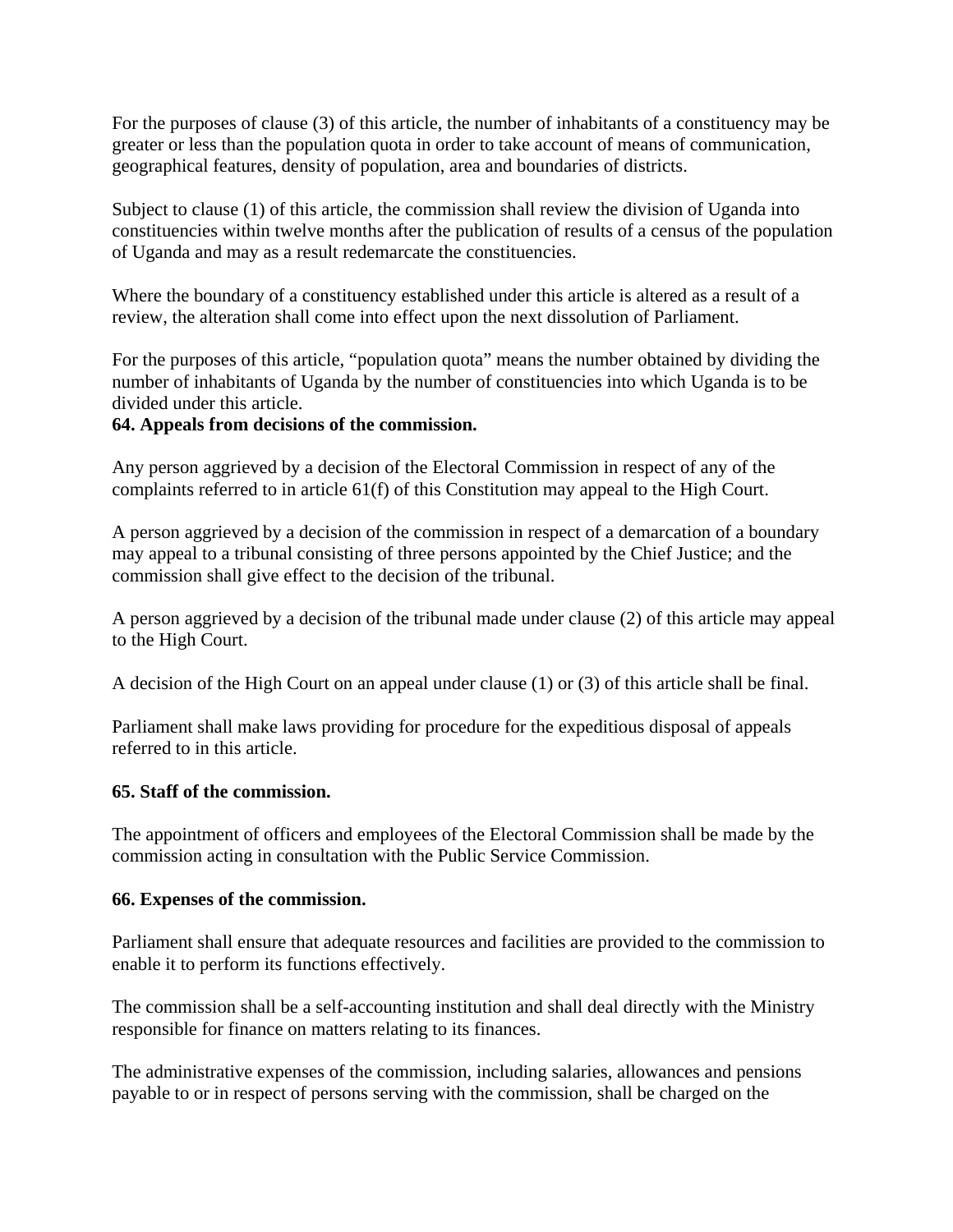# Consolidated Fund. **67. Organisation of elections.**

The Electoral Commission shall ensure that elections are held at times fixed and notified in advance to the public.

No candidate in an election shall be denied reasonable access and use of State-owned communication media.

All presidential candidates shall be given equal time and space on the State-owned media to present their programmes to the people.

Parliament shall make laws regulating the use of public resources and institutions during election campaigns.

# **68. Voting at elections and referenda.**

At a public election or referendum, voting shall, subject to the provisions of this Constitution, be by secret ballot using one ballot box at each polling station for all candidates in an election and for all sides in a referendum.

Immediately after the close of the poll, the presiding officer shall proceed to count at the polling station, the ballot papers of that station and record the votes cast in favour of each candidate or question.

A candidate is entitled to be present in person or through his or her representatives or polling agents at the polling station throughout the period of voting, counting of the votes and ascertaining of the results of the poll.

The presiding officer, the candidates or their representatives and in the case of a referendum, the sides contesting or their agents, if any, shall sign and retain a copy of a declaration stating—

the polling station;

the number of votes cast in favour of each candidate or question, and the presiding officer shall there and then, announce the results of the voting at that polling station before communicating them to the returning officer.

(5) Subject to the provisions of this Constitution, an issue for determination by a referendum shall be taken to be determined by a majority of the votes cast at the referendum.

*Political systems.*

**69. Political systems.**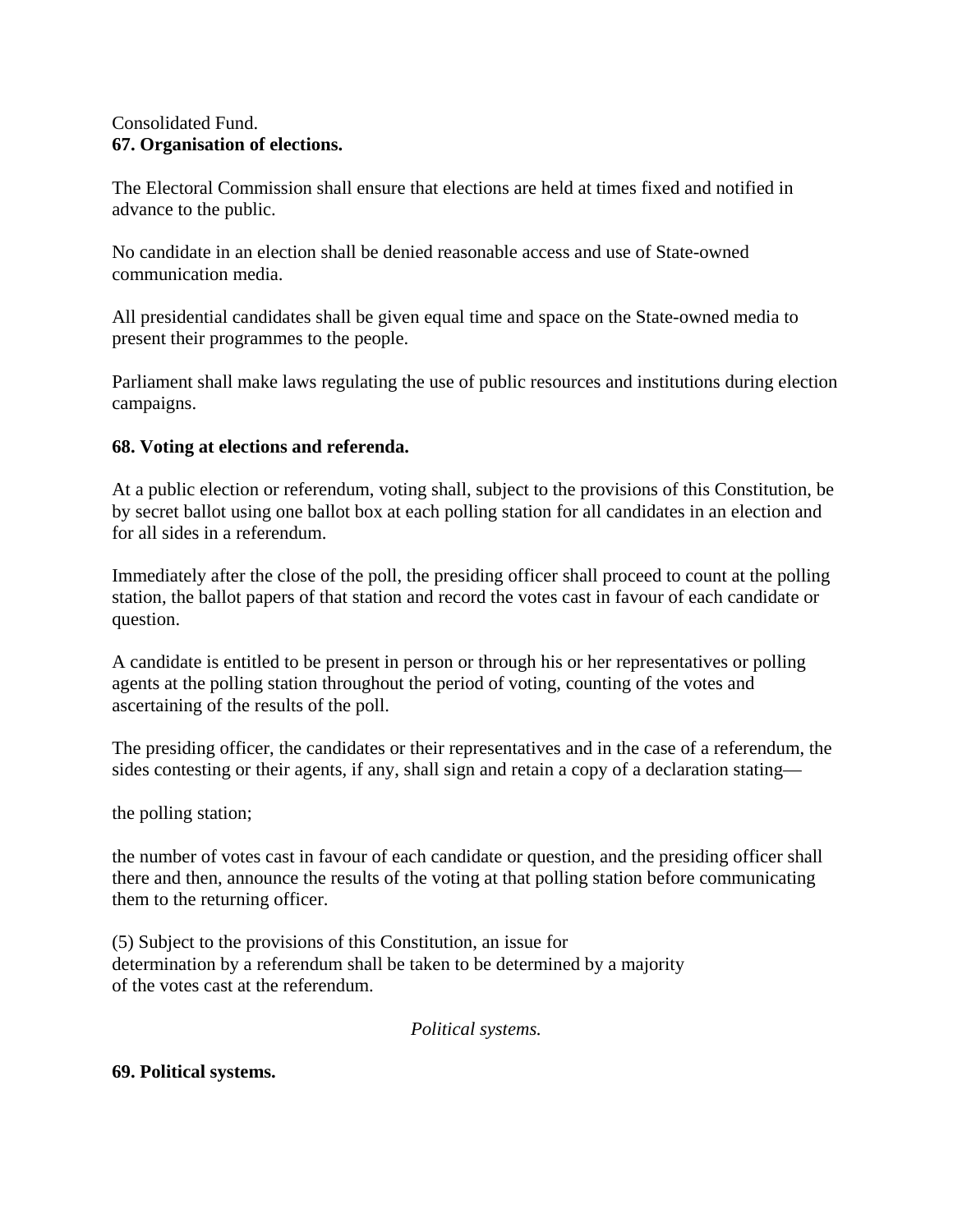The people of Uganda shall have the right to choose and adopt a political system of their choice through free and fair elections or referenda.

The political systems referred to in clause (1) of this article shall include—

the movement political system;

the multiparty political system; and

any other democratic and representative political system.

#### **70. Movement political system.**

(1) The movement political system is broad-based, inclusive and nonpartisan and shall conform to the following principles—

participatory democracy;

democracy, accountability and transparency;

accessibility to all positions of leadership by all citizens;

individual merit as a basis for election to political offices.

(2) Parliament may—

create organs under the movement political system and define their roles; and

prescribe from time to time any other democratic principle of the movement political system, as it may consider necessary.

#### **71. Multiparty political system.**

A political party in the multiparty political system shall conform to the following principles—

every political party shall have a national character;

membership of a political party shall not be based on sex, ethnicity, religion or other sectional division;

the internal organisation of a political party shall conform to the democratic principles enshrined in this Constitution;

members of the national organs of a political party shall be regularly elected from citizens of Uganda in conformity with the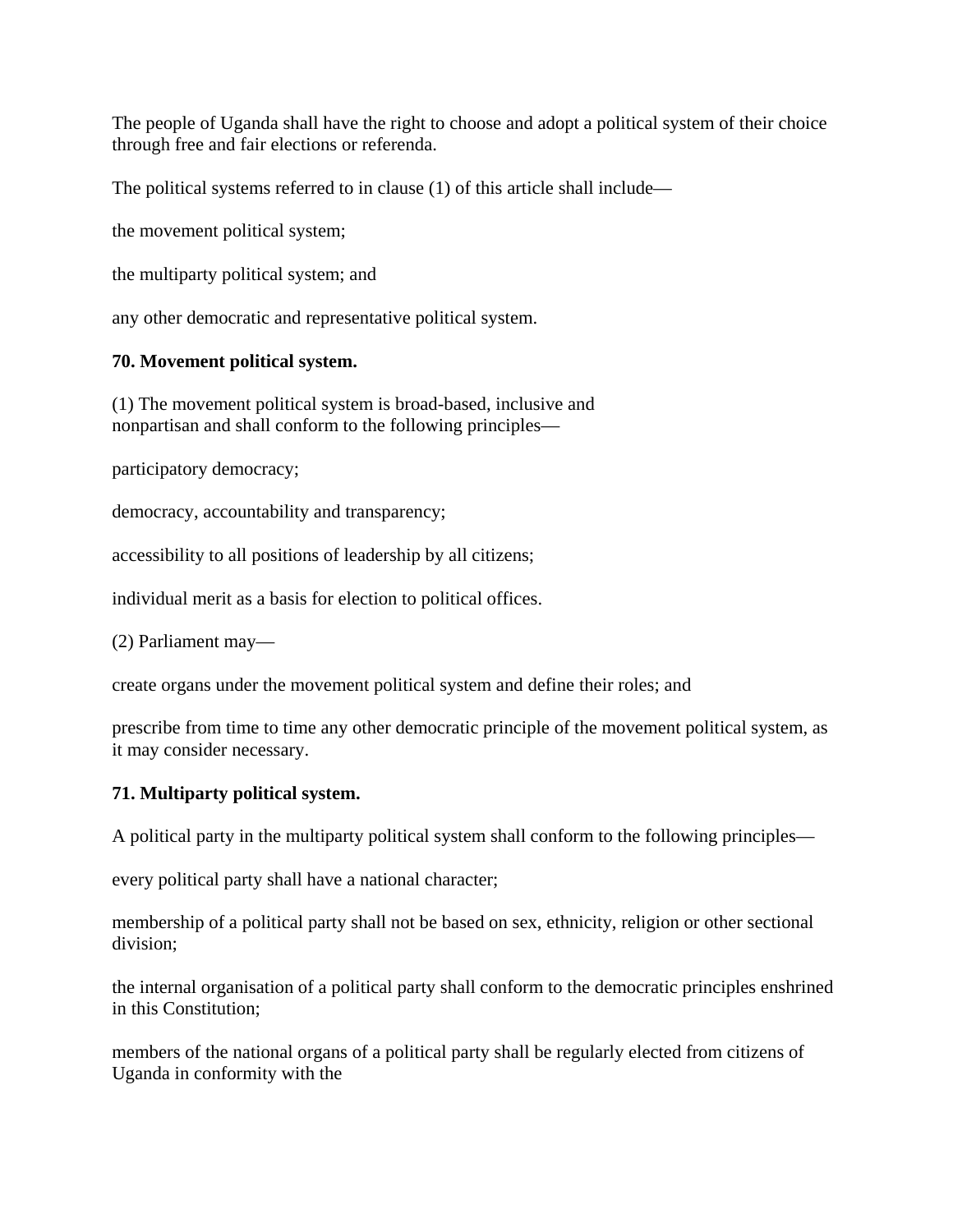provisions of paragraphs (a) and (b) of this article and with due consideration for gender;

political parties shall be required by law to account for the sources and use of their funds and assets;

no person shall be compelled to join a particular party by virtue of belonging to an organisation or interest group.

# **72. Right to form political organisations.**

Subject to the provisions of this Constitution, the right to form political parties and any other political organisations is guaranteed.

An organisation shall not operate as a political party or organisation unless it conforms to the principles laid down in this Constitution and it is registered.

Parliament shall by law regulate the financing and functioning of political organisations.

# **73. Regulations of political organisations.**

(1) Subject to the provisions of this Constitution, but notwithstanding the provisions of articles  $29(1)(e)$  and 43 of this Constitution, during the period when any of the political systems provided for in this Constitution has been adopted, organisations subscribing to other political systems may exist subject to such regulations as Parliament shall by law prescribe.

(2) Regulations prescribed under this article shall not exceed what is necessary for enabling the political system adopted to operate.

# **74. Change of political systems by referenda or elections.**

(1) A referendum shall be held for the purpose of changing the political system—

if requested by a resolution supported by more than half of all members of Parliament;

if requested by a resolution supported by the majority of the total membership of each of at least one half of all district councils; or

if requested through a petition to the Electoral Commission by at least one-tenth of the registered voters from each of at least two-thirds of the constituencies for which representatives are

required to be directly elected under article 78(1)(a) of this Constitution.

The political system may also be changed by the elected representatives of the people in Parliament and district councils by resolution of Parliament supported by not less than two-thirds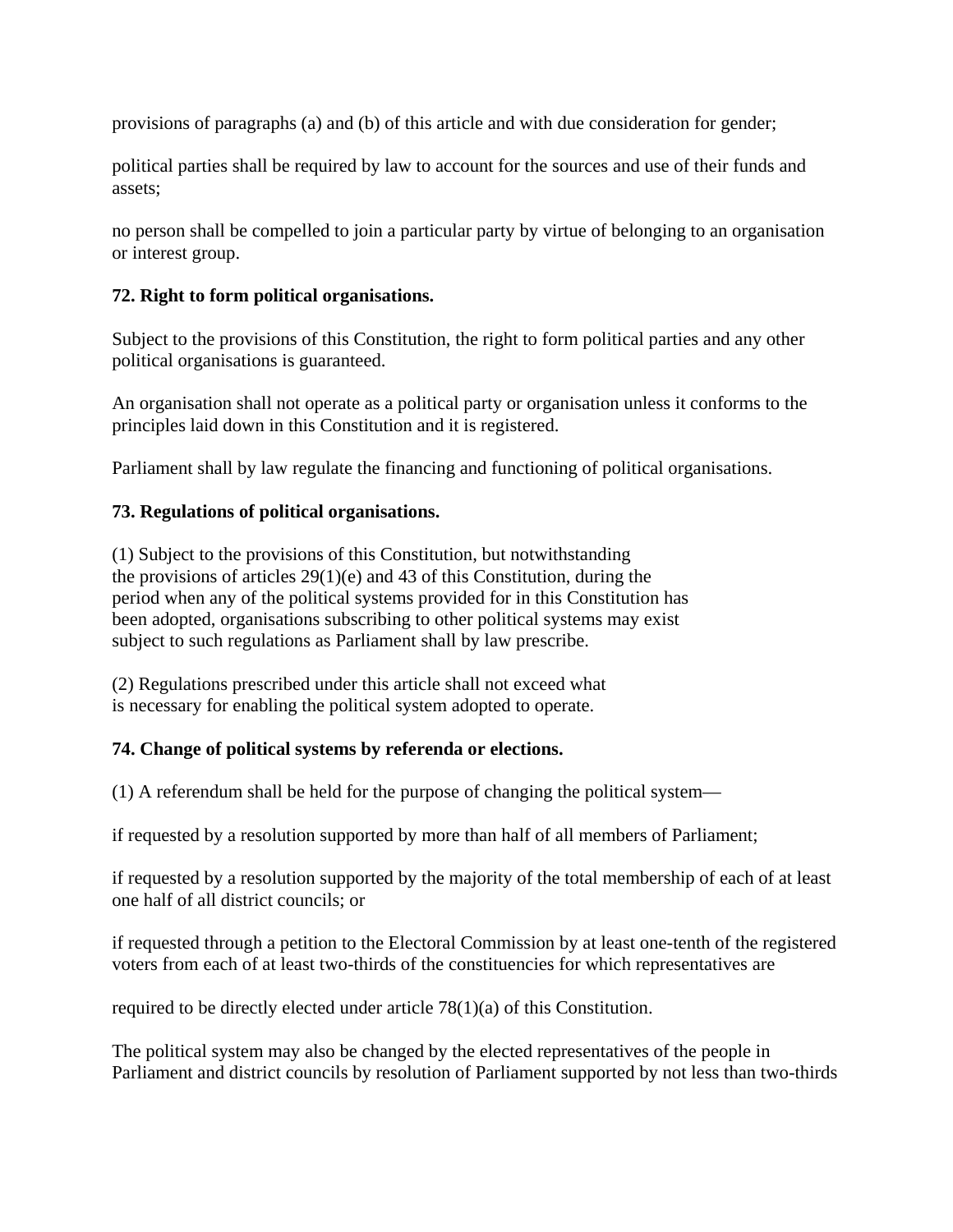of all members of Parliament upon a petition to it supported by not less than two-thirds majority of the total membership of each of at least half of all district councils.

The resolutions or petitions for the purposes of changing the political system shall be taken only in the fourth year of the term of any Parliament.

#### **75. Prohibition of one-party State.**

Parliament shall have no power to enact a law establishing a one-party state.

*General.*

#### **76. Parliament to enact laws on elections.**

Parliament may, subject to the provisions of this Constitution, enact such laws as may be necessary for the purposes of this Chapter, including laws for the registration of voters, the conduct of public elections and referenda and, where necessary, making provision for voting by proxy.

#### **Chapter Six The Legislature.**

*Establishment, composition and functions of Parliament.* **77. Parliament of Uganda.**

There shall be a Parliament of Uganda.

The composition and functions of Parliament shall be as prescribed by this Constitution.

The term of Parliament shall be five years from the date of its first sitting after a general election.

Where there exists a state of war or a state of emergency which would prevent a normal general election from being held, Parliament may, by resolution supported by not less than two-thirds of all members of Parliament, extend the life of Parliament for a period not exceeding six months at a time.

#### **78. Composition of Parliament.**

(1) Parliament shall consist of—

members directly elected to represent constituencies;

one woman representative for every district;

such numbers of representatives of the army, youth, workers, persons with disabilities and other groups as Parliament may determine; and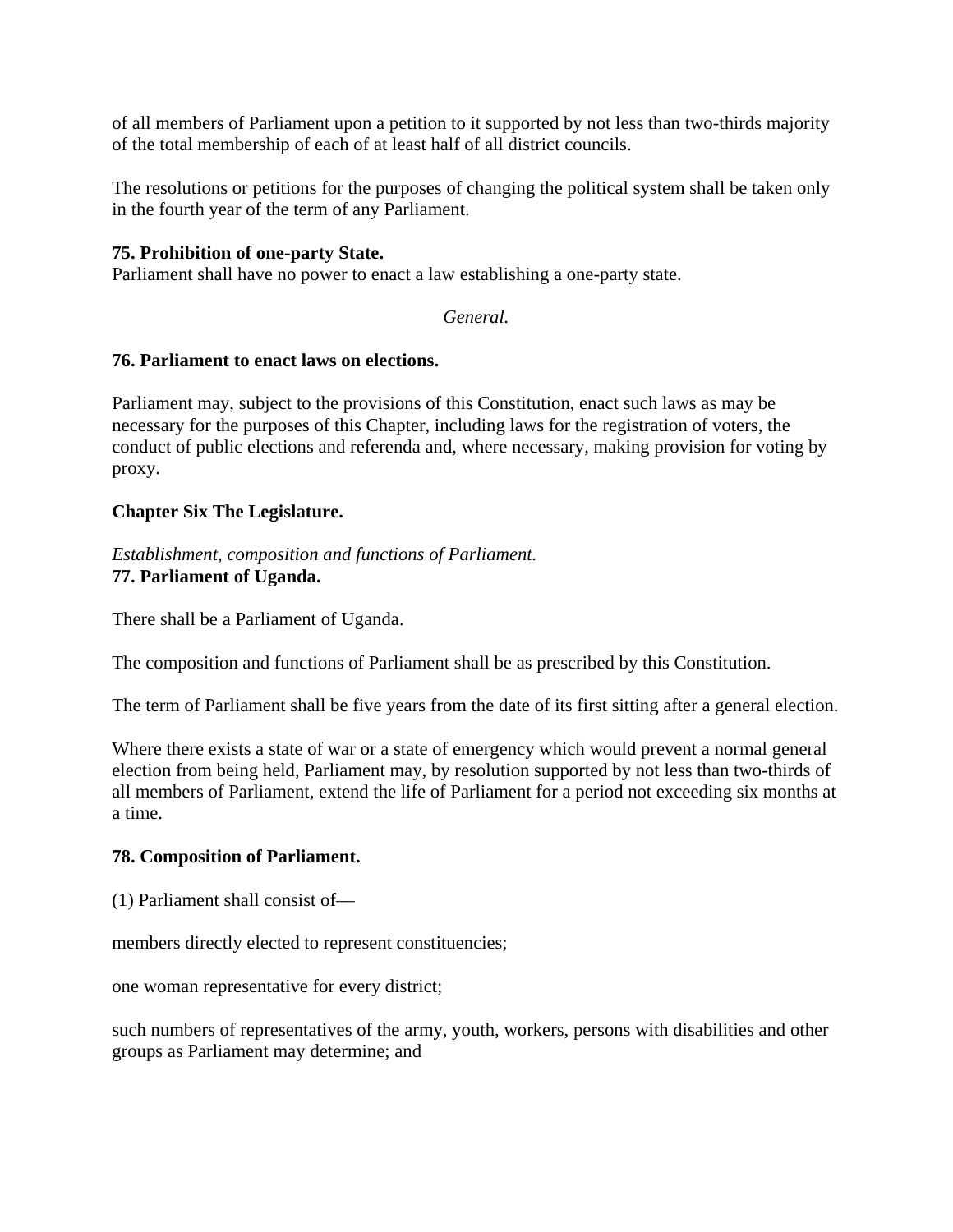the Vice President and Ministers, who, if not already elected members of Parliament, shall be ex officio members of Parliament without the right to vote on any issue requiring a vote in Parliament.

Upon the expiration of a period of ten years after the commencement of this Constitution and thereafter, every five years, Parliament shall review the representation under clause (1)(b) and (c) of this article for the purposes of retaining, increasing or abolishing any such representation and any other matter incidental to it.

The representatives referred to in clause  $(1)(a)$  of this article shall be elected on the basis of universal adult suffrage and by secret ballot.

(4) Parliament shall, by law, prescribe the procedure for elections of representatives referred to in clause (1)(b) and (c) of this article.

# **79. Functions of Parliament.**

Subject to the provisions of this Constitution, Parliament shall have power to make laws on any matter for the peace, order, development and good governance of Uganda.

Except as provided in this Constitution, no person or body other than Parliament shall have power to make provisions having the force of law in Uganda except under authority conferred by an Act of Parliament.

Parliament shall protect this Constitution and promote the democratic governance of Uganda.

# **80. Qualifications and disqualifications of members of Parliament.**

(1) A person is qualified to be a member of Parliament if that person—

is a citizen of Uganda;

is a registered voter; and

has completed a minimum formal education of Advanced Level standard or its equivalent.

(2) A person is not qualified for election as a member of Parliament if that person—

is of unsound mind;

is holding or acting in an office the functions of which involve a responsibility for or in connection with the conduct of an election;

is a traditional or cultural leader as defined in article 246(6) of this Constitution;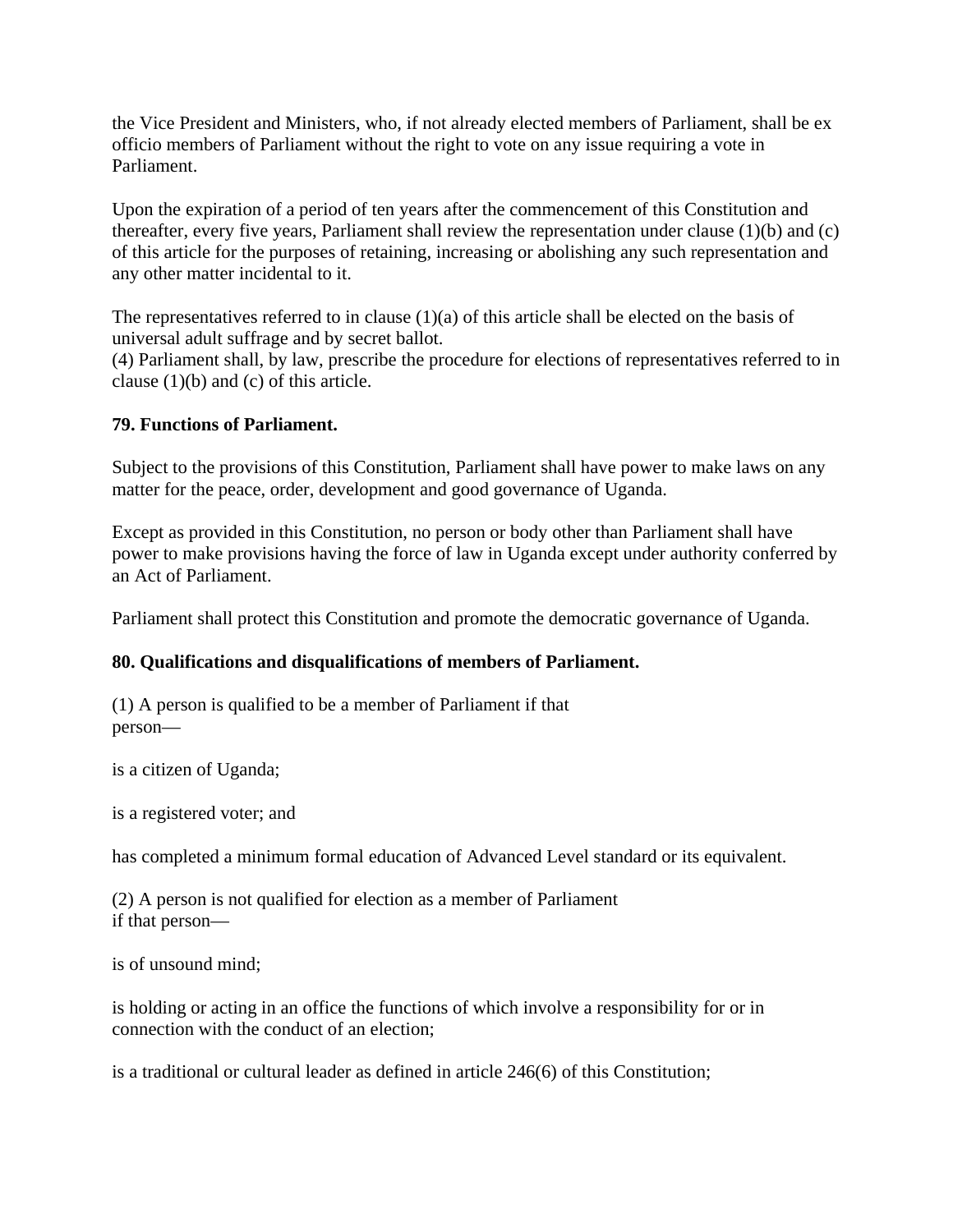has been adjudged or otherwise declared bankrupt under any law in force in Uganda and has not been discharged; or

is under a sentence of death or a sentence of imprisonment exceeding nine months imposed by any competent court without the option of a fine.

(3) A person elected to Parliament when he or she is a member of a local government council or holds a public office shall resign the office before assuming the office of member of Parliament.

# **81. Election of members of Parliament.**

A general election of members of Parliament shall be held within thirty days before the expiration of the term of Parliament.

Whenever a vacancy exists in Parliament, the Clerk to Parliament shall notify the Electoral Commission in writing within ten days after the vacancy has occurred; and a by-election shall be held within sixty days after the vacancy has occurred.

Notwithstanding clause (2) of this article, a by-election shall not be held within six months before the holding of a general election of Parliament.

Every person elected to Parliament shall take and subscribe the oath of allegiance and the oath of member of Parliament specified in the Fourth Schedule to this Constitution.

Except for the purpose of taking the oaths referred to in clause (4) of this article, no person shall sit or vote in Parliament before taking and subscribing the oaths.

# **82. Speaker and Deputy Speaker of Parliament.**

There shall be a Speaker and Deputy Speaker of Parliament.

The Speaker and Deputy Speaker shall be elected by members of Parliament from among their number.

A person shall not be qualified to be elected a Speaker or Deputy Speaker if he or she is a Vice President or a Minister.

Subject to article 81(4) of this Constitution, no business shall be transacted in Parliament other than an election to the office of Speaker at any time that office is vacant.

The Chief Justice or a judge designated by the Chief Justice shall preside at an election of a Speaker, and the Speaker shall preside at an election of the Deputy Speaker.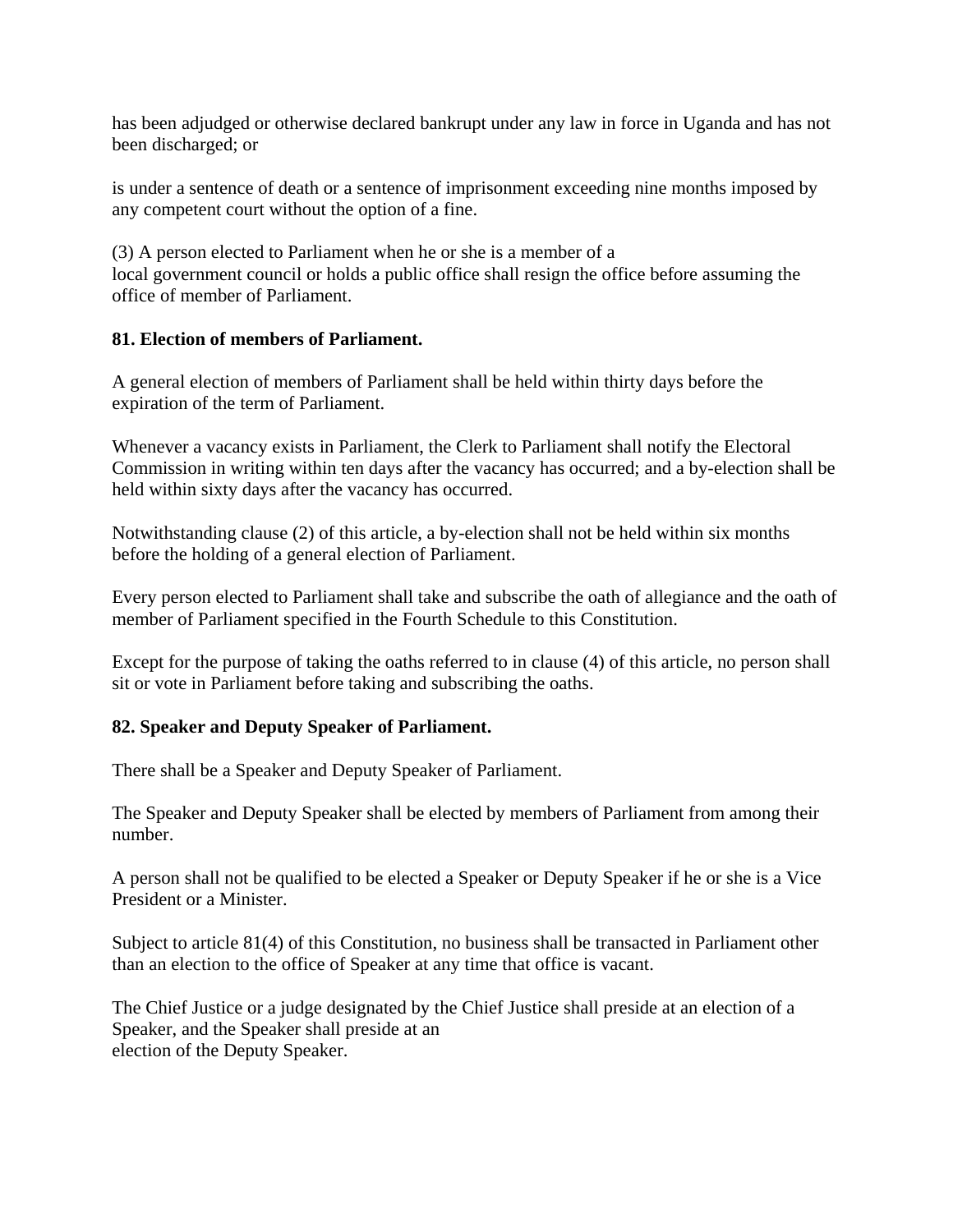An election to the office of Deputy Speaker shall be held at the first sitting of Parliament after that office becomes vacant.

The Speaker or Deputy Speaker shall vacate his or her office—

if he or she is appointed to any public office;

if he or she becomes a Minister;

if he or she resigns his or her office by writing signed by him or her addressed to the Clerk to Parliament;

if he or she ceases to be a member of Parliament; or

if he or she is removed by resolution of Parliament supported by not less than two-thirds of all members of Parliament.

The Speaker and Deputy Speaker shall receive such salaries, allowances and gratuities as may be prescribed by Parliament.

The salaries, allowances and gratuities of the Speaker and Deputy Speaker shall be charged on the Consolidated Fund.

The Speaker and Deputy Speaker shall each, before assuming the duties of office, take and subscribe the oath of Speaker or Deputy Speaker specified in the Fourth Schedule to this **Constitution** 

# **83. Tenure of office of members of Parliament.**

(1) A member of Parliament shall vacate his or her seat in Parliament—

if he or she resigns his or her office in writing signed by him or her and addressed to the Speaker;

if such circumstances arise that if that person were not a member of Parliament would cause that person to be disqualified for election as a member of Parliament under article 80 of this Constitution;

subject to the provisions of this Constitution, upon dissolution of Parliament;

if that person is absent from fifteen sittings of Parliament without permission in writing of the Speaker during any period when Parliament is continuously meeting and is unable to offer satisfactory explanation to the relevant parliamentary committee for his or her absence;

if that person is found guilty by the appropriate tribunal of violation of the Leadership Code of Conduct and the punishment imposed is or includes the vacation of the office of a member of Parliament;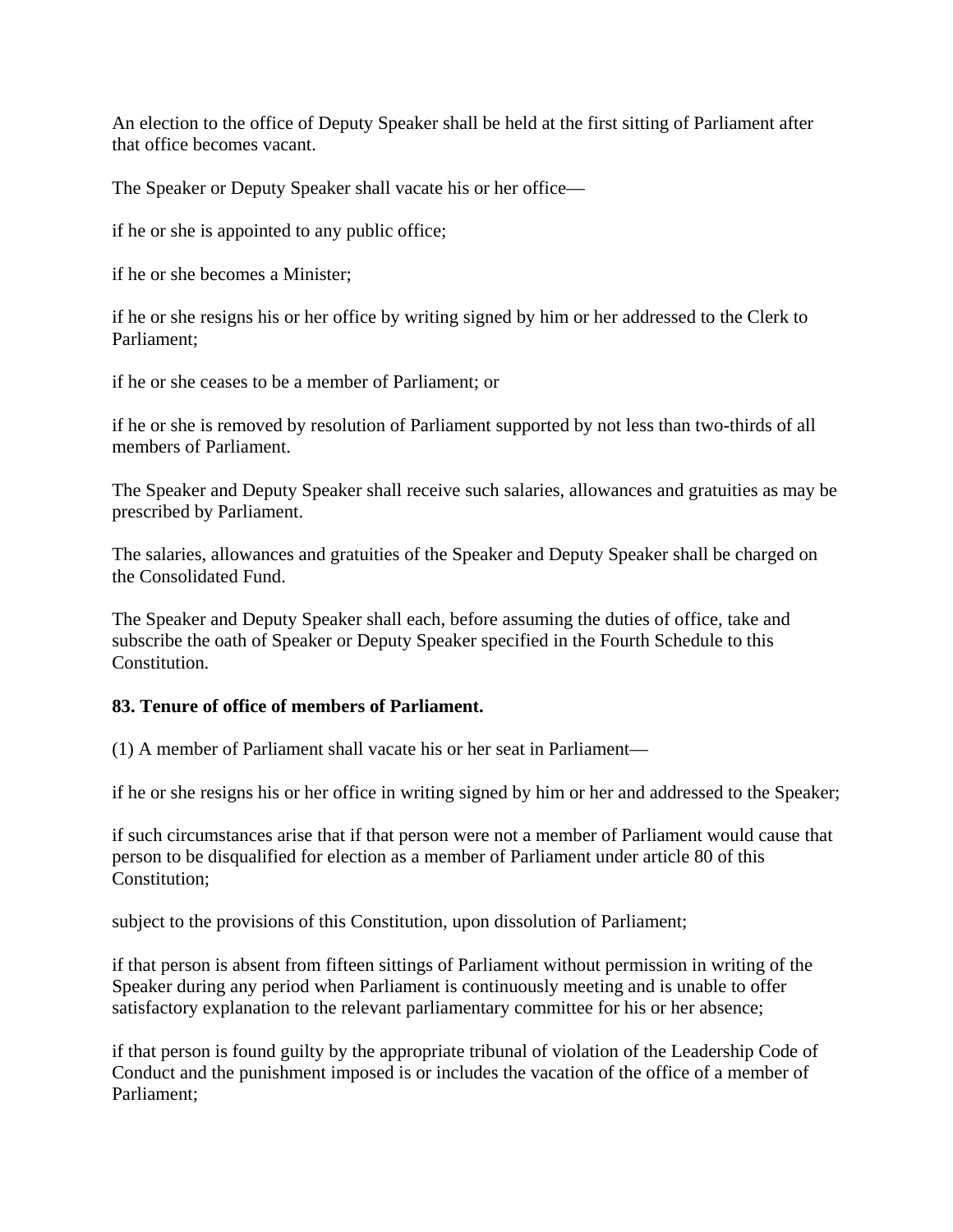if recalled by the electorate in his or her constituency in accordance with this Constitution;

if that person leaves the political party for which he or she stood as a candidate for election to Parliament to join another party or to remain in Parliament as an independent member;

(h) if, having been elected to Parliament as an independent candidate,

that person joins a political party; (i) if that person is appointed a public officer.

Notwithstanding clause (1)(g) and (h) of this article, membership of a coalition government of which his or her original political party forms part shall not affect the status of any member of Parliament.

The provisions of clauses  $(1)(g)$  and  $(h)$  and  $(2)$  of this article shall only apply during any period when the multiparty system of government is in operation.

#### **84. Right of recall.**

Subject to the provisions of this article, the electorate of any constituency and of any interest group referred to in article 78 of this Constitution have the right to recall their member of Parliament before the expiry of the term of Parliament.

A member of Parliament may be recalled from that office on any of the following grounds—

physical or mental incapacity rendering that member incapable of performing the functions of the office;

misconduct or misbehaviour likely to bring hatred, ridicule, contempt or disrepute to the office; or

persistent deserting of the electorate without reasonable cause.

(3) The recall of a member of Parliament shall be initiated by a petition in writing setting out the grounds relied on and signed by at least two-thirds of the registered voters of the constituency or of the interest group referred to in clause (l) of this article, and shall be delivered to the Speaker.

On receipt of the petition referred to in clause (3) of this article, the Speaker shall, within seven days require the Electoral Commission to conduct a public inquiry into the matters alleged in the petition and the Electoral Commission shall expeditiously conduct the necessary inquiry and report its findings to the Speaker.

The Speaker shall—

declare the seat vacant, if the Electoral Commission reports that it is satisfied from the inquiry, with the genuineness of the petition; or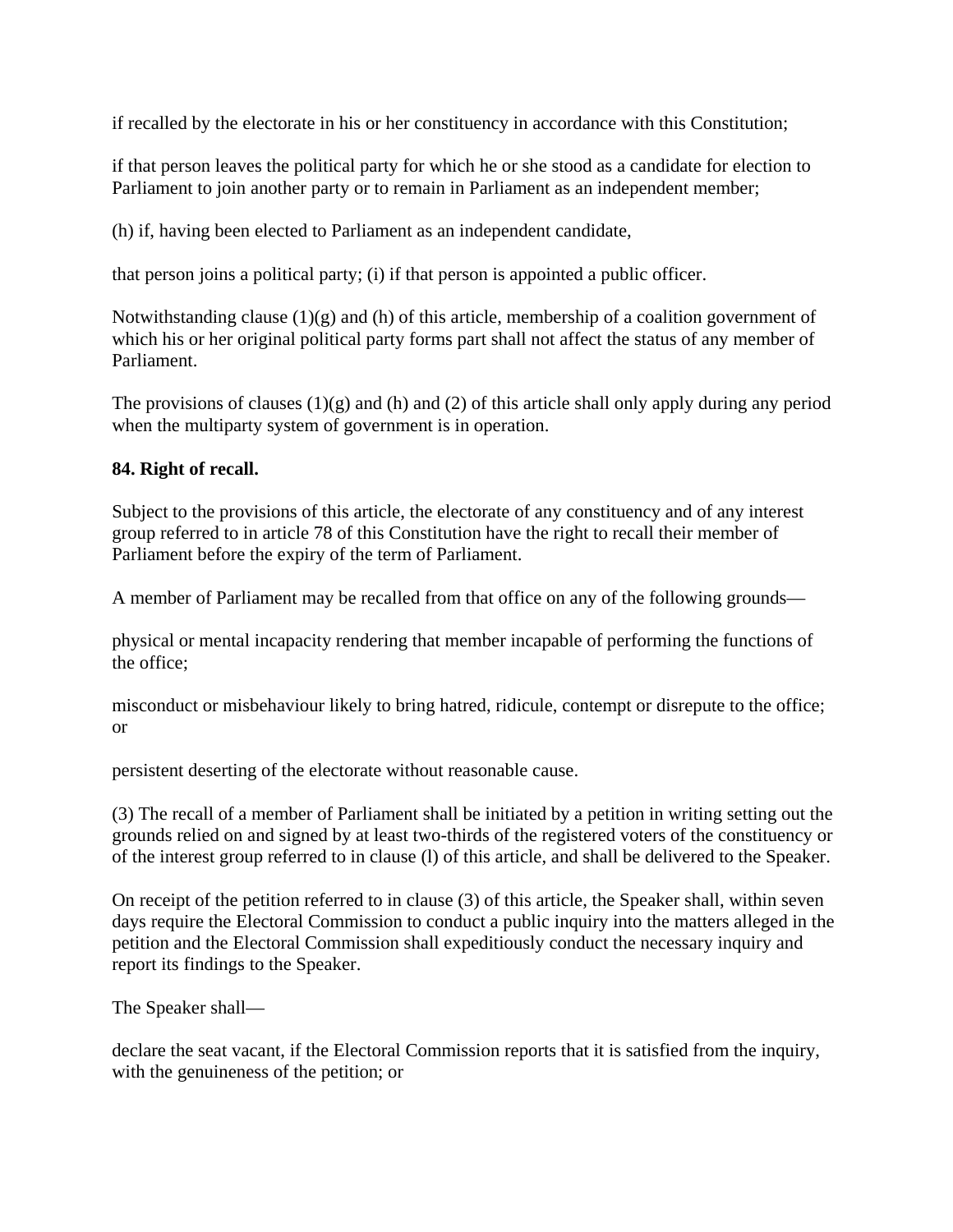declare immediately that the petition was unjustified, if the commission reports that it is not satisfied with the genuineness of the petition.

(6) Subject to the provisions of clauses  $(2)$ ,  $(3)$ ,  $(4)$  and  $(5)$  of this article, Parliament shall, by law prescribe the procedure to be followed for the recall of a member of Parliament.

### **85. Emoluments of members of Parliament.**

A member of Parliament shall be paid such emoluments and such gratuity and shall be provided with such facilities as may be determined by Parliament.

A member of Parliament shall not hold any office of profit or emolument likely to compromise his or her office.

### **86. Determination of questions of membership.**

(1) The High Court shall have jurisdiction to hear and determine any question whether—

a person has been validly elected a member of Parliament or the seat of a member of Parliament has become vacant; or

a person has been validly elected as Speaker or Deputy Speaker or having been so elected, has vacated that office.

(2) A person aggrieved by the determination of the High Court under this article may appeal to the Court of Appeal.

(3) Parliament shall, by law make provision with respect to—

(a) the persons eligible to apply to the High Court for determination

of any question under this article; and (b) the circumstances and manner in which and the conditions upon which any such application may be made.

# **87. Clerk to Parliament and other staff.**

There shall be a public officer designated Clerk to Parliament appointed by the President in consultation with the Public Service Commission and such other members of staff as may be necessary for the efficient discharge of the functions of Parliament.

#### *Procedure of Parliament.*

# **88. Quorum of Parliament.**

The quorum of Parliament shall be one-third of all members of Parliament entitled to vote.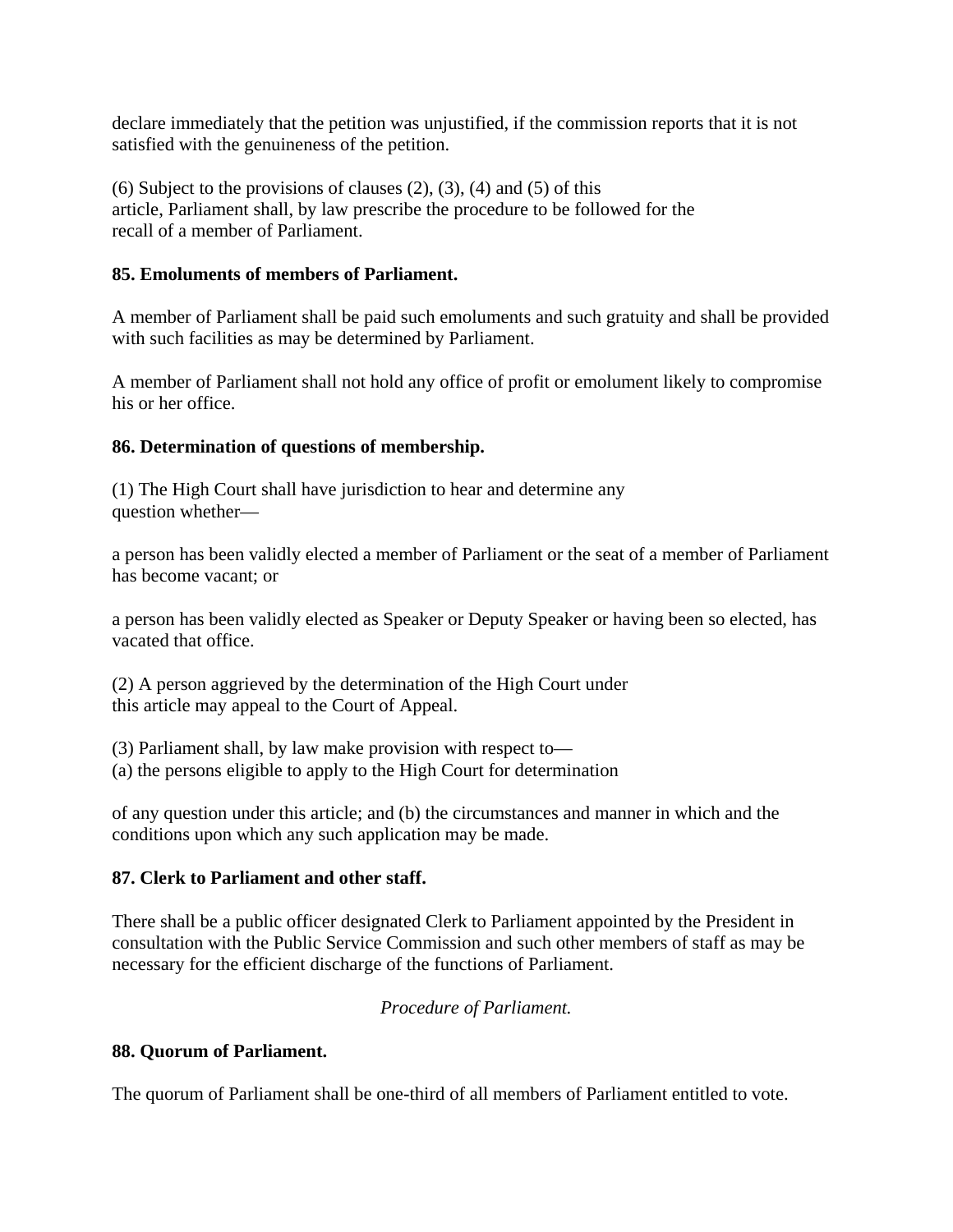The quorum prescribed by clause (1) of this article shall only be required at a time when Parliament is voting on any question.

Rules of procedure of Parliament shall prescribe the quorum of Parliament for the conduct of business of Parliament other than for voting.

# **89. Voting in Parliament.**

Except as otherwise prescribed by this Constitution or any law consistent with this Constitution, any question proposed for decision of Parliament shall be determined by a majority of votes of the members present and voting in a manner prescribed by rules of procedure made by Parliament under article 94 of this Constitution.

The person presiding in Parliament shall have neither an original nor a casting vote and if on any question before Parliament the votes are equally divided, the motion shall be lost.

### **90. Committees of Parliament.**

(1) Parliament shall appoint standing committees and other committees necessary for the efficient discharge of its functions.

(2) The committees of Parliament shall include sessional committees and a committee of the whole house.

Rules of procedure of Parliament shall prescribe the composition and functions of committees of Parliament.

In the exercise of their functions under this article, committees of Parliament—

may call any Minister or any person holding public office and private individuals to submit memoranda or appear before them to give evidence;

may co-opt any member of Parliament or employ qualified persons to assist them in the discharge of their functions;

shall have the powers of the High Court for— (i) enforcing the attendance of witnesses and examining them

on oath, affirmation or otherwise; (ii) compelling the production of documents; and (iii) issuing a commission or request to examine witnesses

abroad.

# **91. Exercise of legislative powers.**

Subject to the provisions of this Constitution, the power of Parliament to make laws shall be exercised through bills passed by Parliament and assented to by the President.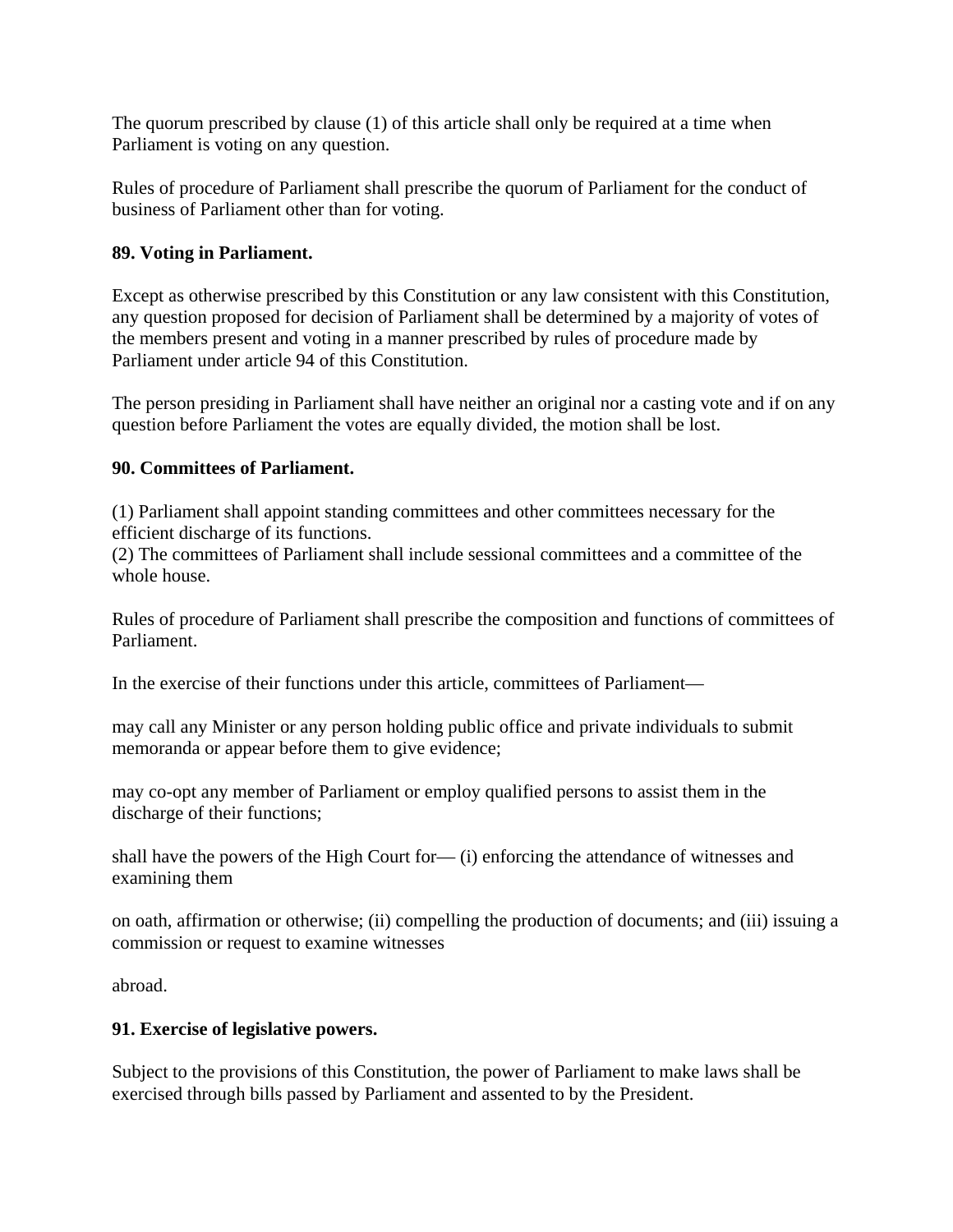A bill passed by Parliament shall, as soon as possible, be presented to the President for assent.

(3) The President shall, within thirty days after a bill is presented to him or her—

assent to the bill;

return the bill to Parliament with a request that the bill or a particular provision of it be reconsidered by Parliament; or

notify the Speaker in writing that he or she refuses to assent to the bill.

(4) Where a bill has been returned to Parliament under clause (3)(b) of this article, Parliament shall reconsider it and if passed again, it shall be presented for a second time to the President for assent.

Where the President returns the same bill twice under clause (3)(b) of this article and the bill is passed for the third time, with the support of at least two-thirds of all members of Parliament, the Speaker shall cause a copy of the bill to be laid before Parliament, and the bill shall become law without the assent of the President.

Where the President—

refuses to assent to a bill under clause (3)(c) of this article, Parliament may reconsider the bill and if passed, the bill shall be presented to the President for assent;

refuses to assent to a bill which has been reconsidered and passed under paragraph (a) or clause (4) of this article, the Speaker shall, upon the refusal, if the bill was so passed with the support of at least two-thirds of all members of Parliament, cause a copy of the bill to be laid before Parliament, and the bill shall become law without the assent of the President.

Where the President fails to do any of the acts specified in clause (3) of this article within the period prescribed in that clause, the President shall be taken to have assented to the bill and at the expiration of that period, the Speaker shall cause a copy of the bill to be laid before Parliament and the bill shall become law without the assent of the President.

A bill passed by Parliament and assented to by the President or which has otherwise become law under this article shall be an Act of Parliament and shall be published in the Gazette.

# **92. Restriction on retrospective legislation.**

Parliament shall not pass any law to alter the decision or judgment of any court as between the parties to the decision or judgment.

# **93. Restriction on financial matters.**

Parliament shall not, unless the bill or the motion is introduced on behalf of the Government—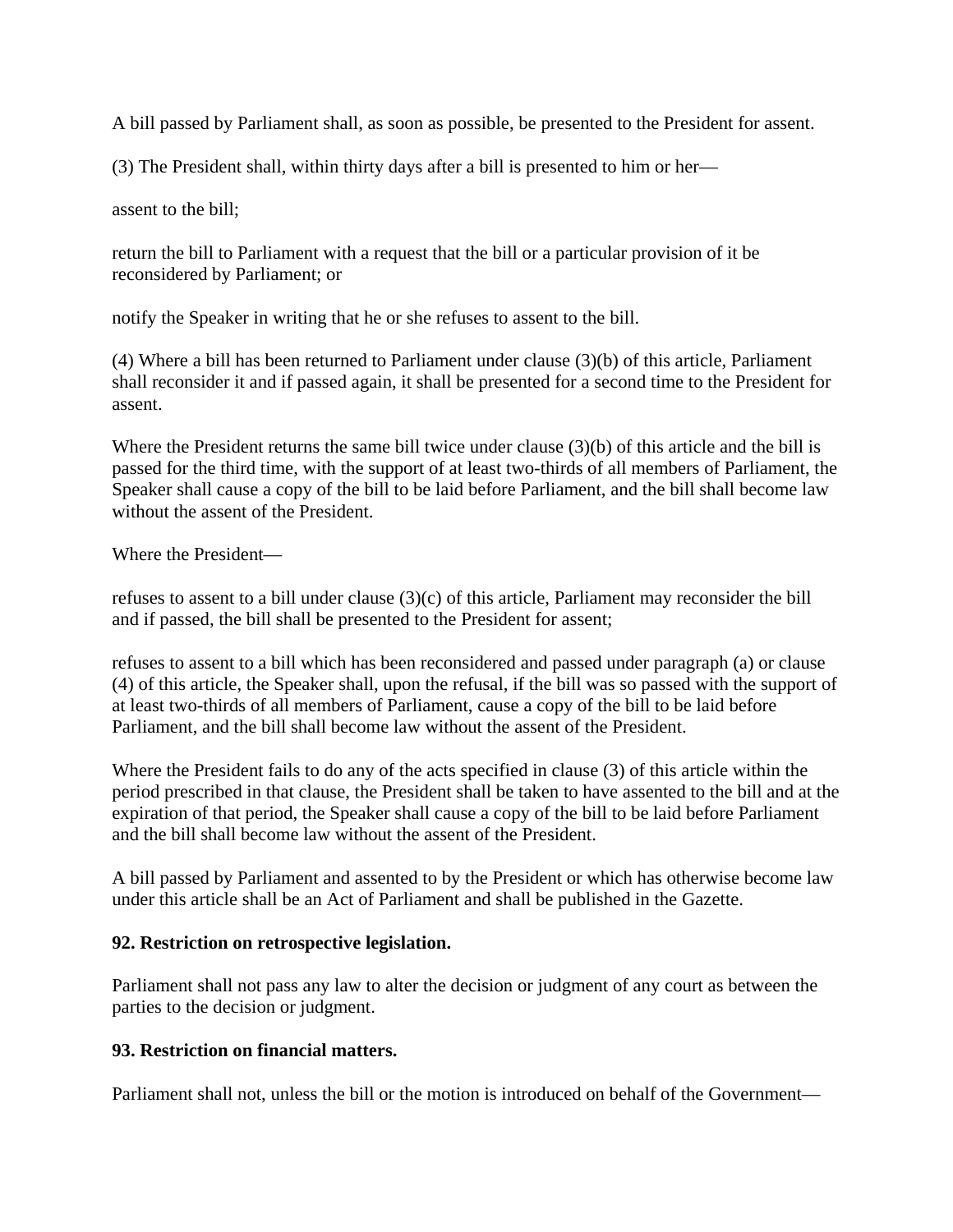(a) proceed upon a bill, including an amendment bill, that makes provision for any of the following— (i) the imposition of taxation or the alteration of taxation

otherwise than by reduction; (ii) the imposition of a charge on the Consolidated Fund or

other public fund of Uganda or the alteration of any such

charge otherwise than by reduction; (iii) the payment, issue or withdrawal from the Consolidated

Fund or other public fund of Uganda of any monies not charged on that fund or any increase in the amount of that

payment, issue or withdrawal; or (iv) the composition or remission of any debt due to the

Government of Uganda; or (b) proceed upon a motion, including an amendment to a motion, the effect of which would be to make provision for any of the purposes specified in paragraph (a) of this article.

# **94. Rules of procedure in Parliament.**

Subject to the provisions of this Constitution, Parliament may make rules to regulate its own procedure, including the procedure of its committees.

Parliament may act notwithstanding a vacancy in its membership.

The presence or the participation of a person not entitled to be present or to participate in the proceedings of Parliament shall not, by itself, invalidate those proceedings.

The rules of procedure of Parliament shall include the following provisions—

the Speaker shall determine the order of business in Parliament and shall give priority to Government business;

a member of Parliament has the right to move a private member's bill;

the member moving the private member's bill shall be afforded reasonable assistance by the department of Government whose area of operation is affected by the bill; and

the office of the Attorney General shall afford the member moving the private member's bill professional assistance in the drafting of the bill.

# **95. Sessions of Parliament.**

(1) Where a new Parliament is elected, the President shall, by proclamation, appoint the place and a date not beyond seven days after the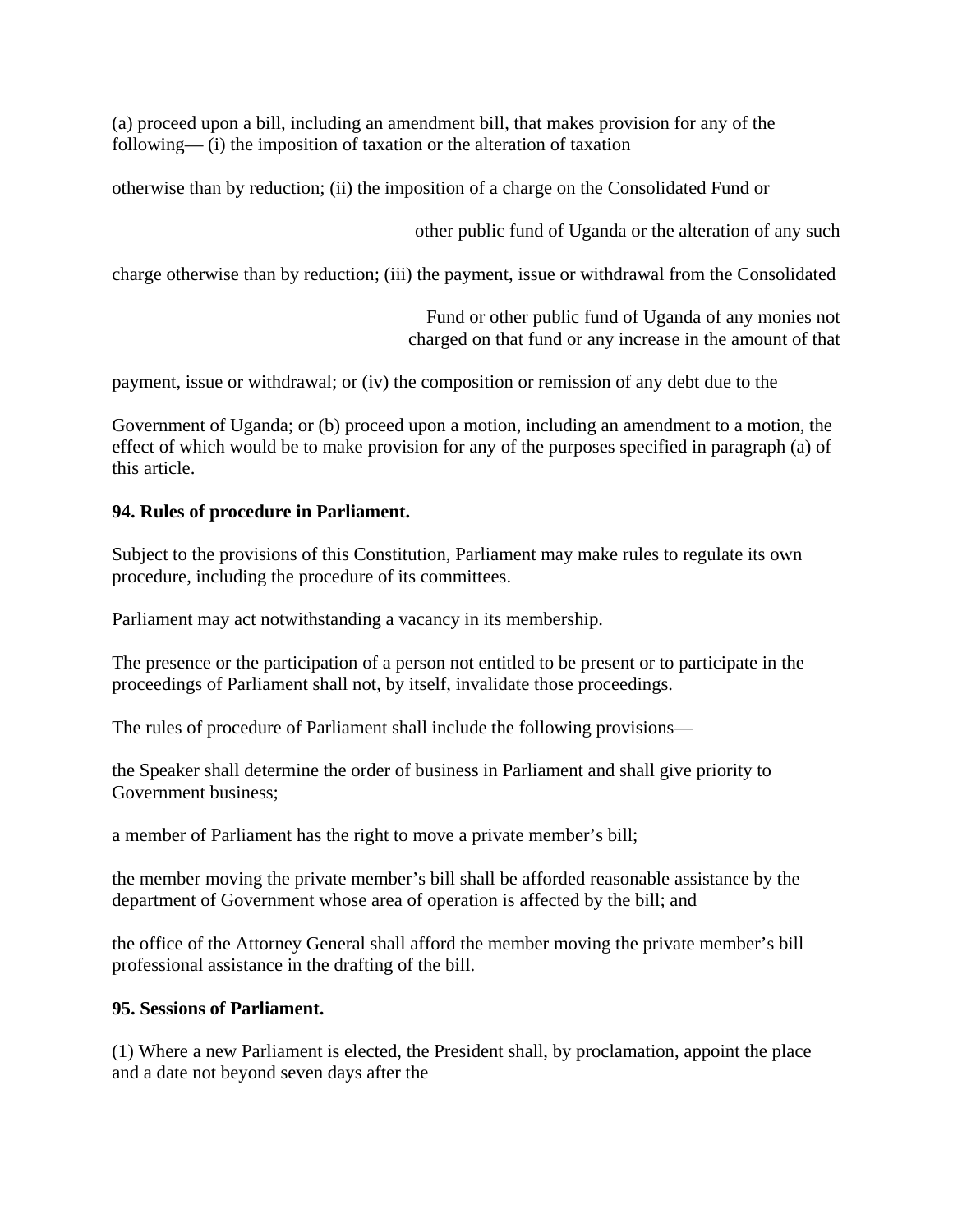expiry of the term of Parliament or of the extended period, as the case may be, for the first sitting of the new Parliament.

A session of Parliament shall be held at such place within Uganda and shall commence at such time as the Speaker may, by proclamation, appoint.

The Speaker may, after consultation with the President, prorogue Parliament by proclamation.

A session of Parliament shall be held at least once a year but the period between one session and the next following session shall be less than twelve months.

Notwithstanding any other provision of this article, at least one-third of all members of Parliament may, in writing signed by them, request a meeting of Parliament; and the Speaker shall summon Parliament to meet within twenty-one days after receipt of the request.

# **96. Dissolution of Parliament.**

Parliament shall stand dissolved upon the expiration of its term as prescribed by article 77 of this Constitution.

*General.*

# **97. Parliamentary immunities and privileges.**

The Speaker, the Deputy Speaker, members of Parliament and any other person participating or assisting in or acting in connection with or reporting the proceedings of Parliament or any of its committees shall be entitled to such immunities and privileges as Parliament shall by law prescribe.

Notwithstanding article 41 of this Constitution, no member or officer of Parliament and no person employed to take minutes of evidence before Parliament or any committee of Parliament shall give evidence elsewhere in respect of the contents of such minutes of evidence or the contents of any document laid before Parliament or any such committee, as the case may be, or in respect of any proceedings or examination held before Parliament or such committee, without the special leave of Parliament first obtained.

(3) The special leave referred to in clause (2) of this article may, during a recess or adjournment of Parliament, be given by the Speaker or in the absence or incapacity of the Speaker or during a dissolution of Parliament, by the Clerk to Parliament.

# **Chapter Seven The Executive.**

*The President.*

# **98. President of Uganda.**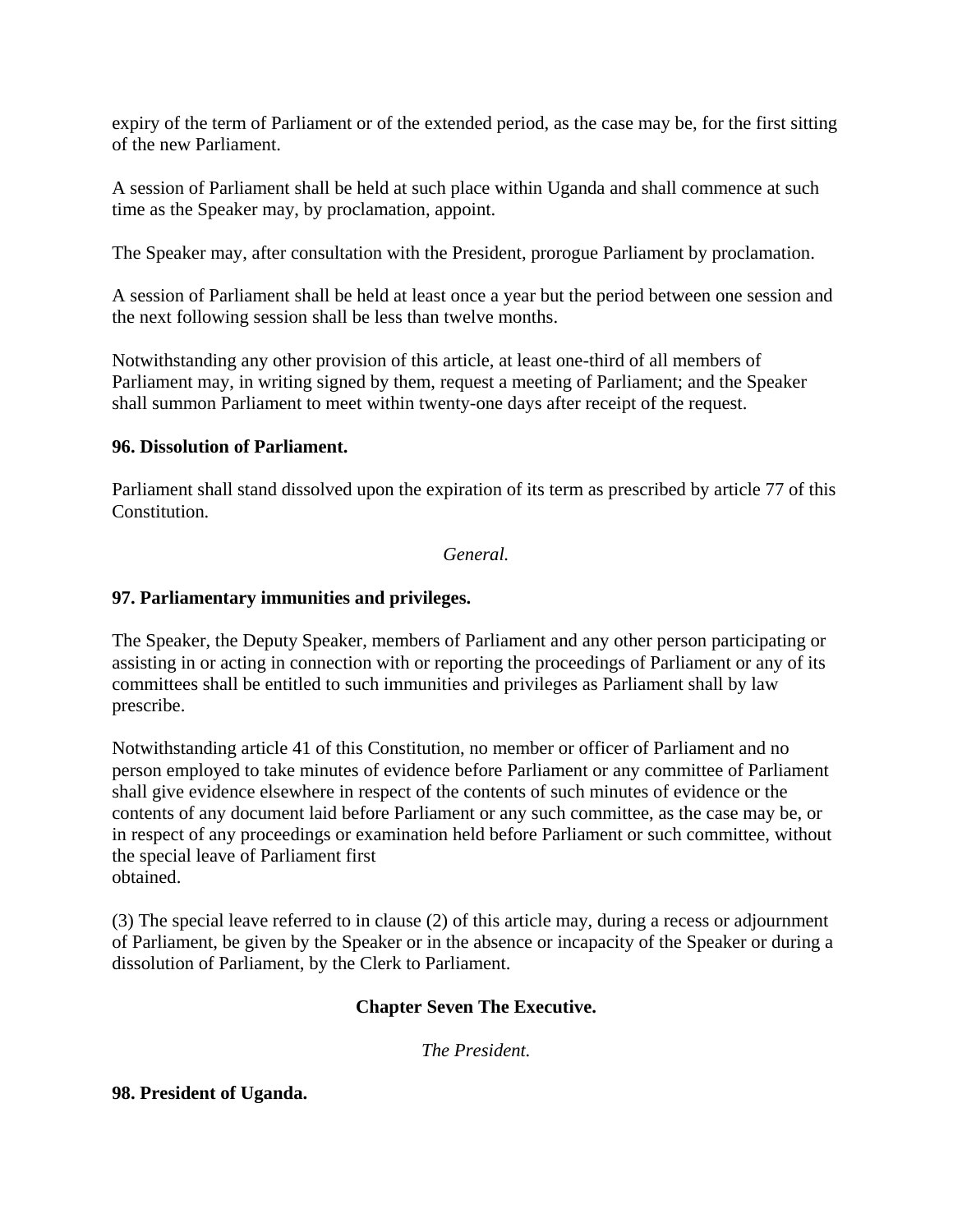There shall be a President of Uganda who shall be the Head of State, Head of Government and Commander-in-Chief of the Uganda Peoples' Defence Forces and the Fountain of Honour.

The President shall take precedence over all persons in Uganda, and in descending order, the Vice President, the Speaker and the Chief Justice shall take precedence over all other persons in Uganda.

Before assuming the duties of the office of President, a person elected President shall take and subscribe the oath of allegiance and the presidential oath specified in the Fourth Schedule to this Constitution.

While holding office, the President shall not be liable to proceedings in any court.

Civil or criminal proceedings may be instituted against a person after ceasing to be President, in respect of anything done or omitted to be done in his or her personal capacity before or during the term of office of that person; and any period of limitation in respect of any such proceedings shall not be taken to run during the period while that person was President.

# **99. Executive authority of Uganda.**

The executive authority of Uganda is vested in the President and shall be exercised in accordance with this Constitution and the laws of Uganda.

The President shall execute and maintain this Constitution and all laws made under or continued in force by this Constitution.

It shall be the duty of the President to abide by, uphold and safeguard this Constitution and the laws of Uganda and to promote the welfare of the citizens and protect the territorial integrity of Uganda.

Subject to the provisions of this Constitution, the functions conferred on the President by clause (1) of this article may be exercised by the President either directly or through officers subordinate to the President.

A statutory instrument or other instrument issued by the President or any person authorised by the President may be authenticated by the signature of a Minister; and the validity of any instrument so authenticated shall not be called in question on the ground that it is not made, issued or executed by the President.

#### **100. Notification of the absence of the President from Uganda.**

The President shall, whenever leaving Uganda, notify in writing the Vice President, the Speaker and the Chief Justice.

# **101. Presidential addresses.**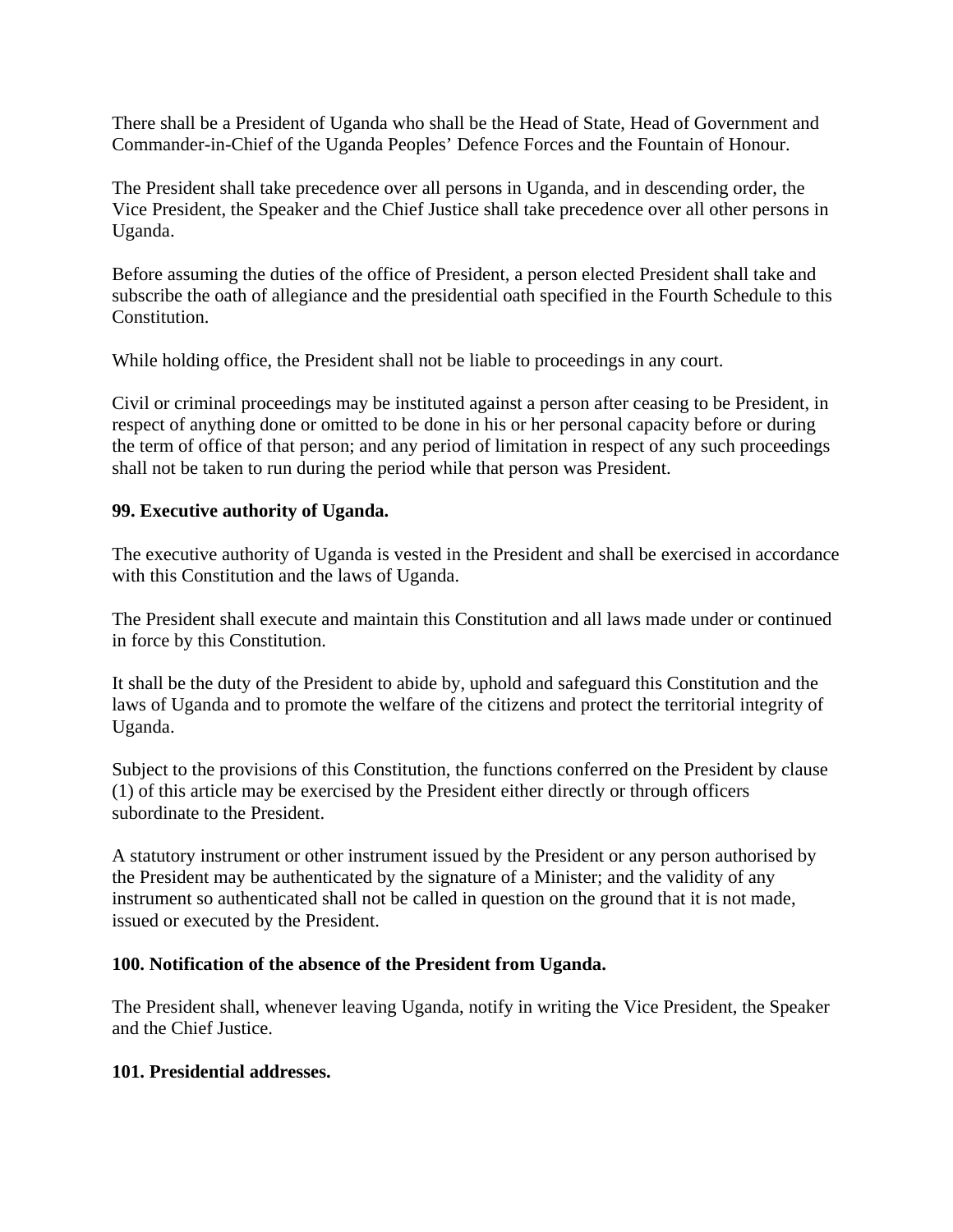The President shall, at the beginning of each session of Parliament, deliver to Parliament an address on the state of the nation.

The President may, also, in consultation with the Speaker, address Parliament from time to time, on any matter of national importance.

### **102. Qualifications of the President.**

A person is not qualified for election as President unless that person is—

a citizen of Uganda by birth;

not less than thirty-five years and not more than seventy-five years of age; and

a person qualified to be a member of Parliament.

#### **103. Election of the President.**

The election of the President shall be by universal adult suffrage through a secret ballot.

A person shall not be a candidate in a presidential election unless—

(a) that person submits to the Electoral Commission on or before the day appointed as nomination day in relation to the election, a document which is signed by that person nominating him or her

as a candidate; and (b) the nomination is supported by one hundred voters in each of at least twothirds of all the districts in Uganda.

(3) The election of the President shall be held during the first thirty days of the last ninety days before the expiration of the term of the President, except in the case of—

the first election under this Constitution;

an election held under article 104(6) of this Constitution;

an election held under article 109(2) of this Constitution; and

an election necessitated by the fact that a normal presidential election could not be held as a result of the existence of a state of war or a state of emergency, in which case, the election shall be held within such period as Parliament may, by law, prescribe.

A candidate shall not be declared elected as President unless the number of votes cast in favour of that candidate at the presidential election is more than 50 percent of valid votes cast at the election.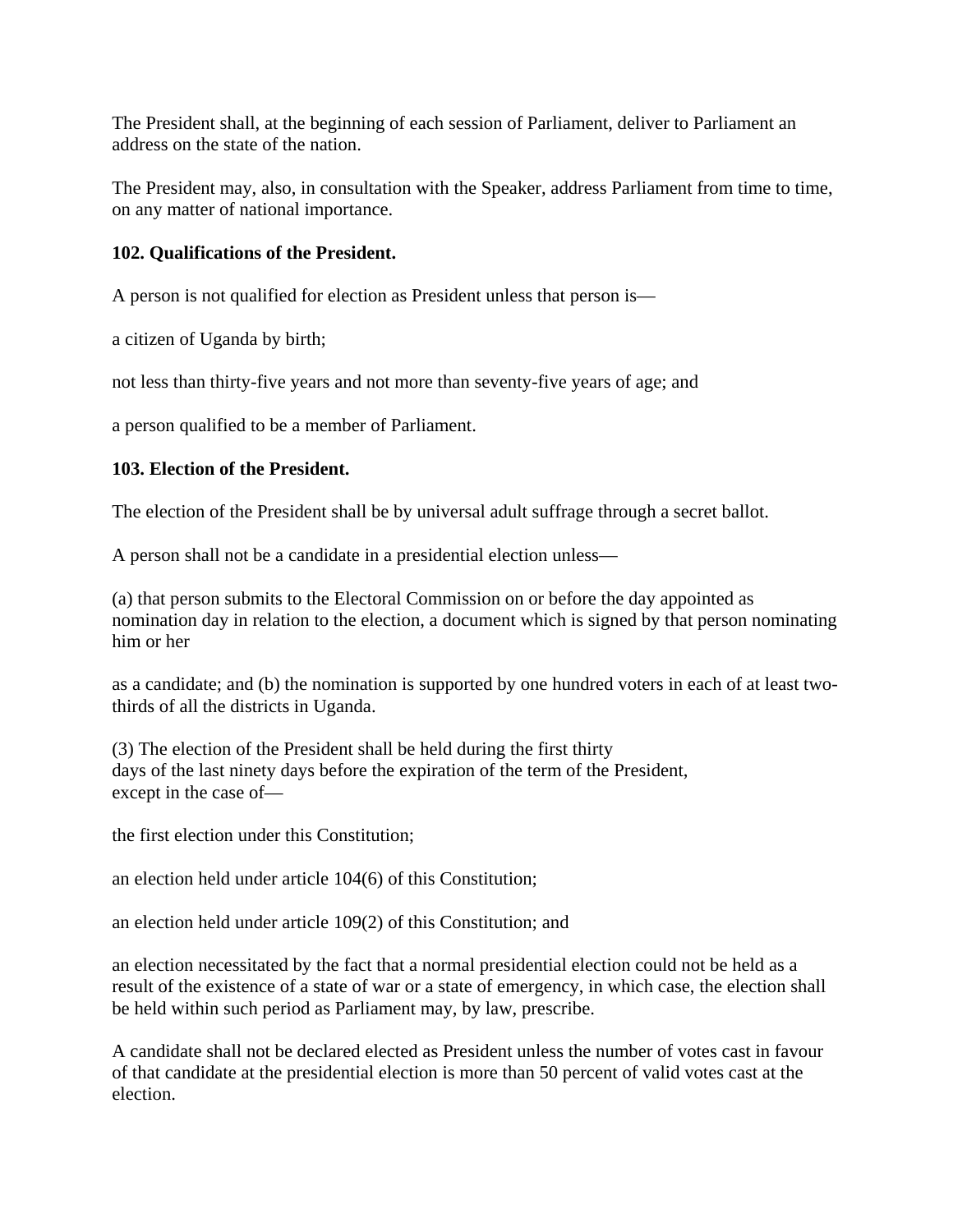Where at a presidential election no candidate obtains the percentage of votes specified in clause (4) of this article, a second election shall be held within thirty days after the declaration of the results in which election the two candidates who obtained the highest number of votes shall be the only candidates.

The candidate who obtains the highest number of votes in an election under clause (5) of this article shall be declared elected President.

The Electoral Commission shall ascertain, publish and declare in writing under its seal, the results of the presidential election within forty-eight hours from the close of polling.

A person elected President during the term of a President shall assume office within twenty-four hours after the expiration of the term of the predecessor and in any other case, within twenty-four hours after being declared elected as President.

Subject to the provisions of this Constitution, Parliament shall by law, prescribe the procedure for the election and assumption of office by a President. **104. Challenging a presidential election.**

Subject to the provisions of this article, any aggrieved candidate may petition the Supreme Court for an order that a candidate declared by the Electoral Commission elected as President was not validly elected.

A petition under clause (1) of this article shall be lodged in the Supreme Court registry within ten days after the declaration of the election results.

The Supreme Court shall inquire into and determine the petition expeditiously and shall declare its findings not later than thirty days from the date the petition is filed.

Where no petition is filed within the time prescribed under clause (2) of this article, or where a petition having been filed, is dismissed by the Supreme Court, the candidate declared elected shall conclusively be taken to have been duly elected as President.

After due inquiry under clause (3) of this article, the Supreme Court may—

dismiss the petition;

declare which candidate was validly elected; or

annul the election.

Where an election is annulled, a fresh election shall be held within twenty days from the date of the annulment.

If after a fresh election held under clause (6) of this article there is another petition which succeeds, then the presidential election shall be postponed; and upon the expiry of the term of the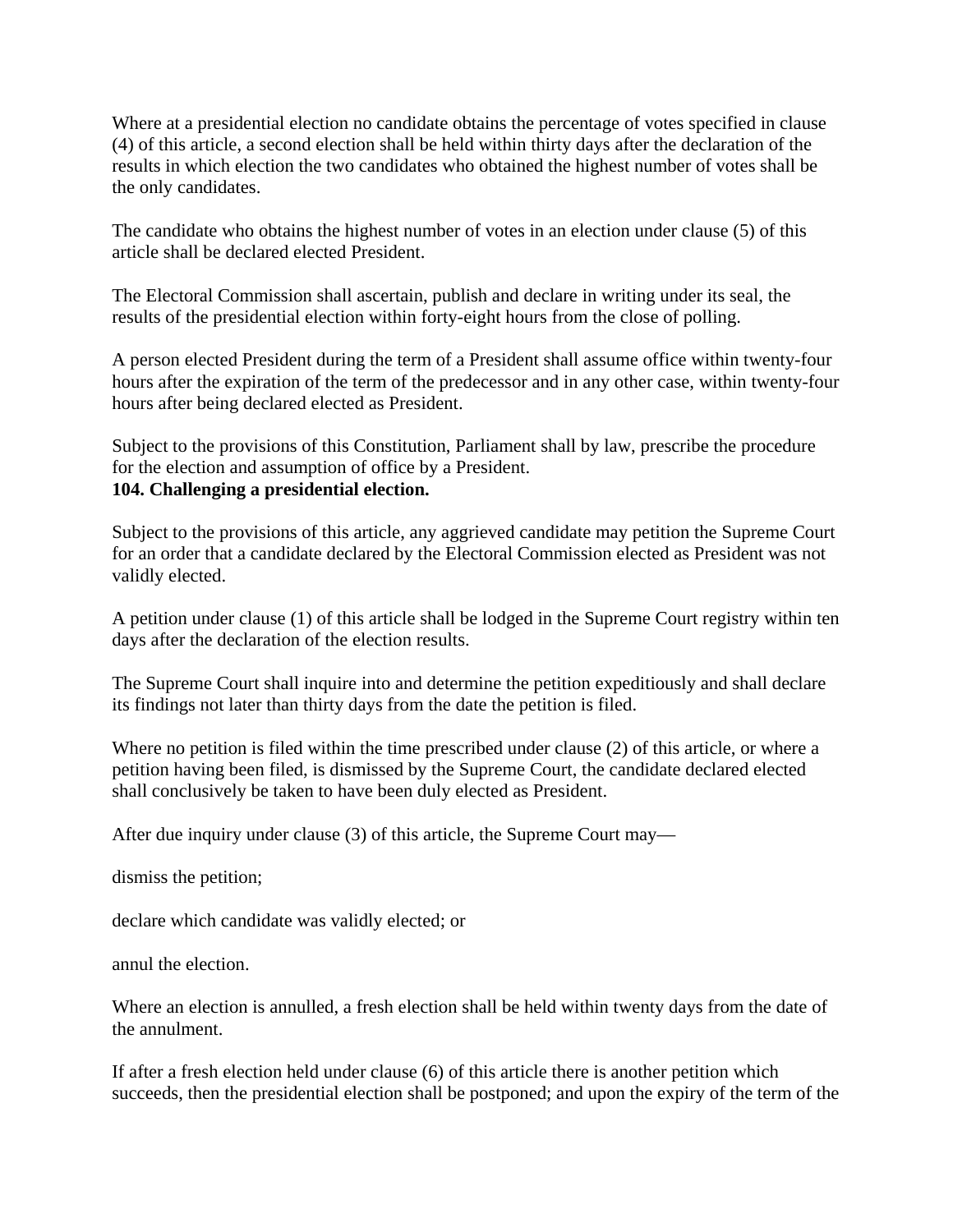incumbent President, the Speaker shall perform the functions of the office of President until a new President is elected and assumes office.

For the purposes of this article, article 98(4) of this Constitution shall not apply.

Parliament shall make such laws as may be necessary for the purposes of this article, including laws for grounds of annulment and rules of procedure. **105. Tenure of office of a President.**

A person elected President under this Constitution shall, subject to clause (3) of this article, hold office for a term of five years.

A person shall not be elected under this Constitution to hold office as President for more than two terms as prescribed by this article.

The office of President shall become vacant—

on the expiration of the period specified in this article; or

if the incumbent dies or resigns or ceases to hold office under article 107 of this Constitution.

The President may, by writing signed by him or her, and addressed to the Chief Justice, resign from office as President.

The resignation of the President shall take effect when it is received by the Chief Justice.

The Chief Justice shall, immediately upon receiving the resignation of the President under this article, notify the Vice President, the Speaker and the Electoral Commission of the resignation.

# **106. Terms and conditions of service of the President.**

The President shall be paid a salary and allowances and afforded such other benefits as Parliament shall by law provide.

Parliament shall, by law, make provision for the grant of benefits for a President who ceases to hold office otherwise than by being removed under article 107(1)(a) or (b) of this Constitution.

The salary, allowances and other benefits granted to a President under this article shall be charged on the Consolidated Fund.

The President is exempted from direct personal taxation on allowances and other benefits except on the official salary.

The President shall not hold any other public office other than those conferred by this Constitution or any office of profit or emolument likely to compromise the office of President.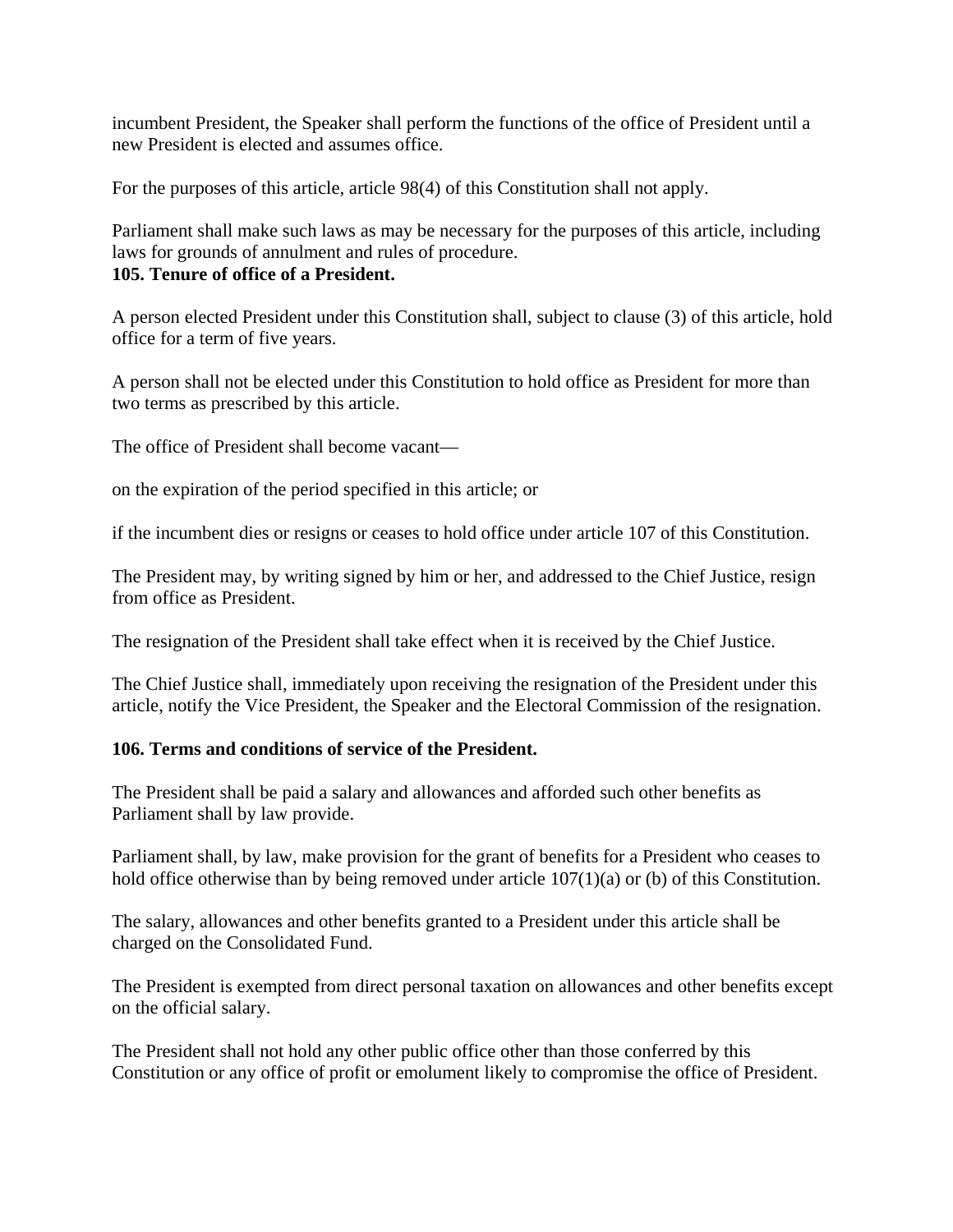The salary, allowances and other benefits granted to the President under this article shall not be varied to the disadvantage of the President while he or she holds office.

The retirement benefits granted to a President under this article shall not be varied to the disadvantage of the President.

# **107. Removal of the President.**

(1) The President may be removed from office in accordance with this article on any of the following grounds—

abuse of office or wilful violation of the oath of allegiance and the presidential oath or any provision of this Constitution;

misconduct or misbehaviour— (i) that he or she has conducted himself or herself in a manner

which brings or is likely to bring the office of President into hatred, ridicule, contempt or disrepute; or (ii) that he or she has dishonestly done any act or omission which is prejudicial or inimical to the economy or security of Uganda; or

(c) physical or mental incapacity, namely that he or she is incapable of performing the functions of his or her office by reason of physical or mental incapacity.

(2) For the purpose of removal of the President under clause (1)(a) or (b) of this article, a notice in writing signed by not less than one-third of all the members of Parliament shall be submitted to the Speaker—

(a) stating that they intend to move a motion for a resolution in Parliament for the removal of the President on the charge that the President has—

(i) wilfully abused his or her office or wilfully violated the

oath of allegiance and the presidential oath or any other provision of this Constitution in terms of clause (1)(a) of this article; or (ii) misconducted himself or herself or misbehaved in terms of clause (1)(b) of this article; and

(b) setting out the particulars of the charge supported by the necessary documents on which it is claimed that the conduct of the President be investigated for the purposes of his or her removal.

The Speaker shall, within twenty-four hours after receipt of the notice referred to in clause (2) of this article, cause a copy to be transmitted to the President and the Chief Justice.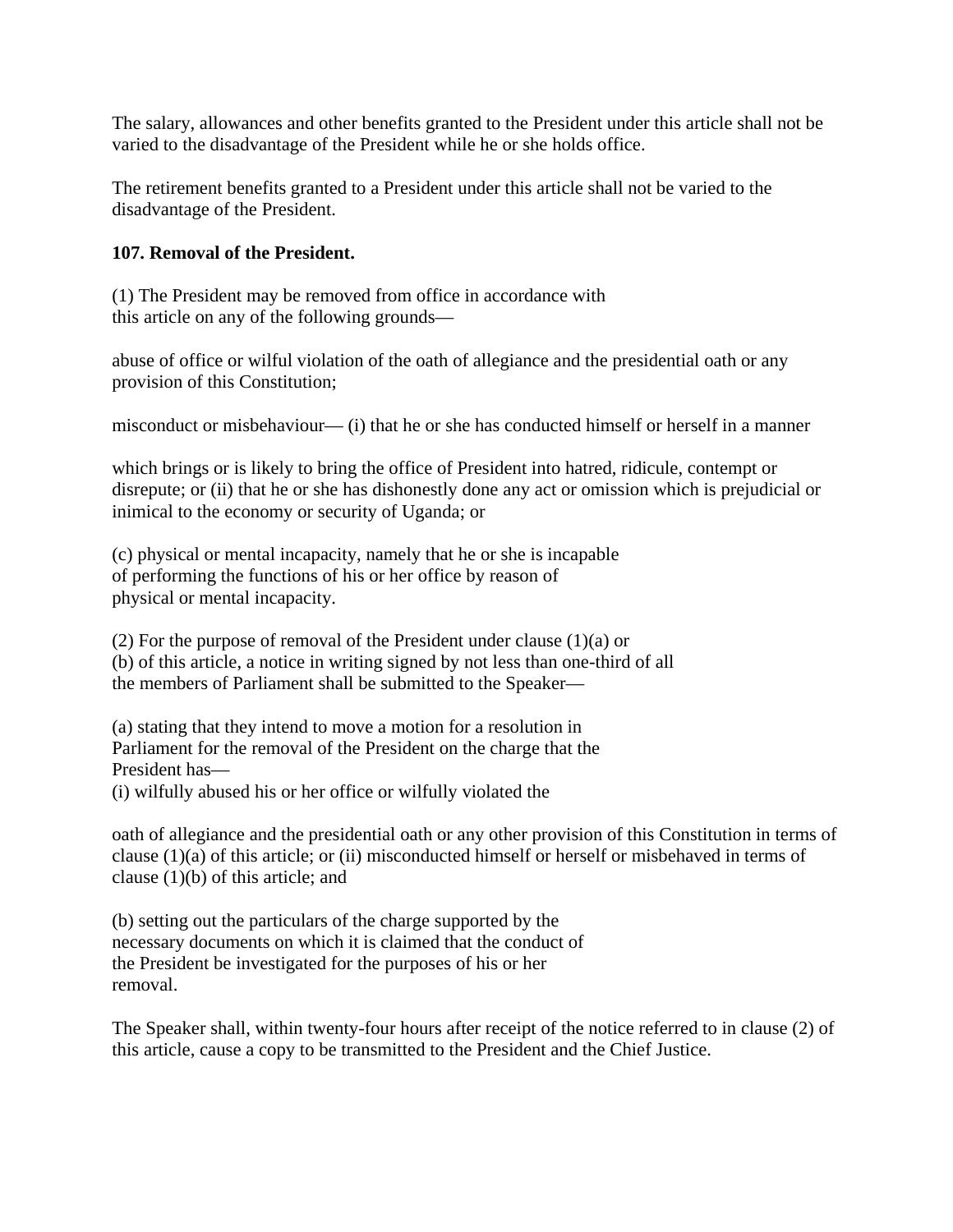The Chief Justice shall, within seven days after receipt of the notice transmitted under clause (3) of this article, constitute a tribunal comprising three justices of the Supreme Court to investigate the allegation in the notice and to report its findings to Parliament stating whether or not there is a prima facie case for the removal of the President.

The President is entitled to appear at the proceedings of the tribunal and to be represented there by a lawyer or other expert or person of his or her choice.

If the tribunal determines that there is a prima facie case for the removal of the President under clause  $(1)(a)$  or  $(b)$  of this article, then if Parliament passes the resolution supported by the votes of not less than two-thirds of all members of Parliament, the President shall cease to hold office.

For the purposes of the removal of the President on grounds of physical or mental incapacity under clause  $(1)(c)$  of this article, there shall be submitted to the Speaker a notice in writing signed by not less than one-third of all the members of Parliament—

stating that they intend to move a motion for a resolution in Parliament for the removal of the President from office on grounds of physical or mental incapacity; and

giving particulars of the alleged incapacity.

The Speaker shall, within twenty-four hours after receipt of a notice under clause (7) of this article, cause a copy to be transmitted to the President and the Chief Justice.

The Chief Justice shall, within seven days after receipt of the notice transmitted under clause (8) of this article and in consultation with the professional head of the medical services in Uganda, constitute a medical board comprising five qualified and eminent medical specialists to examine the President in respect of the alleged incapacity and to report its findings to Parliament.

The Chief Justice shall, within twenty-four hours after constituting the medical board, inform the President accordingly, and the President shall submit himself or herself to the medical board for examination within seven days.

If the medical board determines that the President is by reason of physical or mental incapacity unable to perform the functions of the office of President, and Parliament passes the resolution for the removal of the President supported by the votes of not less than two-thirds of all the members of Parliament, the President shall cease to hold office.

If the medical board, after the expiration of the period of seven days referred to in clause (10) of this article, reports that the President has failed or refused to submit to the medical board in accordance with that clause, and Parliament passes the resolution for the removal of the President supported by the votes of not less than two-thirds of all the members of Parliament, the President shall cease to hold office.

The motion for a resolution for the removal of the President shall be moved in Parliament within fourteen days after the receipt by the Speaker of the report of the tribunal or the medical board.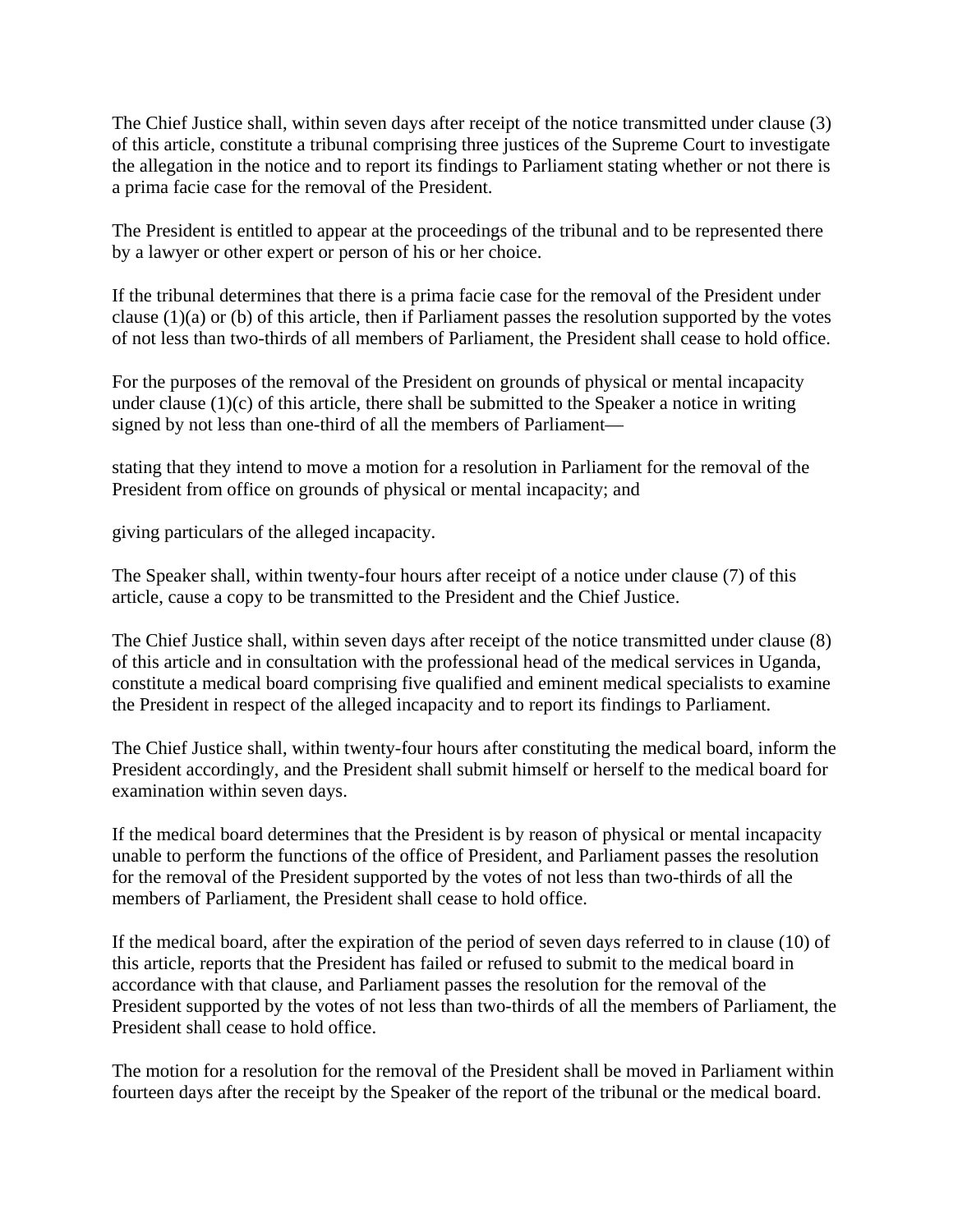The President is entitled to appear in person and be heard and to be assisted or represented by a lawyer or other expert or person of his or her choice during the proceedings of Parliament relating to the motion for a resolution under this article.

### **108. Vice President.**

There shall be a Vice President of Uganda.

The President shall, with the approval of Parliament by a simple majority, appoint a Vice President.

The Vice President shall—

deputise for the President as and when the need arises; and

perform such other functions as may be assigned to him or her by the President, or as may be conferred on him or her by this Constitution.

(4) The qualifications prescribed for the office of President by article 102 of this Constitution shall apply to the office of Vice President.

(5) The office of Vice President shall become vacant if—

the appointment is revoked by the President; or

the incumbent resigns or dies.

With the exception of clause (2) of that article, article 106 of this Constitution shall, subject to this Constitution, apply to the Vice President.

Where the office of Vice President becomes vacant, the President shall, with the approval of Parliament, and as soon as possible but in any case not later than fourteen days, appoint a person qualified to hold the office of Vice President.

The Vice President shall, before commencing to perform the functions of Vice President, take and subscribe the oath of allegiance and the oath of Vice President, specified in the Fourth Schedule to this Constitution.

#### **109. Absence of the President.**

If the President dies, resigns or is removed from office under this Constitution, the Vice President shall assume the office of President until fresh elections are held and the elected President assumes office in accordance with article 103(8) of this Constitution.

Elections for the President under this article shall be held within six months after the death, resignation or removal of the President.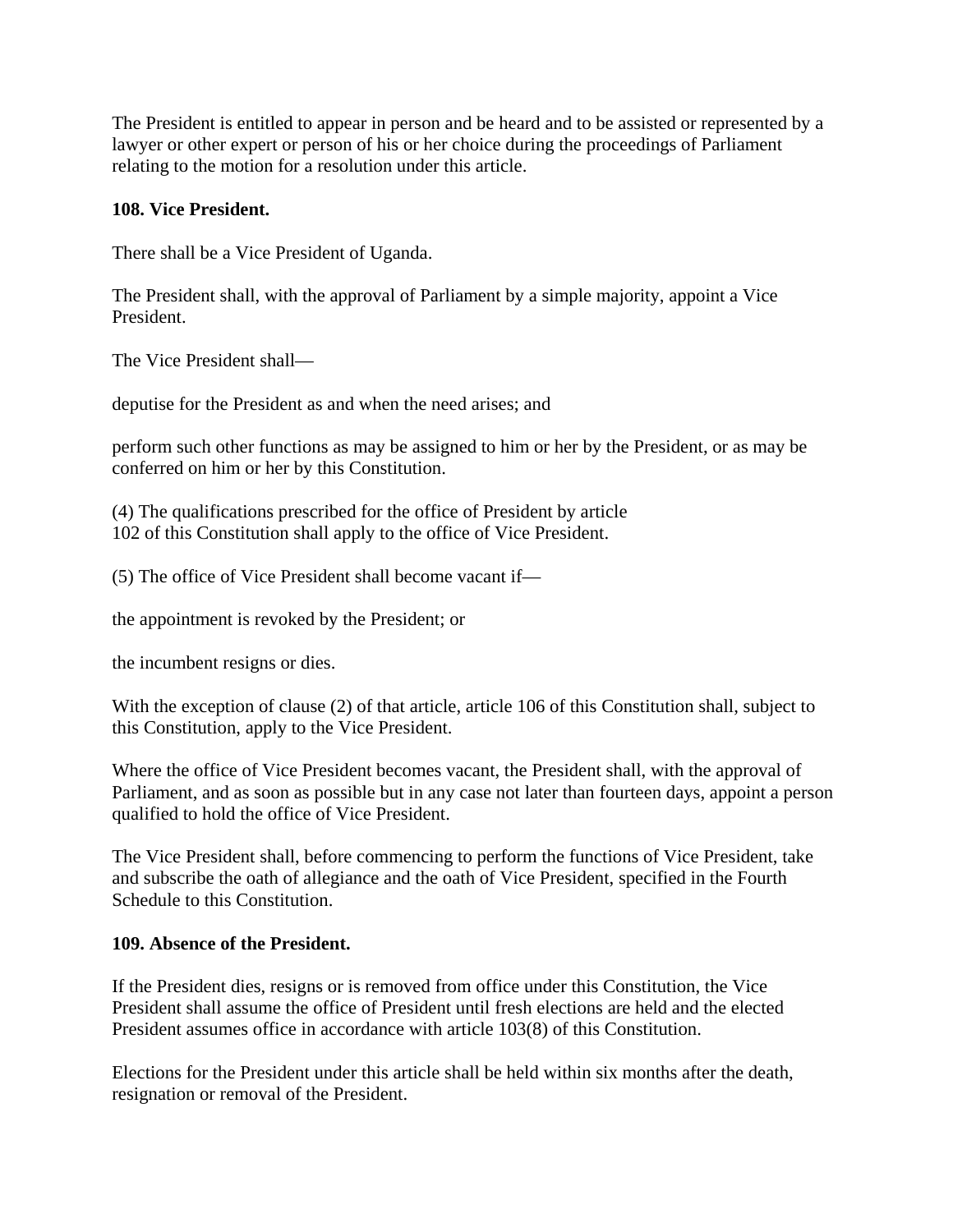No elections shall be held under this article if the residual term of the President is one year or less.

Whenever the President is for any reason unable to perform the functions of the office of President, the Vice President shall perform those functions until the President is able again to perform those functions.

Where the President and the Vice President are both unable to perform the functions of the office of the President, the Speaker shall perform those functions until the President or the Vice President is able to perform those functions or until a new President assumes office.

The Vice President shall, before assuming the duties of the office of President under clause (1) of this article, appoint a person to the office of Vice President, subject to the approval of Parliament.

A person appointed under clause (6) of this article, shall, before assuming the duties of the office of Vice President take and subscribe the oaths in respect of that office under article 108(7) of this Constitution.

Before assuming the duties of the office of President under clause (5) of this article, the Speaker shall take and subscribe the oaths specified in relation to that office in the Fourth Schedule to this Constitution.

Whenever the Speaker assumes the office of President as a result of the death, resignation or removal of the President and the Vice President, or under the provisions of article 104(7) of this Constitution, a presidential election shall be held in accordance with clause (2) of this article.

# **110. State of emergency.**

(1) The President may, in consultation with the Cabinet, by proclamation, declare that a state of emergency exists in Uganda, or any part of Uganda if the President is satisfied that circumstances exist in Uganda or in that part of Uganda—

in which Uganda or that part of it is threatened by war or external aggression;

in which the security or the economic life of the country or that part is threatened by internal insurgency or natural disaster; or

which render necessary the taking of measures which are required for securing the public safety, the defence of Uganda and the maintenance of public order and supplies and services essential to the life of the community.

Subject to the provisions of this article, a state of emergency declared under clause (1) of this article shall remain in existence for not more than ninety days and shall then expire.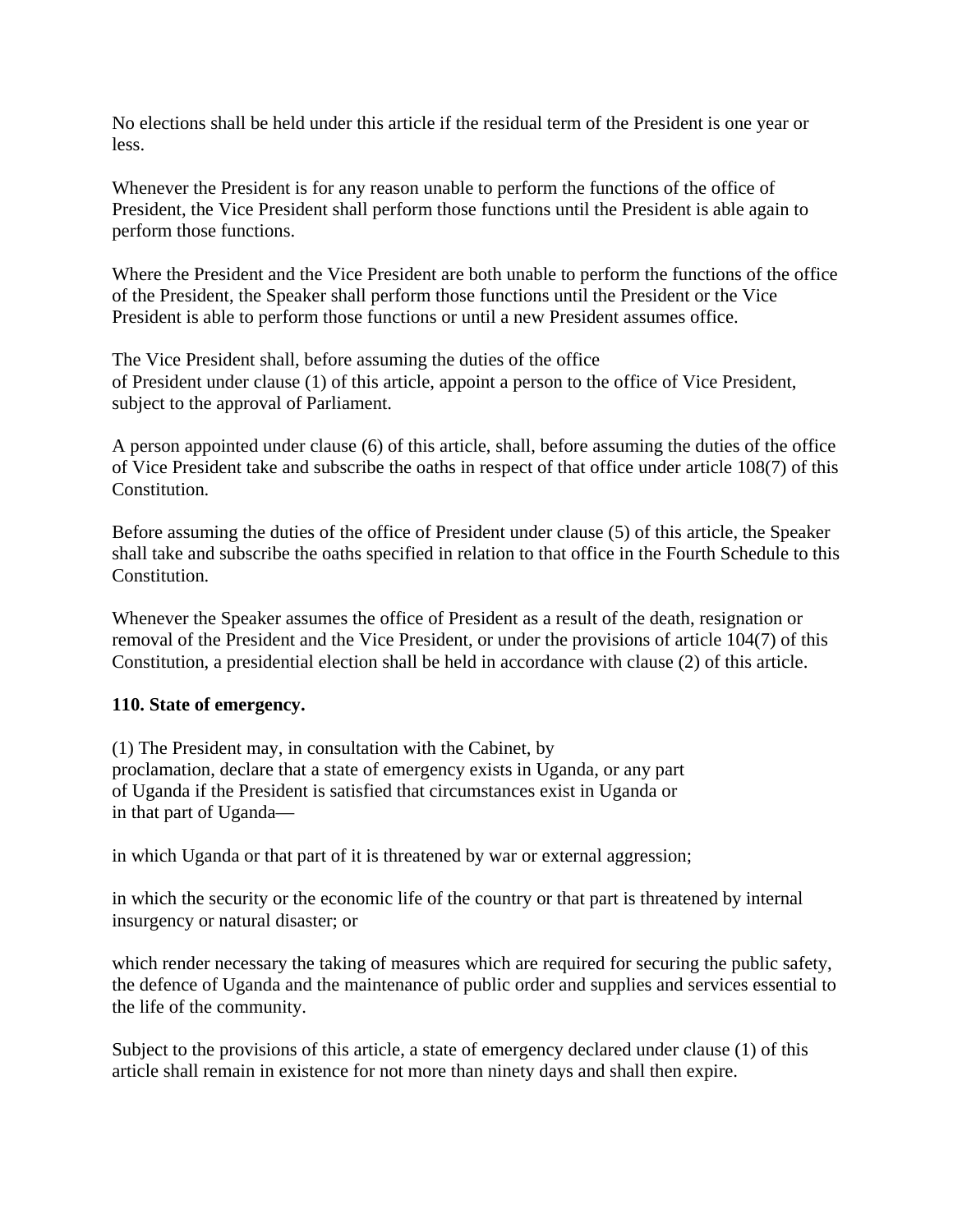The President shall cause the proclamation declaring the state of emergency to be laid before Parliament for approval as soon as practicable and in any case not later than fourteen days after it was issued.

A state of emergency may be extended by Parliament for a period not exceeding ninety days at a time.

The President or Parliament shall, if satisfied that the circumstances for the declaration of the state of emergency have ceased to exist, revoke the proclamation by which the state of emergency was declared.

During any period when a state of emergency declared under this article exists, the President shall submit to Parliament at such intervals as Parliament may prescribe, regular reports on actions taken by or on behalf of the President for the purposes of the emergency.

Subject to the provisions of this Constitution, Parliament shall enact such laws as may be necessary for enabling effective measures to be taken for dealing with any state of emergency that may be declared under this article.

Any resolution passed by Parliament for the purposes of clause (4) or (5) of this article shall be supported by the votes of more than one-half of all the members of Parliament.

### *The Cabinet.*

# **111. The Cabinet.**

There shall be a Cabinet which shall consist of the President, the Vice President and such number of Ministers as may appear to the President to be reasonably necessary for the efficient running of the State.

The functions of the Cabinet shall be to determine, formulate and implement the policy of the Government and to perform such other functions as may be conferred by this Constitution or any other law.

There shall be a Secretary to the Cabinet who shall be appointed by the President in consultation with the Public Service Commission.

The Secretary to the Cabinet shall have charge of the Cabinet Office and shall be responsible in accordance with such instructions as may be given to him or her by the President, for arranging the business for and keeping the minutes of the Cabinet and for conveying the decisions of the Cabinet to the appropriate person or authority and shall perform such other functions as the President may direct.

(5) The Secretary to the Cabinet shall, before assuming the duties of his or her office, take and subscribe the oath of allegiance and the oath of Secretary to the Cabinet specified in the Fourth Schedule to this Constitution.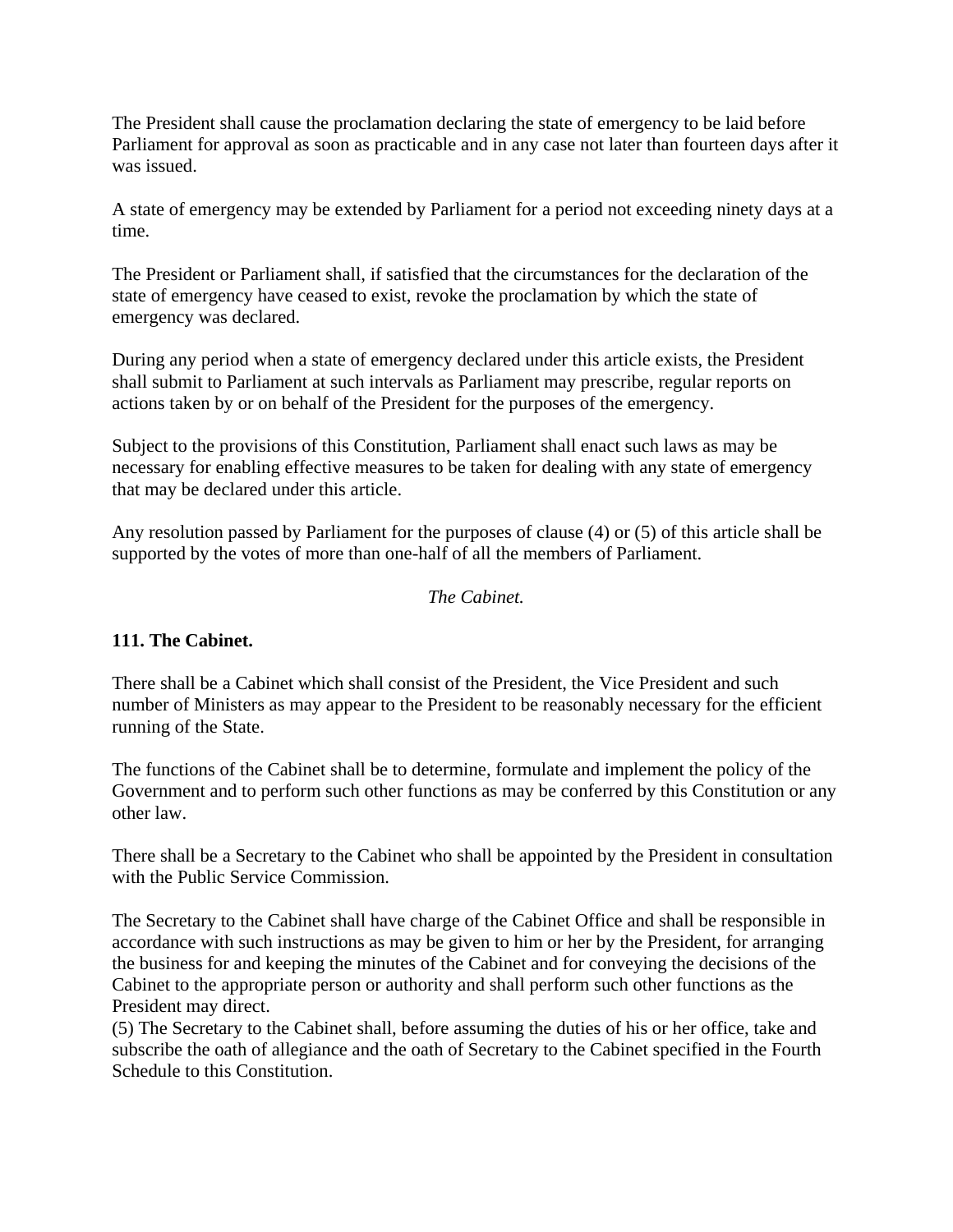## **112. Meetings of the Cabinet.**

Cabinet meetings shall be summoned and presided over by the President and in his or her absence, by the Vice President or in the absence of both of them, by a Minister designated in writing by the President.

The Cabinet shall regulate the procedure of its meetings.

## **113. Cabinet Ministers.**

Cabinet Ministers shall be appointed by the President with the approval of Parliament from among members of Parliament or persons qualified to be elected members of Parliament.

The total number of Cabinet Ministers shall not exceed twenty-one except with the approval of Parliament.

A Cabinet Minister shall have responsibility for such functions of Government as the President may, from time to time, assign to him or her.

A Minister shall not hold any office of profit or emolument likely to compromise his or her office.

## **114. Other Ministers.**

The President may, with the approval of Parliament, appoint other Ministers to assist Cabinet Ministers in the performance of their functions.

Subject to the provisions of this article, article 113(1) of this Constitution shall apply to the appointment of Ministers under clause (1) of this article.

The total number of Ministers appointed under this article shall not exceed twenty-one except with the approval of Parliament.

A Minister referred to in this article shall have responsibility for such functions of the Ministry to which he or she is appointed as the

President may, from time to time, assign to him or her, and in the absence of the Cabinet Minister in his or her Ministry shall perform the functions of the Cabinet Minister as the President directs.

(5) Article 113(4) of this Constitution applies to a Minister referred to in clause (1) of this article.

### **115. Oath of Minister.**

A Minister shall, before assuming the duties of office take and subscribe the oath of allegiance and the oath of Minister specified in the Fourth Schedule to this Constitution.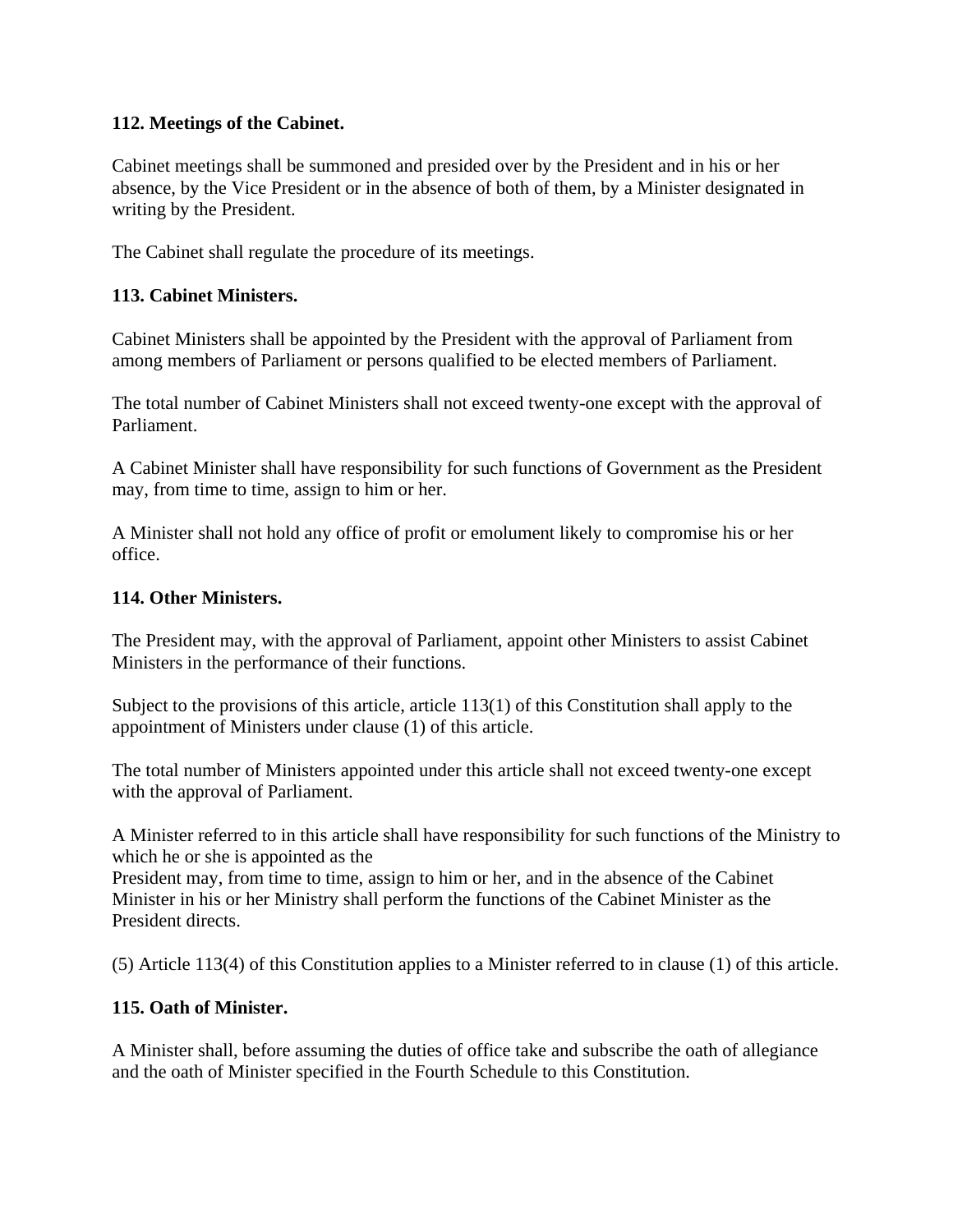## **116. Vacation of office of Minister.**

The office of a Minister shall become vacant—

if the appointment of the holder of the office is revoked by the President; or

if the holder— (i) resigns;

(ii) becomes disqualified to be a member of Parliament; or (iii) dies.

## **117. Responsibility of Ministers.**

Ministers shall individually be accountable to the President for the administration of their Ministries and collectively be responsible for any decision made by the Cabinet.

### **118. Vote of censure.**

(1) Parliament may, by resolution supported by more than half of all members of Parliament, pass a vote of censure against a Minister on any of the following grounds—

abuse of office or wilful violation of the oath of allegiance or oath of office;

misconduct or misbehaviour;

physical or mental incapacity, namely, that he or she is incapable of performing the functions of his or her office by reason of physical or mental incapacity;

mismanagement; or

(e) incompetence.

Upon a vote of censure being passed against a Minister, the President shall, unless the Minister resigns his or her office, take appropriate action in the matter.

Proceedings for censure of a Minister shall be initiated by a petition to the President through the Speaker signed by not less than one-third of all members of Parliament giving notice that they are dissatisfied with the conduct or performance of the Minister and intend to move a motion for a resolution of censure and setting out particulars of the grounds in support of the motion.

The President shall, upon receipt of the petition, cause a copy of it to be given to the Minister in question.

The motion for the resolution of censure shall not be debated until the expiry of thirty days after the petition was sent to the President.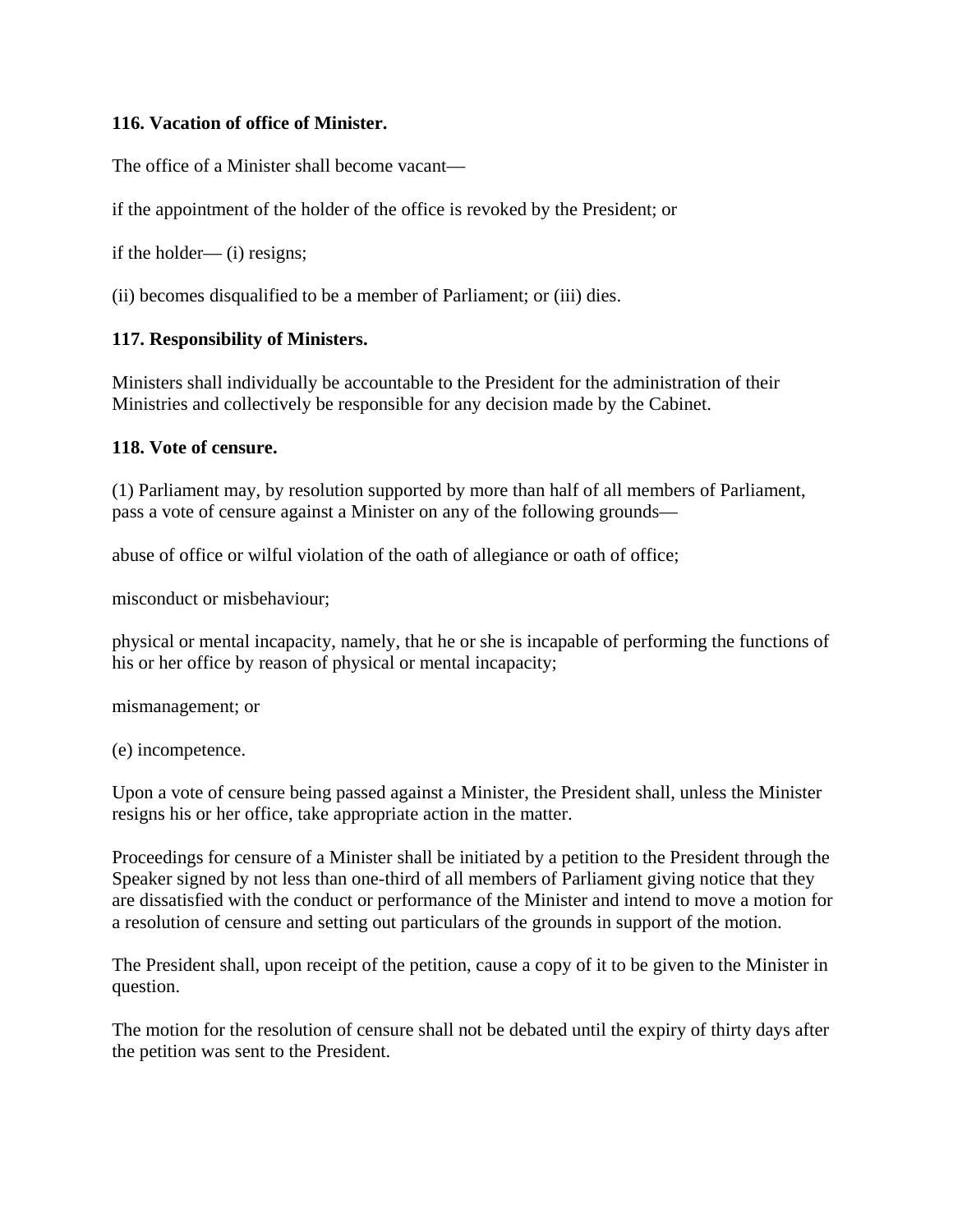A Minister in respect of whom a vote of censure is debated under clause (5) of this article is entitled during the debate to be heard in his or her defence.

## **119. Attorney General.**

There shall be an Attorney General who shall be a Cabinet Minister appointed by the President with the approval of Parliament.

A person shall not be qualified to be appointed Attorney General unless he or she is qualified to practise as an advocate of the High Court and has so practised or gained the necessary experience for not less than ten years.

The Attorney General shall be the principal legal adviser of the Government.

The functions of the Attorney General shall include the following—

to give legal advice and legal services to the Government on any subject;

to draw and peruse agreements, contracts, treaties, conventions and documents by whatever name called, to which the

Government is a party or in respect of which the Government has an interest;

to represent the Government in courts or any other legal proceedings to which the Government is a party; and

to perform such other functions as may be assigned to him or her by the President or by law.

Subject to the provisions of this Constitution, no agreement, contract, treaty, convention or document by whatever name called, to which the Government is a party or in respect of which the Government has an interest, shall be concluded without legal advice from the Attorney General, except in such cases and subject to such conditions as Parliament may by law prescribe.

Until Parliament makes the law referred to in clause (5) of this article, the Attorney General may, by statutory instrument, exempt any particular category of agreement or contract none of the parties to which is a foreign government or its agency or an international organisation from the application of that clause.

*Director of Public Prosecutions.*

# **120. Director of Public Prosecutions.**

There shall be a Director of Public Prosecutions appointed by the President on the recommendation of the Public Service Commission and with the approval of Parliament.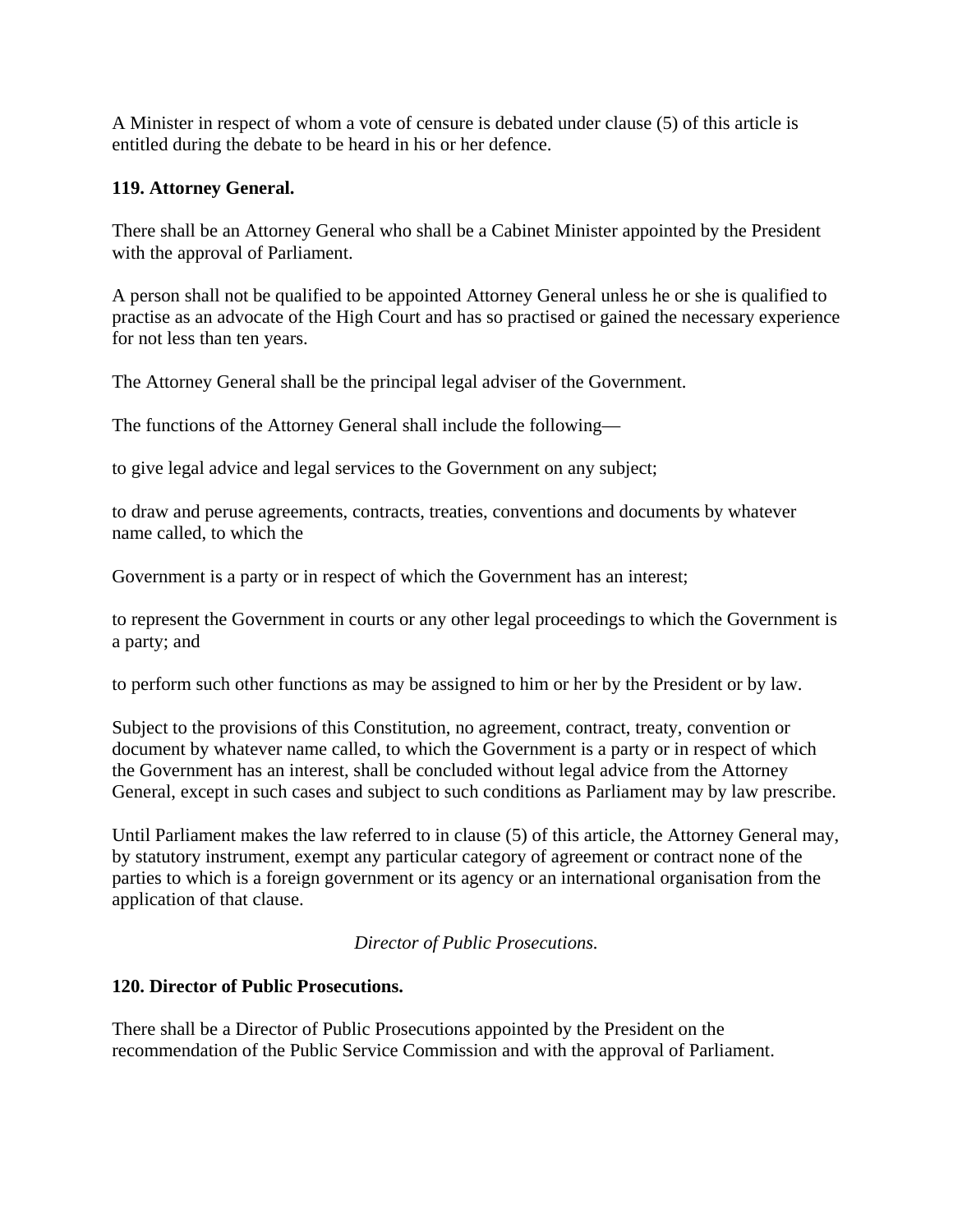A person is not qualified to be appointed Director of Public Prosecutions unless he or she is qualified to be appointed a judge of the High Court.

The functions of the Director of Public Prosecutions are the following—

to direct the police to investigate any information of a criminal nature and to report to him or her expeditiously;

to institute criminal proceedings against any person or authority in any court with competent jurisdiction other than a court martial;

to take over and continue any criminal proceedings instituted by any other person or authority;

(d) to discontinue at any stage before judgment is delivered, any criminal proceedings to which this article relates, instituted by himself or herself or any other person or authority; except that the Director of Public Prosecutions shall not discontinue any proceedings commenced by another person or authority except with the consent of the court.

(4) The functions conferred on the Director of Public Prosecutions under clause (3) of this article—

may, in the case of the functions under clause  $(3)(a)$ , (b) and (c) of this article, be exercised by him or her in person or by officers authorised by him or her in accordance with general or specified instructions; and

shall, in the case of the functions under paragraph (d) of that clause, be exercised by him or her exclusively.

In exercising his or her powers under this article, the Director of Public Prosecutions shall have regard to the public interest, the interest of the administration of justice and the need to prevent abuse of legal process.

In the exercise of the functions conferred on him or her by this article, the Director of Public Prosecutions shall not be subject to the direction or control of any person or authority.

The Director of Public Prosecutions shall have the same terms and conditions of service as those of a High Court judge.

### *Prerogative of mercy.*

# **121. Prerogative of mercy.**

(1) There shall be an Advisory Committee on the Prerogative of Mercy which shall consist of—

the Attorney General who shall be the chairperson; and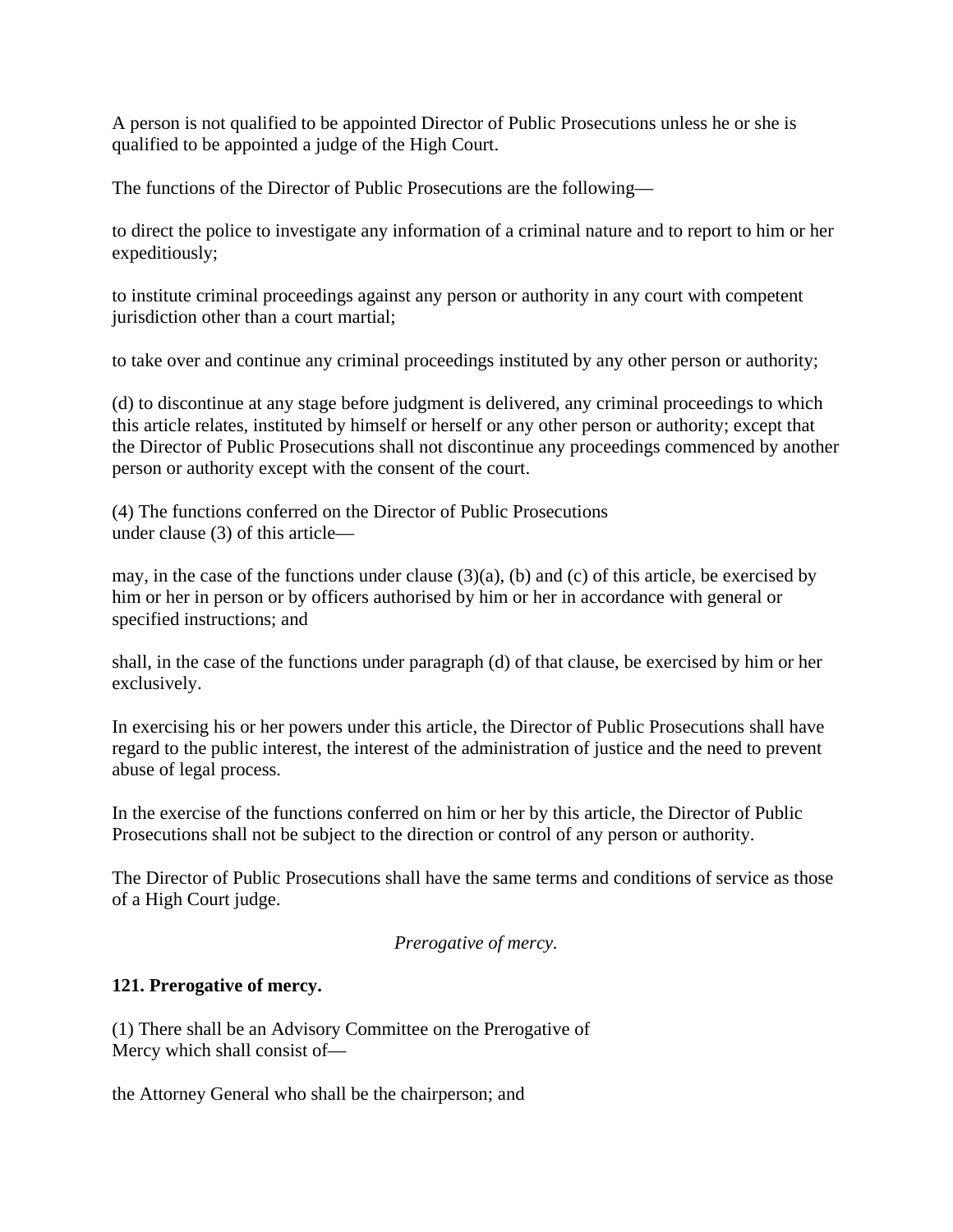six prominent citizens of Uganda appointed by the President.

(2) A person shall not be qualified for appointment as a member of the committee if he or she is a member of Parliament, the Uganda Law Society or a district council.

(3) A member appointed under clause (1)(b) of this article shall serve for a period of four years and shall cease to be a member of the committee—

if circumstances arise that would disqualify him or her from appointment; or

if removed by the President for inability to perform the functions of his or her office arising from infirmity of body or mind or for misbehaviour, misconduct or incompetence.

(4) The President may, on the advice of the committee—

grant to any person convicted of an offence a pardon either free or subject to lawful conditions;

grant to a person a respite, either indefinite or for a specified period, from the execution of punishment imposed on him or her for an offence;

substitute a less severe form of punishment for a punishment imposed on a person for an offence; or

remit the whole or part of a punishment imposed on a person or of a penalty or forfeiture otherwise due to Government on account of any offence.

Where a person is sentenced to death for an offence, a written report of the case from the trial judge or judges or person presiding over the court or tribunal, together with such other information derived from the record of the case or elsewhere as may be necessary, shall be submitted to the Advisory Committee on the Prerogative of Mercy.

A reference in this article to conviction or imposition of a punishment, sentence or forfeiture includes conviction or imposition of a punishment, penalty, sentence or forfeiture by a court martial or other military tribunal except a field court martial.

### *International relations.*

# **122. Diplomatic representation.**

(1) The President may, with the approval of Parliament, appoint ambassadors and heads of diplomatic missions.

(2) The President may receive envoys accredited to Uganda.

# **123. Execution of treaties, conventions and agreements.**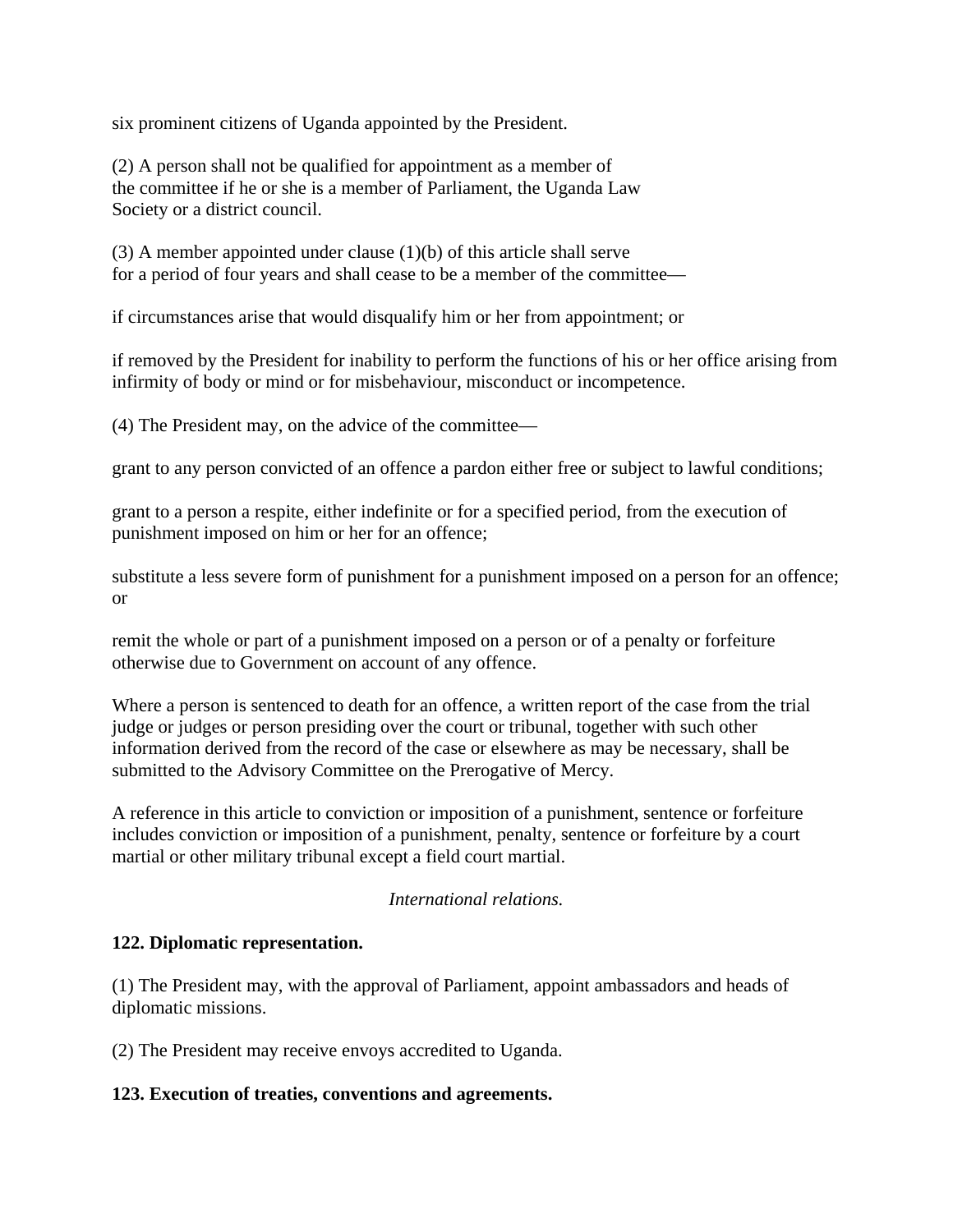The President or a person authorised by the President may make treaties, conventions, agreements or other arrangements between Uganda and any other country or between Uganda and any international organisation or body, in respect of any matter.

Parliament shall make laws to govern ratification of treaties, conventions, agreements or other arrangements made under clause (1) of this article.

*Declaration of a state of war.*

# **124. Declaration of a state of war.**

The President may, with the approval of Parliament, given by resolution supported by not less than two-thirds of all the members of Parliament, declare that a state of war exists between Uganda and any other country.

Where it is impracticable to seek the approval of Parliament before declaration of a state of war, the President may declare a state of war without the approval but shall seek the approval immediately after the declaration and in any case not later than seventy-two hours after the declaration.

Where the President makes the declaration of a state of war under clause (2) when Parliament is in recess, the Speaker shall immediately summon Parliament to an emergency session to sit within seventy-two hours after the declaration of a state of war.

The President may, with the approval of Parliament, given by resolution, revoke a declaration of a state of war made under clause (1) or (2) of this article.

# *National Planning Authority.*

# **125. National Planning Authority.**

There shall be a National Planning Authority whose composition and functions shall be prescribed by Parliament.

# **Chapter Eight The Judiciary.**

*Administration of justice.*

# **126. Exercise of judicial power.**

Judicial power is derived from the people and shall be exercised by the courts established under this Constitution in the name of the people and in conformity with law and with the values, norms and aspirations of the people.

In adjudicating cases of both a civil and criminal nature, the courts shall, subject to the law, apply the following principles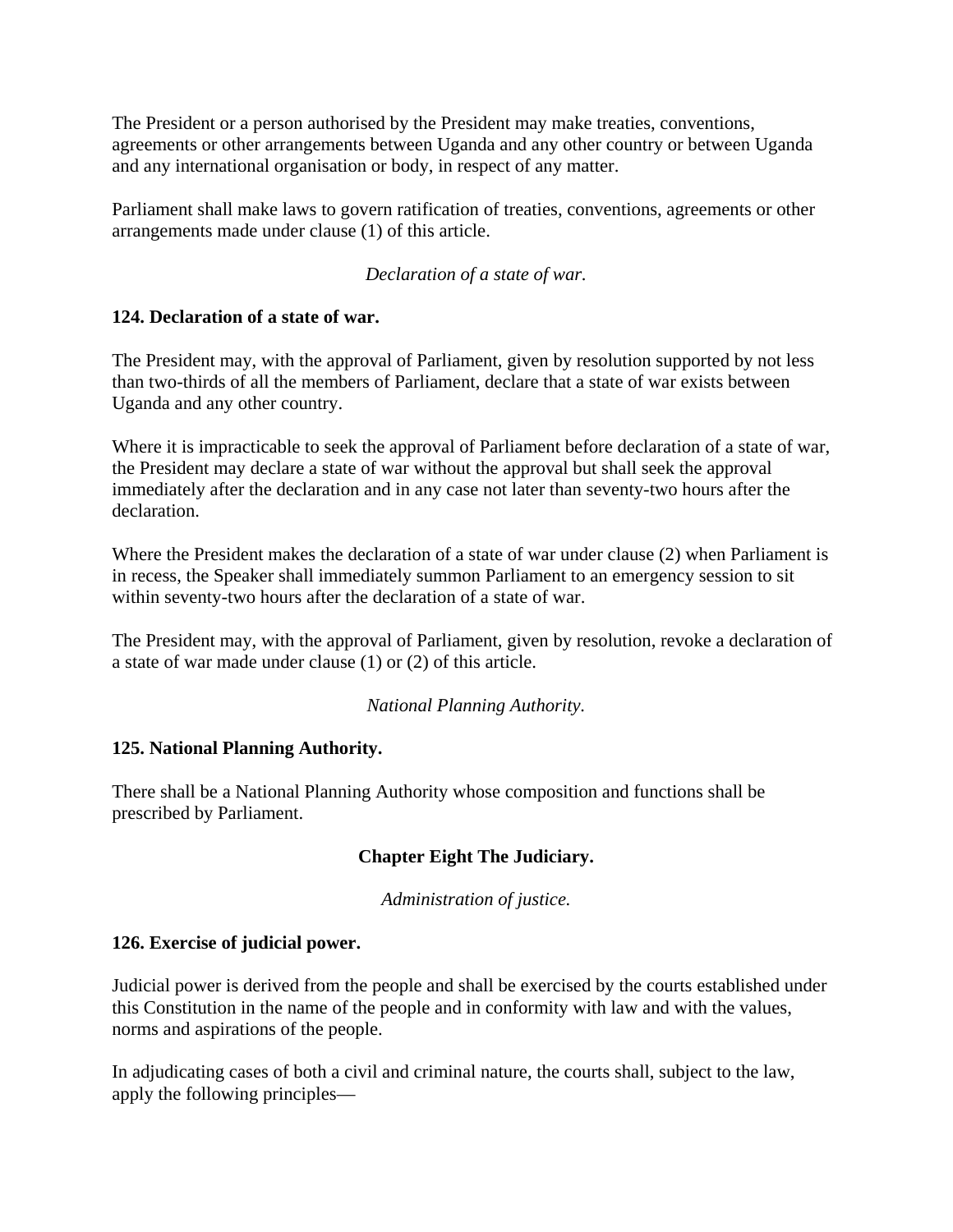justice shall be done to all irrespective of their social or economic status;

justice shall not be delayed;

adequate compensation shall be awarded to victims of wrongs;

reconciliation between parties shall be promoted; and

substantive justice shall be administered without undue regard to technicalities.

# **127. Participation of the people in the administration of justice.**

Parliament shall make law providing for participation of the people in the administration of justice by the courts.

# **128. Independence of the judiciary.**

In the exercise of judicial power, the courts shall be independent and shall not be subject to the control or direction of any person or authority.

No person or authority shall interfere with the courts or judicial officers in the exercise of their judicial functions.

All organs and agencies of the State shall accord to the courts such assistance as may be required to ensure the effectiveness of the courts.

A person exercising judicial power shall not be liable to any action or suit for any act or omission by that person in the exercise of judicial power.

The administrative expenses of the judiciary, including all salaries, allowances, gratuities and pensions payable to or in respect of persons serving in the judiciary, shall be charged on the Consolidated Fund.

The judiciary shall be self-accounting and may deal directly with the Ministry responsible for finance in relation to its finances.

The salary, allowances, privileges and retirement benefits and other conditions of service of a judicial officer or other person exercising judicial power shall not be varied to his or her disadvantage.

The office of the Chief Justice, Deputy Chief Justice, Principal Judge, a justice of the Supreme Court, a justice of Appeal or a judge of the High Court shall not be abolished when there is a substantive holder of that office.

*The courts of judicature.*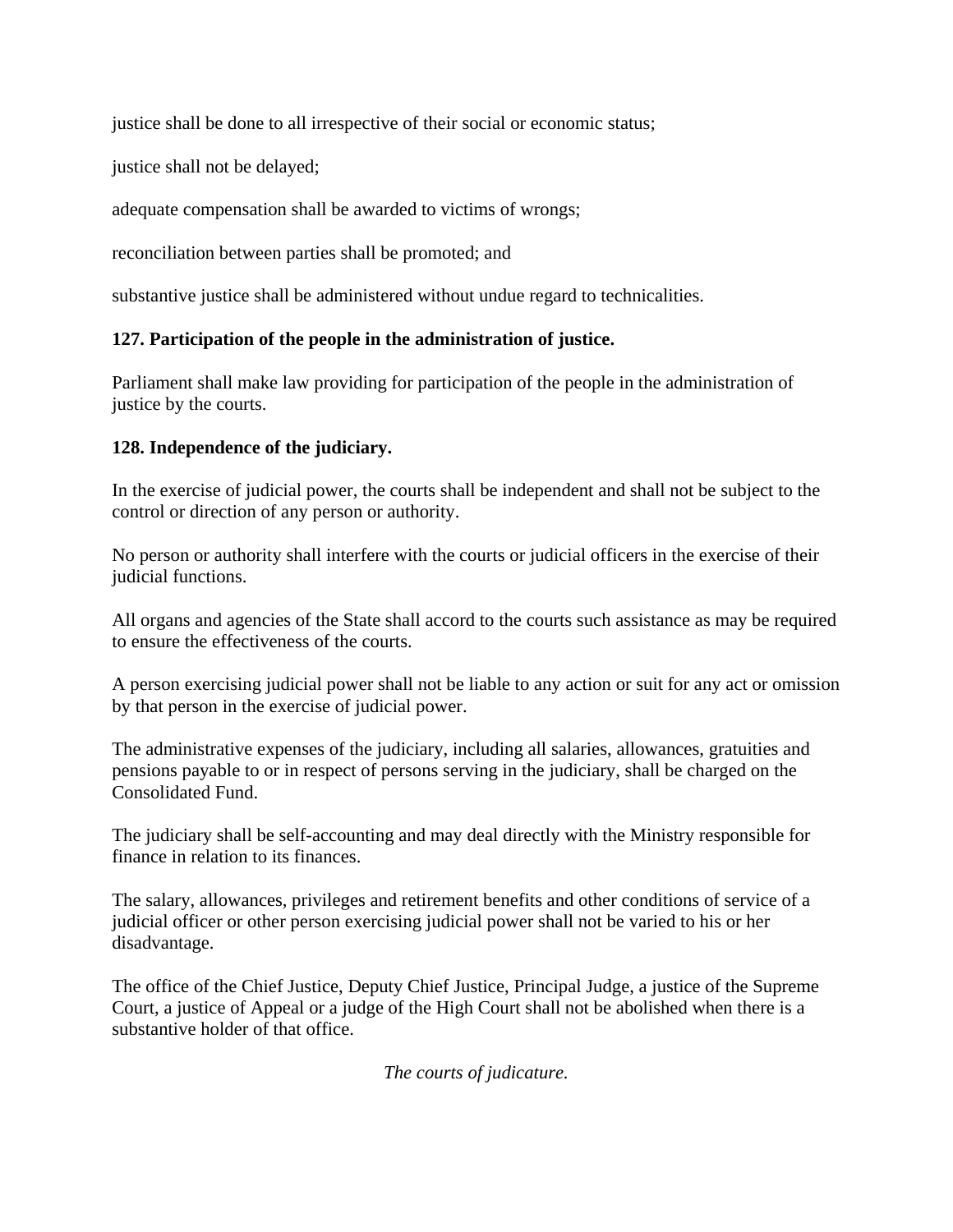## **129. The courts of judicature.**

(1) The judicial power of Uganda shall be exercised by the courts of judicature which shall consist of—

the Supreme Court of Uganda;

the Court of Appeal of Uganda;

the High Court of Uganda; and

such subordinate courts as Parliament may by law establish, including qadhis' courts for marriage, divorce, inheritance of property and guardianship, as may be prescribed by Parliament.

The Supreme Court, the Court of Appeal and the High Court of Uganda shall be superior courts of record and shall each have all the powers of such a court.

Subject to the provisions of this Constitution, Parliament may make provision for the jurisdiction and procedure of the courts.

*The Supreme Court of Uganda.*

## **130. Supreme Court of Uganda.**

The Supreme Court shall consist of—

the Chief Justice; and

such number of justices of the Supreme Court, not being less than six, as Parliament may by law prescribe.

### **131. Composition of the Supreme Court.**

The Supreme Court shall be duly constituted at any sitting if it consists of an uneven number not being less than five members of the court.

When hearing appeals from decisions of the Court of Appeal sitting as a constitutional court, the Supreme Court shall consist of a full bench of all members of the Supreme Court; and where any of them is not able to attend, the President shall, for that purpose, appoint an acting justice under article 142(2) of this Constitution.

The Chief Justice shall preside at each sitting of the Supreme Court, and in the absence of the Chief Justice, the most senior member of the court as constituted shall preside.

### **132. Jurisdiction of the Supreme Court.**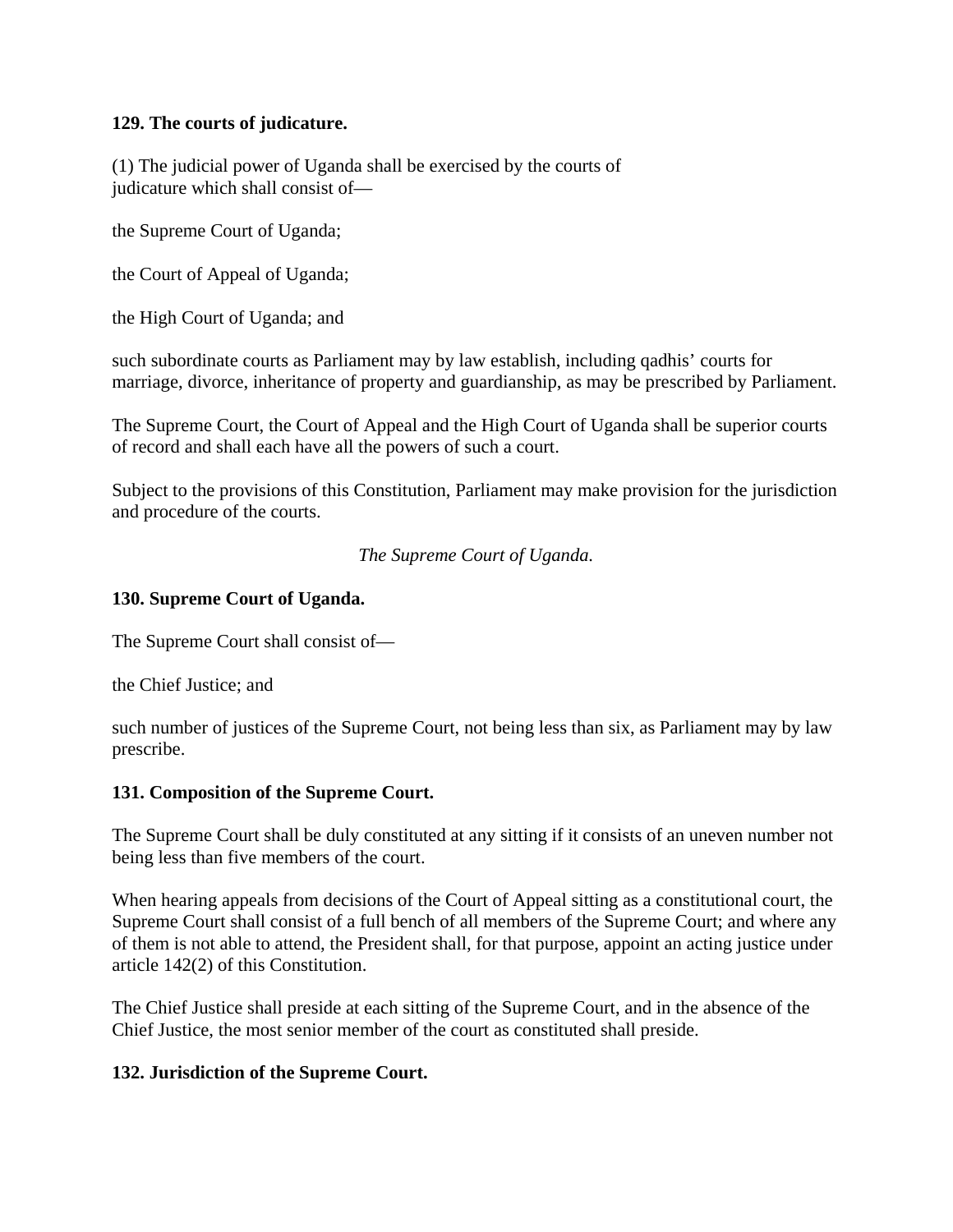The Supreme Court shall be the final court of appeal.

An appeal shall lie to the Supreme Court from such decisions of the Court of Appeal as may be prescribed by law.

Any party aggrieved by a decision of the Court of Appeal sitting as a constitutional court is entitled to appeal to the Supreme Court against the decision; and accordingly, an appeal shall lie to the Supreme Court under clause (2) of this article.

The Supreme Court may, while treating its own previous decisions as normally binding, depart from a previous decision when it appears to it right to do so; and all other courts shall be bound to follow the decisions of the Supreme Court on questions of law. **133. Administrative functions of the Chief Justice.**

(1) The Chief Justice—

shall be the head of the judiciary and shall be responsible for the administration and supervision of all courts in Uganda; and

may issue orders and directions to the courts necessary for the proper and efficient administration of justice.

(2) Where the office of the Chief Justice is vacant or where the Chief Justice is for any reason unable to perform the functions of his or her office, then until a person has been appointed to and has assumed the functions of that office or until the Chief Justice has resumed the performance of those functions, those functions shall be performed by the Deputy Chief Justice.

*The Court of Appeal of Uganda.*

# **134. Court of Appeal of Uganda.**

(1) The Court of Appeal of Uganda shall consist of—

the Deputy Chief Justice; and

such number of justices of Appeal not being less than seven as Parliament may by law prescribe.

(2) An appeal shall lie to the Court of Appeal from such decisions of the High Court as may be prescribed by law.

### **135. Composition of the Court of Appeal.**

The Court of Appeal shall be duly constituted at any sitting if it consists of an uneven number not being less than three members of the court.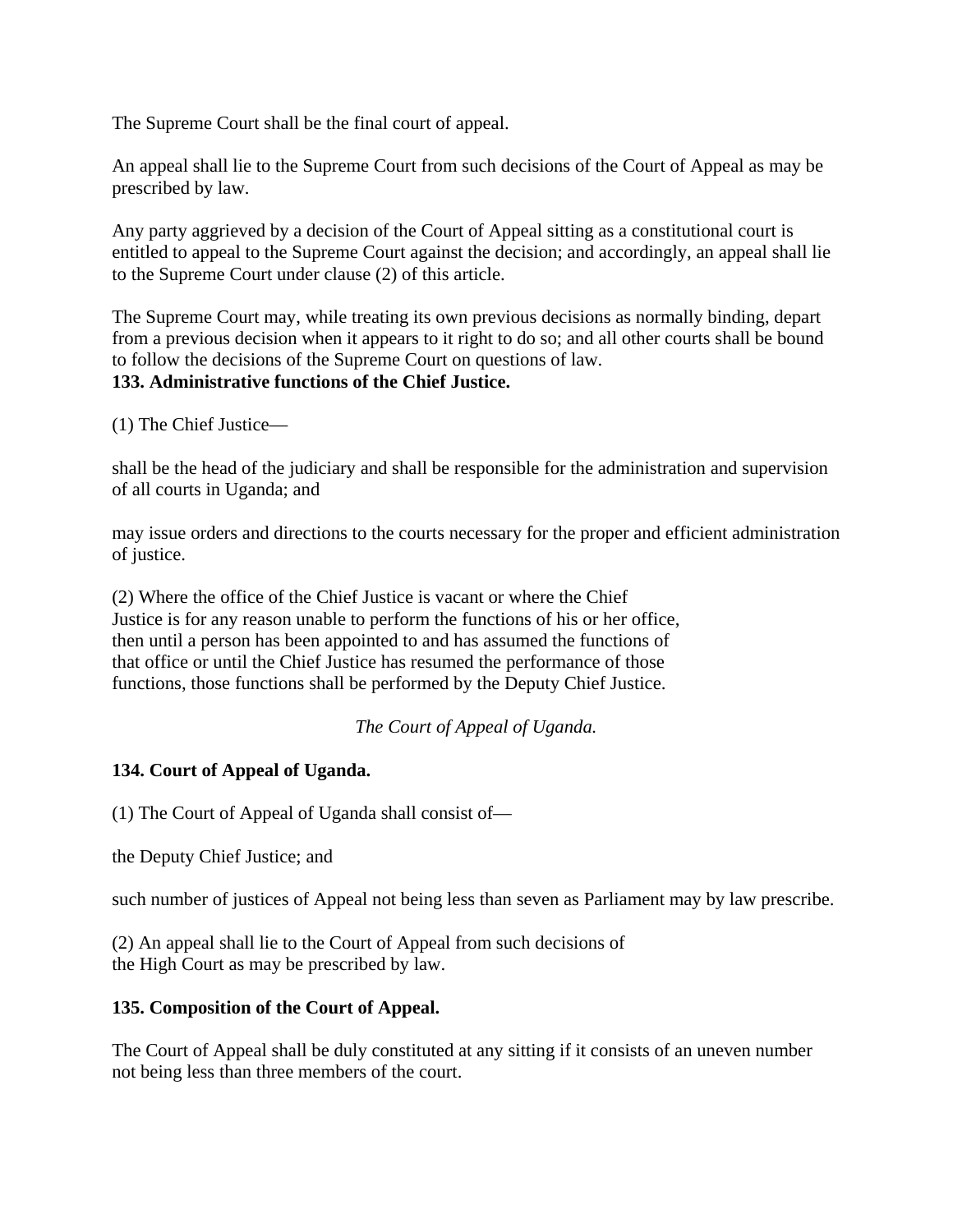The Deputy Chief Justice shall preside at each sitting of the court and in the absence of the Deputy Chief Justice, the most senior member of the court as constituted shall preside.

The Chief Justice, in consultation with the Deputy Chief Justice, may create divisions of the Court of Appeal as the Chief Justice may consider necessary—

consisting of such numbers of justices of Appeal as may be assigned to them by the Chief Justice;

sitting at such places in Uganda as the Chief Justice may, after

consultation with the Attorney General, by statutory order, determine.

## **136. Administrative functions of the Deputy Chief Justice.**

(1) Subject to the provisions of article 133 of this Constitution, the Deputy Chief Justice shall—

deputise for the Chief Justice as and when the need arises;

be the head of the Court of Appeal and in that capacity assist the Chief Justice in the administration of that court; and

perform such other functions as may be delegated or assigned to him or her by the Chief Justice.

(2) Where—

the office of the Deputy Chief Justice is vacant;

the Deputy Chief Justice is acting as Chief Justice; or

the Deputy Chief Justice is for any reason unable to perform the functions of his or her office, then, until a person has been appointed to and has assumed the functions of the office of the Deputy Chief Justice, those functions shall be performed by a justice of the Supreme Court or a justice of Appeal designated by the President, after consultation with the Chief Justice, or the acting Chief Justice, as the case may be.

*The constitutional court.*

### **137. Questions as to the interpretation of the Constitution.**

Any question as to the interpretation of this Constitution shall be determined by the Court of Appeal sitting as the constitutional court.

When sitting as a constitutional court, the Court of Appeal shall consist of a bench of five members of that court.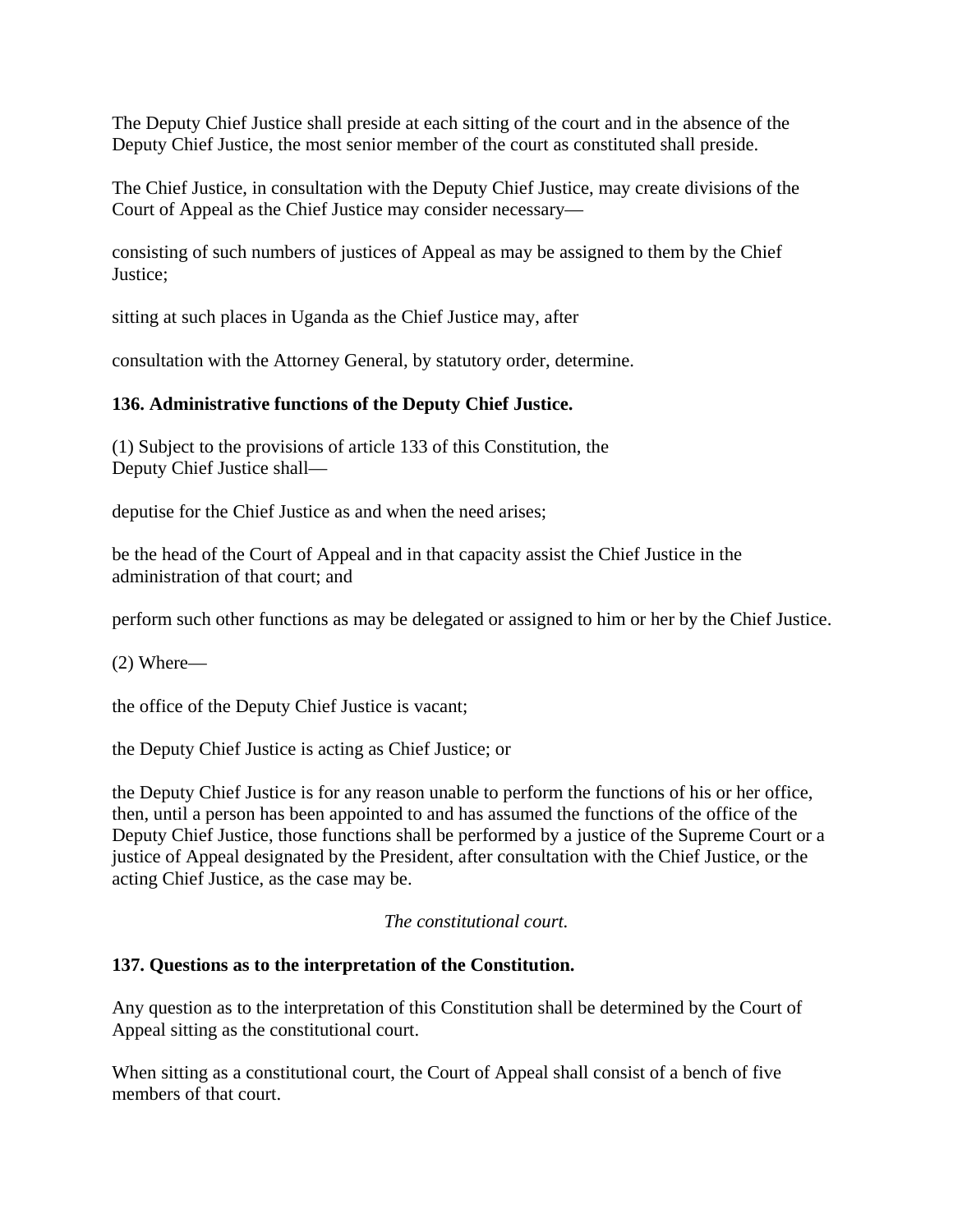A person who alleges that—

(a) an Act of Parliament or any other law or anything in or done under the authority of any law; or (b) any act or omission by any person or authority, is inconsistent with or in contravention of a provision of this Constitution, may petition the constitutional court for a declaration to that effect, and for redress where appropriate. (4) Where upon determination of the petition under clause (3) of this article the constitutional court considers that there is need for redress in addition to the declaration sought, the constitutional court may—

grant an order of redress; or

refer the matter to the High Court to investigate and determine the appropriate redress.

(5) Where any question as to the interpretation of this Constitution arises in any proceedings in a court of law other than a field court martial, the court—

(a) may, if it is of the opinion that the question involves a substantial question of law; and (b) shall, if any party to the proceedings requests it to do so, refer the question to the constitutional court for decision in accordance with clause (1) of this article.

Where any question is referred to the constitutional court under clause (5) of this article, the constitutional court shall give its decision on the question, and the court in which the question arises shall dispose of the case in accordance with that decision.

Upon a petition being made or a question being referred under this article, the Court of Appeal shall proceed to hear and determine the petition as soon as possible and may, for that purpose, suspend any other matter pending before it.

*The High Court of Uganda.*

### **138. High Court of Uganda.**

(1) The High Court of Uganda shall consist of—

the Principal Judge; and

such number of judges of the High Court as may be prescribed by Parliament.

(2) The High Court shall sit in such places as the Chief Justice may, in consultation with the Principal Judge, appoint; and in so doing, the Chief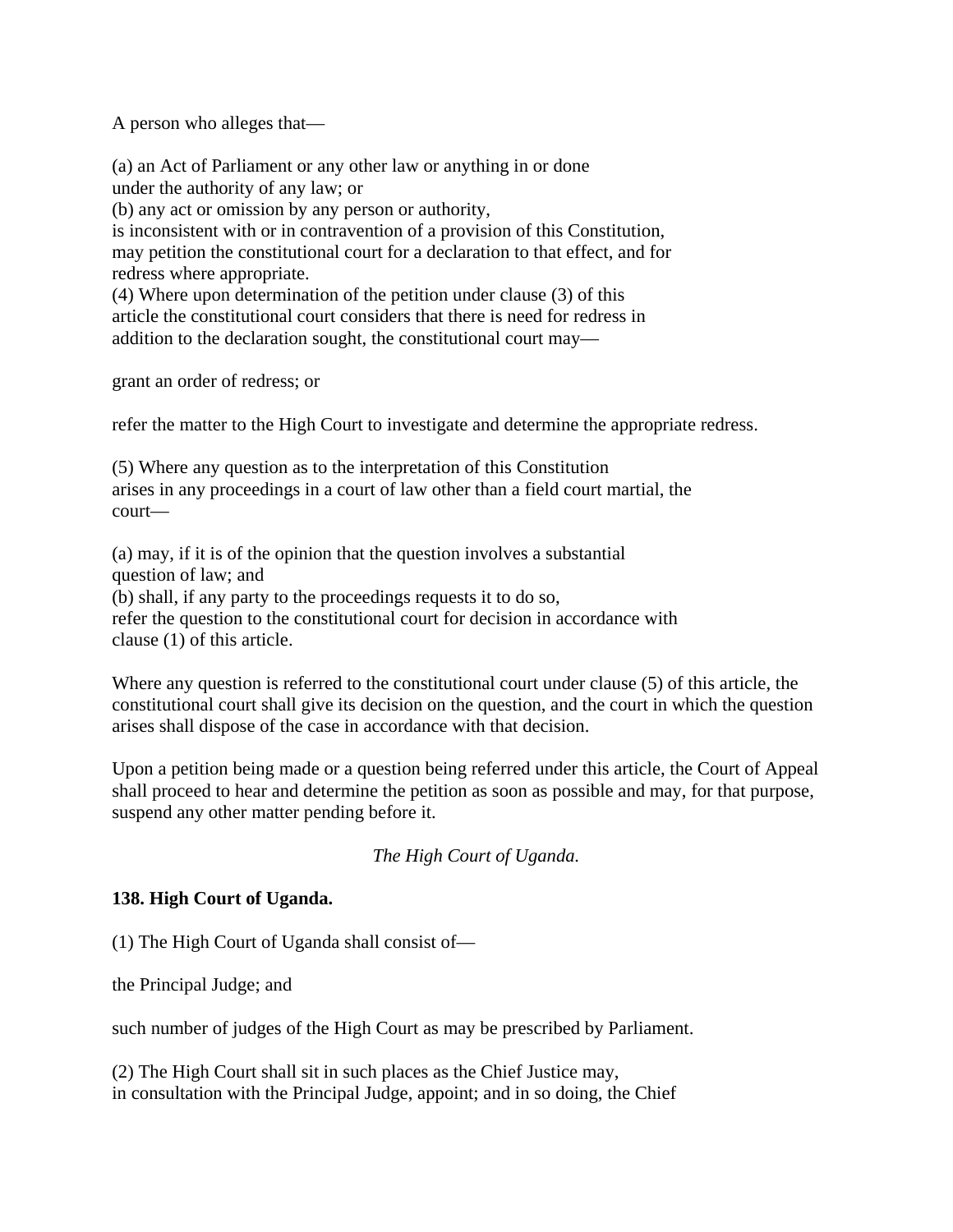Justice shall, as far as practicable, ensure that the High Court is accessible to all the people.

# **139. Jurisdiction of the High Court.**

The High Court shall, subject to the provisions of this Constitution, have unlimited original jurisdiction in all matters and such appellate and other jurisdiction as may be conferred on it by this Constitution or other law.

Subject to the provisions of this Constitution and any other law, the decisions of any court lower than the High Court shall be appealable to the High Court.

## **140. Hearing of election cases.**

Where any question is before the High Court for determination under article 86(1) of this Constitution, the High Court shall proceed to hear and determine the question expeditiously and may, for that purpose, suspend any other matter pending before it.

This article shall apply in a similar manner to the Court of Appeal and the Supreme Court when hearing and determining appeals on questions referred to in clause (1) of this article.

# **141. Administrative functions of the Principal Judge.**

(1) Subject to the provisions of article 133 of this Constitution, the Principal Judge shall—

be the head of the High Court, and shall, in that capacity, assist the Chief Justice in the administration of the High Court and subordinate courts; and

perform such other functions as may be delegated or assigned to him or her by the Chief Justice.

(2) Where—

the office of Principal Judge is vacant; or

the Principal Judge is for any reason unable to perform the functions of his or her office, then, until a person has been appointed to and has assumed the functions of that office, or until the Principal Judge has resumed those functions, those functions shall be performed by a judge of the High Court designated by the President after consultation with the Chief Justice.

*Appointments, qualifications and tenure of office of judicial officers.*

# **142. Appointment of judicial officers.**

The Chief Justice, the Deputy Chief Justice, the Principal Judge, a justice of the Supreme Court, a justice of Appeal and a judge of the High Court shall be appointed by the President acting on the advice of the Judicial Service Commission and with the approval of Parliament.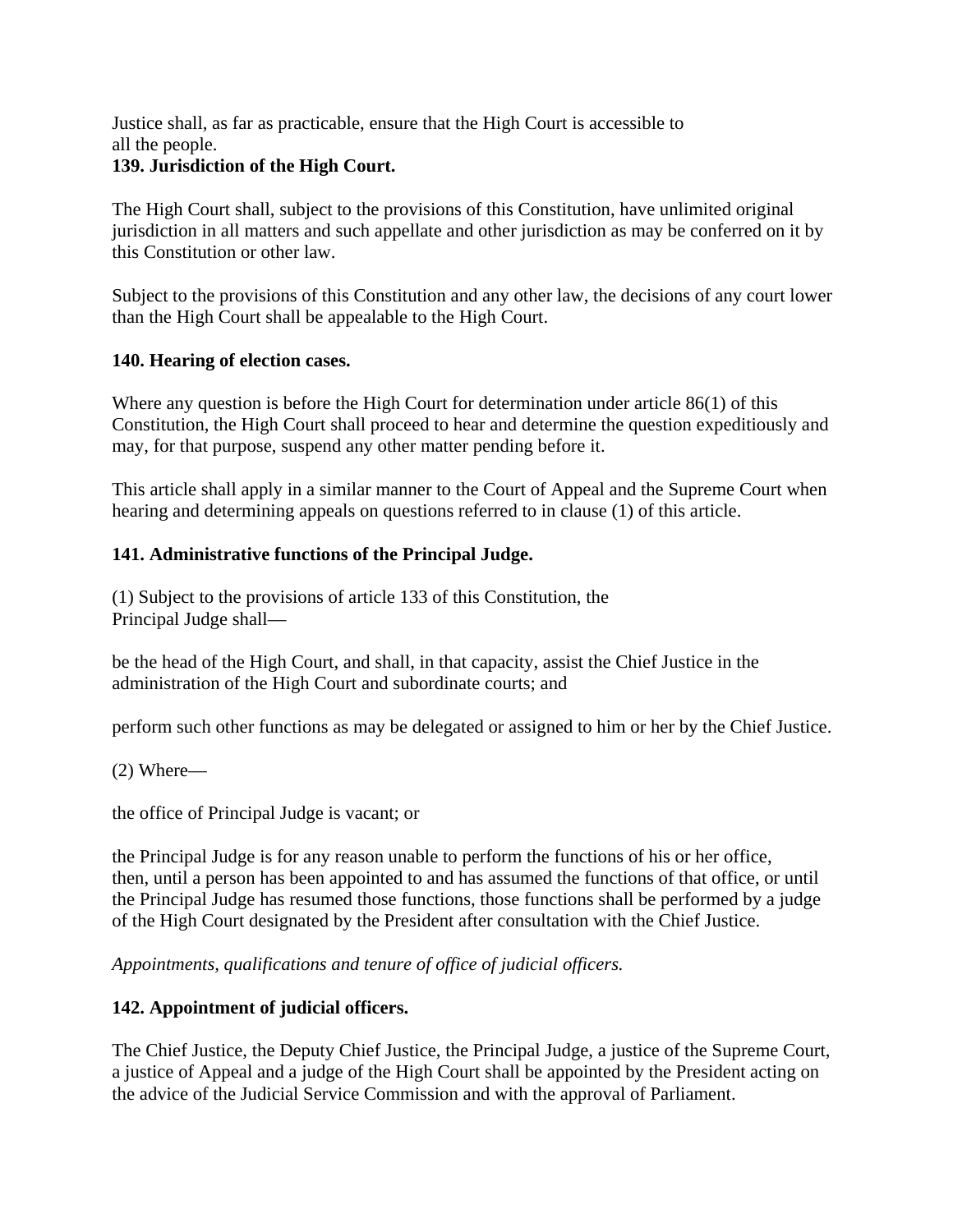Where—

the office of a justice of the Supreme Court or a justice of Appeal or a judge of the High Court is vacant;

a justice of the Supreme Court or a justice of Appeal or a judge of the High Court is for any reason unable to perform the functions of his or her office; or

the Chief Justice advises the Judicial Service Commission that the state of business in the Supreme Court, Court of Appeal or the High Court so requires, the President may, acting on the advice of the Judicial Service Commission, appoint a person qualified for appointment as a justice of the Supreme Court or a Justice of Appeal or a judge of the High Court to act as such a justice or judge even though that person has attained the age prescribed for retirement in respect of that office.

(3) A person appointed under clause (2) of this article to act as a justice of the Supreme Court, a justice of Appeal or a judge of the High Court shall continue to act for the period of the appointment or, if no period is specified, until the appointment is revoked by the President acting on the advice of the Judicial Service Commission, whichever is the earlier.

# **143. Qualifications for appointment of judicial officers.**

(1) A person shall be qualified for appointment as—

Chief Justice, if he or she has served as a justice of the Supreme Court of Uganda or of a court having similar jurisdiction or has practised as an advocate for a period not less than twenty years before a court having unlimited jurisdiction in civil and criminal matters;

Deputy Chief Justice or Principal Judge, if he or she has served as a justice of the Supreme Court or as a justice of Appeal or as a judge of the High Court or a court of similar jurisdiction to such

a court or has practised as an advocate for a period not less than fifteen years before a court having unlimited jurisdiction in civil and criminal matters;

a justice of the Supreme Court if he or she has served as a justice of Appeal or a judge of the High Court or a court of similar jurisdiction to such a court or has practised as an advocate for a period not less than fifteen years before a court having unlimited jurisdiction in civil and criminal matters;

a justice of Appeal, if he or she has served as a judge of the High Court or a court having similar or higher jurisdiction or has practised as an advocate for a period not less than ten years before a court having unlimited jurisdiction in civil and criminal matters or is a distinguished jurist and an advocate of not less than ten years' standing;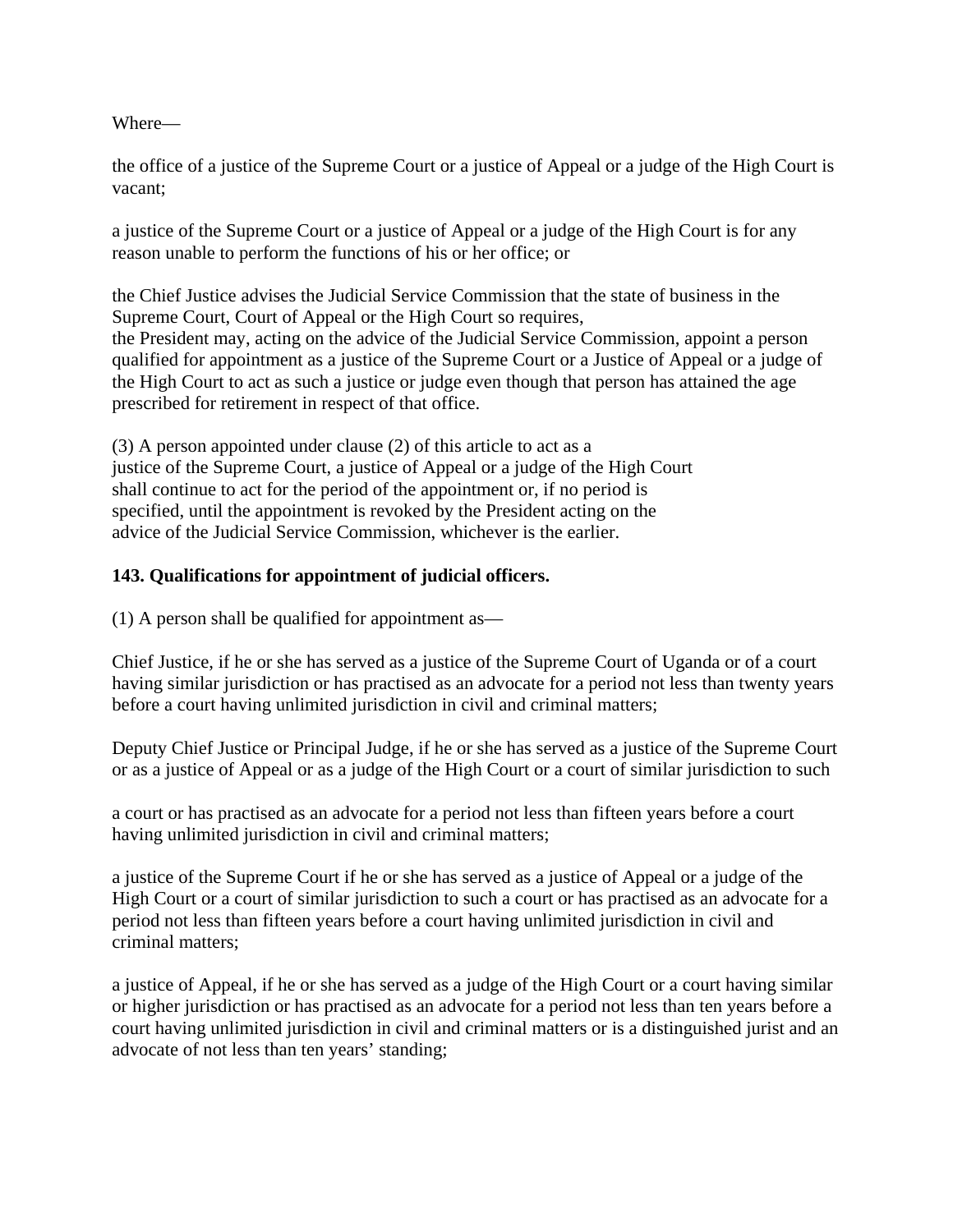a judge of the High Court, if he or she is or has been a judge of a court having unlimited jurisdiction in civil and criminal matters or a court having jurisdiction in appeals from any such court or has practised as an advocate for a period not less than ten years before a court having unlimited jurisdiction in civil and criminal matters.

(2) Any period during which a person has practised as a public officer holding an office for which qualification as an advocate is required shall be counted in the calculation of any period of practice required under clause (1) of this article even though that person does not have a practising certificate.

# **144. Tenure of office of judicial officers.**

(1) A judicial officer may retire at any time after attaining the age of sixty years, and shall vacate his or her office—

in the case of the Chief Justice, the Deputy Chief Justice, a justice of the Supreme Court and a justice of Appeal, on attaining the age of seventy years; and

in the case of the Principal Judge and a judge of the High Court, on attaining the age of sixty-five years; or

in each case, subject to article 128(7) this Constitution, on attaining such other age as may be prescribed by Parliament by law;

but a judicial officer may continue in office after attaining the age at which he or she is required by this clause to vacate office, for a period not exceeding three months necessary to enable him or her to complete any work pending

before him or her.

(2) A judicial officer may be removed from office only for—

inability to perform the functions of his or her office arising from infirmity of body or mind;

misbehaviour or misconduct; or (c) incompetence, but only in accordance with the provisions of this article.

(3) The President shall remove a judicial officer if the question of his or her removal has been referred to a tribunal appointed under clause (4) of this article and the tribunal has recommended to the President that he or she ought to be removed from office on any ground described in clause (2) of this article.

(4) The question whether the removal of a judicial officer should be investigated shall be referred to the President by either the Judicial Service Commission or the Cabinet with advice that the President should appoint a tribunal; and the President shall then appoint a tribunal consisting of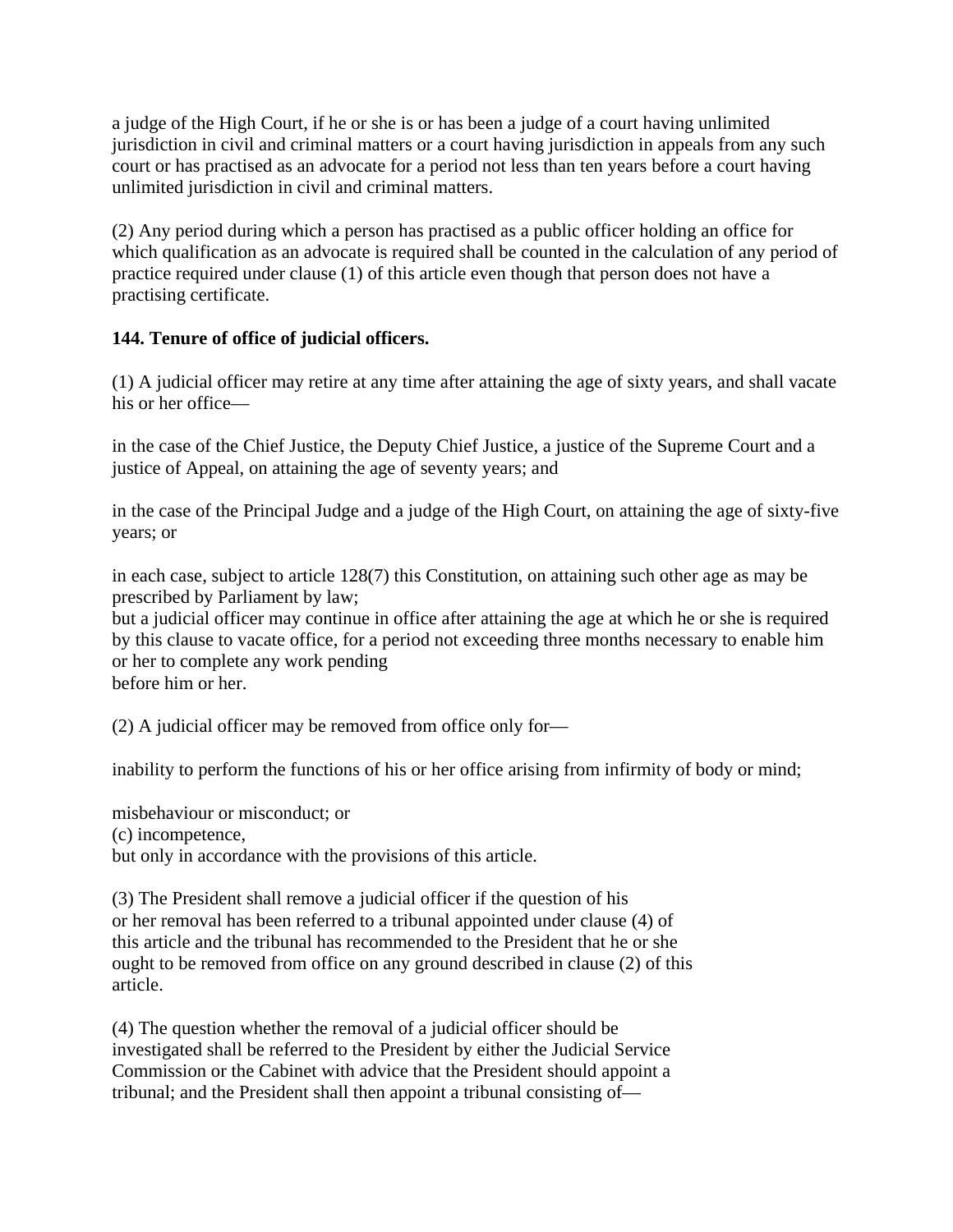in the case of the Chief Justice, the Deputy Chief Justice or the Principal Judge, five persons who are or have been justices of the Supreme Court or are or have been judges of a court having similar jurisdiction or who are advocates of at least twenty years' standing;

in the case of a justice of the Supreme Court or a justice of Appeal, three persons who are or have been justices of the Supreme Court or who are or have been judges of a court of similar jurisdiction or who are advocates of at least fifteen years' standing; or

in the case of a judge of the High Court, three persons who are or have held office as judges of a court having unlimited jurisdiction in civil and criminal matters or a court having jurisdiction in appeals from such a court or who are advocates of at least ten years' standing.

(5) If the question of removing a judicial officer is referred to a tribunal under this article, the President shall suspend the judicial officer from performing the functions of his or her office.

(6) A suspension under clause (5) of this article shall cease to have effect if the tribunal advises the President that the judicial officer suspended should not be removed.

(7) For the purposes of this article, "judicial officer" means the Chief Justice, the Deputy Chief Justice, the Principal Judge, a justice of the Supreme Court, a justice of Appeal or a judge of the High Court.

# **145. Registrars.**

There shall be in the judiciary the office of Chief Registrar and such number of registrars as Parliament may by law prescribe.

The Chief Registrar and a registrar shall be appointed by the President on the advice of the Judicial Service Commission.

### *Judicial Service Commission.*

# **146. Judicial Service Commission.**

There shall be a Judicial Service Commission.

The Judicial Service Commission shall, subject to clause (3) of this article, consist of the following persons who shall be appointed by the President with the approval of Parliament—

a chairperson and a deputy chairperson who shall be persons qualified to be appointed as justices of the Supreme Court, other than the Chief Justice, the Deputy Chief Justice and the Principal Judge;

one person nominated by the Public Service Commission;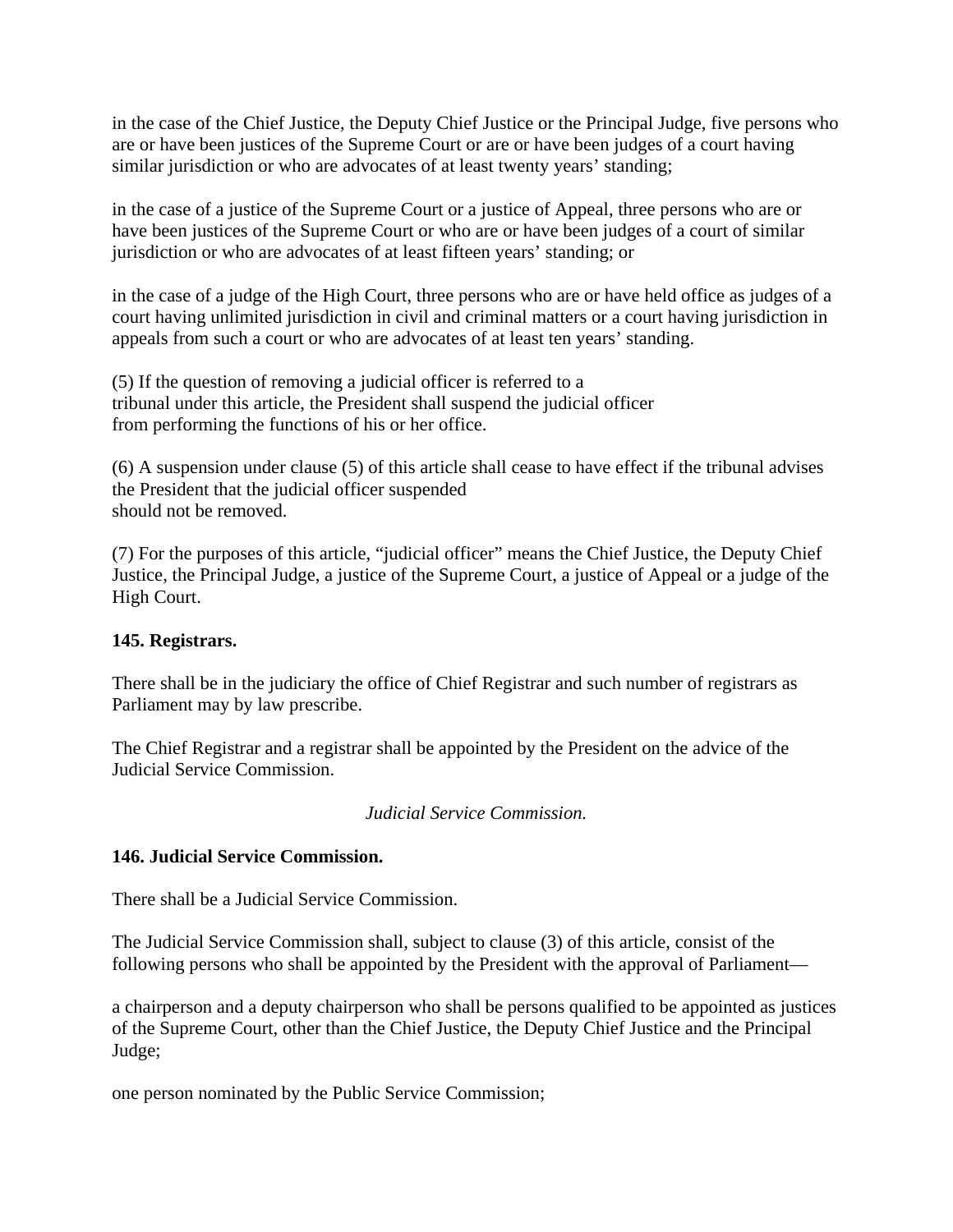two advocates of not less than fifteen years' standing nominated by the Uganda Law Society;

one judge of the Supreme Court nominated by the President in consultation with the judges of the Supreme Court, the justices of Appeal and judges of the High Court; and

two members of the public, who shall not be lawyers, nominated by the President.

(3) The Attorney General shall be an ex officio member of the commission.

(4) The Chief Justice, the Deputy Chief Justice and Principal Judge shall not be appointed to be chairperson, deputy chairperson or a member of the Judicial Service Commission.

A person is not qualified to be appointed a member of the Judicial Service Commission unless the person is of high moral character and proven integrity.

The office of chairperson shall be full time, and a person shall not engage in private legal practice while holding that office.

Subject to the provisions of this article, a member of the Judicial Service Commission shall vacate his or her office—

at the expiration of four years from the date of his or her appointment but is eligible for reappointment for one more term;

if he or she is elected or appointed to any office determined by Parliament to be likely to compromise the independence of the Judicial Service Commission; or

on being removed by the President; but the President may only remove a member for inability to perform the functions of his or her office arising from infirmity of body or mind or for misbehaviour, misconduct or incompetence.

(8) There shall be a secretary to the Judicial Service Commission who shall be appointed by the President on the advice of the Public Service Commission.

### **147. Functions of the Judicial Service Commission.**

(1) The functions of the Judicial Service Commission are—

to advise the President in the exercise of the President's power to appoint persons to hold or act in any office specified in clause (3) of this article, which includes power to confirm appointments, to exercise disciplinary control over such persons and to remove them from office;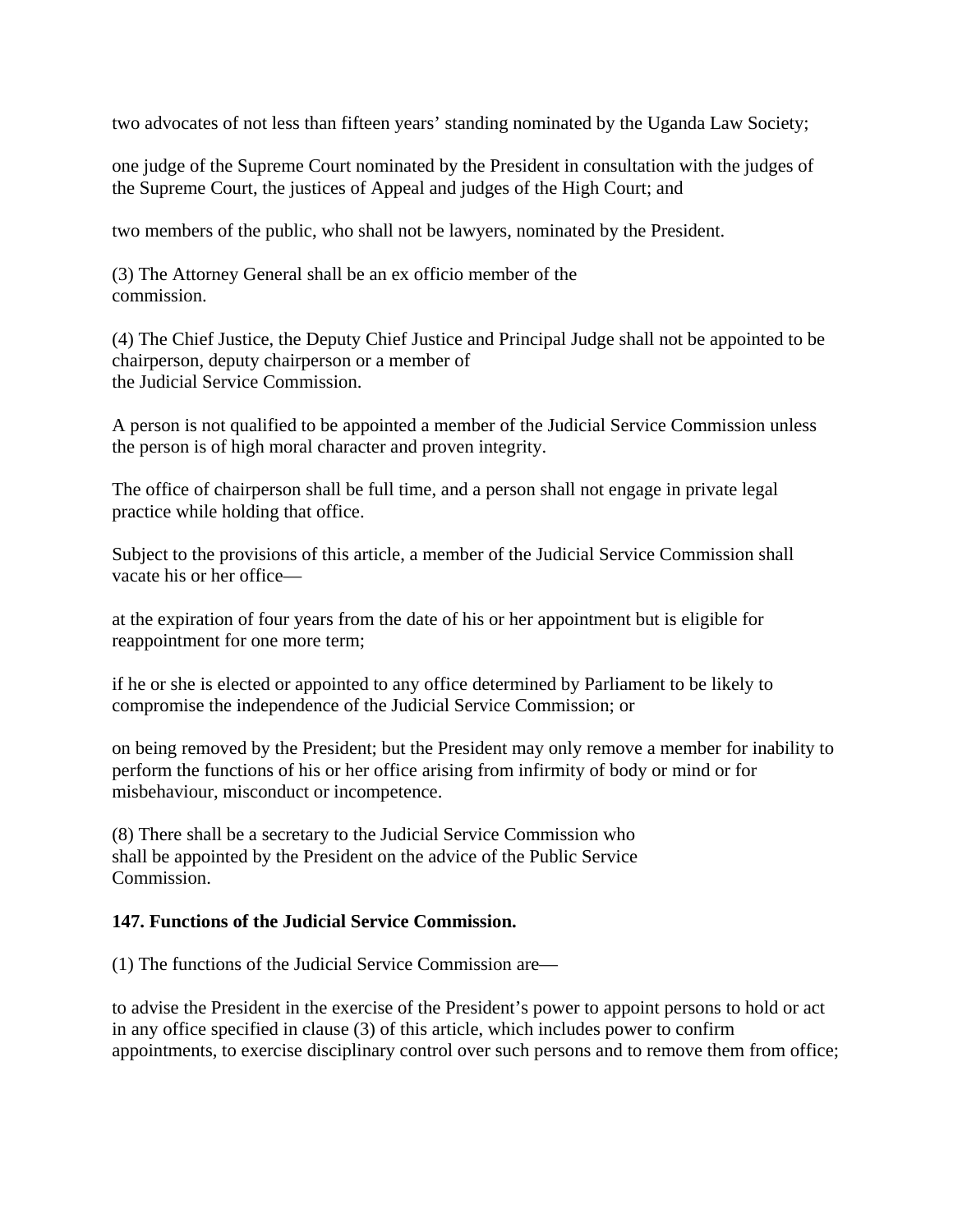subject to the provisions of this Constitution, to review and make recommendations on the terms and conditions of service of judges and other judicial officers;

to prepare and implement programmes for the education of, and for the dissemination of information to judicial officers and the public about law and the administration of justice;

to receive and process people's recommendations and complaints concerning the judiciary and the administration of justice and,

generally, to act as a link between the people and the judiciary;

to advise the Government on improving the administration of justice; and

any other function prescribed by this Constitution or by Parliament.

In the performance of its functions, the Judicial Service Commission shall be independent and shall not be subject to the direction or control of any person or authority.

The offices referred to in clause  $(1)(a)$  of this article are—

the office of the Chief Justice, the Deputy Chief Justice, the Principal Judge, a justice of the Supreme Court, a justice of Appeal and a judge of the High Court; and

the office of the Chief Registrar and a registrar.

# **148. Appointment of other judicial officers.**

Subject to the provisions of this Constitution, the Judicial Service Commission may appoint persons to hold or act in any judicial office other than the offices specified in article 147(3) of this Constitution and confirm appointments in and exercise disciplinary control over persons holding or acting in such offices and remove such persons from office.

# **149. Judicial oath.**

Every judicial officer shall, before assuming the duties of his or her office, take and subscribe the oath of allegiance and the judicial oath specified in the Fourth Schedule to this Constitution.

# **150. Power to make laws relating to the judiciary.**

Subject to the provisions of this Constitution, Parliament may make laws providing for the structures, procedures and functions of the judiciary.

Without prejudice to clause (1) of this article, Parliament may make laws for regulating and facilitating the discharge by the President and the Judicial Service Commission of their functions under this Chapter.

# **151. Interpretation.**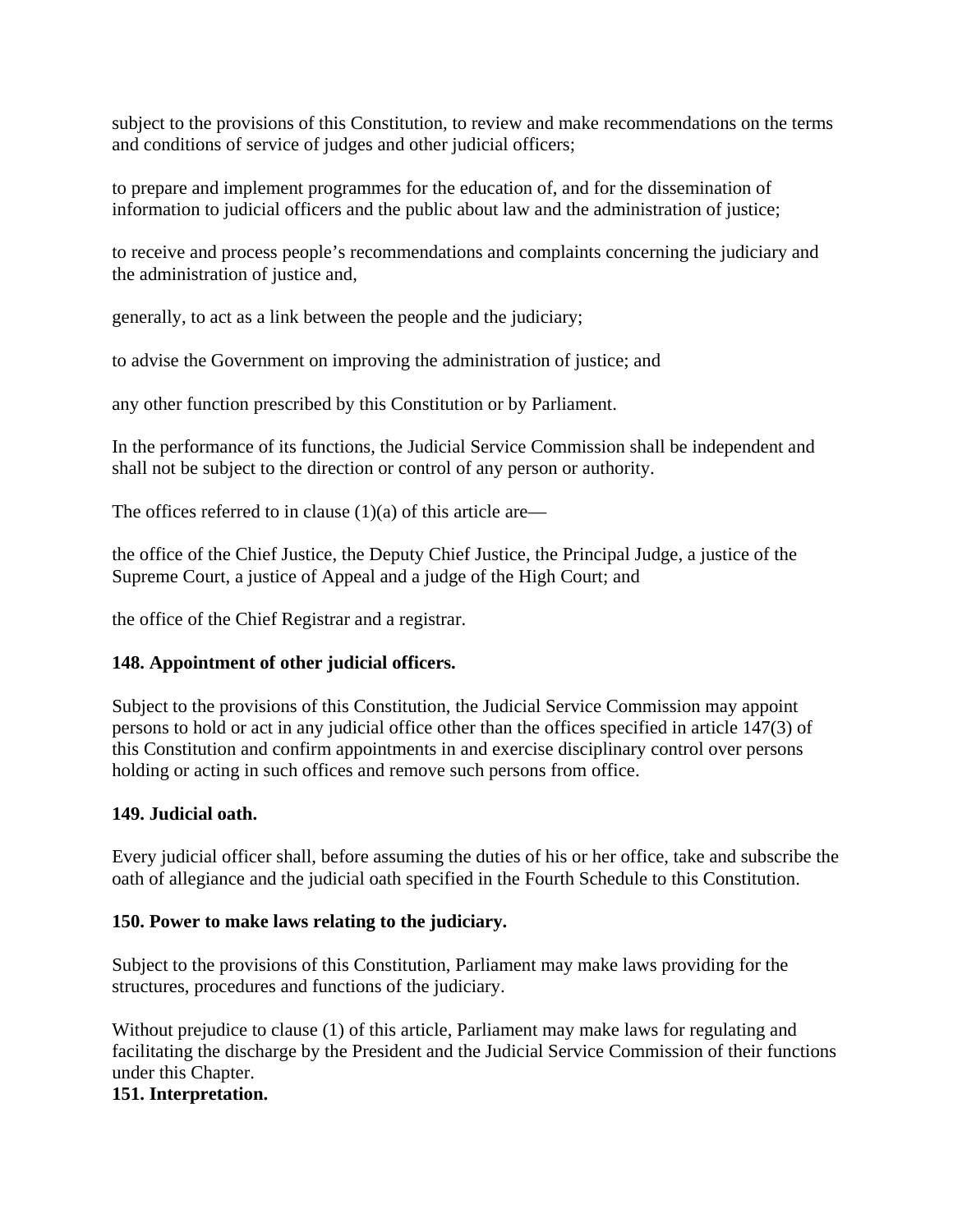In this Chapter, unless the context otherwise requires, "judicial officer" means—

a judge or any person who presides over a court or tribunal howsoever described;

the Chief Registrar or a registrar of a court;

such other person holding any office connected with a court as may be prescribed by law.

## **Chapter Nine Finance.**

*General.*

### **152. Taxation.**

No tax shall be imposed except under the authority of an Act of Parliament.

Where a law enacted under clause (1) of this article confers powers on any person or authority to waive or vary a tax imposed by that law, that person or authority shall report to Parliament periodically on the exercise of those powers, as shall be determined by law.

Parliament shall make laws to establish tax tribunals for the purposes of settling tax disputes.

#### **153. Consolidated Fund.**

There shall be a Consolidated Fund into which shall be paid all revenues or other monies raised or received for the purpose of, or on behalf of, or in trust for the Government.

The revenues or other monies referred to in clause (1) of this article shall not include revenues or other monies—

that are payable by or under an Act of Parliament, into some other fund established for a specific purpose; or

that may, under an Act of Parliament, be retained by the department of Government that received them for the purposes of defraying the expenses of that department.

#### **154. Withdrawal from the Consolidated Fund.**

(1) No monies shall be withdrawn from the Consolidated Fund except—

to meet expenditure charged on the fund by this Constitution or by an Act of Parliament; or

where the issue of those monies has been authorised by an Appropriation Act, a Supplementary Appropriation Act or as provided under clause (4) of this article.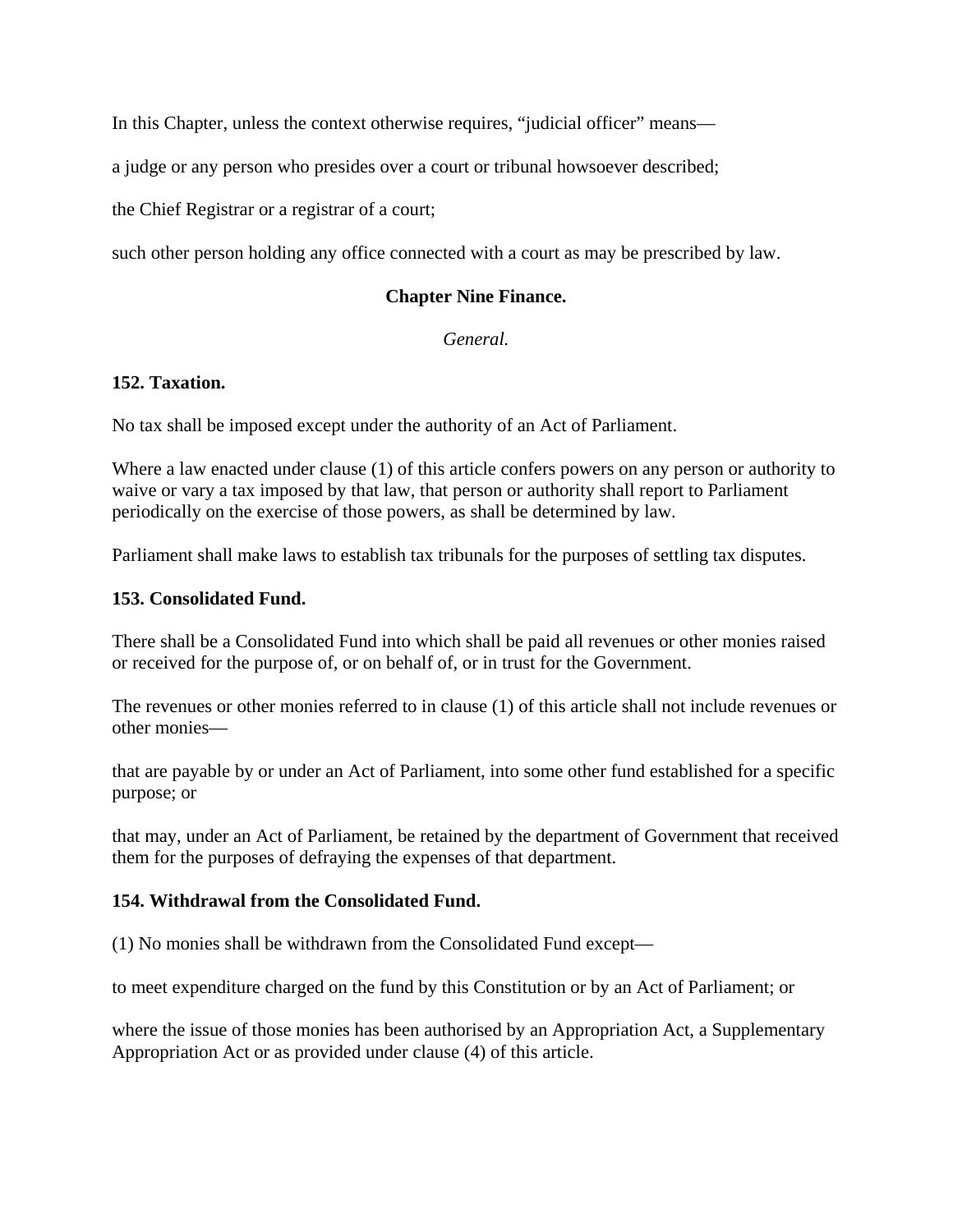No monies shall be withdrawn from any public fund of Uganda other than the Consolidated Fund, unless the issue of those monies has been authorised by law.

No monies shall be withdrawn from the Consolidated Fund unless the withdrawal has been approved by the Auditor General and in the manner prescribed by Parliament.

If the President is satisfied that the Appropriation Act in respect of any financial year will not or has not come into operation by the beginning of that financial year, the President may, subject to the provisions of this article, authorise the issue of monies from the Consolidated Fund Account for the purposes of meeting expenditure necessary to carry on the services of the Government until the expiration of four months from the beginning of that financial year or the coming into operation of the Appropriation Act, whichever is the earlier.

Any sum issued in any financial year from the Consolidated Fund Account under clause (4) of this article in respect of any service of the Government—

shall not exceed the amount shown as required on account in respect of that service in the vote on account approved by Parliament by resolution for that financial year; and

shall be set off against the amount provided in respect of that service in the Appropriation Act for that financial year when that law comes into operation.

## **155. Financial year estimates.**

The President shall cause to be prepared and laid before Parliament in each financial year, but in any case not later than the fifteenth day before the commencement of the financial year, estimates of revenues and expenditure of Government for the next financial year.

The head of any self-accounting department, commission or organisation set up under this Constitution shall cause to be submitted to the President at least two months before the end of each financial year estimates of administrative and development expenditure and estimates of revenues of the respective department, commission or organisation for the following year.

The estimates prepared under clause (2) of this article shall be laid before Parliament by the President under clause (1) of this article without revision but with any recommendations that the Government may have on them.

At any time before Parliament considers the estimates of revenues and expenditure laid before it by or on the authority of the President, an appropriate committee of Parliament may discuss and review the estimates and make appropriate recommendations to Parliament.

Notwithstanding the provisions of clause (1) of this article, the President may cause to be prepared and laid before Parliament—

fiscal and monetary programmes and plans for economic and social development covering periods exceeding one year;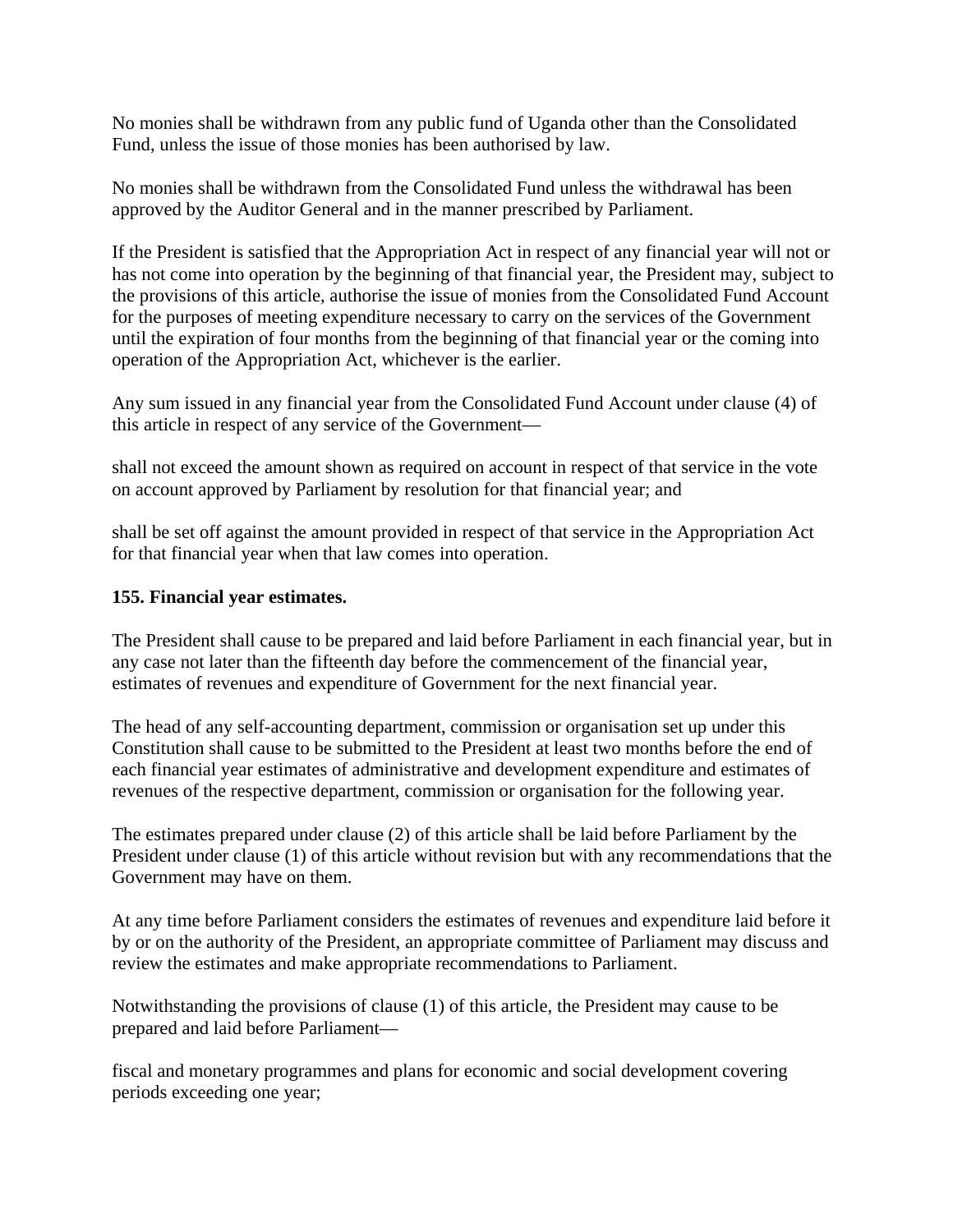estimates of revenues and expenditure covering periods exceeding one year.

(6) Parliament may make laws for giving effect to the provisions of this article.

## **156. Appropriation Bill.**

The heads of expenditure contained in the estimates, other than expenditure charged on the Consolidated Fund by this Constitution or any Act of Parliament, shall be included in a bill to be known as an Appropriation Bill which shall be introduced into Parliament to provide for the issue from the Consolidated Fund of the sums necessary to meet that expenditure and the appropriation of those sums for the purposes specified in the bill.

If in respect of any financial year it is found—

that the amount appropriated for any purpose under the Appropriation Act is insufficient or that a need has arisen for expenditure for a purpose for which no amount has been appropriated by that Act; or

that any monies have been expended for any purpose in excess of the amount appropriated for that purpose or for a purpose for which no amount has been appropriated by that Act, a supplementary estimate showing the sums required or spent shall be laid down before Parliament and in the case of excess expenditure, within four months after the money is spent. (3) Where, in respect of any financial year, a supplementary estimate or supplementary estimates have been approved by Parliament in accordance with clause (2) of this article, a supplementary Appropriation Bill shall be introduced into Parliament in the financial year next following that financial year to which the estimates relate, providing for the appropriation of the sums so approved for the purposes specified in those estimates.

### **157. Contingencies Fund.**

Parliament shall make provision for the establishment of a Contingencies Fund and shall make laws to regulate the operations of that fund.

## **158. Offices the remuneration of which is charged on the Consolidated Fund.**

Where any salary or allowance of the holder of any office is charged on the Consolidated Fund, it shall not be altered to his or her disadvantage after he or she has been appointed to that office.

Subject to the provisions of this Constitution, Parliament shall prescribe the offices, the salaries and allowances in respect of which are charged on the Consolidated Fund by this Constitution.

# **159. Power of Government to borrow or lend.**

Subject to the provisions of this Constitution, Government may borrow from any source.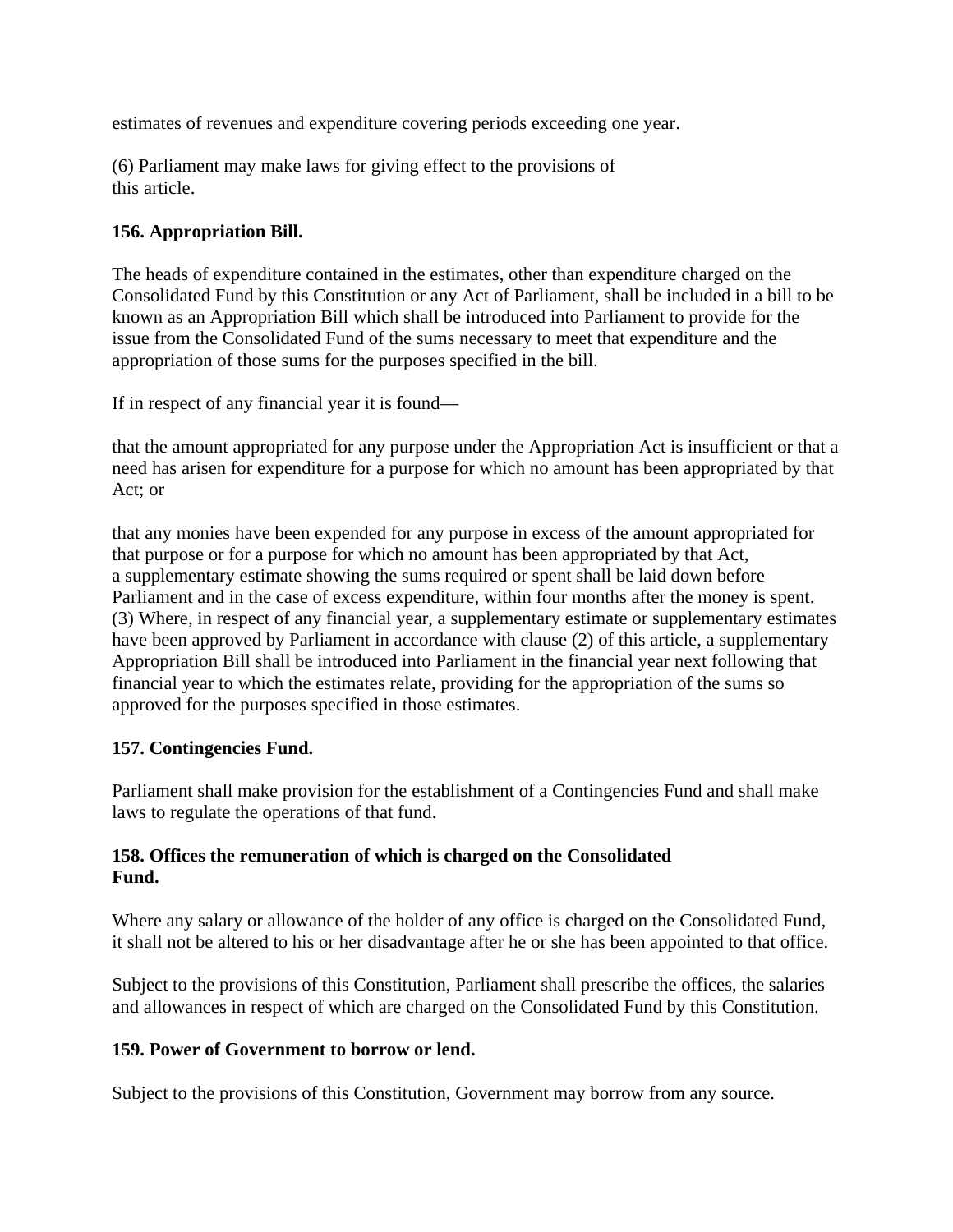Government shall not borrow, guarantee, or raise a loan on behalf of itself or any other public institution, authority or person except as authorised by or under an Act of Parliament.

An Act of Parliament made under clause (2) of this article shall provide—

that the terms and conditions of the loan shall be laid before Parliament and shall not come into operation unless they have been approved by a resolution of Parliament; and

that any monies received in respect of that loan shall be paid into the Consolidated Fund and form part of that fund or into some other public fund which is existing or is created for the purpose of the loan.

(4) The President shall, at such times as Parliament may determine, cause to be presented to Parliament such information concerning any loan as is necessary to show—

the extent of the total indebtedness by way of principal and accumulated interest;

the provision made for servicing or repayment of the loan; and

the utilisation and performance of the loan.

Parliament may, by resolution, authorise the Government to enter into an agreement for the giving of a loan or a grant out of any public fund or public account.

An agreement entered into under clause (5) of this article shall be laid before Parliament and shall not come into operation unless it has been approved by Parliament by resolution.

For the purposes of this article, the expression "loan" includes any money lent or given to or by the Government on condition of return or repayment and any other form of borrowing or lending in respect of which—

monies from the Consolidated Fund or any other public fund may be used for payment or repayment; or

monies from any fund by whatever name called, established for the purposes of payment or repayment whether in whole or in part and whether directly or indirectly, may be used for payment or repayment.

(8) Parliament may by law exempt any categories of loans from the provisions of clauses (2) and (3) of this article, subject to such conditions as Parliament may prescribe.

### **160. Public debt.**

The public debt of Uganda shall be charged on the Consolidated Fund and other public funds of Uganda.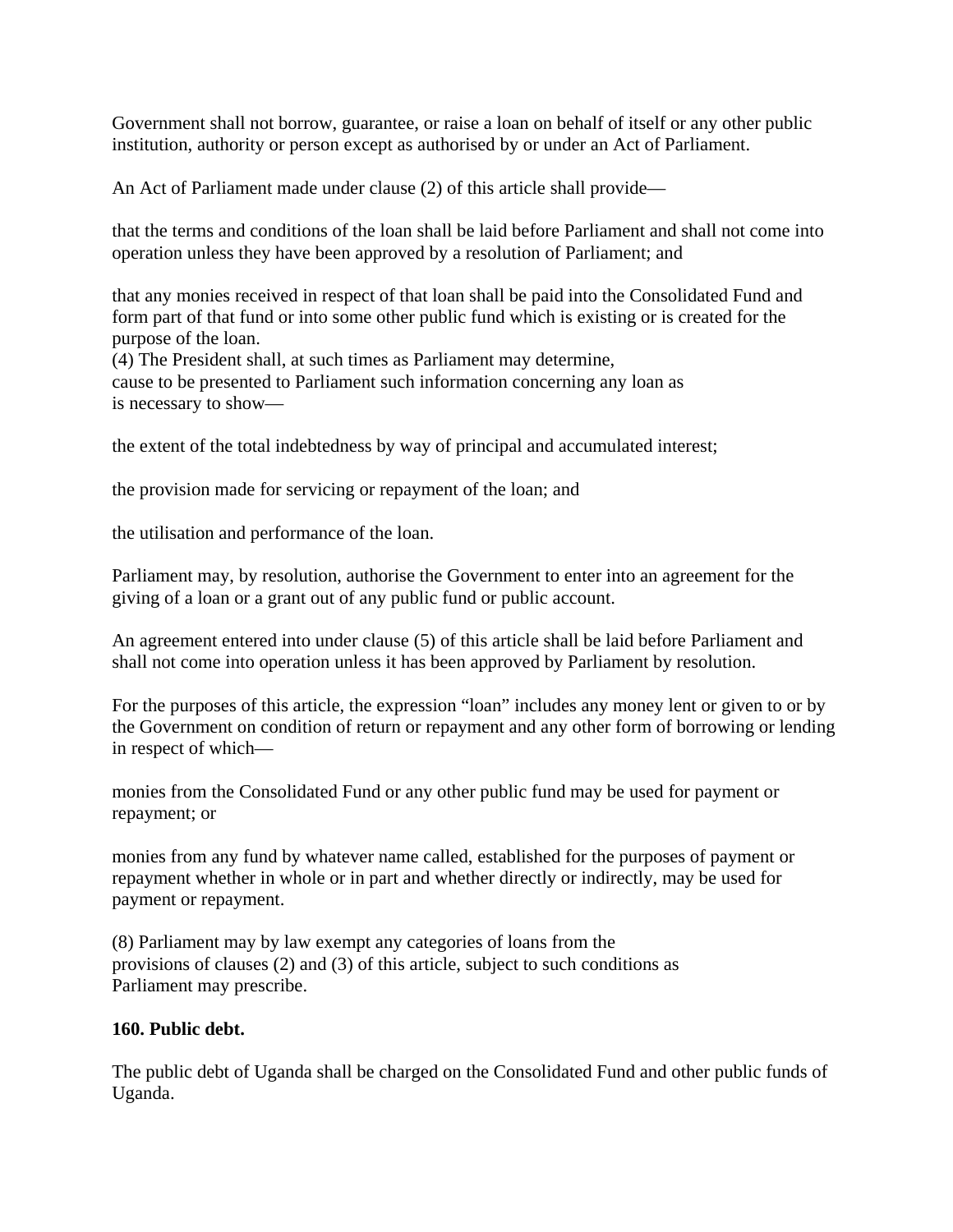For the purposes of this article, the public debt includes the interest on that debt, sinking fund payments in respect of that debt and the costs, charges and expenses incidental to the management of that debt.

## *Central Bank of Uganda.*

### **161. The central bank.**

The Bank of Uganda shall be the central bank of Uganda and it shall be the only authority to issue the currency of Uganda.

The authority of the Bank of Uganda shall vest in a board which shall consist of a governor, a deputy governor and not more than five other members.

The governor, the deputy governor and all other members of the board shall—

be appointed by the President with the approval of Parliament;

hold office for a term of five years but shall be eligible for reappointment.

The office of governor and deputy governor shall each be a public office, and the governor and deputy governor shall respectively be chairperson and deputy chairperson of the board.

The governor, the deputy governor or any other member of the board may be removed from office by the President only for—

inability to perform the functions of his or her office arising from infirmity of body or mind;

misbehaviour or misconduct; or

incompetence.

# **162. Functions of the bank.**

(1) The Bank of Uganda shall—

promote and maintain the stability of the value of the currency of Uganda;

regulate the currency system in the interest of the economic progress of Uganda;

encourage and promote economic development and the efficient utilisation of the resources of Uganda through effective and efficient operation of a banking and credit system; and

do all such other things not inconsistent with this article as may be prescribed by law.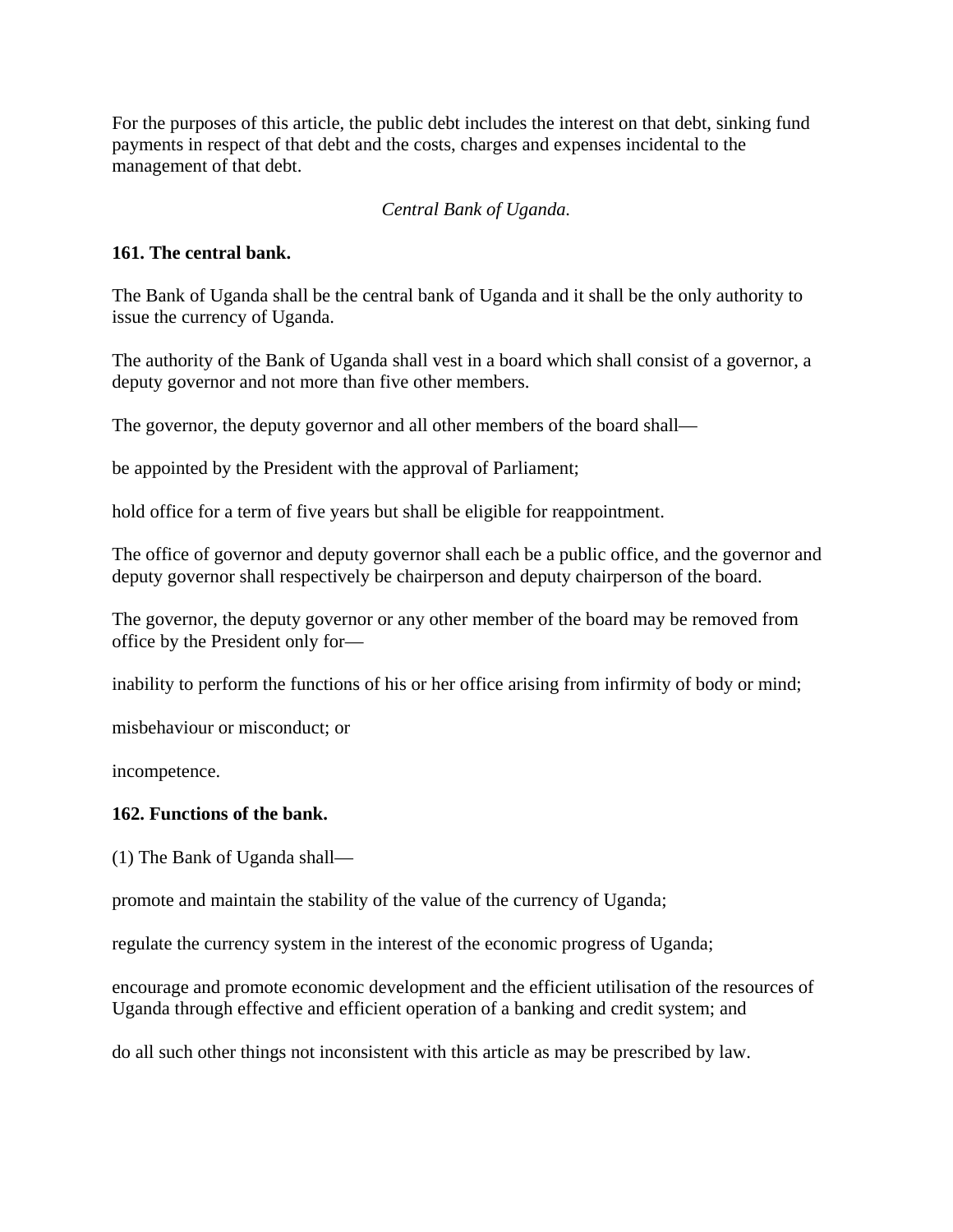In performing its functions, the Bank of Uganda shall conform to this Constitution but shall not be subject to the direction or control of any person or authority.

Subject to the provisions of this Constitution, Parliament may make laws prescribing and regulating the functions of the Bank of Uganda.

*Auditor General.*

# **163. Auditor General.**

There shall be an Auditor General who shall be appointed by the President with the approval of Parliament and whose office shall be a public office.

A person shall not be appointed Auditor General unless that person—

is a qualified accountant of not less than fifteen years' standing; and

is a person of high moral character and proven integrity.

(3) The Auditor General shall—

audit and report on the public accounts of Uganda and of all public offices, including the courts, the central and local government administrations, universities and public institutions of like nature, and any public corporation or other bodies or organisations established by an Act of Parliament; and

conduct financial and value for money audits in respect of any project involving public funds.

The Auditor General shall submit to Parliament annually a report of the accounts audited by him or her under clause (3) of this article for the financial year immediately preceding.

Parliament shall, within six months after the submission of the report referred to in clause (4) of this article, debate and consider the report and take appropriate action.

Subject to clause (7) of this article, in performing his or her functions, the Auditor General shall not be under the direction or control of any person or authority.

The President may, acting in accordance with the advice of the Cabinet, require the Auditor General to audit the accounts of any body or organisation referred to in clause (3) of this article.

The salary and allowances payable to the Auditor General shall be charged on the Consolidated Fund.

The accounts of the office of the Auditor General shall be audited and reported upon by an auditor appointed by Parliament.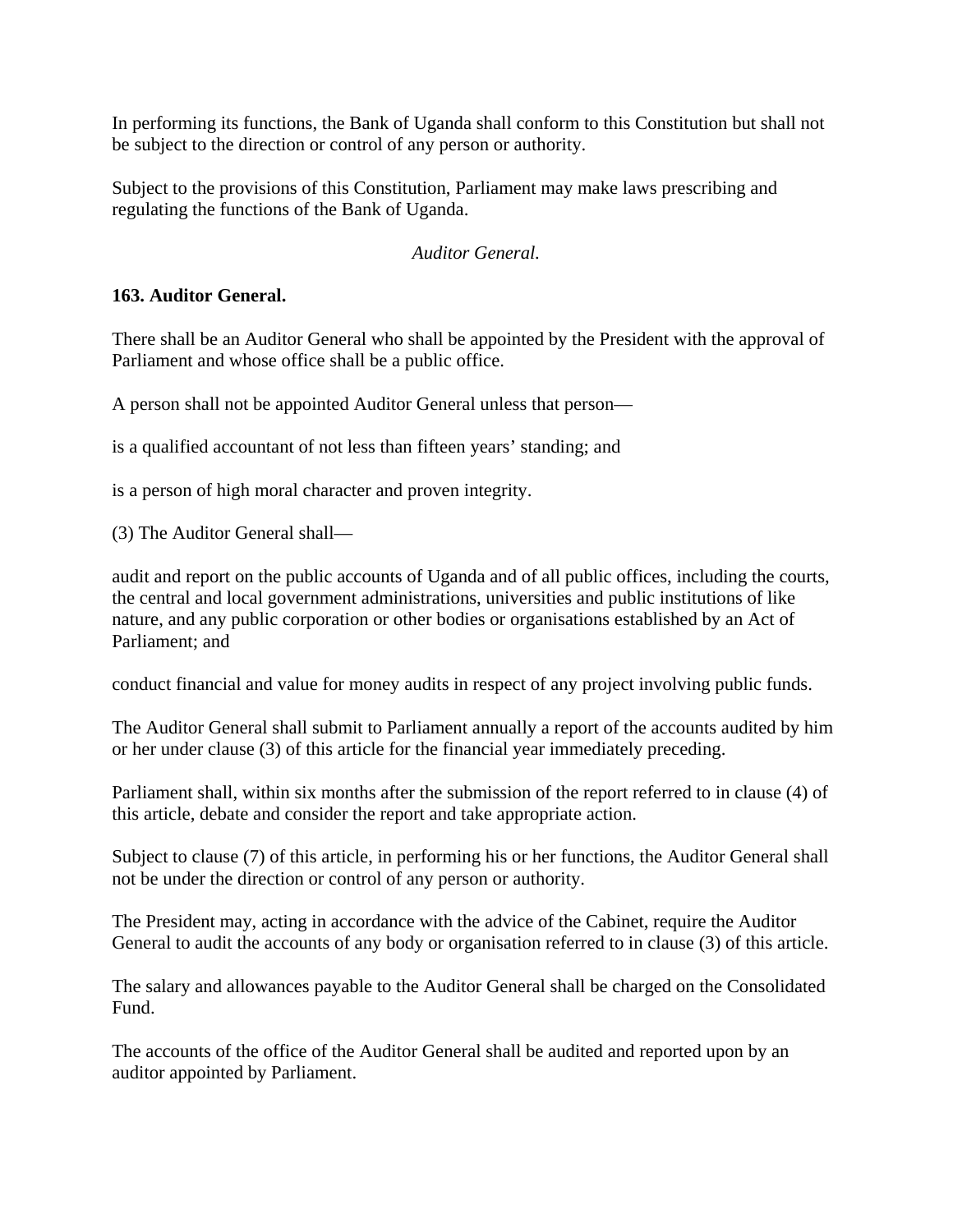The Auditor General may be removed from office by the President only for—

inability to perform the functions of his or her office arising from infirmity of body or mind;

misbehaviour or misconduct; or

incompetence.

## **164. Accountability.**

The Permanent Secretary or the accounting officer in charge of a Ministry or department shall be accountable to Parliament for the funds in that Ministry or department.

Any person holding a political or public office who directs or concurs in the use of public funds contrary to existing instructions shall be accountable for any loss arising from that use and shall be required to make good the loss even if he or she has ceased to hold that office.

(3) Parliament shall monitor all expenditure of public funds.

# **Chapter Ten The Public Service.**

*Public Service Commission.*

### **165. Public Service Commission.**

There shall be a Public Service Commission.

The commission shall consist of a chairperson, a deputy chairperson and seven other members appointed by the President with the approval of Parliament.

A person is not qualified to be appointed a member of the commission unless he or she is of high moral character and proven integrity.

A person holding any of the following offices shall relinquish his or her position in that office on appointment as a member of the commission—

a member of Parliament;

a member of a local government council;

a member of the executive of a political party or political organisation; or

a public officer.

A member of the commission shall hold office for a term of four years but is eligible for reappointment; except that of the first members appointed under this Constitution, four shall be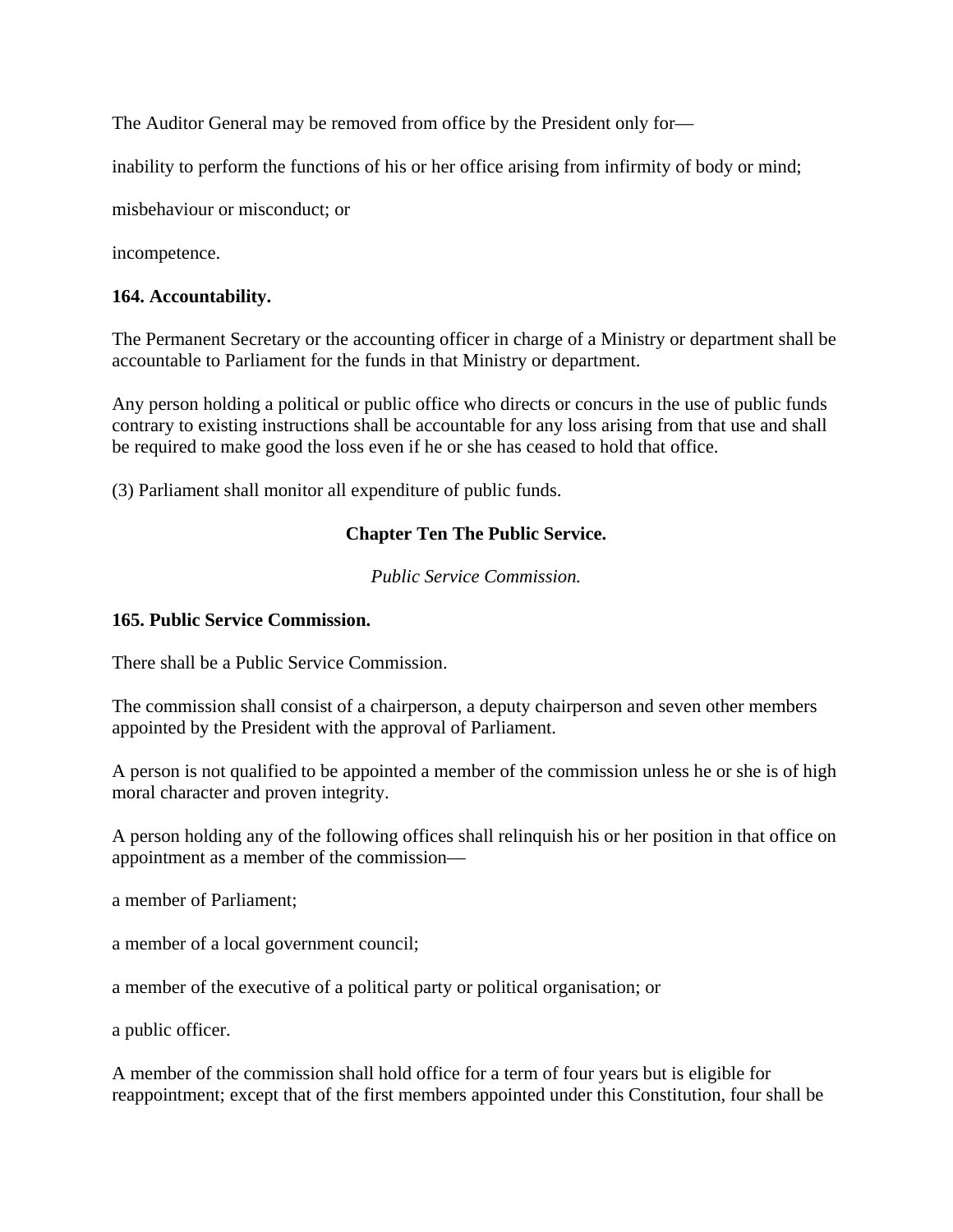appointed to hold office for three years which shall be specified in the instruments of appointment.

The emoluments of the members of the commission shall be prescribed by Parliament and shall be charged on the Consolidated Fund.

In the absence of both the chairperson and the deputy chairperson, the President may designate one of the members to act as chairperson.

A member of the commission may be removed from office by the President only for—

inability to perform the functions of his or her office arising from infirmity of body or mind;

misbehaviour or misconduct; or

(c) incompetence.

# **166. Functions of the Public Service Commission.**

(1) Except as otherwise provided in this Constitution, the functions of the Public Service Commission include—

to advise the President in performing his or her functions under article 172 of this Constitution;

to appoint, promote and exercise disciplinary control over persons holding office in the public service of Uganda as provided in article 172 of this Constitution;

to review the terms and conditions of service, standing orders, training and qualifications of public officers and matters connected with personnel management and development of the public service and make recommendations on them to the Government;

to guide and coordinate district service commissions;

to hear and determine grievances from persons appointed by district service commissions; and

to perform such other functions as may be prescribed by this Constitution or any other law.

In the exercise of its functions, the Public Service Commission shall be independent and shall not be subject to the direction or control of any person or authority; except that it shall take into account government policy relating to the public service.

The commission shall make a report to Parliament in respect of each year, on the performance of its functions.

Parliament shall, by law, empower the Public Service Commission to make regulations for the effective and efficient performance of its functions under this Constitution or any other law.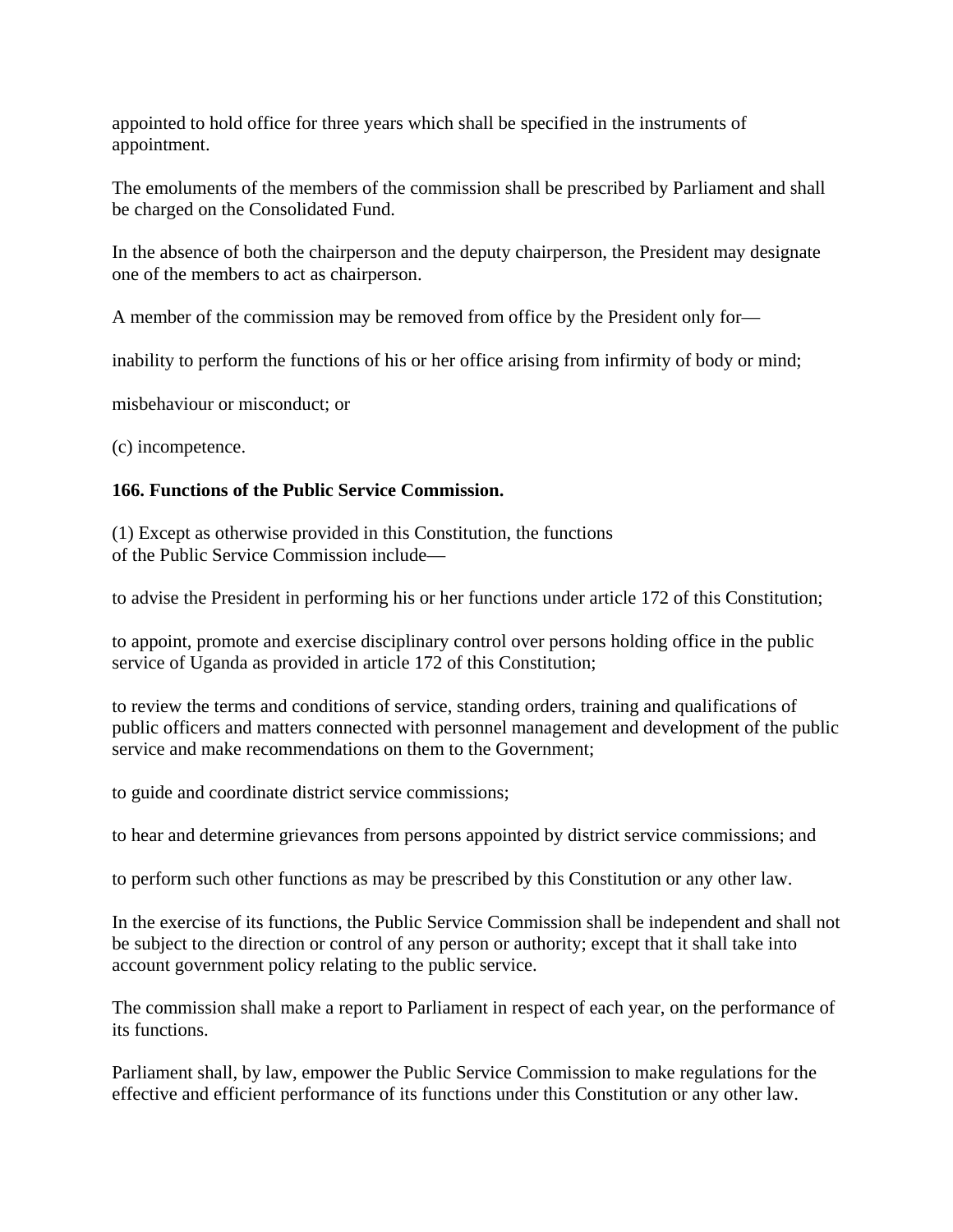### *Education Service Commission.*

### **167. Education Service Commission.**

(1) There shall be an Education Service Commission.

(2) The commission shall consist of a chairperson and six other members appointed by the President with the approval of Parliament.

The President shall appoint not more than two members of the commission as deputy chairpersons of the commission.

A person is not qualified to be a member of the commission unless he or she is of high moral character and proven integrity and has substantial experience in the field of education.

A person holding any of the following offices shall relinquish his or her position in that office on appointment as a member of the commission—

a member of Parliament;

a member of a local government council;

a member of the executive of a political party or political organisation;

a member of any board or other authority responsible for the management of any school or college; or

a public officer.

A member of the Education Service Commission shall hold office for four years but is eligible for reappointment; except that of the first members appointed under this Constitution, three shall be appointed to hold office for three years which shall be specified in the instruments of appointment.

The emoluments of members of the commission shall be prescribed by Parliament and shall be charged on the Consolidated Fund.

In the absence of both the chairperson and deputy chairpersons, the President may designate one of the members to act as chairperson.

A member of the commission may be removed from office by the President only for—

inability to perform the functions of his or her office arising from infirmity of body or mind;

misbehaviour or misconduct; or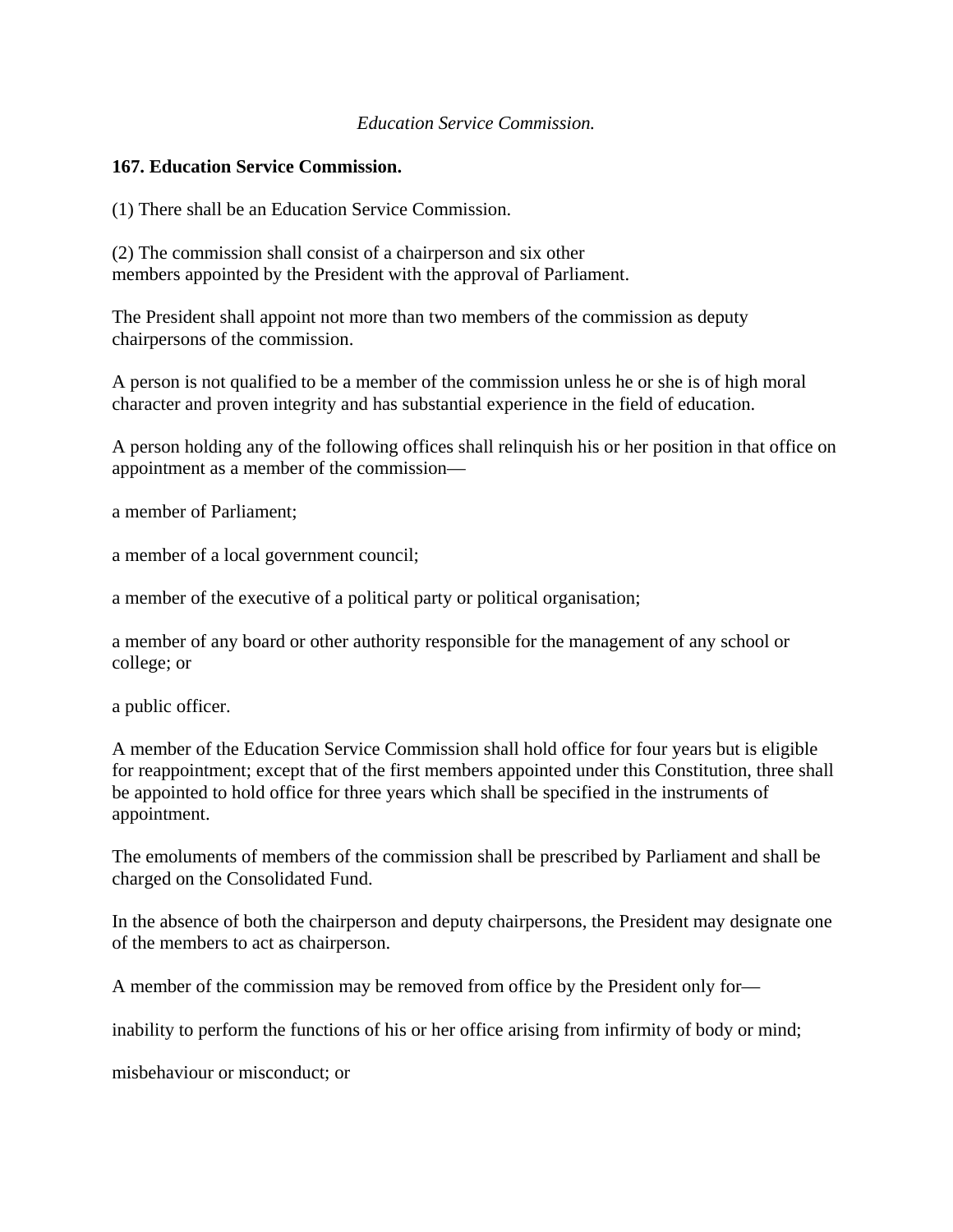### incompetence. **168. Functions of the Education Service Commission.**

(1) Subject to the provisions of this Constitution, the Education Service Commission shall—

advise the President in performing, in relation to the education service, his or her functions under article 172 of this Constitution;

have power to appoint persons to hold or act in any office in the education service, including the power to confirm such appointments, to exercise disciplinary control over those persons and to remove them from office;

review the terms and conditions of service, standing orders, training and qualifications of public officers in the education service and matters connected with their management and welfare and make recommendations on them to the Government;

perform such other functions as may be prescribed by this Constitution or any other law.

In the exercise of its functions, the commission shall be independent and shall not be subject to the direction or control of any person or authority; except that it shall take into account government policy relating to education.

The commission may, by writing, delegate any of its functions to a district service commission or any other authority or officer.

The commission shall make a report to Parliament in respect of each year, on the performance of its functions.

Subject to the provisions of this article, Parliament shall by law regulate the functions of the commission and prescribe the categories of public officers to constitute the education service.

# *Health Service Commission.*

# **169. Health Service Commission.**

There shall be a Health Service Commission.

The commission shall consist of a chairperson and six other members at least three of whom shall be persons who have substantial experience in health science, all of whom shall be appointed by the President with the approval of Parliament.

The President shall appoint one member of the commission as deputy chairperson of the commission.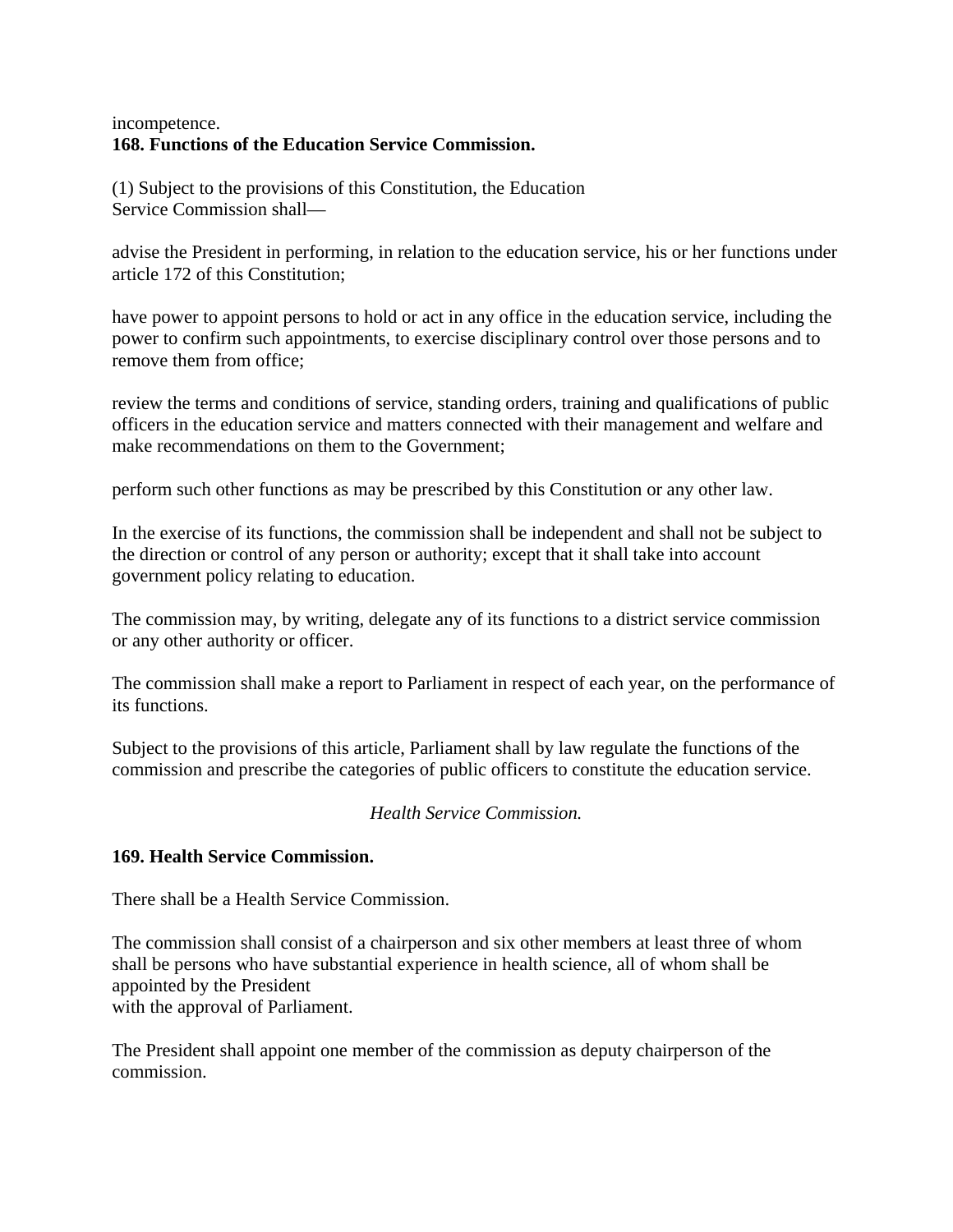A person is not qualified to be a member of the commission unless he or she is of high moral character and proven integrity.

A person holding any of the following offices shall relinquish his or her office on appointment as a member of the commission—

a member of Parliament;

a member of a local government council;

a member of the executive of a political party or political organisation;

a member of any board or other authority responsible for the management of any Government hospital or similar Government establishment; or

a public officer.

A member of the commission shall hold office for four years but is eligible for reappointment; except that of the first members appointed under this Constitution, three shall be appointed to hold office for three years which shall be specified in the instruments of appointment.

The emoluments of members of the commission shall be prescribed by Parliament and shall be charged on the Consolidated Fund.

In the absence of both the chairperson and the deputy chairperson, the President may designate one of the members to act as chairperson.

A member of the commission may be removed from office by the President only for—

inability to perform the functions of his or her office arising from infirmity of body or mind;

misbehaviour or misconduct; or

incompetence.

### **170. Functions of the Health Service Commission.**

(1) Subject to the provisions of this Constitution, the Health Service Commission shall—

advise the President in performing, in relation to the health service, his or her functions under article 172 of this Constitution;

have power to appoint persons to hold or act in any office in the health service, including the power to confirm such appointments, to exercise disciplinary control over those persons and to remove them from office;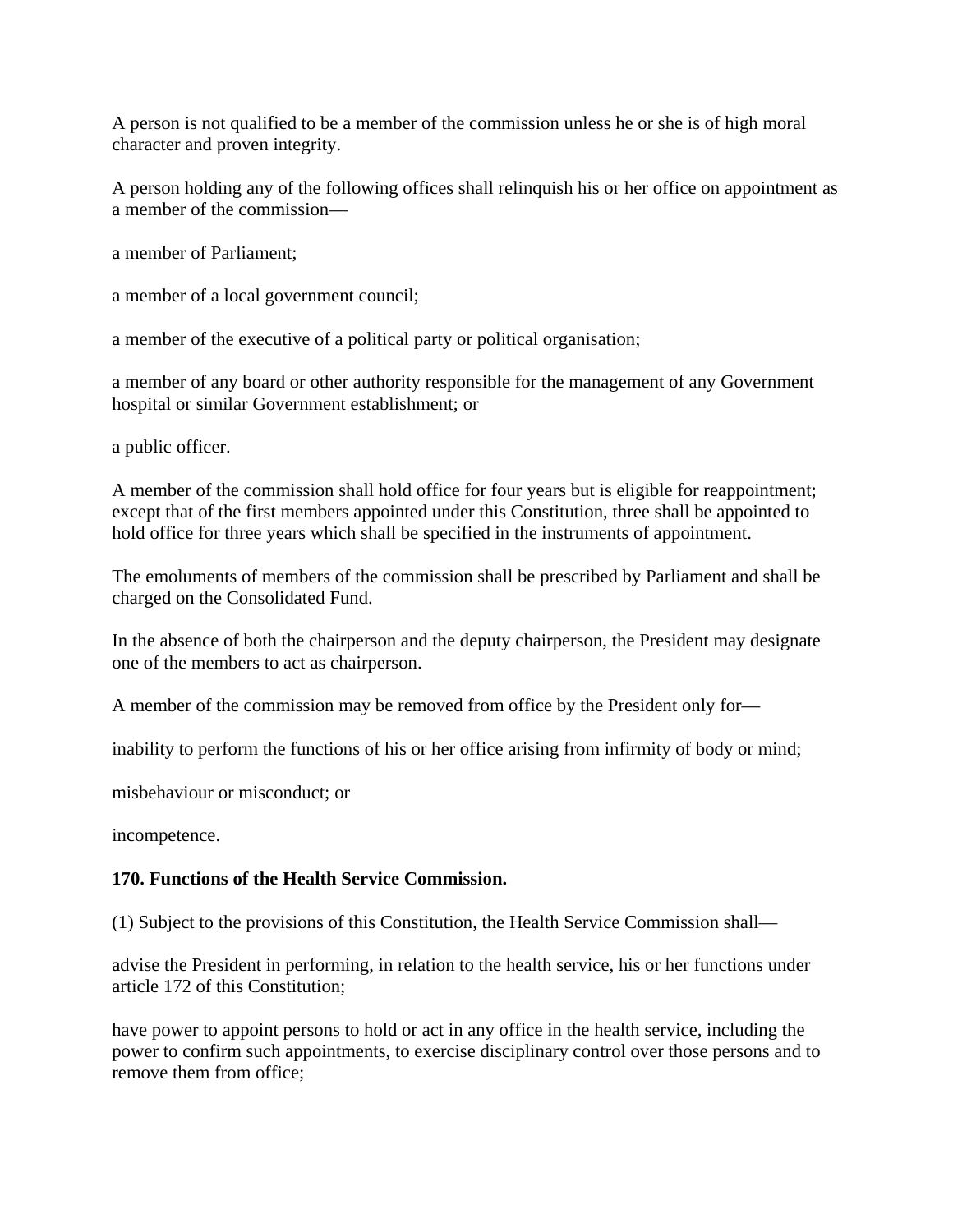review the terms and conditions of service, standing orders, training and qualifications of members of the health service and matters connected with their management and welfare and make recommendations on them to the Government;

perform such other functions as may be prescribed by this Constitution or any other law.

In the exercise of its functions, the Commission shall be independent and shall not be subject to the direction or control of any person or authority; except that it shall take into account government policy relating to health.

The commission may, by writing, delegate any of its functions to a district service commission or any other authority or officer.

The commission shall make a report to Parliament in respect of each year on the performance of its functions.

Subject to the provisions of this article, Parliament shall, by law regulate the functions of the commission and prescribe the categories of public officers to constitute the health service.

*General.*

# **171. Establishment of offices.**

Subject to the provisions of this Constitution and any Act of Parliament, the President may, after consultation with the appropriate service commission, establish offices in the public service of the Government of Uganda.

# **172. Appointment of public officers.**

(1) Subject to the provisions of this Constitution— (a) the President may, acting in accordance with the advice of the Public Service Commission, the Education Service Commission

or the Health Service Commission, as the case may be, appoint persons to hold or act in any office in the public service of Uganda of the rank of head of department or above other than those referred to in article 200 of this Constitution, including confirmation of appointments, the exercise of disciplinary control over such persons and their removal from office; (b) the Public Service Commission, the Education Service Commission or the Health Service Commission, as the case may be, may appoint persons to hold or act in any office in the public service of Uganda other than those referred to in paragraph (a) of this clause and in article 200 of this Constitution, including the confirmation of their appointments and the exercise of disciplinary control over such persons and their removal from office.

Except with the consent of the President, no person shall be appointed under this article to act in any office on the personal staff of the President.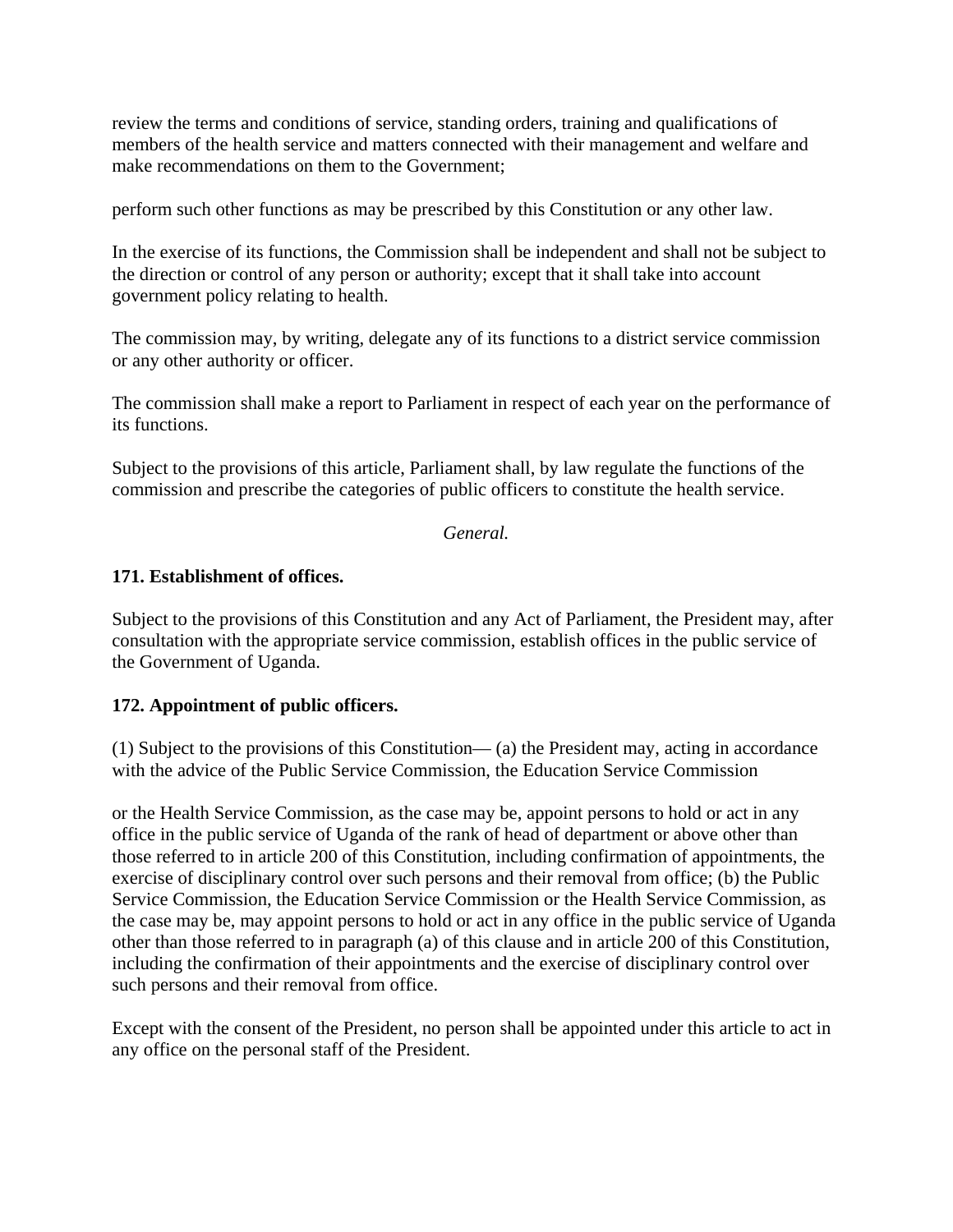Subject to the provisions of this Constitution, the President may delegate any of his or her powers under this article by directions in writing, to any service commission or to any other authority or public officer as may be prescribed by Parliament and may, in like manner, revoke the delegation.

# **173. Protection of public officers.**

A public officer shall not be—

victimised or discriminated against for having performed his or her duties faithfully in accordance with this Constitution; or

dismissed or removed from office or reduced in rank or otherwise punished without just cause.

# **174. Permanent Secretaries.**

(1) Subject to the provisions of this Constitution, a Ministry or department of the Government of Uganda shall be under the supervision of a Permanent Secretary whose office shall be a public office.

(2) A Permanent Secretary shall be appointed by the President acting in accordance with the advice of the Public Service Commission.

(3) The functions of a Permanent Secretary under this article include—

organisation and operation of the department or Ministry;

tendering advice to the responsible Minister in respect of the business of the department or Ministry;

implementation of the policies of the Government of Uganda;

subject to article 164 of this Constitution, responsibility for the proper expenditure of public funds by or in connection with the department or Ministry.

# **175. Interpretation.**

In this Chapter, unless the context otherwise requires—

"public officer" means any person holding or acting in an office in the public service;

"public service" means service in any civil capacity of the Government the emoluments for which are payable directly from the Consolidated Fund or directly out of monies provided by Parliament.

# **Chapter Eleven Local Government.**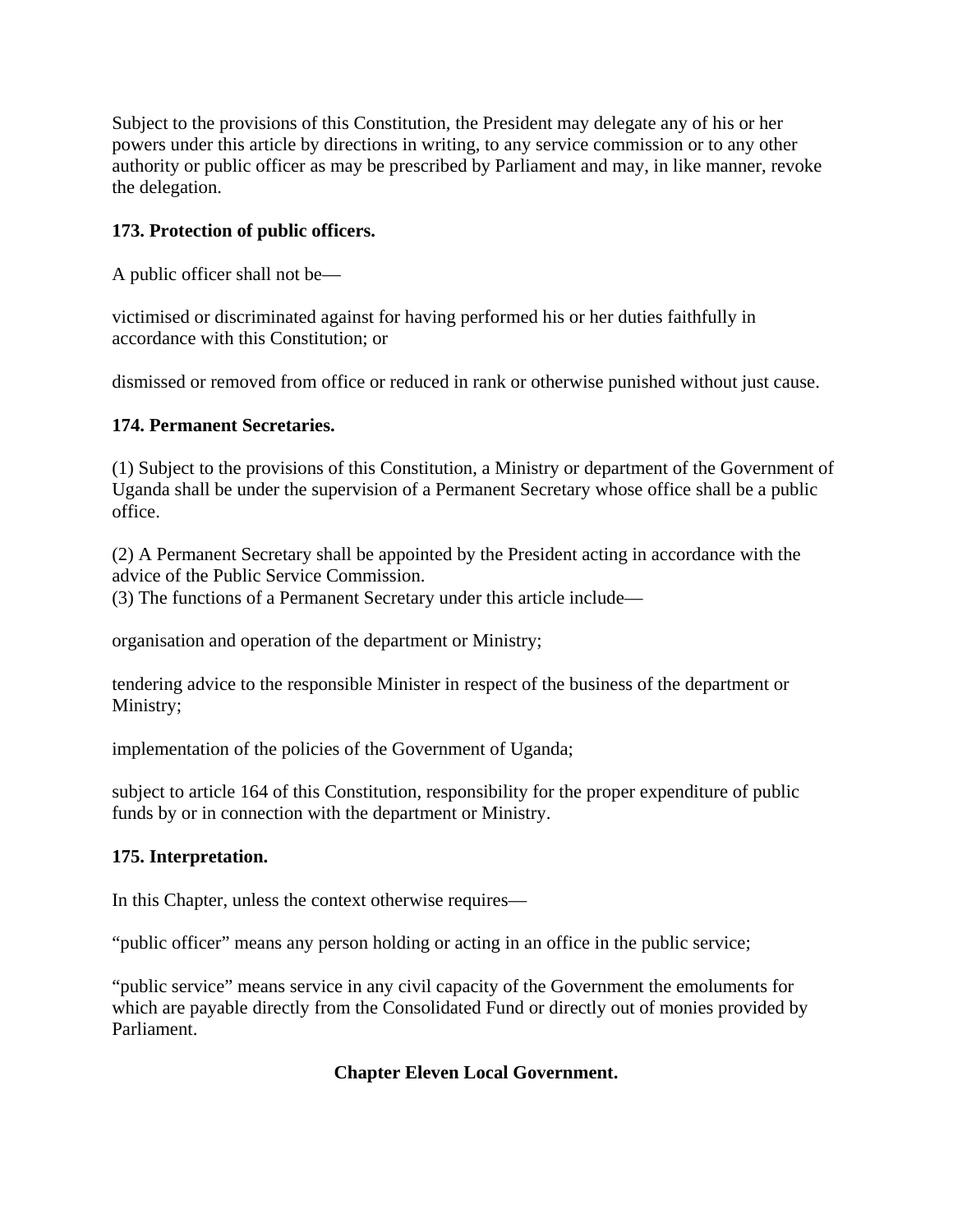#### *Principles and structures of local government.*

### **176. Local government system.**

(1) The system of local government in Uganda shall be based on the district as a unit under which there shall be such lower local governments and administrative units as Parliament may by law provide.  $(2)$  system— $(a)$ 

The following principles shall apply to the local government

the system shall be such as to ensure that functions, powers and

responsibilities are devolved and transferred from the

Government to local government units in a coordinated manner; (b)

decentralisation shall be a principle applying to all levels of local

government and, in particular, from higher to lower local

government units to ensure peoples' participation and democratic (c) (d) (e)

(f) (g)

control in decision making;

the system shall be such as to ensure the full realisation of

democratic governance at all local government levels;

there shall be established for each local government unit a sound

financial base with reliable sources of revenue;

appropriate measures shall be taken to enable local government

units to plan, initiate and execute policies in respect of all matters

affecting the people within their jurisdictions;

persons in the service of local government shall be employed by

the local governments; and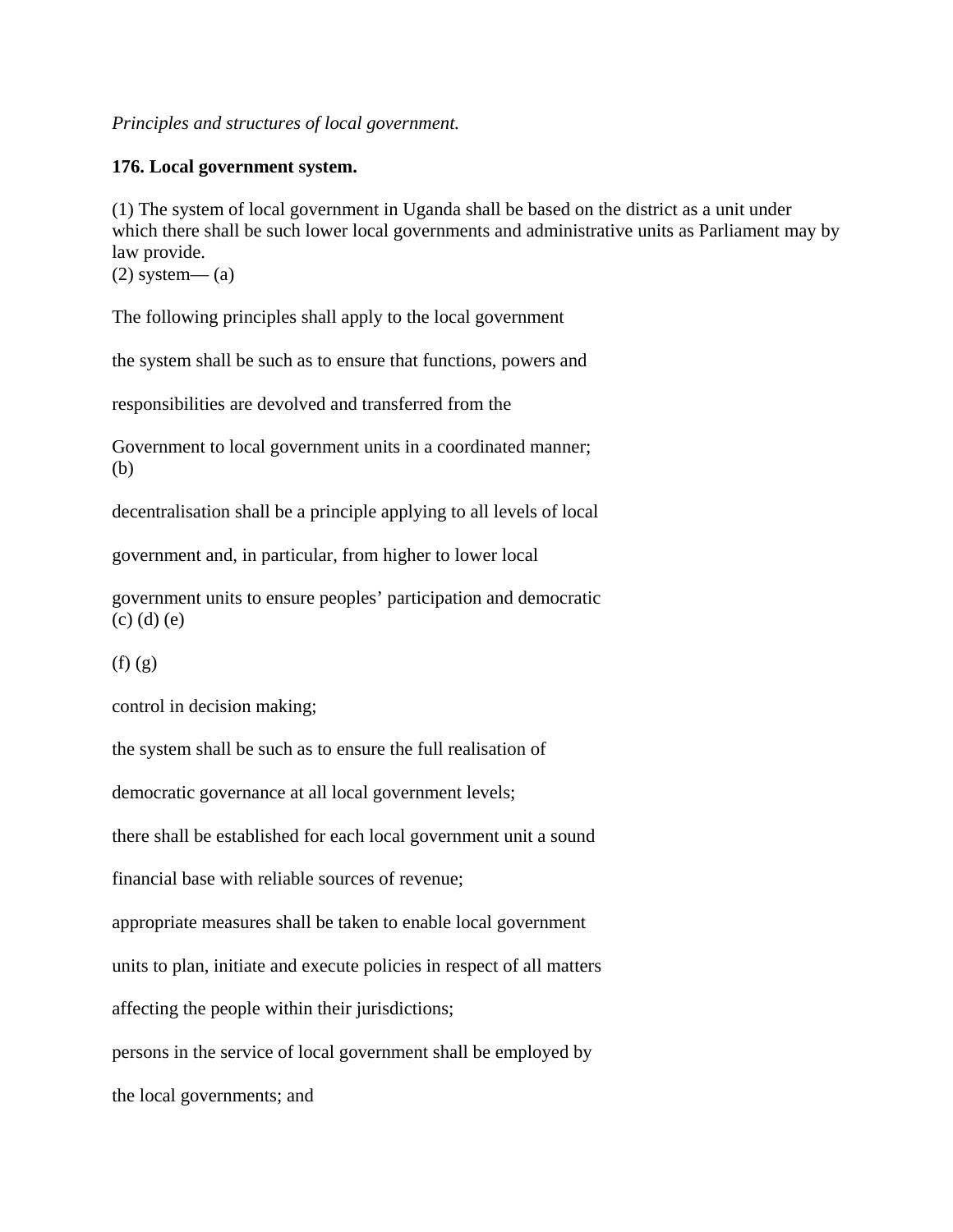the local governments shall oversee the performance of persons

employed by the Government to provide services in their areas

and to monitor the provision of Government services or the

implementation of projects in their areas.

(3) The system of local government shall be based on democratically elected councils on the basis of universal adult suffrage in accordance with article 181(4) of this Constitution.

## **177. Districts of Uganda.**

(1) Subject to the provisions of this Constitution, for the purposes of local government, Uganda shall be divided into the districts referred to in article 5(2) of this Constitution.

(2) The districts referred to in clause (1) of this article shall be taken to have been divided into the lower local government units which existed immediately before the coming into force of this Constitution.

## **178. Cooperation among districts.**

(1) Two or more districts shall be free to cooperate in the areas of culture and development as set out in the Fifth Schedule to this Constitution and may, for that purpose, form and support councils, trust funds or secretariats, subject to the following—

such cooperation shall conform to the democratic principles enshrined in this Constitution;

the councils, trust funds or secretariats so formed shall not have power to levy taxes; but Parliament may make provision enabling them to raise funds in addition to funds made available to them by the cooperating districts;

the terms and conditions of the cooperation shall be embodied in a charter signed by the consenting districts and deposited with the Speaker of Parliament; and

the councils, trust funds or secretariats formed under this article shall have power to make rules, regulations and bye-laws in relation to the functions assigned to them; except that such rules, regulations and bye-laws shall not be inconsistent with the provisions of this Constitution or any existing law and shall not be effective unless ratified by the district councils of the cooperating districts.

(2) The councils, trust funds or secretariats formed under this article shall be bodies corporate with powers to sue and be sued.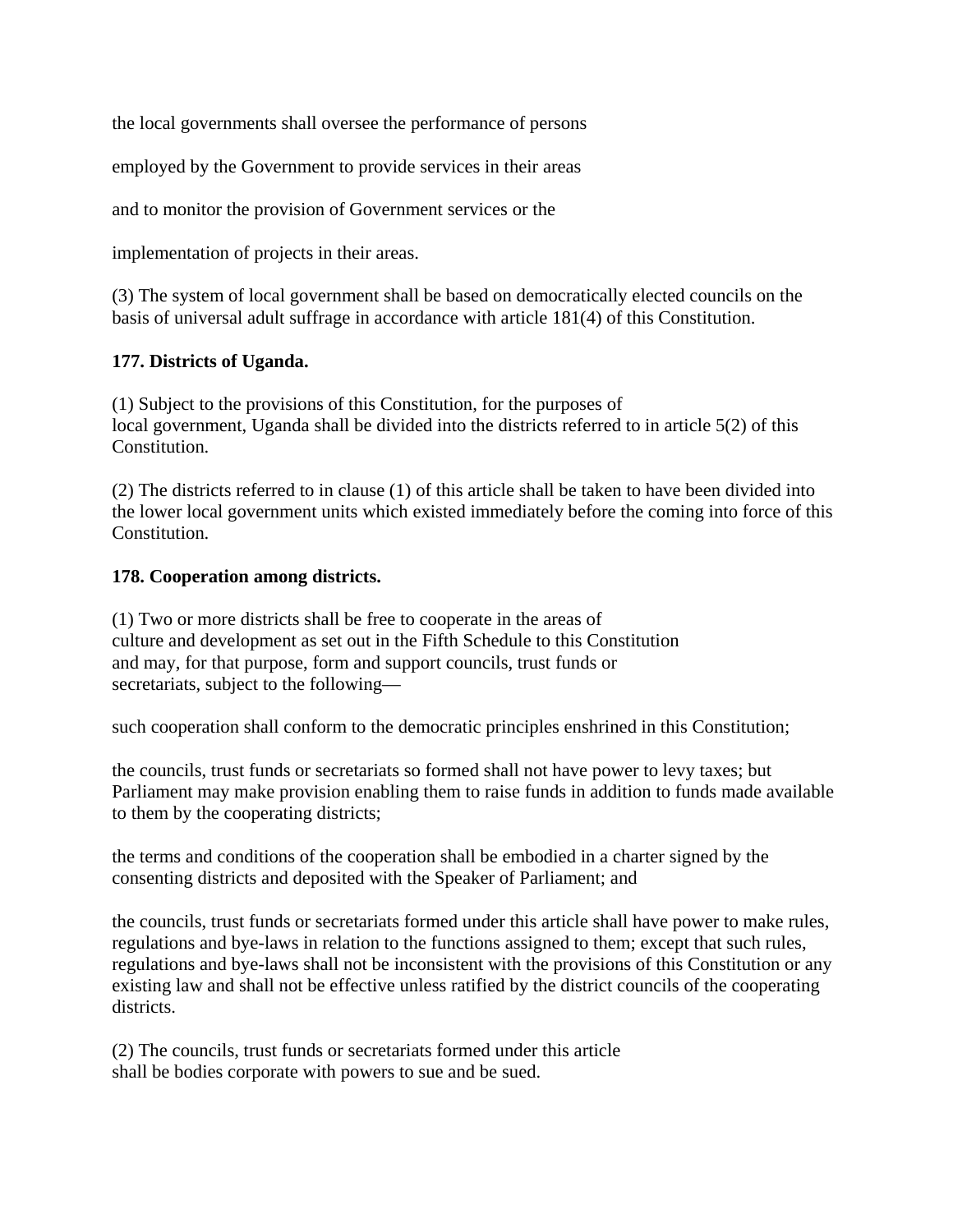(3) Subject to clause (1) of this article and to the provisions of this Constitution, the districts of Buganda as specified in the First Schedule to this Constitution shall be deemed to have agreed to cooperate on the coming into force of this Constitution.

(4) Any district may withdraw from cooperation under this article if—

(a) a resolution is passed by the district council of the district in

favour of withdrawal, supported by two-thirds of all the members of the council; and (b) the resolution is supported by a resolution of Parliament.

## **179. Boundaries of local government units.**

(1) Subject to the provisions of this Constitution, Parliament may—

alter the boundaries of districts; and

create new districts.

Any measure to alter the boundary of a district or to create a new district shall be supported by a majority of all the members of Parliament.

Parliament shall by law empower district councils to alter the boundaries of lower local government units and to create new local government units within their districts.

Any measure for the alteration of the boundaries of or the creation of districts or administrative units shall be based on the necessity for effective administration and the need to bring services closer to the people, and it may take into account the means of communication, geographical features, density of population, economic viability and the wishes of the people concerned.

### **180. Local government councils.**

A local government shall be based on a council which shall be the highest political authority within its area of jurisdiction and which shall have legislative and executive powers to be exercised in accordance with this Constitution.

Parliament shall by law prescribe the composition, qualifications, functions and electoral procedures in respect of local government councils, except that—

the person elected as district chairperson of a local government shall be a member of the council;

one-third of the membership of each local government council shall be reserved for women;

any law enacted by virtue of this article shall provide for affirmative action for all marginalised groups referred to in article 32 of this Constitution; and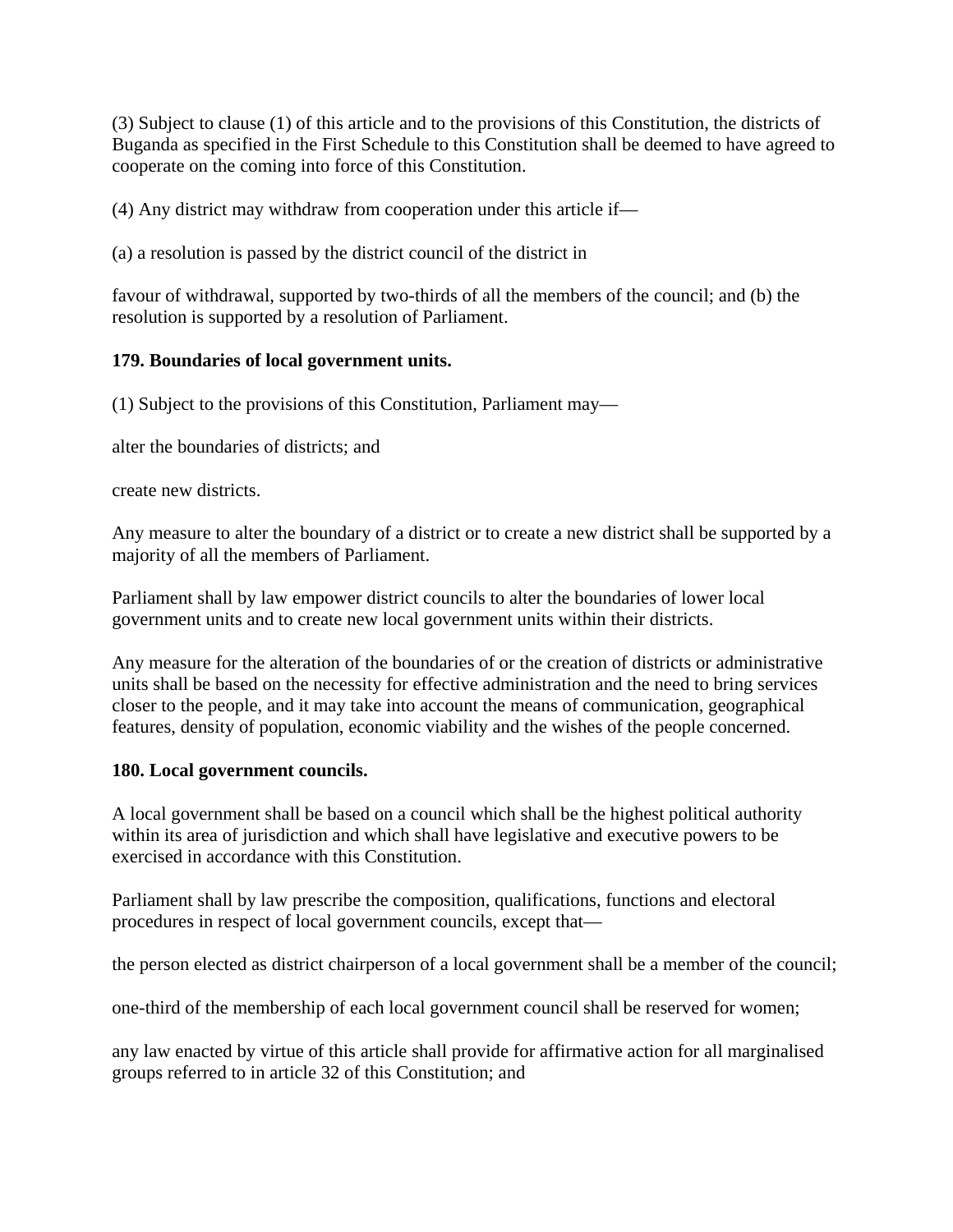Parliament shall exercise similar powers of review as stipulated

in article 78(2) of this Constitution, in relation to paragraphs (b) and (c) of this clause.

(3) A person shall not be a member of a local government council unless that person is a citizen of Uganda.

### **181. Elections of local government councils.**

A district shall be divided by the Electoral Commission into electoral areas which shall be demarcated in such a way that the number of inhabitants in the electoral areas are as nearly as possible equal.

The number of inhabitants in an electoral area may be greater or less than other electoral areas in order to take account of means of communication, geographical features and density of population.

The demarcation of electoral areas shall ensure that a subcounty, a town council or an equivalent part of a municipality is represented at the district council by at least one person.

All local government councils shall be elected every four years.

Elections of all local government councils shall take place at least sixty days before the expiry of the term of the existing council, but shall not coincide with presidential or parliamentary elections.

### **182. Revocation of mandate.**

Subject to clause (2) of this article, the mandate of an elected member of a local government council may be revoked by the electorate.

Parliament shall by law prescribe the grounds on which and the manner in which the electorate may revoke the mandate of an elected member of a local government council.

### **183. District chairperson.**

(1) There shall be a district chairperson who shall—

be the political head of the district; and

be elected by universal adult suffrage through a secret ballot. (2) A person is not qualified to be elected district chairperson unless he or she is—

qualified to be elected a member of Parliament;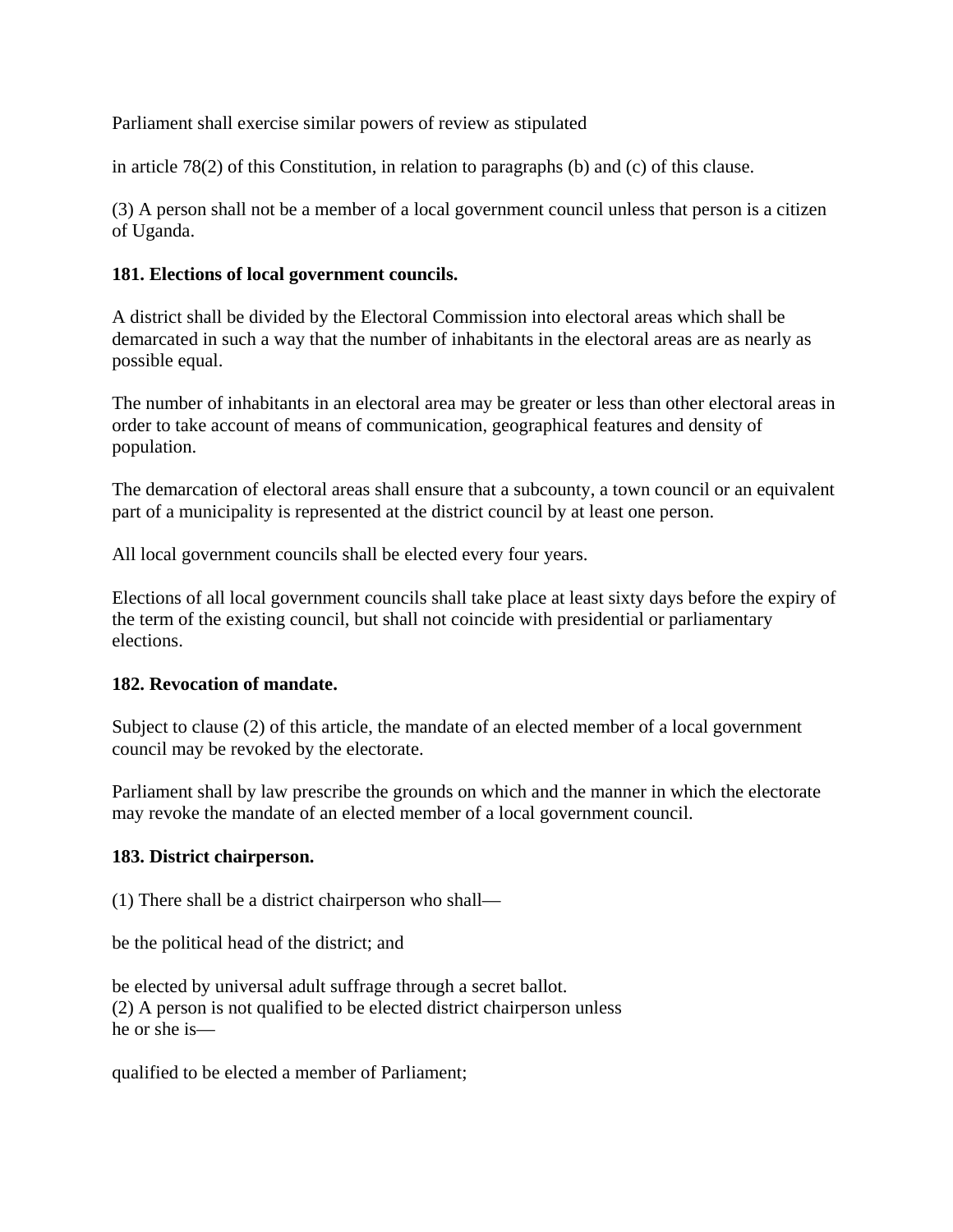at least thirty years and not more than seventy-five years of age; and

a person ordinarily resident in the district.

(3) The district chairperson shall—

preside at meetings of the executive committee of the district;

monitor the general administration of the district;

coordinate the activities of urban councils and councils of the lower local administrative units in the district;

coordinate and monitor Government functions as between the district and the Government; and

perform such other functions as Parliament may prescribe.

(4) In the performance of the functions under clause (3) of this article, the chairperson shall be subject to the rules, decisions and recommendations of the district council and be answerable to the council.

### **184. Speaker of a district council.**

Each district council shall have a speaker elected by the district council from among its members; but a person shall only be taken to have been elected if the votes cast in his or her favour are more than 50 percent of all the members of the council.

The speaker of the council shall, in relation to the council, perform similar functions to those of the Speaker of Parliament.

### **185. Removal of a district chairperson and speaker.**

(1) The district chairperson or the speaker of a district council may be removed from office by the council by resolution supported by the votes of not less than two-thirds of all members of the council on any of the following grounds—

abuse of office;

misconduct or misbehaviour; or

such physical or mental incapacity as would render him or her incapable of performing the duties of his or her office.

(2) Parliament shall prescribe any other grounds and the procedure for the removal of a district chairperson or the speaker of a council under this article.

### **186. District executive committee.**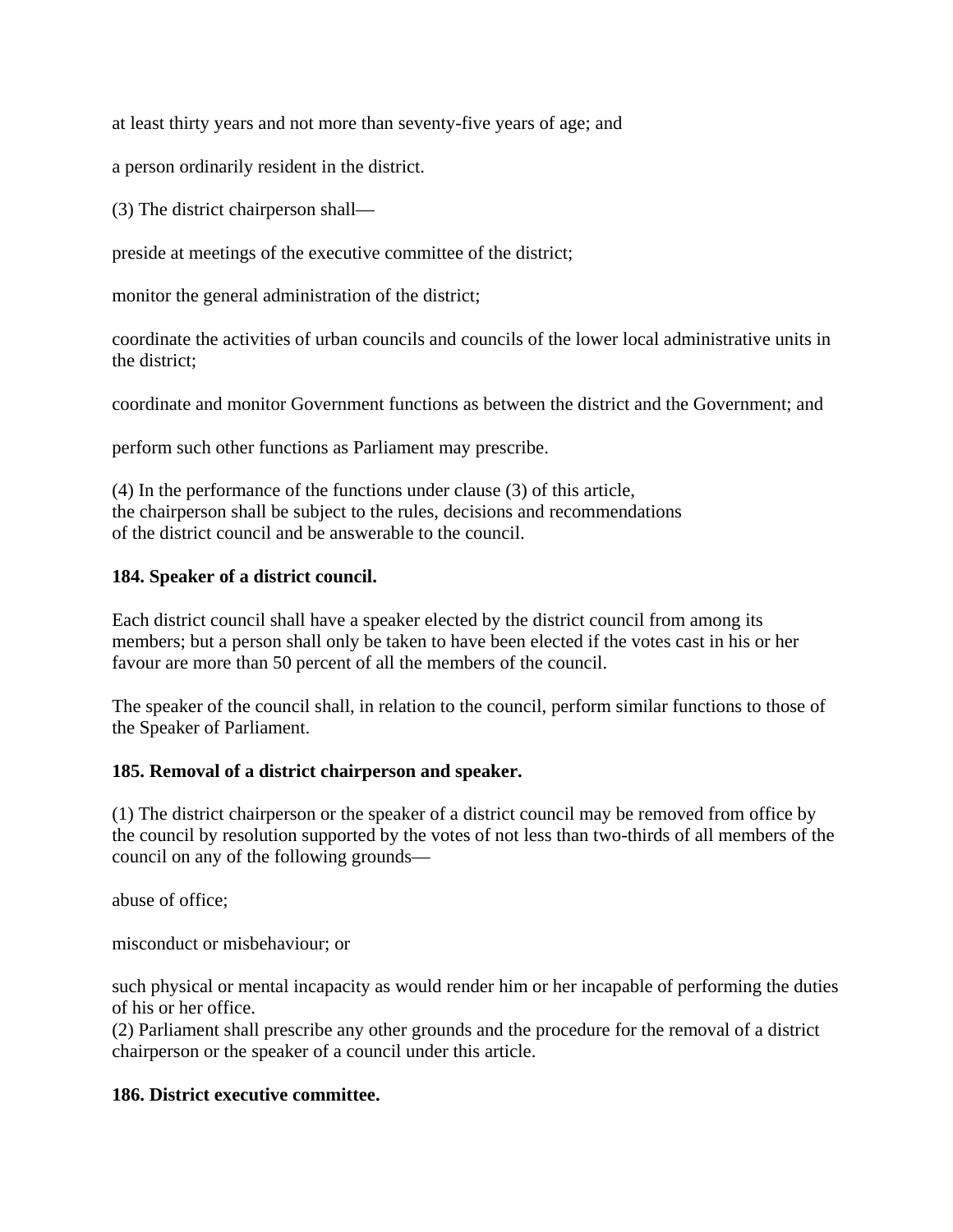There shall be an executive committee for each district council which shall perform the executive functions of the council.

An executive committee shall consist of—

the district chairperson;

the vice chairperson; and

such number of secretaries as the council may decide.

The vice chairperson shall be a person nominated by the district chairperson from among members of the council and approved by two-thirds of all members of the council.

The secretaries shall be nominated by the chairperson from among members of the council and approved by a majority of all members of the council.

The vice chairperson shall deputise for the chairperson and shall perform such other functions as may be assigned to him or her by the chairperson.

If the district chairperson dies, resigns or is removed from office, the vice chairperson shall assume the office of chairperson until the election of a new district chairperson, but the election shall be held within six months after the occurrence of the event.

A secretary shall have responsibility for such functions of the district council as the district chairperson may from time to time assign to him or her.

A district council shall appoint standing and other committees necessary for the efficient performance of its functions.

The following shall apply with respect to the composition of the committees of a district council—

(a) the chairpersons and members of the committees shall be elected

from among the members of the council; (b) the district chairperson, the vice chairperson and a secretary shall not be members of a committee of the council but may take part in its proceedings without voting.

# **187. Vacation of office of member of district executive committee.**

(1) The office of a member of a district executive committee shall become vacant if—

the appointment of that member is revoked by the district chairperson; or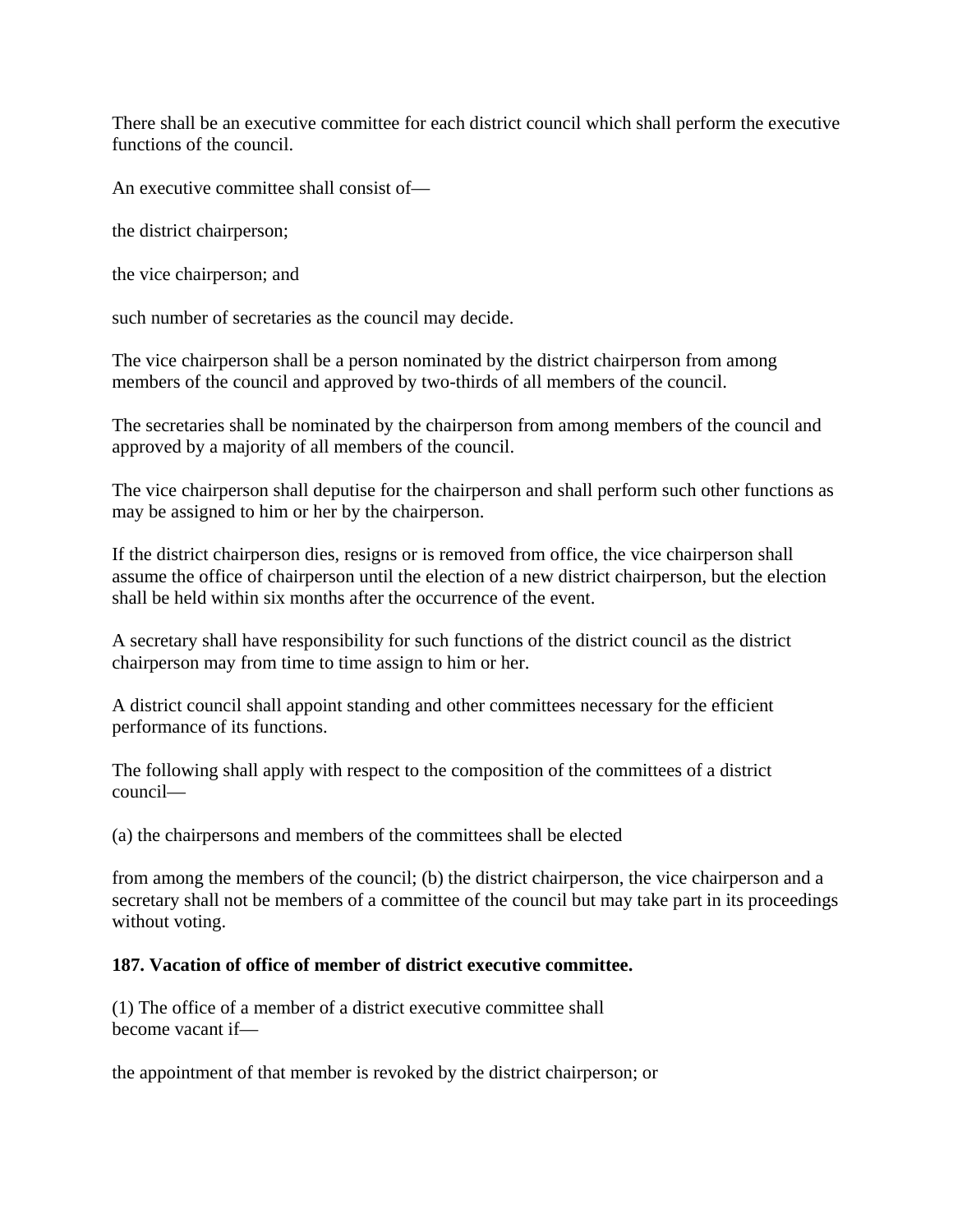that member— (i) is elected as speaker of the district council; (ii) resigns from office;

(iii) becomes disqualified to be a member of the district council; (iv) is unable to perform his or her functions due to mental or

physical incapacity or dies; (v) is censured by the council; or

(c) a new chairperson assumes office.

A district council may, by resolution supported by not less than half of all members of the council, pass a vote of censure against a member of the executive committee.

Proceedings for censure shall be initiated by a petition to the chairperson through the speaker signed by not less than one-third of all the members of the district council to the effect that they are dissatisfied with the conduct or performance of the member of the executive committee.

The chairperson shall, upon receipt of the petition, cause a copy of it to be given to the member of the executive committee in question.

The motion for the resolution of censure shall not be debated until the expiry of fourteen days after the petition was sent to the chairperson.

A member of the executive committee in respect of whom a vote of censure is debated under clause (5) of this article is entitled during the debate to be heard in his or her defence.

Nothing in this article shall prevent a person from being reappointed to the executive committee of a district council.

# **188. Chief administrative officer.**

There shall be a chief administrative officer for every district.

The chief administrative officer shall be appointed by the district service commission and shall be the chief accounting officer for the district.

Parliament shall by law establish the qualifications and functions of the chief administrative officer.

## **189. Functions of the Government and district councils.**

Subject to the provisions of this Constitution, the functions and services specified in the Sixth Schedule to this Constitution shall be the responsibility of the Government.

District councils and the councils of lower local government units may, on request by them, be allowed to exercise the functions and services specified in the Sixth Schedule to this Constitution or if delegated to them by the Government or by Parliament by law.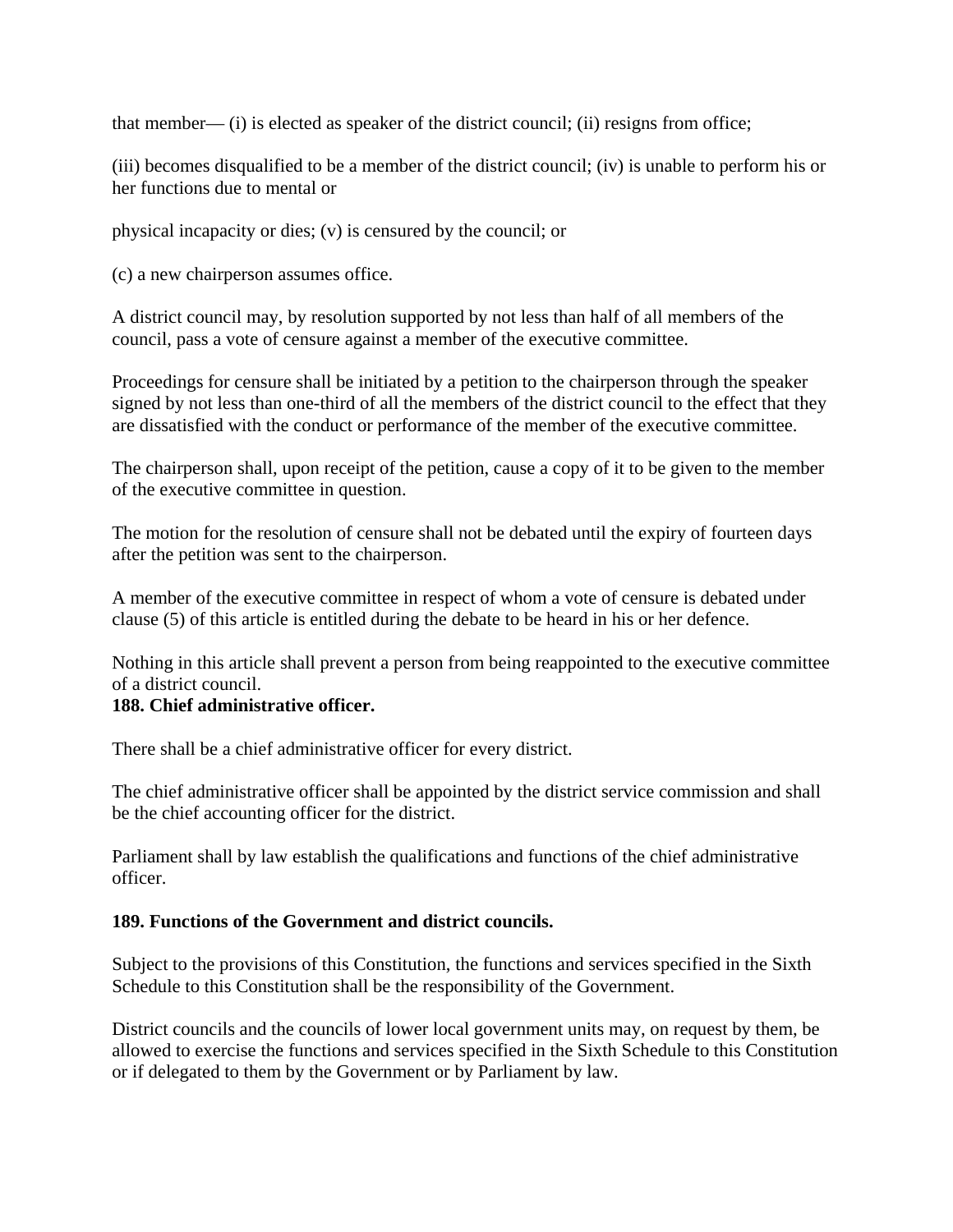District councils shall have responsibility for any functions and services not specified in the Sixth Schedule to this Constitution.

Subject to the provisions of this Constitution, the Government may, on request by a district council, assume responsibility for functions and services assigned to the district council.

*Finances of local governments.*

## **190. Planning.**

District councils shall prepare comprehensive and integrated development plans incorporating the plans of lower level local governments for submission to the National Planning Authority.

## **191. Power to levy and appropriate taxes.**

(1) Local governments shall have power to levy, charge, collect and appropriate fees and taxes in accordance with any law enacted by Parliament by virtue of article 152 of this Constitution.

The fees and taxes to be levied, charged, collected and appropriated under clause (1) of this article shall consist of rents, rates, royalties, stamp duties, personal graduated tax, cess, fees on registration and licensing and any other fees and taxes that Parliament may prescribe.

No appropriation of funds by a local government shall be made unless approved in a budget by its council.

Parliament shall by law make provision for tax appeals in relation to taxes to which this article applies.

# **192. Collection of taxes by local government.**

Parliament shall by law provide—

for the taxes that may be collected by a local government for or on behalf of the Government for payment into the Consolidated Fund;

for a local government to retain for the purposes of its functions and services, a specified proportion of the revenues collected for or on behalf of the Government from the district.

## **193. Grants to local governments.**

(1) The President shall for each financial year, in accordance with this Constitution, cause to be presented to Parliament proposals as to the monies to be paid out of the Consolidated Fund as—

unconditional grant in accordance with clause (2) of this article;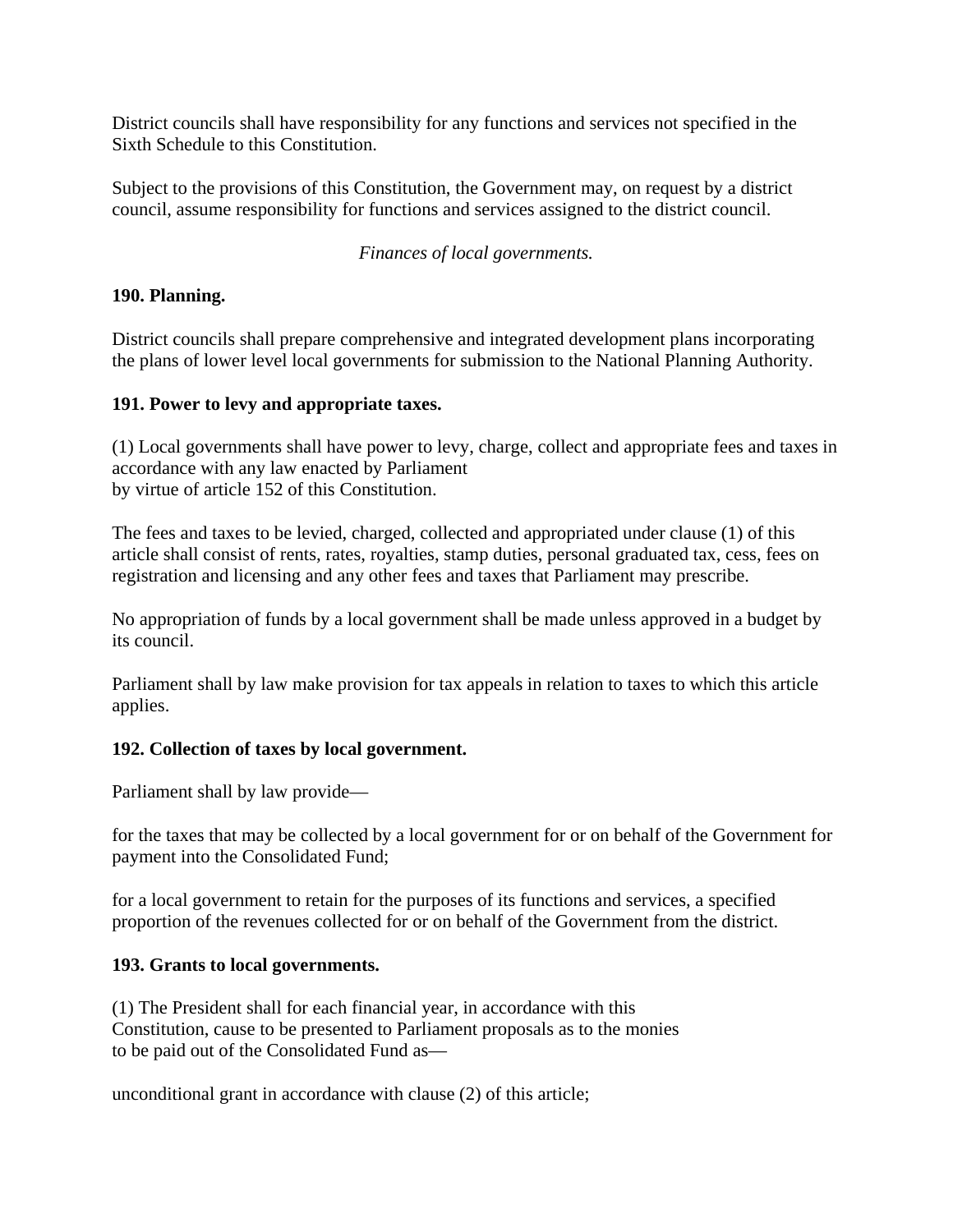conditional grant in accordance with clause (3) of this article;

equalisation grant in accordance with clause (4) of this article.

Unconditional grant is the minimum grant that shall be paid to local governments to run decentralised services and shall be calculated in the manner specified in the Seventh Schedule to this Constitution.

Conditional grant shall consist of monies given to local governments to finance programmes agreed upon between the Government and the local governments and shall be expended only for the purposes for which it was made and in accordance with the conditions agreed upon.

Equalisation grant is the money to be paid to local governments for giving subsidies or making special provisions for the least developed districts and shall be based on the degree to which a local government unit is lagging behind the national average standard for a particular service.

District councils shall be obliged to indicate how conditional and equalisation grants obtained from the Government are to be passed onto the lower levels of local government.

The proposals made under clause (1) of this article shall be made at the same time as the estimates of revenue and expenditure under article 155 of this Constitution and shall state the sums of monies that are to be paid to each local government.

The proposals made under this article shall form part of the Appropriation Act as provided for in article 156 of this Constitution.

## **194. Local Government Finance Commission.**

There shall be a Local Government Finance Commission which shall consist of seven members appointed by the President.

Of the seven members referred to in clause (1) of this article, four shall be nominated by the local governments.

The members of the Local Government Finance Commission shall elect from among themselves a chairperson and a vice chairperson.

The Local Government Finance Commission shall—

advise the President on all matters concerning the distribution of revenue between the Government and local governments and the allocation to each local government of monies out of the Consolidated Fund;

in consultation with the National Planning Authority, consider and recommend to the President the amount to be allocated as the equalisation and conditional grants and their allocation to each local government;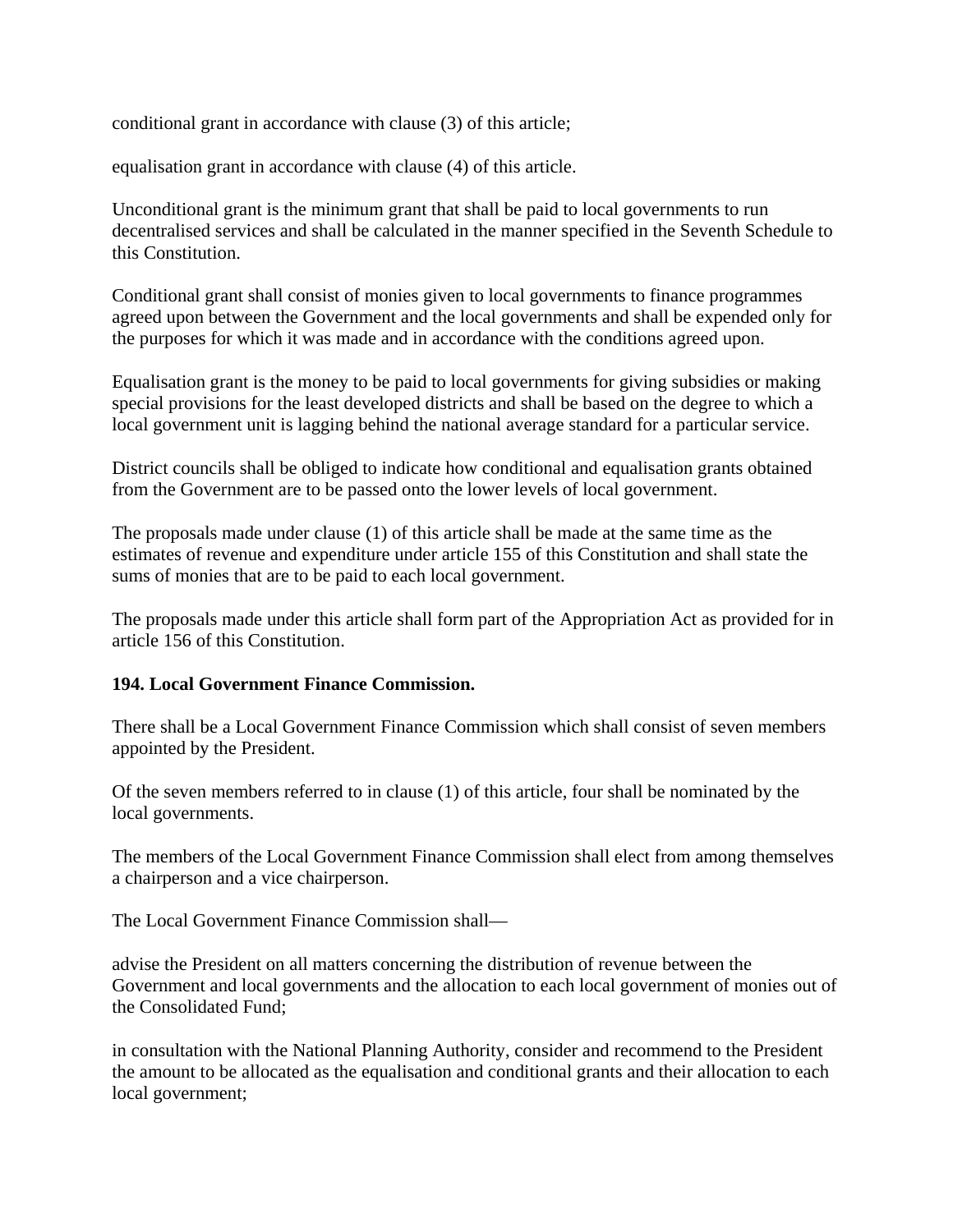consider and recommend to the President potential sources of revenue for local governments;

advise the local governments on appropriate tax levels to be levied by local governments;

(e) perform such other functions as Parliament shall prescribe.

(5) The expenses of the commission, including salaries, allowances and pensions payable to persons serving with the commission, shall be charged on the Consolidated Fund.

## **195. Loans and grants.**

Subject to the provisions of this Constitution and with the approval of the Government, a local government may, for the carrying out of its functions and services, borrow money or accept and use any grant or assistance as Parliament shall prescribe.

#### **196. Accountability.**

Parliament shall make laws—

requiring each local government to draw up a comprehensive list of all its internal revenue sources and to maintain data on total potential collectable revenues;

prescribing financial control and accountability measures for compliance by all local governments;

imposing regular audit requirements and procedures for local governments.

## **197. Financial autonomy of urban authorities.**

Urban authorities shall have autonomy over their financial and planning matters in relation to the district councils as Parliament may, by law, provide.

*District service commissions.*

#### **198. District service commissions.**

There shall be a district service commission for each district.

The district service commission shall consist of a chairperson and such other members as the district council shall determine, at least one of whom shall represent urban authorities and all of whom shall be appointed by the district council on the recommendation of the district executive committee with the approval of the Public Service Commission.

Members of a district service commission shall be persons of high moral character and proven integrity.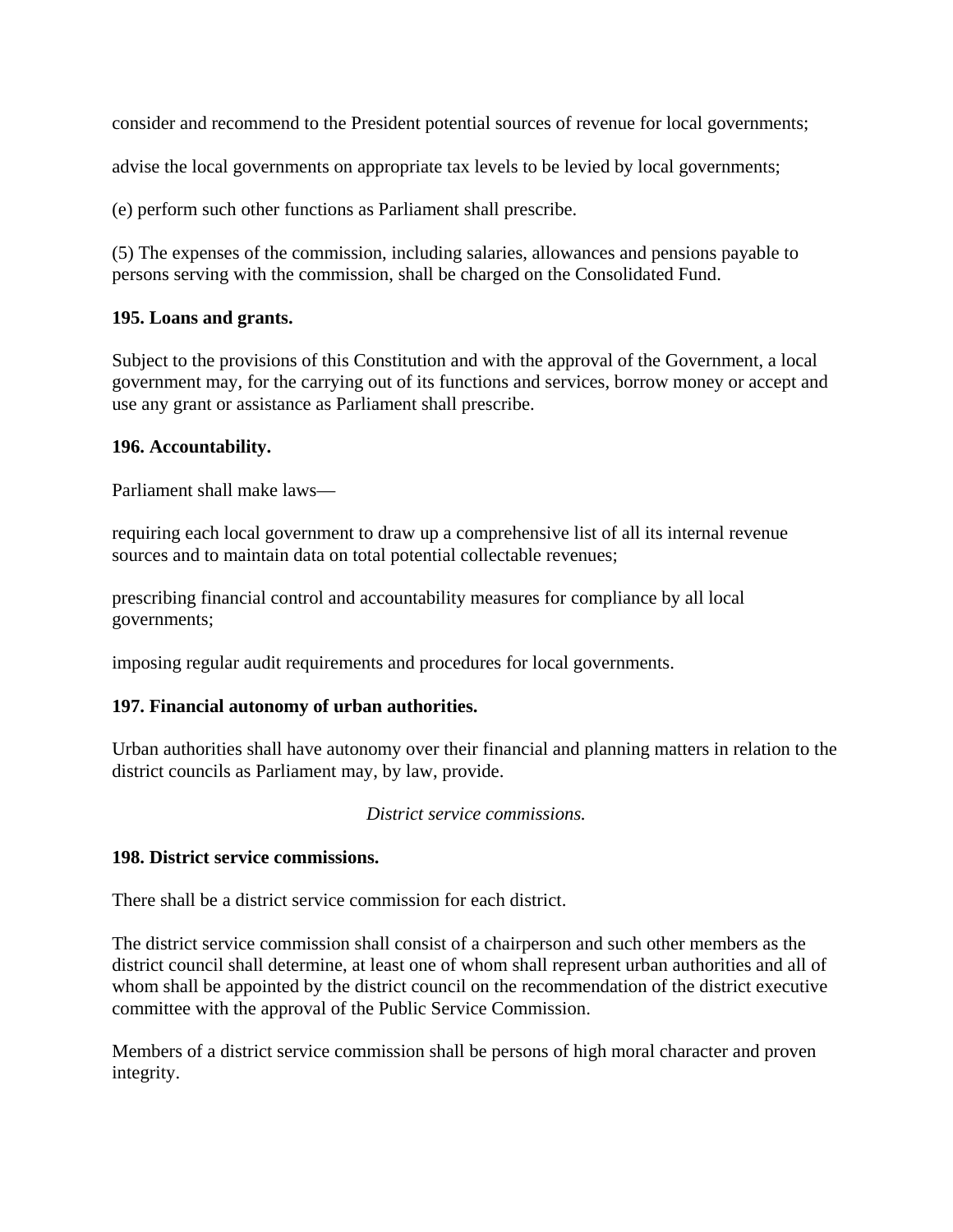Members of a district service commission shall hold office for a period of four years but are eligible for reappointment for one more term.

In the performance of its functions, a district service commission shall conform to the standards established by the Public Service Commission for the public service generally.

A member of the district service commission may be removed from office by the executive committee of the district with the approval of the district council and after consultation with the Public Service Commission but may be removed only for—

inability to perform the functions of that office arising from physical or mental incapacity;

misbehaviour or misconduct; or

incompetence.

## **199. Secondment of staff.**

Subject to the provisions of this Constitution, the Government may, on request by a district council, post persons to fill, assist and complement the service of a local government.

#### **200. Functions of district service commissions.**

Subject to the provisions of this Constitution, the power to appoint persons to hold or act in any office in the service of a district, including the power to confirm appointments, to exercise disciplinary control over persons holding or acting in any such office and to remove those persons from office, is vested in the district service commission.

The terms and conditions of service of local government staff shall conform with those prescribed by the Public Service Commission for the public service generally.

The district service commission may establish committees in respect of specialised disciplines.

*General.*

## **201. Exercise of administrative functions.**

The functions of a district government shall be exercised in accordance with this Constitution and any other law; but the exercise of those functions shall not detract from the order, peace and good governance of any part of Uganda.

## **202. Takeover of district administration by the President.**

(1) The President may, with the approval of two-thirds of all the members of Parliament, assume the executive and legislative powers of any district in any of the following circumstances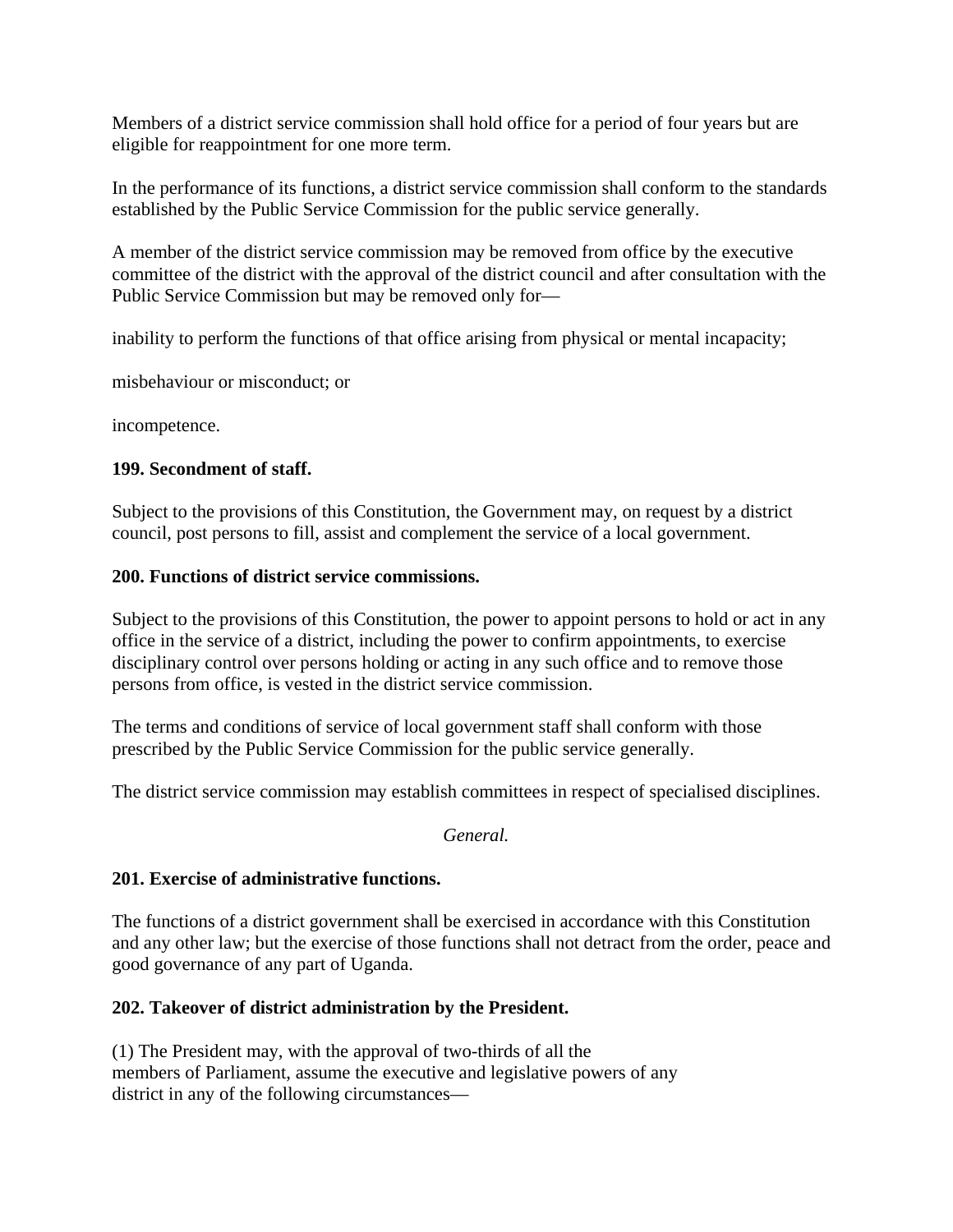where the district council so requests and it is in the public interest to do so;

where a state of emergency has been declared in that district or in Uganda generally; or

where it has become extremely difficult or impossible for the district government to function.

The exercise by the President of the power conferred by this article may be done through such persons or officers as the President may appoint; and the legislative functions shall be exercised by statutory instruments.

Unless approved by Parliament for a longer term, the exercise by the President of the power conferred by this article shall be for a period not exceeding ninety days.

Upon the expiry of the term under clause (3) of this article—

the President shall hand back the administration of the district to the incumbent district government; or

if Parliament decides that the prevailing circumstances still make it impossible for the incumbent district government to resume the administration of the district then— (i) where the unexpired term of the council is longer than

twelve months, the President shall cause elections to be held for a new district council within sixty days; or (ii) where the unexpired term of the council is less than twelve months, the President shall continue to administer the district until the next elections are held. **203. Resident district commissioner.**

There shall be for each district a resident district commissioner who shall be a senior civil servant appointed by the President.

The functions of a resident district commissioner are—

to coordinate the administration of Government services in the district;

to advise the district chairperson on matters of a national nature that may affect the district or its plans and programmes and particularly the relations between the district and the Government; and

to carry out such other functions as may be assigned by the President or prescribed by Parliament.

## **204. Terms and conditions of service.**

Parliament shall prescribe the guidelines to be followed by the district councils in determining terms and conditions of service for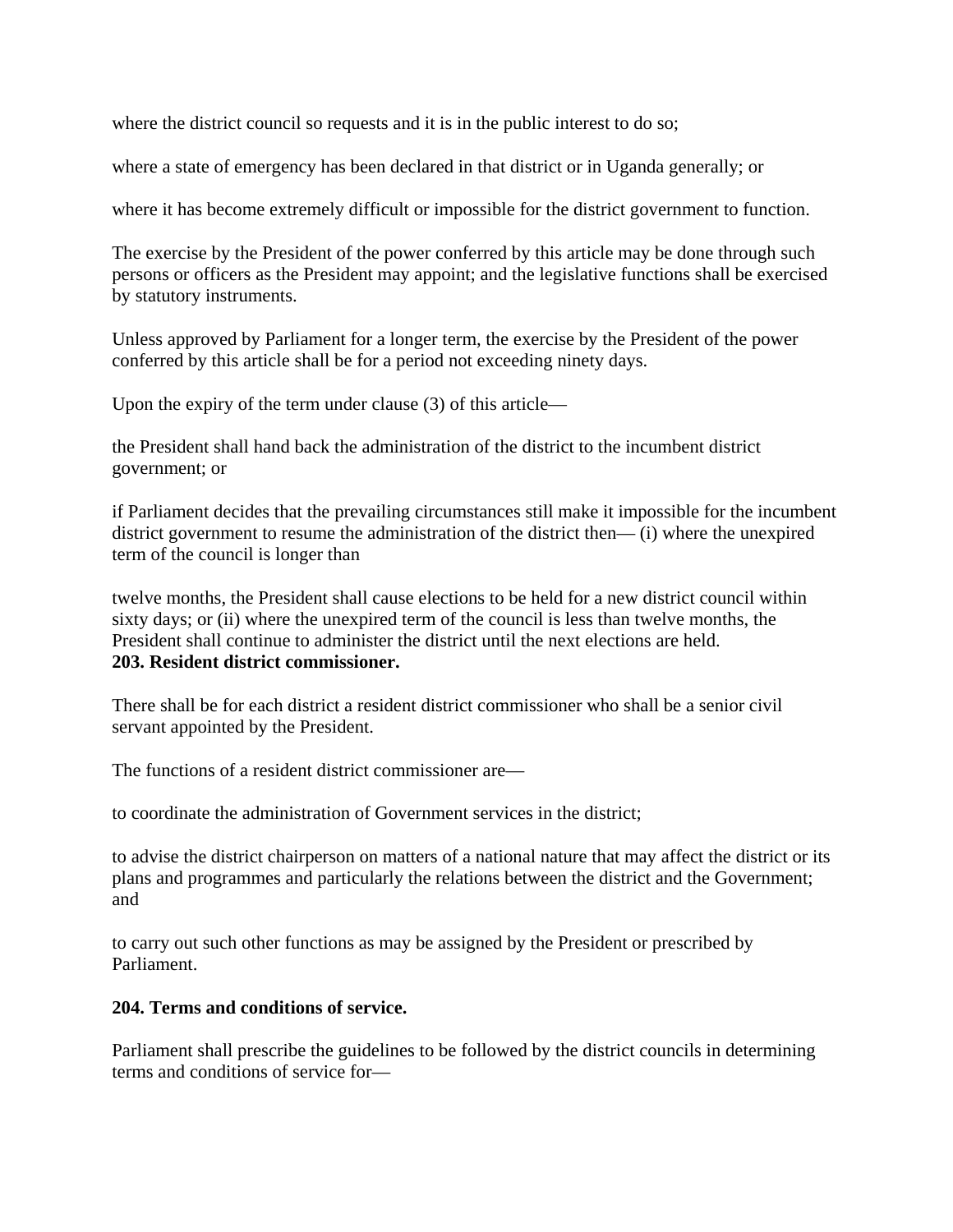members of the local government councils; and

members of the district service commissions and their committees.

## **205. Prohibition of holding political offices concurrently.**

(1) No person shall hold concurrently on a full-time basis, political offices—

in the service of the Government and that of a local government; or

in the service of a higher local government and that of a lower local government.

(2) In this article, "political office" means the office of a Minister, a member of Parliament or a member of a local government council, or any other office prescribed by Parliament.

## **206. Parliament to make laws regarding local government.**

(1) Subject to the provisions of this Constitution, Parliament shall make laws relating to local government for the purpose of giving full effect to this Chapter. (2) Without prejudice to the general effect of clause (1) of this article, Parliament may make laws—

limiting the number of political offices that may be created by local governments;

enabling councils to make laws, regulations or other instruments for the administration of their areas of jurisdiction;

requiring that with appropriate modifications, the system of government as it operates at the district level shall apply at the lower levels of local government units.

## **207. Interpretation.**

In this Chapter, a reference to a local government includes—

a district council;

an urban council;

a subcounty council; or

any other unit prescribed by law to replace any of the councils mentioned in paragraphs (a), (b) and (c) of this article.

# **Chapter Twelve Defence And National Security.**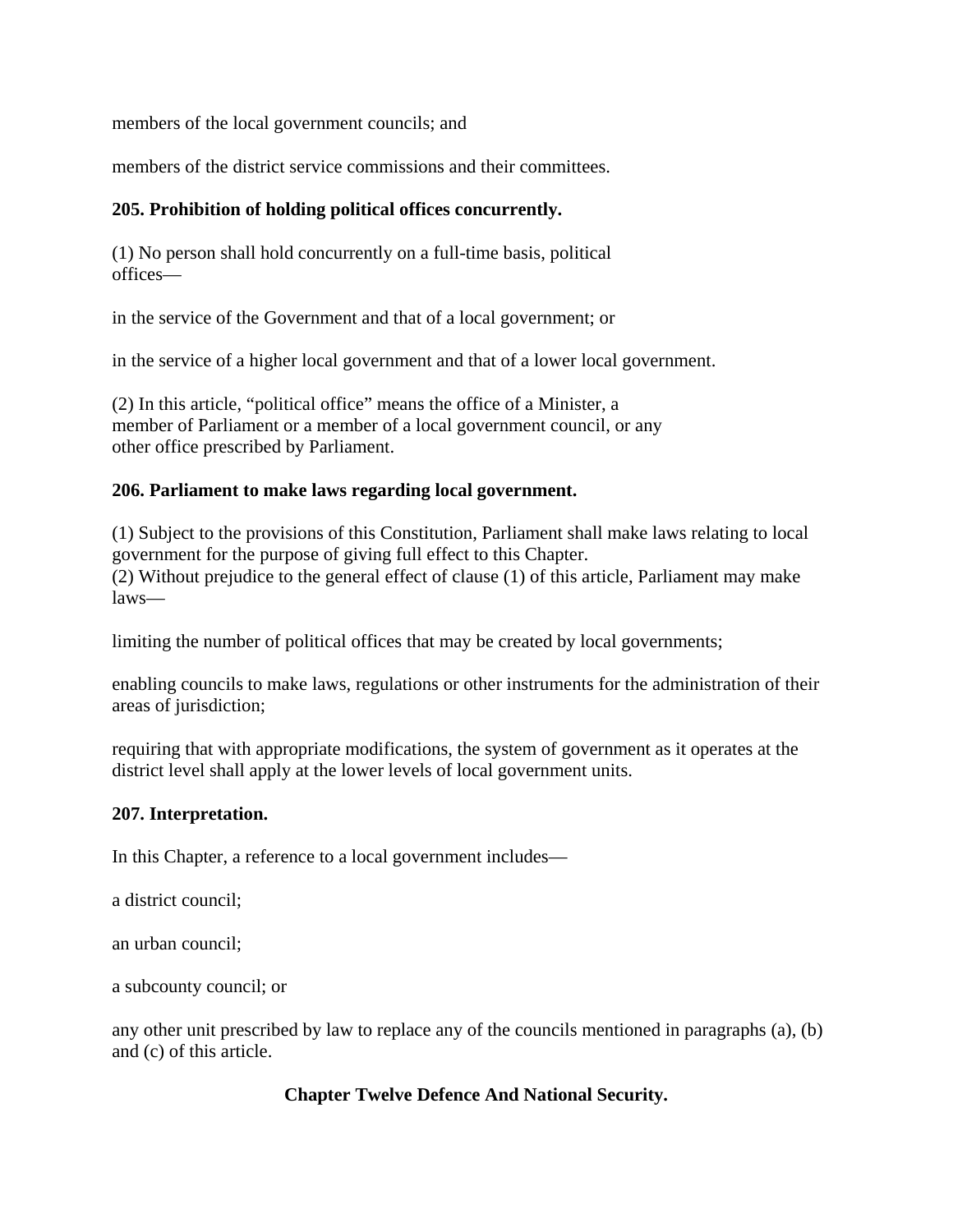## *Uganda Peoples' Defence Forces.*

## **208. Uganda Peoples' Defence Forces.**

There shall be armed forces to be known as the Uganda Peoples' Defence Forces.

The Uganda Peoples' Defence Forces shall be nonpartisan, national in character, patriotic, professional, disciplined, productive and subordinate to the civilian authority as established under this Constitution.

Members of the Uganda Peoples' Defence Forces shall be citizens of Uganda of good character.

No person shall raise an armed force except in accordance with this Constitution.

#### **209. Functions of the defence forces.**

The functions of the Uganda Peoples' Defence Forces are—

to preserve and defend the sovereignty and territorial integrity of Uganda;

to cooperate with the civilian authority in emergency situations and in cases of natural disasters;

to foster harmony and understanding between the defence forces and civilians; and

to engage in productive activities for the development of Uganda.

## **210. Parliament to regulate the Uganda Peoples' Defence Forces.**

Parliament shall make laws regulating the Uganda Peoples' Defence Forces and, in particular, providing for—

the organs and structures of the Uganda Peoples' Defence Forces;

recruitment, appointment, promotion, discipline and removal of members of the Uganda Peoples' Defence Forces and ensuring that members of the Uganda Peoples' Defence Forces are recruited from every district of Uganda;

terms and conditions of service of members of the Uganda

Peoples' Defence Forces; and (d) the deployment of troops outside Uganda.

*Uganda Police Force.*

## **211. Uganda Police Force.**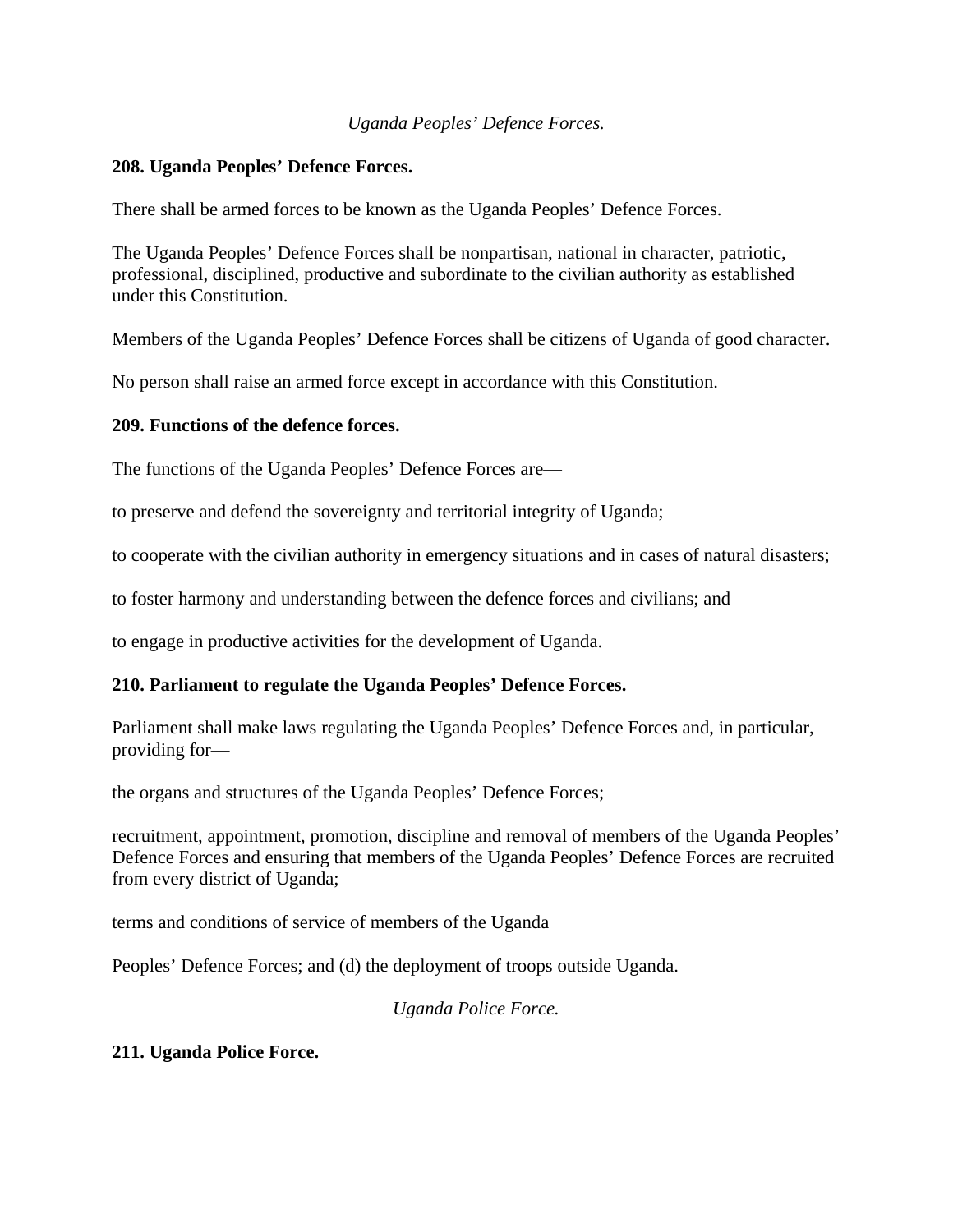There shall be a police force to be known as the Uganda Police Force and such other police forces in Uganda as Parliament may by law prescribe.

Subject to the provisions of this Constitution, every police force in Uganda shall be organised and administered in such a manner and shall have such functions as Parliament may by law prescribe.

The Uganda Police Force shall be nationalistic, patriotic, professional, disciplined, competent and productive; and its members shall be citizens of Uganda of good character.

# **212. Functions of the Uganda Police Force.**

The functions of the Uganda Police Force shall include the following—

to protect life and property;

to preserve law and order;

to prevent and detect crime; and

to cooperate with the civilian authority and other security organs established under this Constitution and with the population generally.

# **213. Command of the Uganda Police Force.**

There shall be an Inspector General of Police and a Deputy Inspector General of Police.

The Inspector General and the Deputy Inspector General of Police shall be appointed by the President with the approval of Parliament.

The Uganda Police Force shall be under the command of the Inspector General of Police who shall be assisted by the Deputy Inspector General of Police in the performance of his or her functions.

In the performance of the functions under clause (3) of this article, the Inspector General of Police shall be subject to and act in accordance with the laws of Uganda; except that on matters of policy, the President may give directions to the Inspector General.

The Inspector General or the Deputy Inspector General of Police may be removed from office by the President.

# **214. Parliament to regulate the Uganda Police Force.**

Parliament shall make laws—

providing for the organisation and administration of the Uganda Police Force;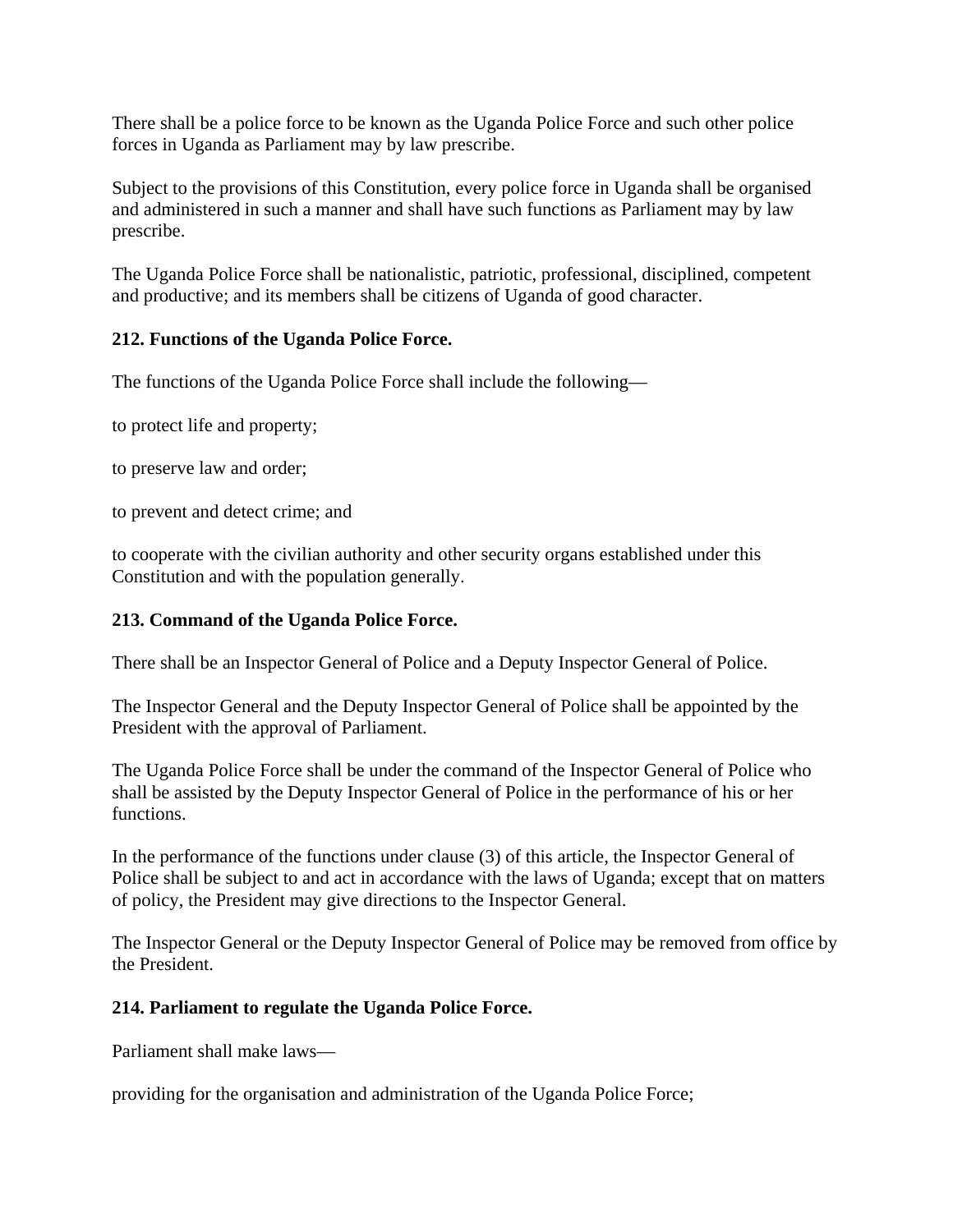ensuring that members of the Uganda Police Force are recruited from every district of Uganda; and

regulating generally the Uganda Police Force.

# *Uganda Prisons Service.*

# **215. Uganda Prisons Service.**

There shall be a prisons service to be known as the Uganda Prisons Service.

The Uganda Prisons Service shall be nationalistic, patriotic, professional, disciplined, competent and productive; and its members shall be citizens of Uganda of good character recruited from every district of Uganda.

# **216. Commissioner and Deputy Commissioner of Prisons.**

There shall be a Commissioner of Prisons and a Deputy Commissioner of Prisons appointed by the President with the approval of Parliament.

The Commissioner or the Deputy Commissioner of Prisons may be removed by the President.

# **217. Parliament to regulate the Uganda Prisons Service.**

Parliament shall make laws—

providing for the organisation, administration and functions of the Uganda Prisons Service;

ensuring that members of the Uganda Prisons Service are recruited from every district of Uganda; and

regulating generally the Uganda Prisons Service.

*Intelligence services.*

# **218. Intelligence services.**

Parliament may by law establish intelligence services and may prescribe their composition, functions and procedures.

No intelligence service shall be established by the Government except by or under an Act of Parliament.

*National Security Council.*

# **219. National Security Council.**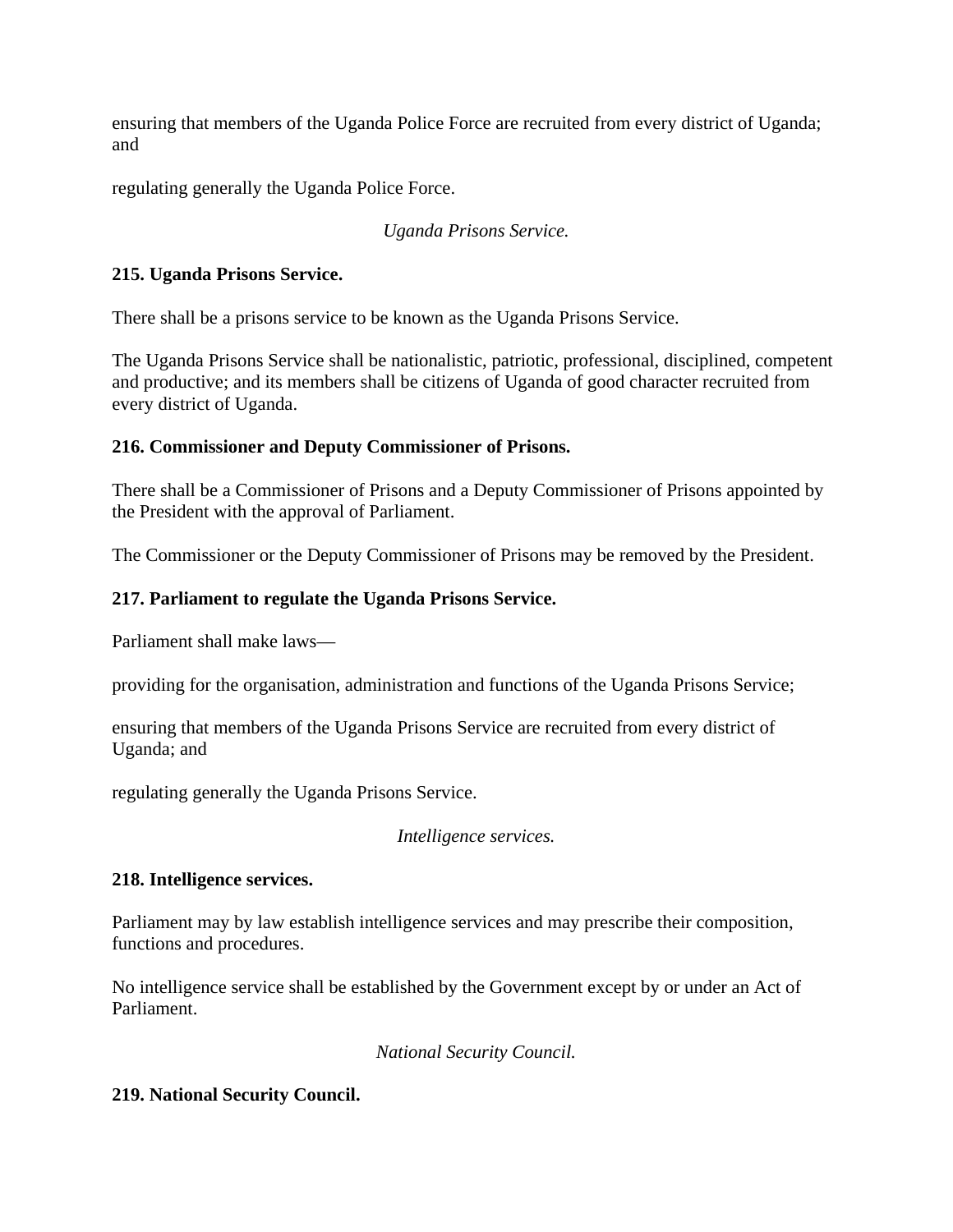There shall be a National Security Council which shall consist of the President as chairperson and such other members as Parliament may determine.

# **220. Functions of the National Security Council.**

The functions of the National Security Council are—

to inform and advise the President on matters relating to national security; and

any other functions prescribed by Parliament.

# *General.*

# **221. Security organisations to observe human rights.**

It shall be the duty of the Uganda Peoples' Defence Forces and any other armed force established in Uganda, the Uganda Police Force and any other police force, the Uganda Prisons Service, all intelligence services and the National Security Council to observe and respect human rights and freedoms in the performance of their functions.

# **222. Parliament to regulate possession and use of firearms and ammunition.**

Parliament shall make laws to regulate the possession and use of firearms and ammunition.

# **Chapter Thirteen Inspectorate of Government.**

# **223. Inspectorate of Government.**

There shall be an Inspectorate of Government.

The Inspectorate of Government shall consist of—

the Inspector General of Government; and

such number of Deputy Inspectors General as Parliament may prescribe.

At least one of the persons referred to in clause (2) of this article shall be a person qualified to be appointed a judge of the High Court.

The Inspector General of Government and a Deputy Inspector General shall be appointed by the President with the approval of Parliament and shall not, while holding office, hold any other office of emolument in the public service.

A person shall not be eligible for appointment as Inspector General of Government or Deputy Inspector General of Government unless that person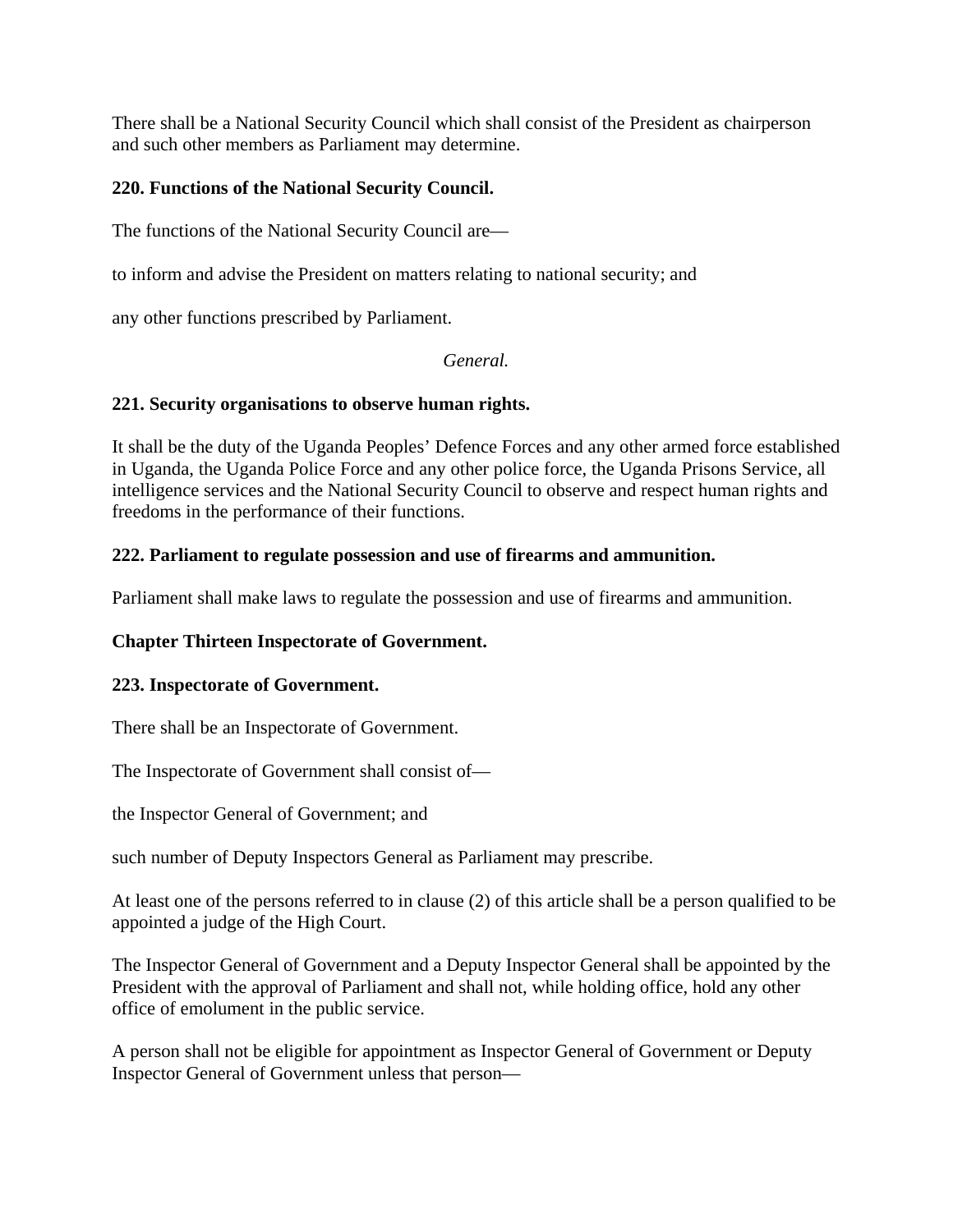is a citizen of Uganda;

is a person of high moral character and proven integrity; and

possesses considerable experience and demonstrated competence and is of high calibre in the conduct of public affairs.

(6) A person shall resign his or her office on appointment as an Inspector General or a Deputy Inspector General, if that person is—

a member of Parliament;

a member of a local government council; or

a member of the executive of a political party or organisation.

The Inspector General of Government and Deputy Inspectors General shall hold office for a term of four years but shall be eligible for reappointment only once.

The remuneration and other conditions of service of members of the Inspectorate of Government shall be prescribed by Parliament and the salaries and allowances of members of the Inspectorate shall be charged on the Consolidated Fund.

## **224. Removal of Inspector General and Deputy Inspector General.**

The Inspector General or a Deputy Inspector General may be removed from office by the President on the recommendation of a special tribunal constituted by Parliament only for—

inability to perform the functions of his or her office arising from infirmity of body or mind;

misconduct, misbehaviour or conduct unbecoming of the holder of the office; or

incompetence.

## **225. Functions of inspectorate.**

(1) The functions of the Inspectorate of Government shall be prescribed by Parliament and shall include the following—

to promote and foster strict adherence to the rule of law and principles of natural justice in administration;

to eliminate and foster the elimination of corruption, abuse of authority and of public office;

to promote fair, efficient and good governance in public offices;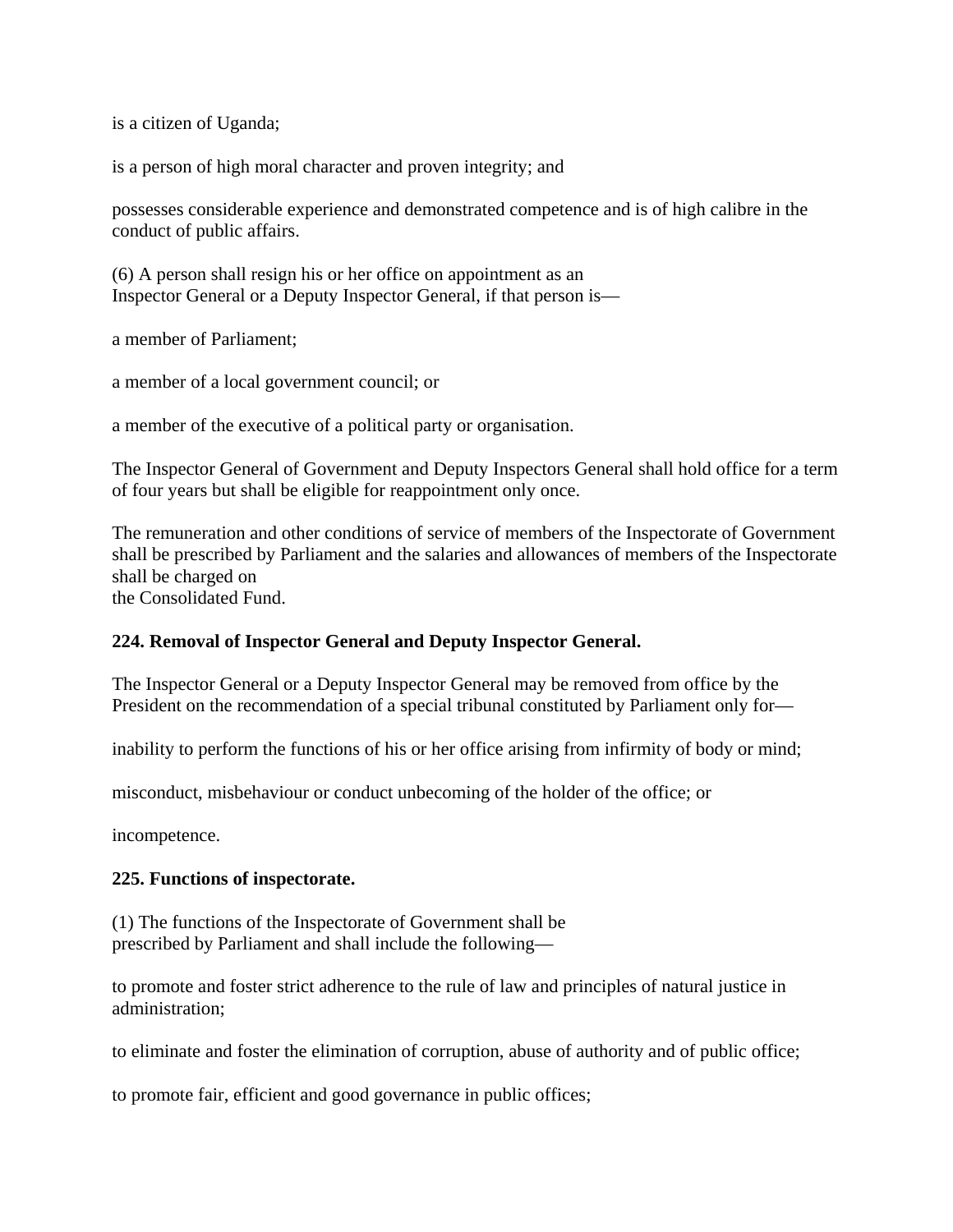subject to the provisions of this Constitution, to supervise the enforcement of the Leadership Code of Conduct;

to investigate any act, omission, advice, decision or recommendation by a public officer or any other authority to which this article applies, taken, made, given or done in exercise of administrative functions; and

to stimulate public awareness about the values of constitutionalism in general and the activities of its office, in particular, through any media and other means it considers appropriate.

(2) The Inspectorate of Government may investigate any matter referred to in clause (1)(a) of this article, on its own initiative or upon complaint made to it by any member of the public, whether or not that person has personally suffered any injustice by reason of that matter.

## **226. Jurisdiction of inspectorate.**

The jurisdiction of the Inspectorate of Government shall cover officers or leaders whether employed in the public service or not, and also such institutions, organisations or enterprises as Parliament may prescribe by law.

## **227. Independence of inspectorate.**

The Inspectorate of Government shall be independent in the performance of its functions and shall not be subject to the direction or control of any person or authority and shall only be responsible to Parliament.

## **228. Branches of inspectorate.**

The Inspectorate of Government may establish branches at district and other administrative levels as it considers fit for the better performance of its functions.

## **229. Resources of inspectorate.**

The Inspectorate of Government shall have an independent budget appropriated by Parliament and controlled by the inspectorate.

It shall be the duty of the State to facilitate the employment by the inspectorate of such adequate and qualified staff as are needed to enable the inspectorate to perform its functions effectively and efficiently.

## **230. Special powers of inspectorate.**

The Inspectorate of Government shall have power to investigate, cause investigation, arrest, cause arrest, prosecute or cause prosecution in respect of cases involving corruption, abuse of authority or of public office.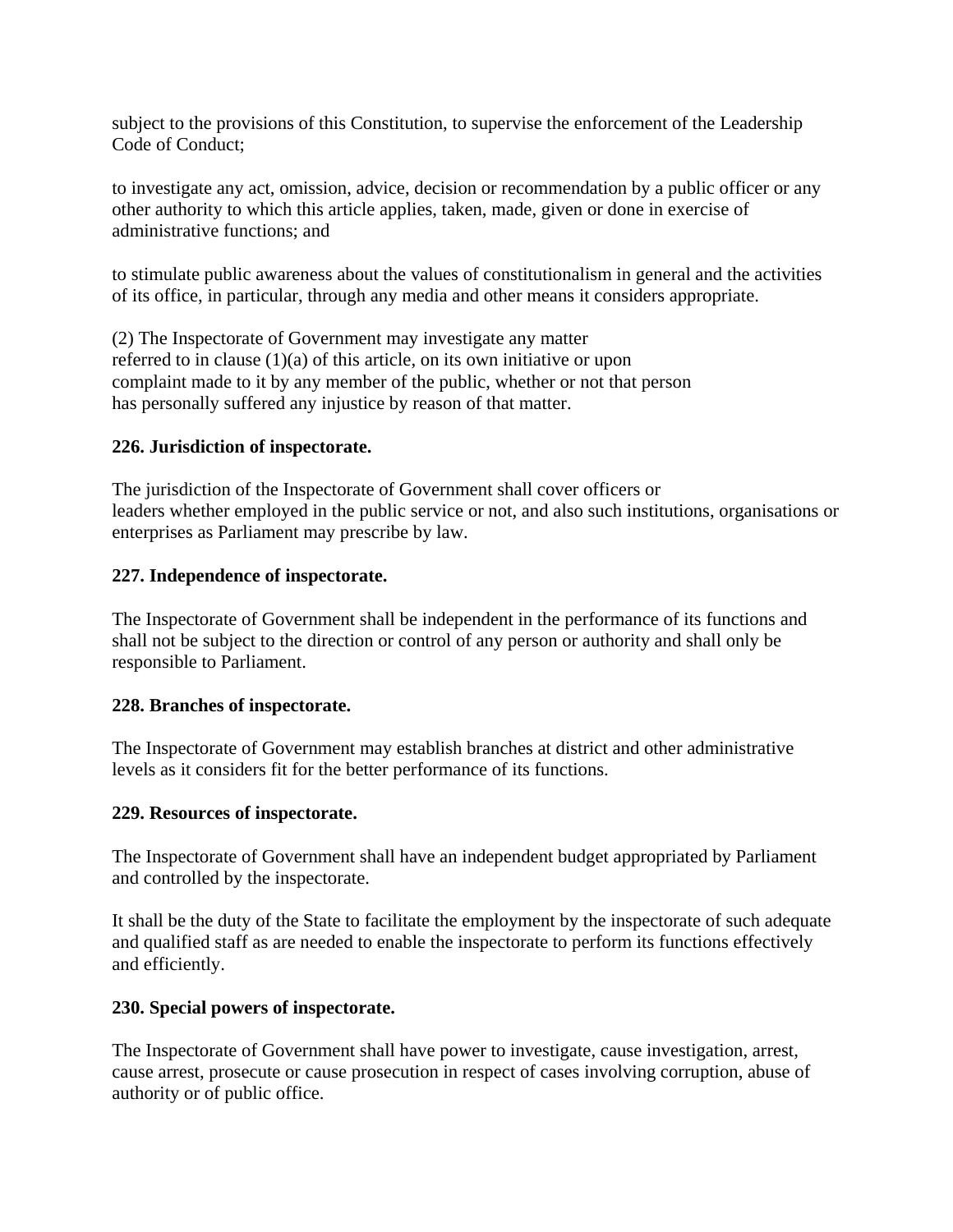The Inspector General of Government may, during the course of his or her duties or as a consequence of his or her findings, make such orders and give such directions as are necessary and appropriate in the circumstances.

Subject to the provisions of any law, the Inspectorate of Government shall have power to enter and inspect the premises or property of any department of Government, person or of any authority, to call for, examine and where necessary, retain any document or item in connection with the case being investigated, found on the premises; and may, in those premises, carry out any investigation for the purpose of its functions.

The Inspectorate of Government shall, when enforcing the Leadership Code of Conduct, have all the powers conferred on it by this Chapter in addition to any other powers conferred by law.

Subject to this Constitution, Parliament shall enact any law necessary for enabling the Inspectorate of Government to discharge its functions effectively and efficiently and, in particular, to ensure that the discharge of those functions is not frustrated by any person or authority.

# **231. Reports of inspectorate.**

The Inspectorate of Government shall submit to Parliament at least once in every six months a report on the performance of its functions, making such recommendations as it considers necessary and containing such information as Parliament may require.

A copy of the report referred to in clause (1) of this article shall be forwarded by the Inspectorate of Government to the President; and where any matter contained in the report relates to the administration of any local authority, an extract of the portion of the report on the matter shall be forwarded to that local authority.

The Speaker shall lay before Parliament the report submitted under clause (1) of this article within thirty days after it has been submitted, if Parliament is then in session, or, if Parliament is not in session, within thirty days after the commencement of its next following session.

# **232. Powers of Parliament regarding inspectorate.**

Parliament shall, subject to the provisions of this Constitution, make laws to give effect to the provisions of this Chapter.

Laws made for the purpose of this Chapter may, in particular, provide—

for regulating the procedure for the making of complaints and requests to the Inspectorate of Government and for the exercise of its functions;

for conferring such powers on it and imposing such duties on persons concerned as are necessary to facilitate it in the performance of its functions;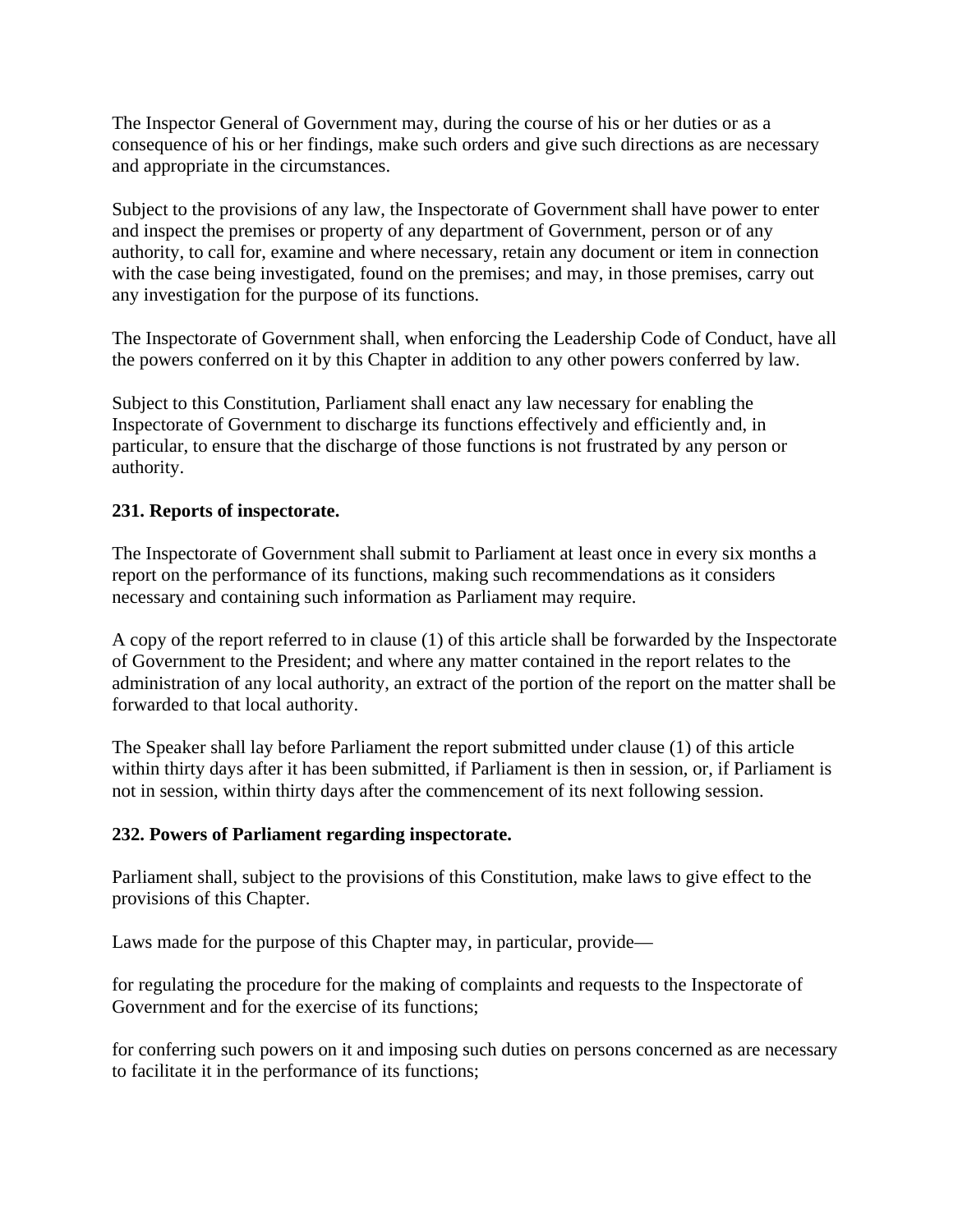for ensuring accessibility to the services of the inspectorate by the general public and decentralising the exercise of those functions and, where necessary, for enabling the delegation by the inspectorate of any of those functions to other authorities or persons at district or lower local government levels; and

for regulating the functioning of the Inspectorate of Government in relation to other institutions or bodies established under this Constitution or any other law.

# **Chapter Fourteen Leadership Code of Conduct.**

# **233. Leadership Code of Conduct.**

Parliament shall by law establish a Leadership Code of Conduct for persons holding such offices as may be specified by Parliament.

The Leadership Code of Conduct shall—

require specified officers to declare their incomes, assets and liabilities from time to time and how they acquired or incurred them, as the case may be;

prohibit conduct— (i) likely to compromise the honesty, impartiality and integrity

of specified officers; (ii) likely to lead to corruption in public affairs; or (iii) which is detrimental to the public good or welfare or good

governance;

prescribe the penalties to be imposed for breach of the code, without prejudice to the application of criminal penalties prescribed for the breach in question;

prescribe powers, procedures and practices for ensuring the effective enforcement of the code; and

make any other provision as may be necessary for ensuring the promotion and maintenance of honesty, probity, impartiality and integrity in public affairs and the protection of public funds and other public property.

## **234. Enforcement of code.**

The Leadership Code of Conduct shall be enforced by the Inspectorate of Government or such other authority as Parliament may by law prescribe.

## **235. Disqualification for breach of code.**

Parliament may, by law, provide that a person who has been dismissed or removed from office by reason of breach of the code of conduct shall be disqualified from holding any other public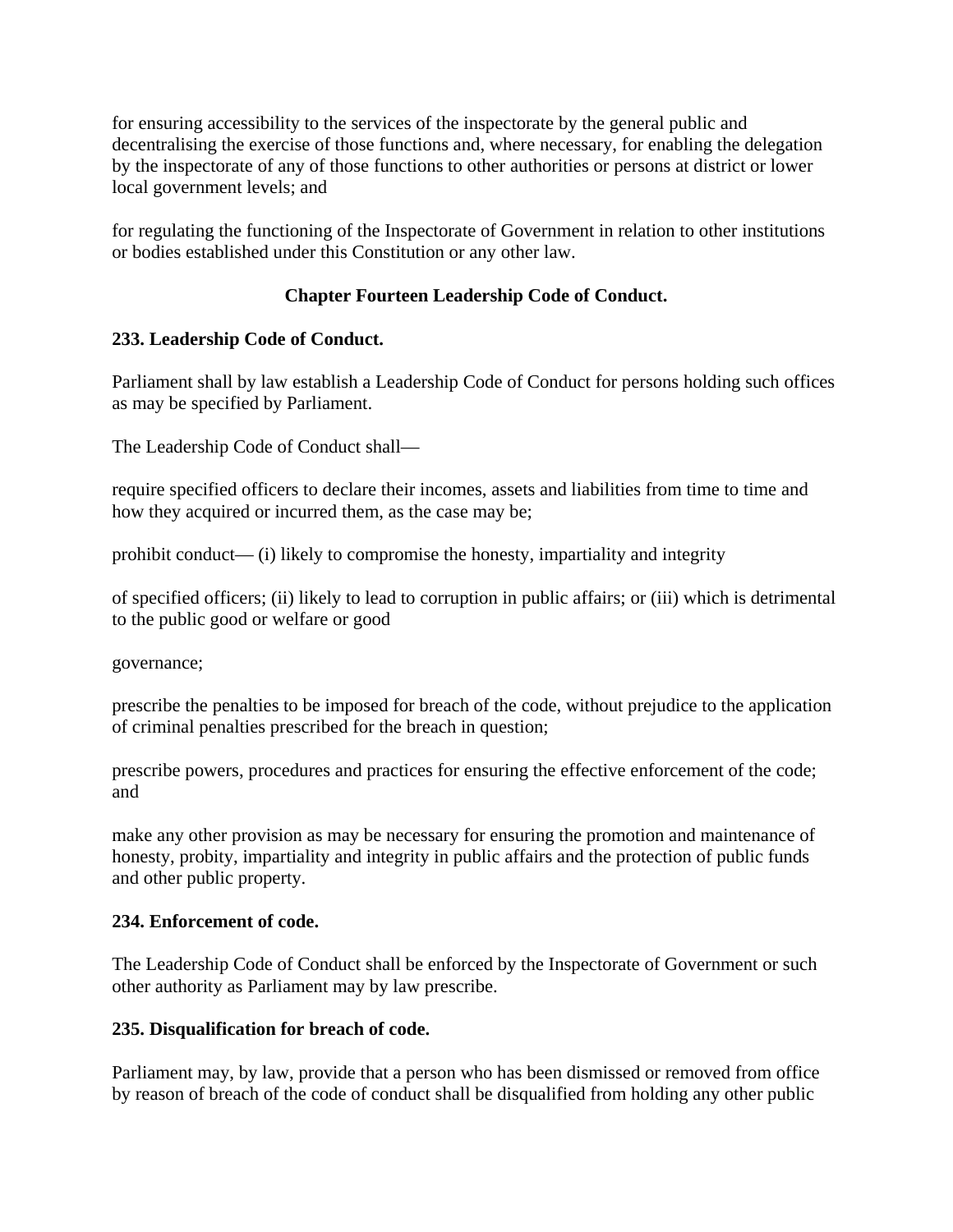office whether appointive or elective and either generally or for a prescribed period. **236. Interpretation.**

In this Chapter, unless the context otherwise requires, "specified officer" means the holder of an office to which the Leadership Code of Conduct applies.

# **Chapter Fifteen Land and Environment.**

*Land.*

# **237. Land ownership.**

Land in Uganda belongs to the citizens of Uganda and shall vest in them in accordance with the land tenure systems provided for in this Constitution.

Notwithstanding clause (1) of this article—

the Government or a local government may, subject to article 26 of this Constitution, acquire land in the public interest; and the conditions governing such acquisition shall be as prescribed by Parliament;

the Government or a local government as determined by Parliament by law shall hold in trust for the people and protect natural lakes, rivers, wetlands, forest reserves, game reserves, national parks and any land to be reserved for ecological and touristic purposes for the common good of all citizens;

noncitizens may acquire leases in land in accordance with the laws prescribed by Parliament, and the laws so prescribed shall define a noncitizen for the purposes of this paragraph.

(3) Land in Uganda shall be owned in accordance with the following land tenure systems—

customary;

freehold;

mailo; and

leasehold.

(4) On the coming into force of this Constitution—

all Uganda citizens owning land under customary tenure may acquire certificates of ownership in a manner prescribed by Parliament; and

land under customary tenure may be converted to freehold land ownership by registration.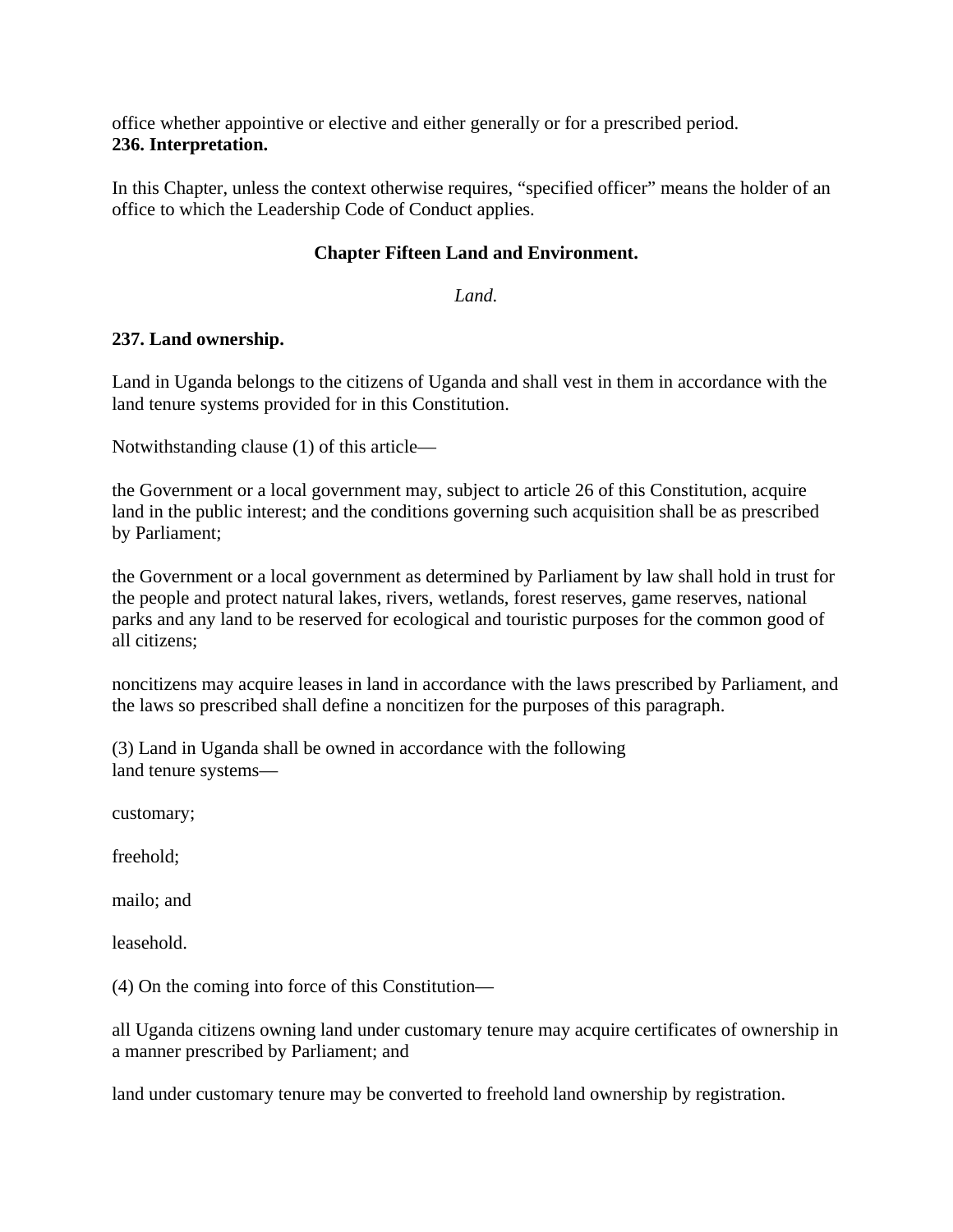(5) Any lease which was granted to a Uganda citizen out of public land may be converted into freehold in accordance with a law which shall be made by Parliament.

For the purposes of clause (5) of this article, "public land" includes statutory leases to urban authorities.

Parliament shall make laws to enable urban authorities to enforce and to implement planning and development.

Upon the coming into force of this Constitution and until Parliament enacts an appropriate law under clause (9) of this article, the lawful or bonafide occupants of mailo land, freehold or leasehold land shall enjoy security of occupancy on the land.

Within two years after the first sitting of Parliament elected under this Constitution, Parliament shall enact a law—

regulating the relationship between the lawful or bonafide occupants of land referred to in clause (8) of this article and the registered owners of that land;

providing for the acquisition of registrable interest in the land by the occupant.

## *Uganda Land Commission.*

# **238. Uganda Land Commission.**

There shall be a commission to be known as the Uganda Land Commission.

The commission shall consist of a chairperson and not less than four other members appointed by the President with the approval of Parliament.

A person holding office as a member of Parliament or a member of a local government council shall relinquish that office upon appointment as a member of the commission.

The members of the commission shall hold office for a period of five years and shall be eligible to be reappointed.

A member of the commission may be removed from office by the President only for—

inability to perform the functions of his or her office arising from infirmity of body or mind;

misbehaviour or misconduct; or

incompetence.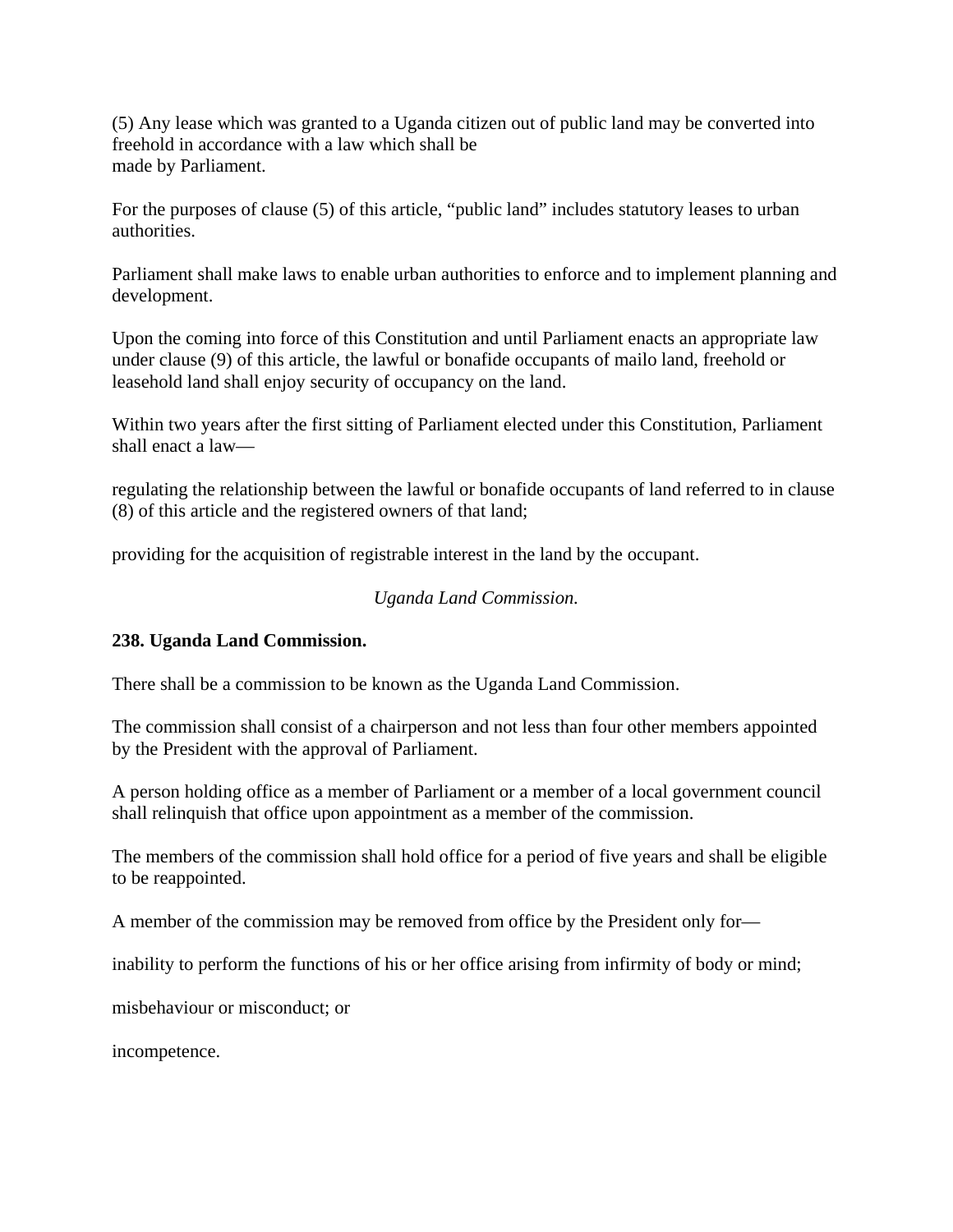(6) The salaries and allowances of the members of the commission shall be charged on the Consolidated Fund.

## **239. Functions of the Uganda Land Commission.**

The Uganda Land Commission shall hold and manage any land in Uganda vested in or acquired by the Government of Uganda in accordance with the provisions of this Constitution and shall have such other functions as may be prescribed by Parliament.

## *District land boards.*

## **240. District land boards.**

There shall be a district land board for each district.

Parliament shall prescribe the membership, procedure and terms of service of a district land board.

## **241. Functions of district land boards.**

(1) The functions of a district land board are—

to hold and allocate land in the district which is not owned by any person or authority;

to facilitate the registration and transfer of interests in land; and

to deal with all other matters connected with land in the district in accordance with laws made by Parliament.

(2) In the performance of its functions, a district land board shall be independent of the Uganda Land Commission and shall not be subject to the direction or control of any person or authority but shall take into account national and district council policy on land.

*General.*

## **242. Land use.**

Government may, under laws made by Parliament and policies made from time to time, regulate the use of land.

## **243. Land tribunals.**

Parliament shall by law provide for the establishment of land tribunals.

The jurisdiction of a land tribunal shall include—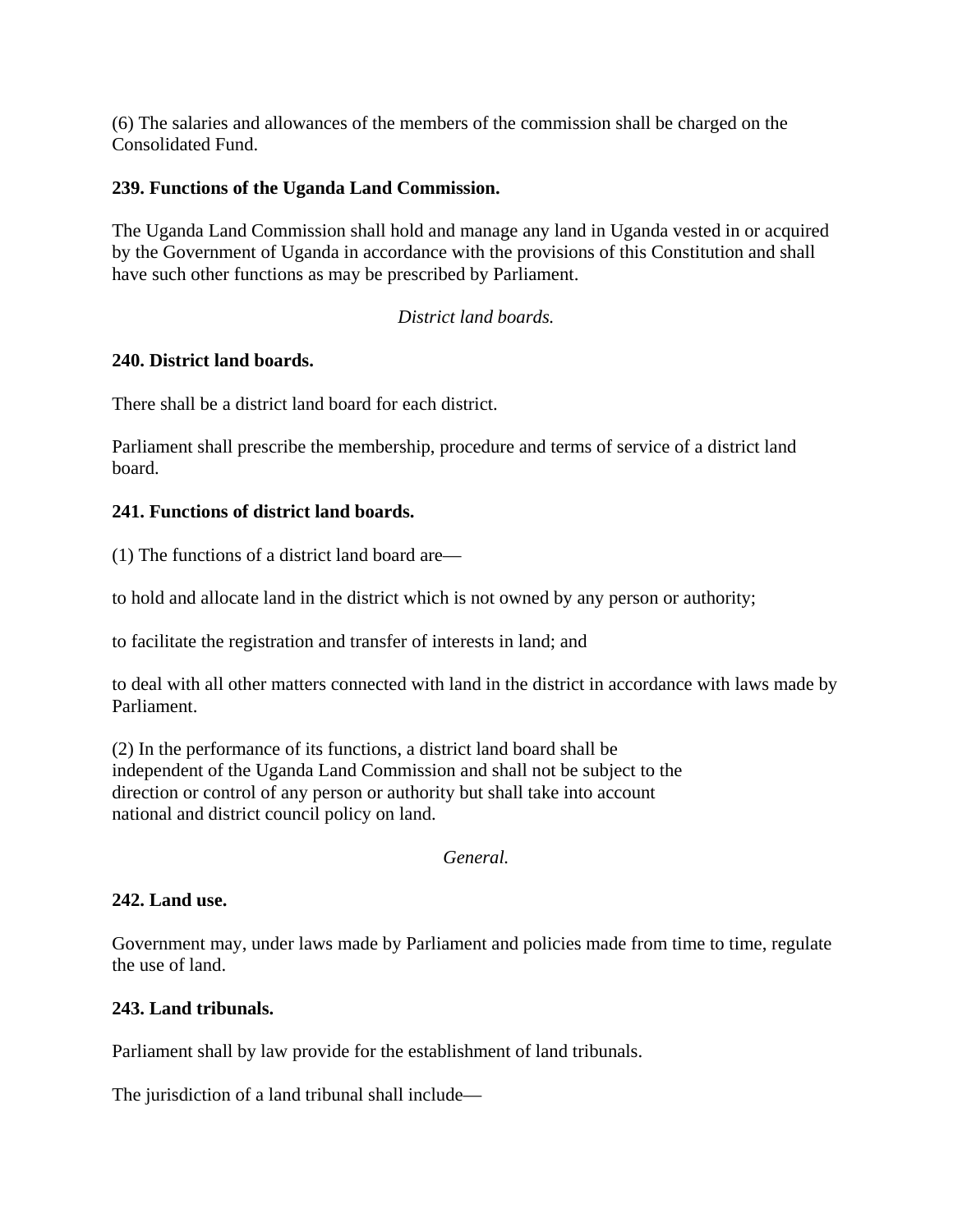the determination of disputes relating to the grant, lease, repossession, transfer or acquisition of land by individuals, the Uganda Land Commission or other authority with responsibility relating to land; and

the determination of any disputes relating to the amount of compensation to be paid for land acquired.

The chairperson of a land tribunal established under this article shall be appointed on the advice of the Judicial Service Commission under any law made for the purposes of clause (1) of this article.

A member of a land tribunal shall hold office on terms and conditions determined under a law made by Parliament under this article.

A law made under this article may prescribe the practice and procedure for land tribunals and shall provide for a right of appeal from a decision of a land tribunal to a court of law.

## **244. Minerals.**

(1) Subject to clause (2) of this article, Parliament shall make laws regulating—

the exploitation of minerals;

the sharing of royalties arising from mineral exploitation;

the conditions for payment of indemnities arising out of exploitation of minerals; and

the conditions regarding the restoration of derelict lands.

Minerals and mineral ores shall be exploited taking into account the interests of the individual land owners, local governments and the Government.

For the purpose of this article, "mineral" does not include clay, murram, sand or any stone commonly used for building or similar purposes.

## *Environment.*

# **245. Protection and preservation of the environment.**

Parliament shall, by law, provide for measures intended—

to protect and preserve the environment from abuse, pollution and degradation;

to manage the environment for sustainable development; and

to promote environmental awareness.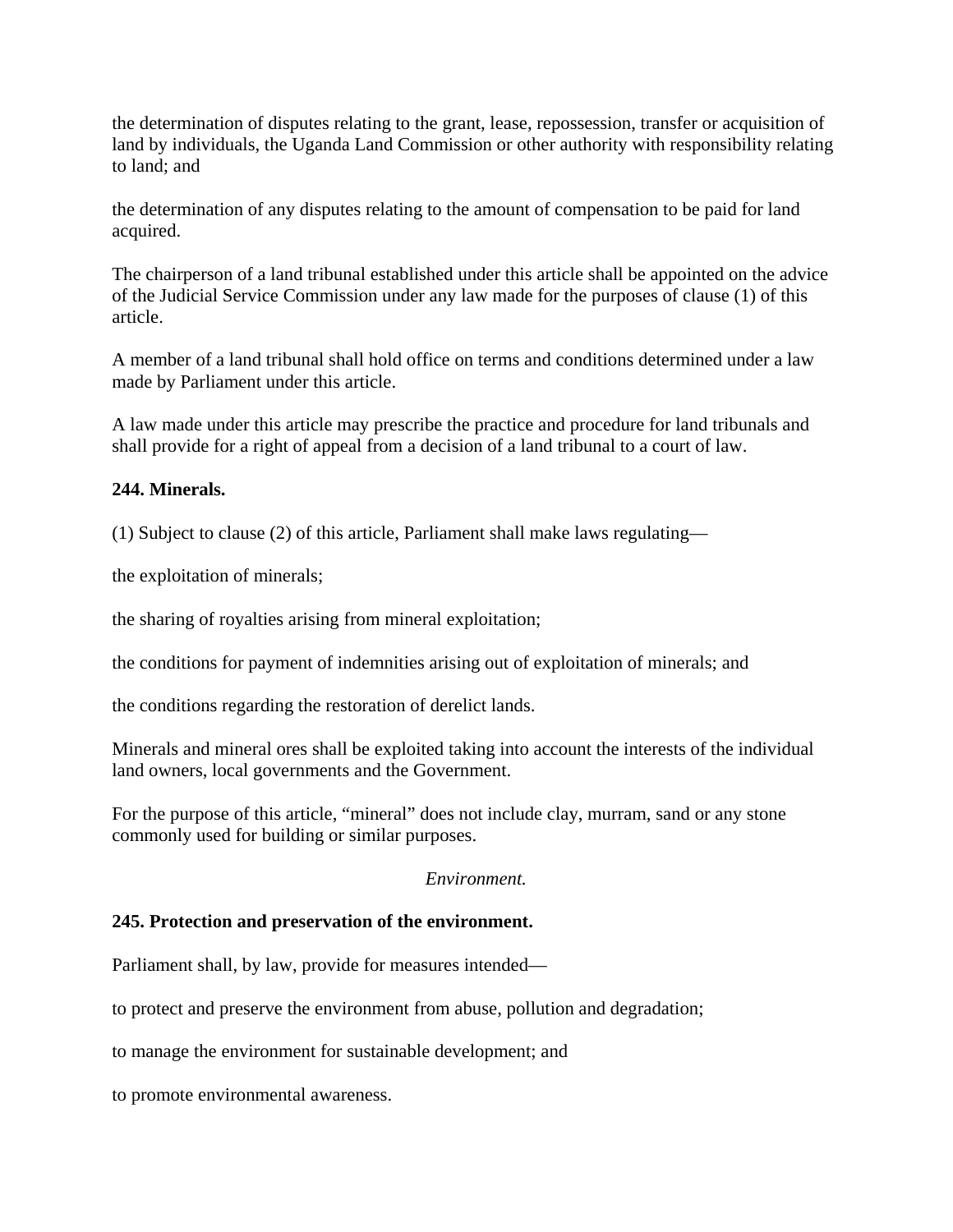# **Chapter Sixteen Institution of Traditional or Cultural Leaders.**

## **246. Institution of traditional or cultural leaders.**

Subject to the provisions of this Constitution, the institution of traditional leader or cultural leader may exist in any area of Uganda in accordance with the culture, customs and traditions or wishes and aspirations of the people to whom it applies.

In any community, where the issue of traditional or cultural leader has not been resolved, the issue shall be resolved by the community concerned using a method prescribed by Parliament.

The following provisions shall apply in relation to traditional leaders or cultural leaders—

the institution of traditional leader or a cultural leader shall be a corporation sole with perpetual succession and with capacity to sue and be sued and to hold assets or properties in trust for itself and the people concerned;

nothing in paragraph (a) shall be taken to prohibit a traditional leader or cultural leader from holding any asset or property acquired in a personal capacity;

a traditional leader or cultural leader shall enjoy such privileges and benefits as may be conferred by the Government and local government or as that leader may be entitled to under culture, custom and tradition;

subject to paragraph (c) of this clause, no person shall be compelled to pay allegiance or contribute to the cost of maintaining a traditional leader or cultural leader;

a person shall not, while remaining a traditional leader or cultural leader, join or participate in partisan politics;

a traditional leader or cultural leader shall not have or exercise any administrative, legislative or executive powers of Government or local government.

(4) The allegiance and privileges accorded to a traditional leader or a cultural leader by virtue of that office shall not be regarded as a discriminatory practice prohibited under article 21 of this Constitution; but any custom, practice, usage or tradition relating to a traditional leader or cultural leader which detracts from the rights of any person as guaranteed by this Constitution, shall be taken to be prohibited under that article.

For the avoidance of doubt, the institution of traditional leader or cultural leader existing immediately before the coming into force of this Constitution shall be taken to exist in accordance with the provisions of this Constitution.

For the purposes of this article, "traditional leader or cultural leader" means a king or similar traditional leader or cultural leader by whatever name called, who derives allegiance from the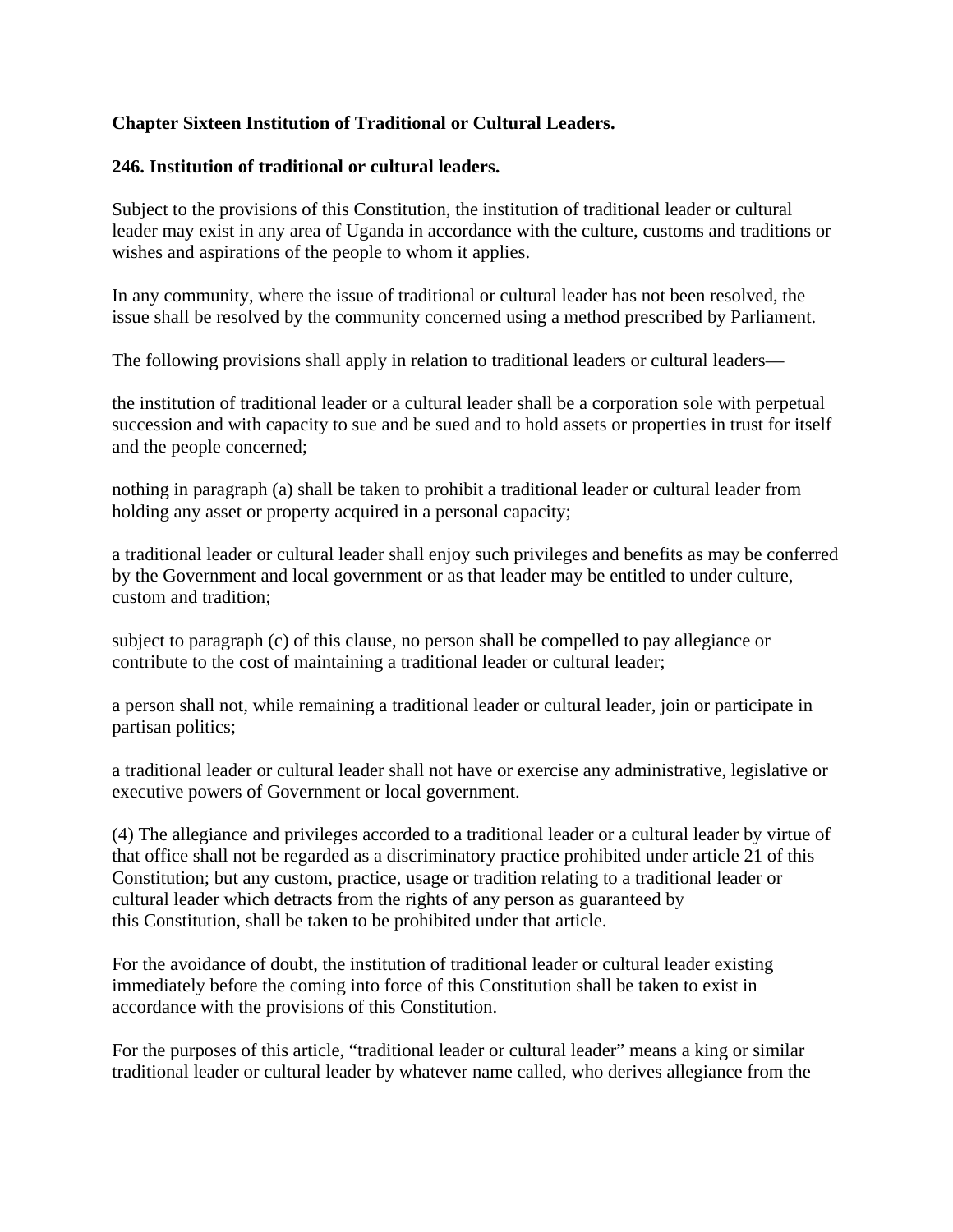fact of birth or descent in accordance with the customs, traditions, usage or consent of the people led by that traditional or cultural leader.

## **Chapter Seventeen General and Miscellaneous.**

## **247. Administration of estates.**

Parliament shall—

by law establish an efficient, fair and expeditious machinery for the administration and management of the estates of deceased persons; and

under the law referred to in paragraph (a) of this article, ensure that the services of the department or organisation established for the purpose are decentralised and accessible to all persons who may reasonably require those services and that the interests of all beneficiaries are adequately protected.

## **248. Law Reform Commission.**

There shall be a Law Reform Commission for Uganda the composition and functions of which shall be prescribed by Parliament by law.

The Law Reform Commission established under clause (1) of this article shall publish periodic reports on its findings and submit annual reports to Parliament.

## **249. Disaster Preparedness and Management Commission.**

There shall be a Disaster Preparedness and Management Commission for Uganda to deal with both natural and man-made disasters.

Parliament shall, for the purposes of this article, prescribe the composition, functions and procedure for implementation of the functions of the commission.

# **250. Legal proceedings by or against the Government.**

Where a person has a claim against the Government, that claim may be enforced as a right by proceedings taken against the Government for that purpose.

Civil proceedings by or against the Government shall be instituted by or against the Attorney General; and all documents required to be served on the Government for the purpose of or in connection with those proceedings shall be served on the Attorney General.

Parliament may by law make provision for the purposes of clause (1) of this article.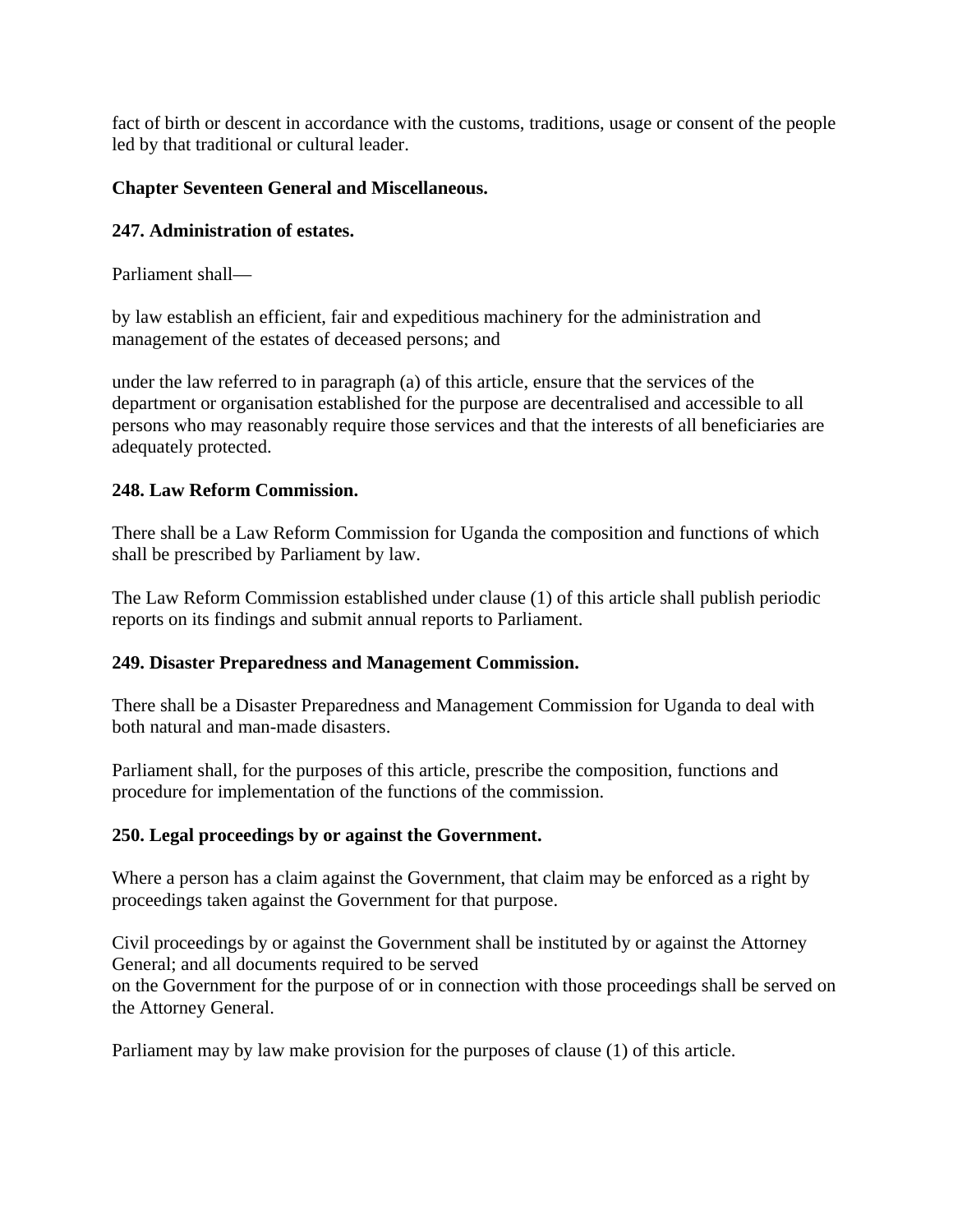In the title of any criminal proceedings, the prosecution shall be designated by the word "Uganda".

# **251. Performance of functions of commissions and authorities.**

Any commission or authority established by this Constitution may, subject to the provisions of this Constitution, regulate its own procedure or confer powers or impose duties on any officer or authority of the Government for the purpose of discharging its functions.

Subject to the provisions of this Constitution, any decision of any commission or authority established by this Constitution shall require the concurrence of a majority of all its members; and it may act notwithstanding the absence of any member or any vacancy in the office of a member.

In this article, "commission or authority" includes a council and a committee of the commission or authority.

# **252. Resignations.**

Except as otherwise provided in this Constitution, any person who is appointed or elected to any office established by this Constitution may resign from that office by writing signed by that person addressed to the person or authority by whom he or she was appointed or elected.

The resignation of a person from any office established by this Constitution shall take effect in accordance with the terms on which that person was appointed or, if there are no such terms, when the writing signifying the resignation is received by the person or authority to whom it is addressed or by any person authorised by that person or authority to receive it.

For the purposes of clause (1) of this article, "office" includes the office of—

(a) the Vice President;

the Speaker and Deputy Speaker;

a Minister;

the Attorney General;

a member of Parliament;

a member of any commission, authority, council or committee established by this Constitution; and

a public officer.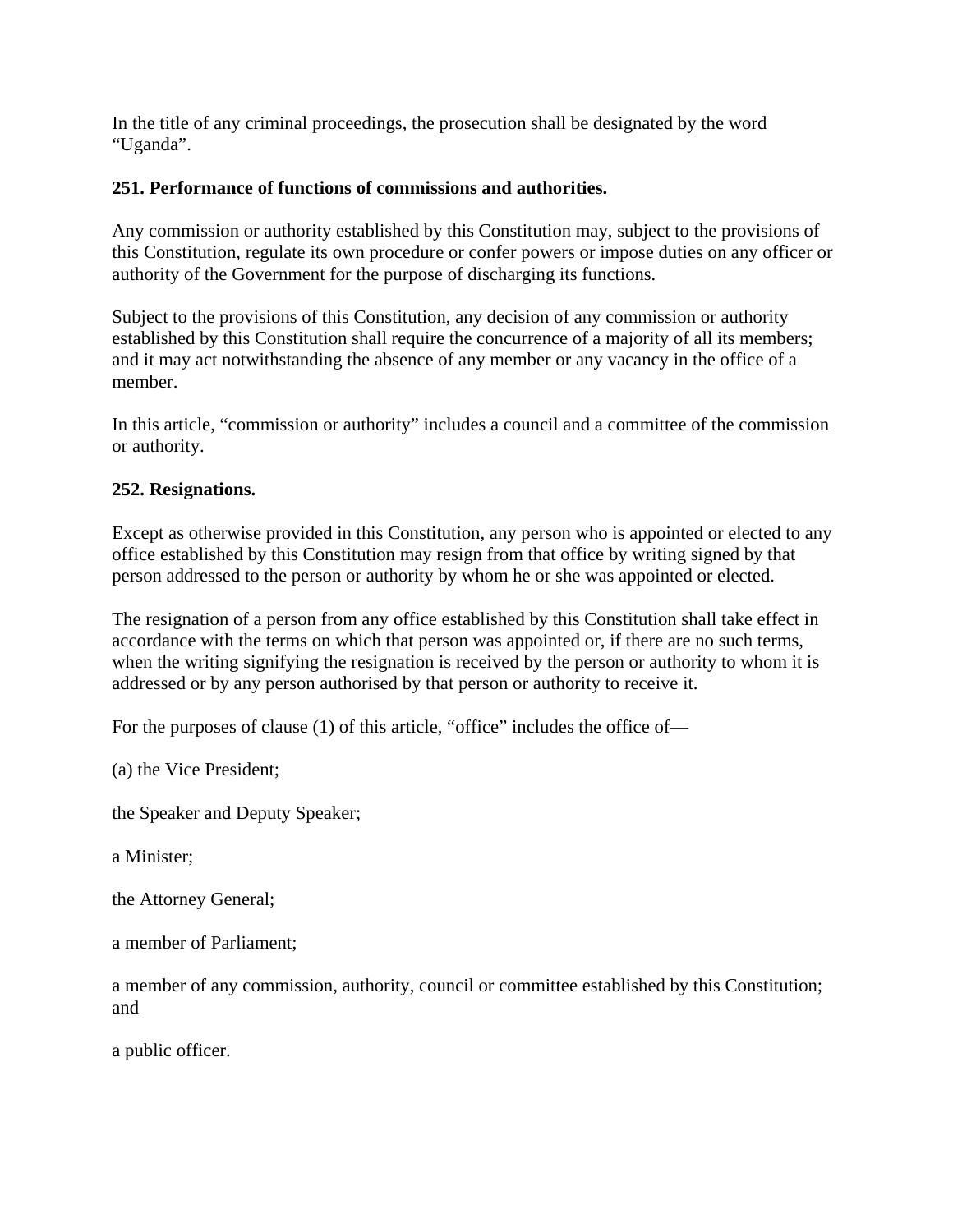(4) Subject to the provisions of this article, Parliament may make laws providing for the resignation of persons holding offices established by this Constitution not provided for in this article.

## **253. Reappointments and concurrent appointments.**

Where any person has vacated an office established by this Constitution, that person may, if qualified, again be appointed or elected to hold that office in accordance with the provisions of this Constitution.

Where a power is conferred by this Constitution on any person to make any appointment to any office, he or she may appoint a person to that office even while another person holds the office, when that other person is on leave of absence pending the relinquishment of the office.

Where two or more persons hold the same office by reason of an appointment made by virtue of clause (2) of this article, then, for the purposes of any function conferred on the holder of that office, the person last appointed shall be taken to be the sole holder of that office.

## **254. Pension.**

A public officer shall, on retirement, receive such pension as is commensurate with his or her rank, salary and length of service.

The pension payable to any person shall be exempt from tax and shall be subject to periodic review to take account of changes in the value of money.

The payment of pension shall be prompt and regular and easily accessible to pensioners.

# **255. Right of citizens to demand referenda.**

Parliament may by law make provision for the right of citizens to demand the holding by the Electoral Commission of a referendum whether national or in any particular part of Uganda, on any issue.

## **256. Manner of administering oaths.**

The oaths specified in the Fourth Schedule to this Constitution shall be administered in a manner prescribed by law.

## **257. Interpretation.**

(1) In this Constitution, unless the context otherwise requires—

"Act of Parliament" means a law made by Parliament;

"article" means an article of this Constitution;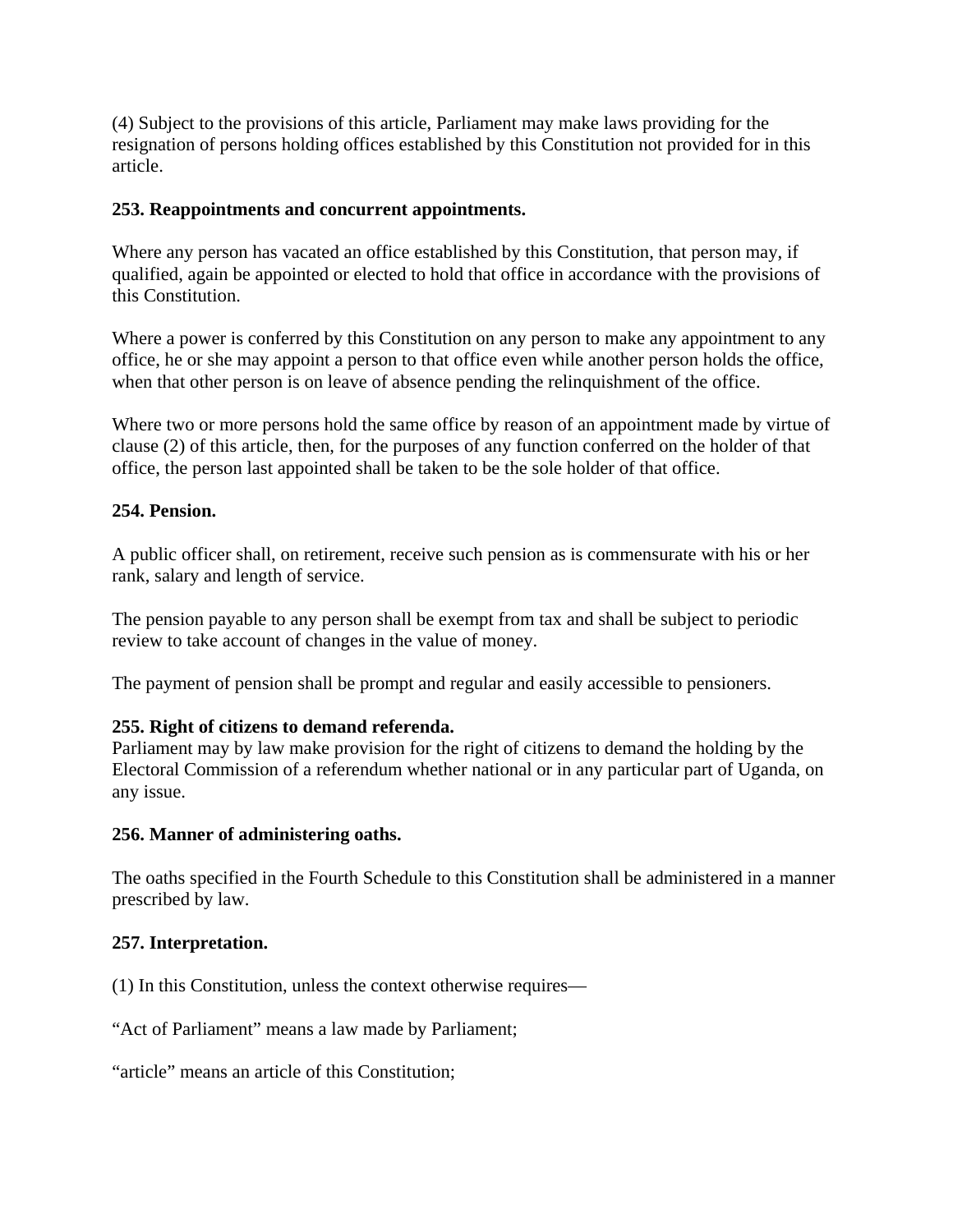"child" means a person under the age of eighteen years;

"court" means a court of judicature established by or under the authority of this Constitution;

"Court of Appeal" means the Court of Appeal of Uganda;

"district" means a district referred to in article 5 of this Constitution;

"district council" means a district council established under article 180 of this Constitution;

(h) "education service" means any part of the public service

established as the education service by Parliament by law in

conformity with this Constitution; (i) "financial year" means the period of twelve months ending on the

thirtieth day of June in any year or such other day as Parliament

may by law prescribe; (j) "functions" includes powers and duties; (k) "Gazette" means *The Uganda Gazette* and includes any

supplement of that Gazette; (1) "Government" means the Government of Uganda; (m) "health service" means any part of the public service established

as the health service by Parliament by law in conformity with this

Constitution; (n) "High Court" means the High Court of Uganda; (o) "judgment" includes a decision, an order or decree of the court; (p) "judicial power" means the power to dispense justice among

persons and between persons and the State under the laws of

Uganda;

(q) "Leadership Code of Conduct" means the Leadership Code of

Conduct established under Chapter Fourteen of this Constitution; (r) "local government council" means a council referred to in article

180 of this Constitution; (s) "Minister" means a Minister of the Government and includes a Minister of State and a Deputy Minister; (t) "oath of allegiance" means an oath of allegiance prescribed by

this Constitution; (u) "Parliament" means the Parliament of Uganda; (v) "President" means the President of Uganda; (w) "public office" means an office in the public service; (x) "public officer" means a person holding or acting in any public

office; (y) "public service" means service in a civil capacity of the

Government or of a local government; (z) "session" means a series of meetings of Parliament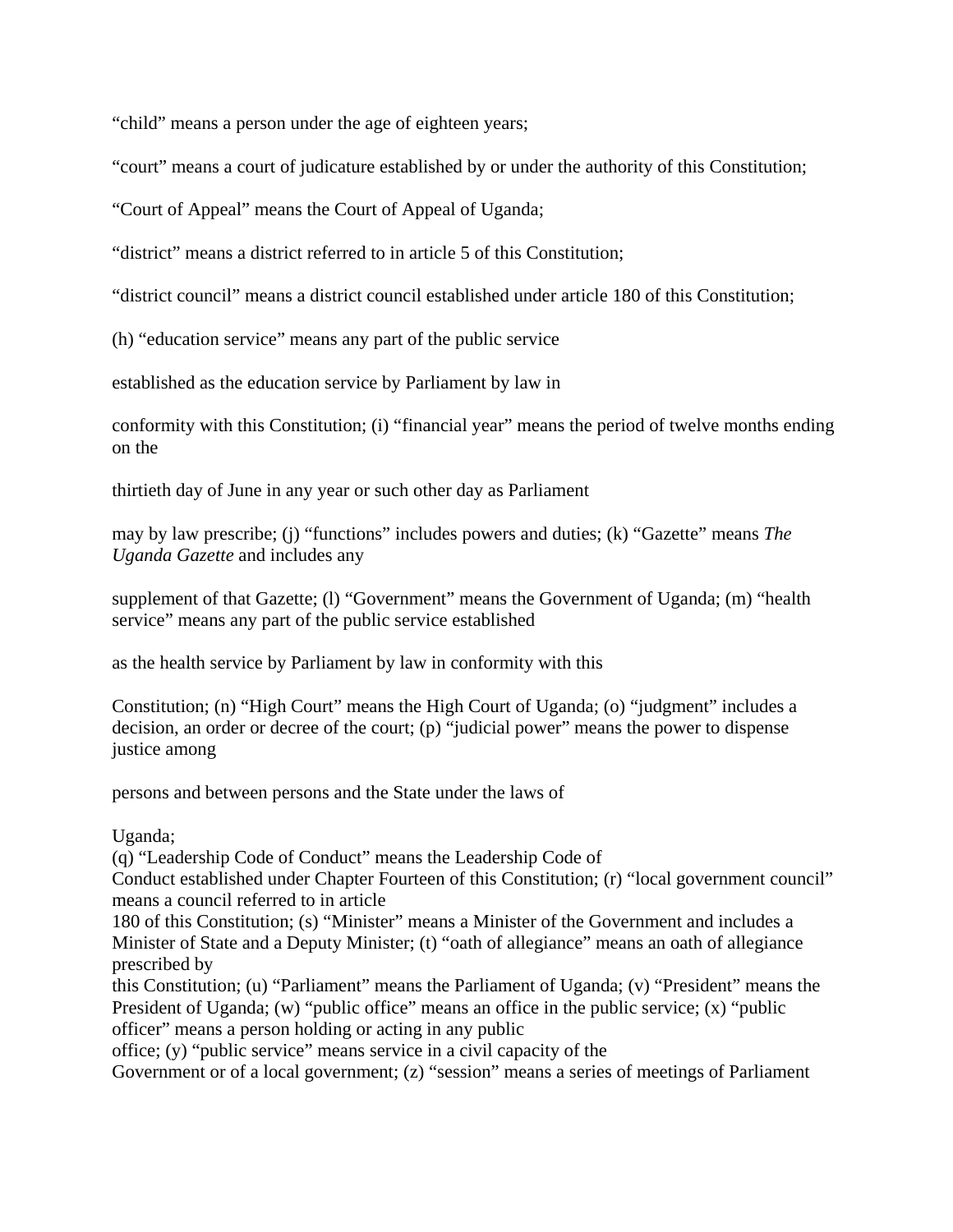within a period of twelve months; (aa) "sitting" includes a period during which Parliament is

continuously sitting without adjournment and a period during which it is in committee; (bb) "Speaker" means the Speaker of Parliament and "Deputy" Speaker" shall be construed accordingly; (cc) "subordinate court" means a court subordinate to the High Court; (dd) "Supreme Court" means the Supreme Court of Uganda; (ee) "Uganda" means the Republic of Uganda.

(2) In this Constitution—

(a) unless the context otherwise requires, a reference to an office in the public service includes— (i) a reference to the office of Chief Justice, Deputy Chief

Justice, Principal Judge, a justice of the Supreme Court or a justice of Appeal, or a judge of the High Court and the office of a member of any other court of law established by or under the authority of this Constitution, other than a court-martial, being an office the emoluments of which are paid directly from the Consolidated Fund or directly out of monies provided by Parliament; and (ii) a reference to the office of a member of the Uganda Police Force, the Uganda Prisons Service, the education service and the health service; (b) a reference to an office in the public service does not include a

reference to the office of the President, the Vice President, the Speaker or Deputy Speaker, a Minister, the Attorney General, a member of Parliament or a member of any commission, authority, council or committee established by this Constitution.

In this Constitution unless the context otherwise requires, a reference to the holder of an office by the term designating that office includes a reference to any person for the time being lawfully acting in or performing the functions of that office.

For the purposes of this Constitution, a person shall not be considered as holding a public office by reason only of the fact that that person is in receipt of a pension or similar allowance in respect of service under the Government.

The power to remove a public officer from office includes the power to require or permit that officer to retire from public service; except that nothing in this clause confers on any person or authority power to require the retirement of a person holding a public office for which the method of retirement or removal is specifically provided for by this Constitution.

Any provision in this Constitution that vests in any person or authority power to remove a public officer from office shall not prejudice the power of any person or authority to abolish any office or any law providing for the compulsory retirement of public officers generally or any class of public officer on attaining an age specified in that law.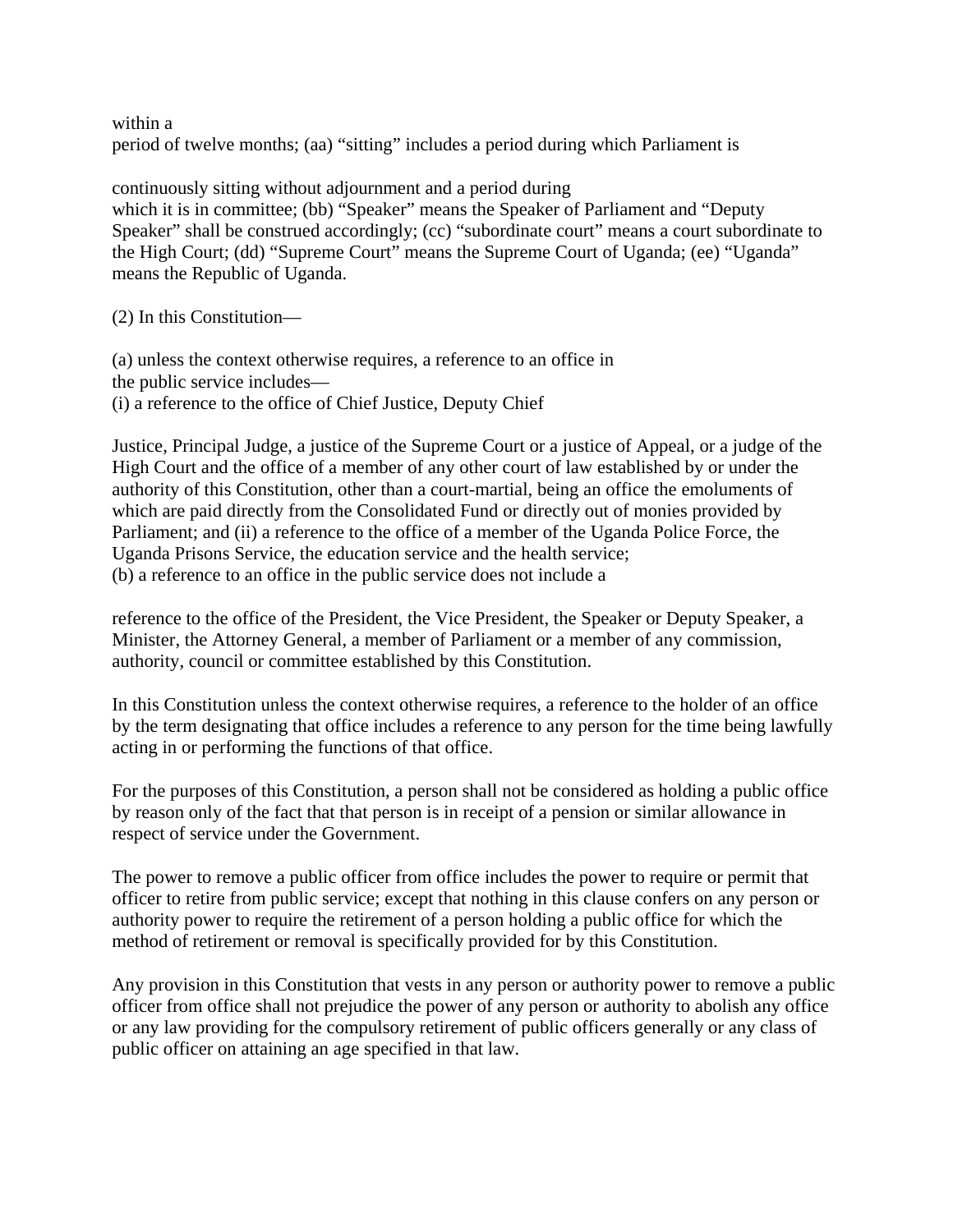Where power is vested by this Constitution in any person or authority to appoint any person to act in or perform the functions of any office if the holder of the office is unable to perform those functions, no such appointment shall be called in question on the ground that the holder of the office was able to perform those functions.

Where any power is conferred by this Constitution to make any statutory instrument or rule, or pass any resolution, or give any direction, the power shall be construed as including the power, exercisable in like manner, to amend or revoke any such statutory instrument, rule, resolution or direction.

In this Constitution, references to the amendment of any of the provisions of this Constitution or any Act of Parliament include references

to the alteration, modification or reenactment, with or without amendment or modification of that provision, the suspension or repeal of that provision and the making of a different provision in place of that provision.

(10) In this Constitution, unless the context otherwise requires—

words referring to natural persons include a reference to corporations;

words in the singular include the plural, and words in the plural include the singular;

words directing or empowering a public officer to do any act or thing, or otherwise applying to that officer by the designation of the office of that person, include the successors in office and all deputies and other assistants of that person.

# **258. Ratification of certain acts relating to the procedure of Parliament.**

Subject to article 92 of this Constitution—

no Act, resolution or decision passed or taken or purported to have been passed or taken by Parliament at any time after the commencement of this Constitution using the procedure of voting by voice vote, namely, by the voices of "Ayes" for those in favour of the question and "Noes" for those against the question, shall be taken to be invalid by reason of the use of that procedure;

no Act passed or purported to have been passed by Parliament at any time after the commencement of this Constitution shall be taken to be invalid by reason of the fact that the bill for the Act was not discussed and recommendations made on it to Parliament by a standing committee.

# **Chapter Eighteen Amendment of the Constitution.**

## **259. Amendment of the Constitution.**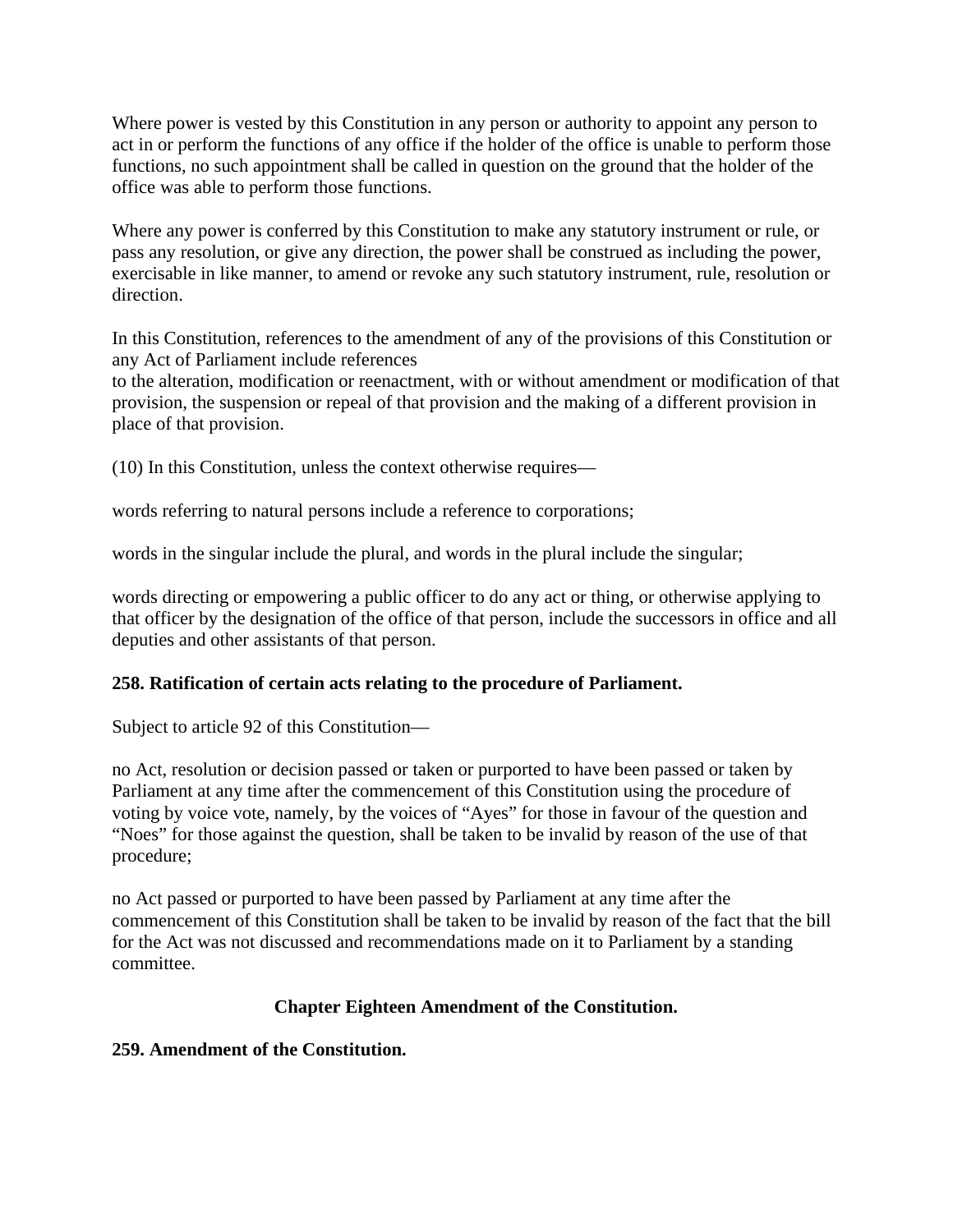Subject to the provisions of this Constitution, Parliament may amend by way of addition, variation or repeal, any provision of this Constitution in accordance with the procedure laid down in this Chapter.

This Constitution shall not be amended except by an Act of Parliament—

the sole purpose of which is to amend this Constitution; and

the Act has been passed in accordance with this Chapter.

## **260. Amendments requiring a referendum.**

(1) A bill for an Act of Parliament seeking to amend any of the provisions specified in clause (2) of this article shall not be taken as passed unless—

it is supported at the second and third readings in Parliament by not less than two-thirds of all members of Parliament; and

it has been referred to a decision of the people and approved by them in a referendum.

(2) The provisions referred to in clause (1) of this article are—

this article;

Chapter One—articles l and 2;

Chapter Four—article 44;

Chapter Five—articles 69, 74 and 75;

Chapter Six—article 79(2);

Chapter Seven—article 105(1);

(g) Chapter Eight—article 128(1); and

(h) Chapter Sixteen.

## **261. Amendments requiring approval by district councils.**

(1) A bill for an Act of Parliament seeking to amend any of the provisions specified in clause (2) of this article shall not be taken as passed unless—

(a) it is supported at the second and third readings in Parliament by not less than two-thirds of all members of Parliament; and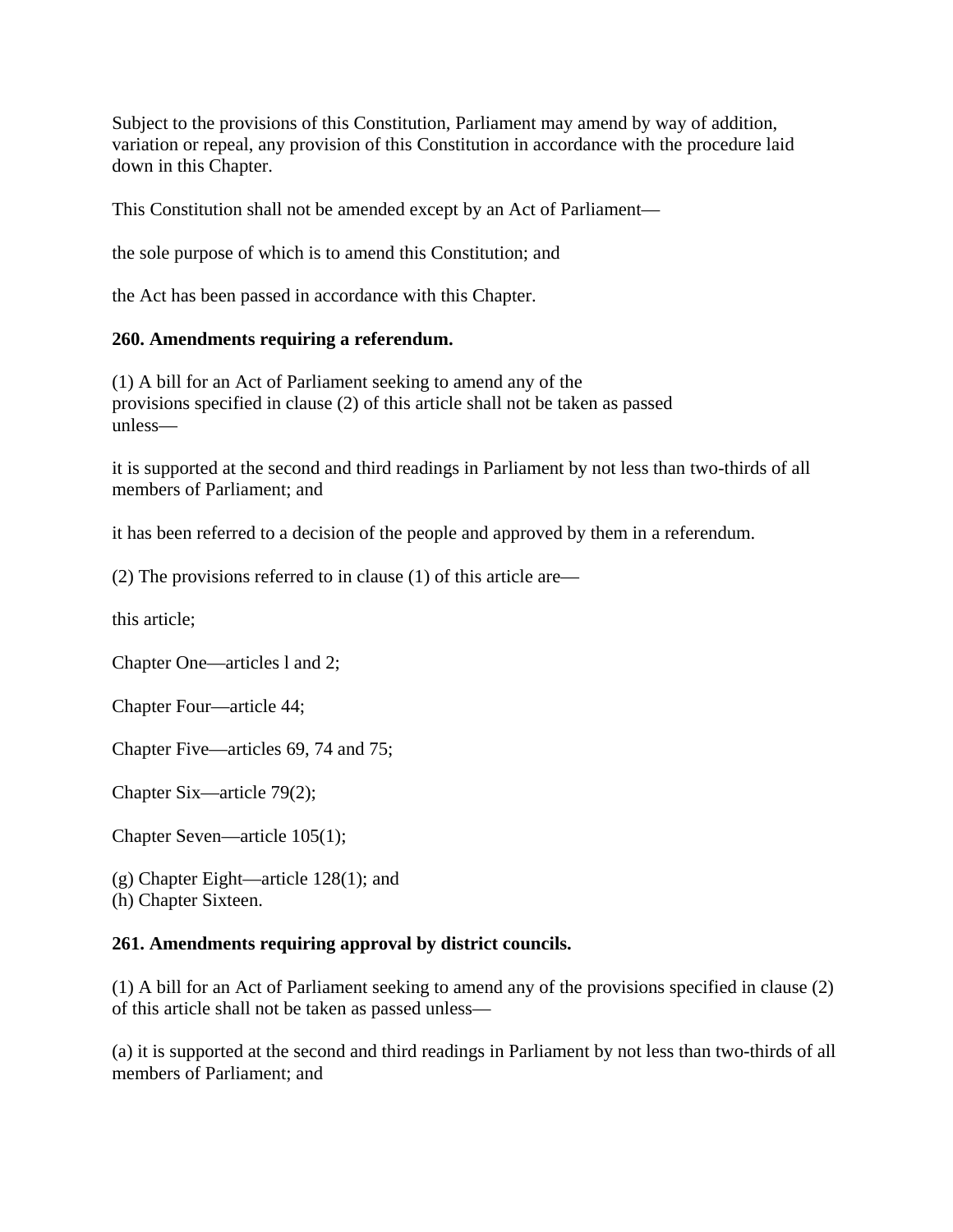(b) it has been ratified by at least two-thirds of the members of the district council in each of at least two-thirds of all the districts of Uganda.

(2) The provisions referred to in clause (1) of this article are—

this article;

Chapter Two—article 5(2);

Chapter Nine—article 152;

Chapter Eleven—articles 176(1), 178, 189 and 197.

## **262. Amendments by Parliament.**

A bill for an Act of Parliament to amend any provision of the Constitution, other than those referred to in articles 260 and 261 of this Constitution, shall not be taken as passed unless it is supported at the second and third readings by the votes of not less than two-thirds of all members of Parliament.

## **263. Certificate of compliance.**

The votes on the second and third readings referred to in articles 260 and 261 of this Constitution shall be separated by at least fourteen sitting days of Parliament.

A bill for the amendment of this Constitution which has been passed in accordance with this Chapter shall be assented to by the President only if—

it is accompanied by a certificate of the Speaker that the provisions of this Chapter have been complied with in relation to it; and

in the case of a bill to amend a provision to which article 260 or 261 of this Constitution applies, it is accompanied by a certificate of the Electoral Commission that the amendment has been approved at a referendum or, as the case may be, ratified by the district councils in accordance with this Chapter.

Where the provisions of clause (2) of this article are complied with in the case of a bill to which article 260 or 261 of this Constitution applies, the President shall not refuse to assent to the bill.

Where in the case of a bill to which clause (3) of this article applies the President—

refuses to assent to the bill; or

fails to assent to the bill within thirty days after the bill is submitted, the President shall be taken to have assented to the bill, and the Speaker shall cause a copy of the bill to be laid before Parliament and the bill shall become law without the assent of the President.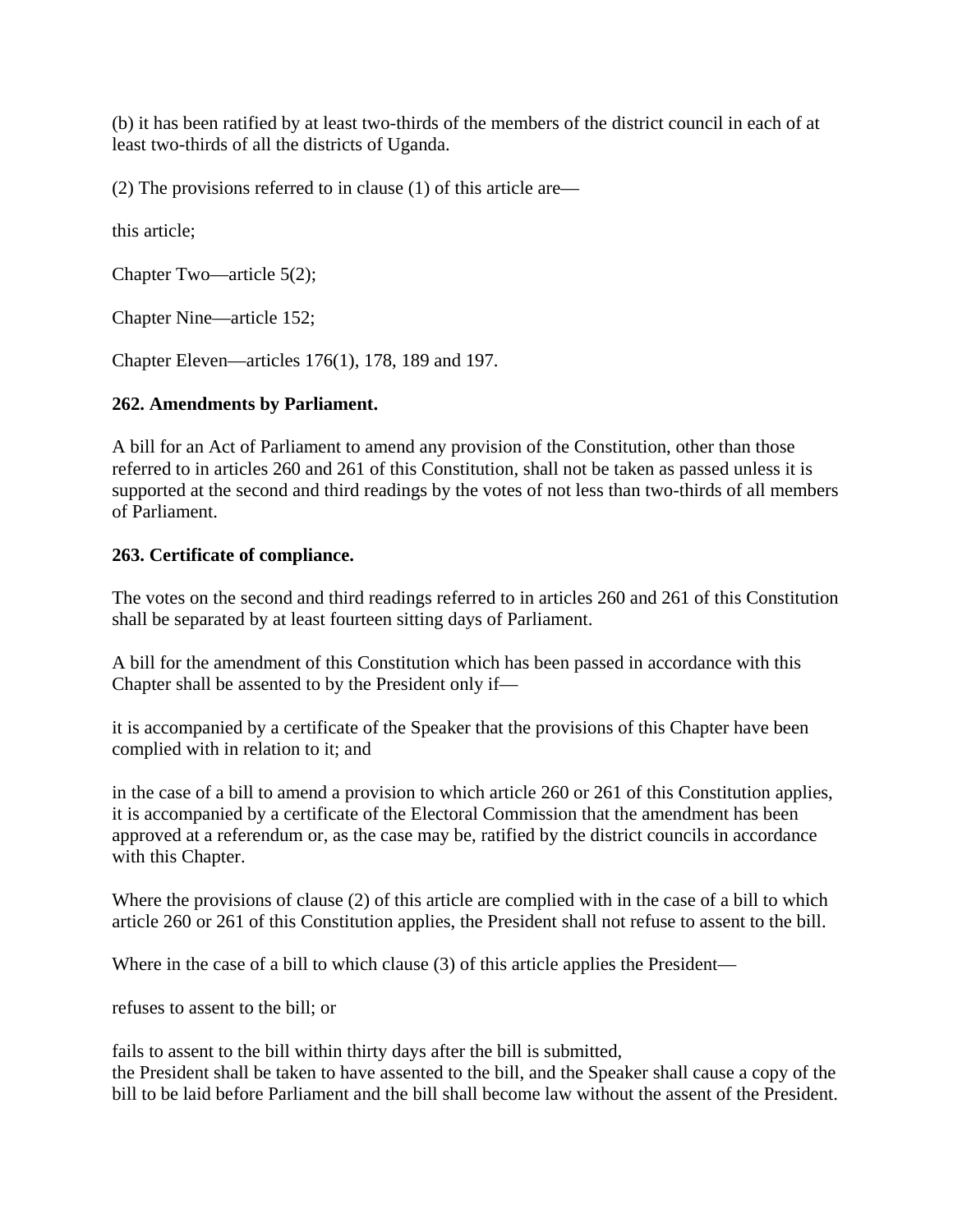# **Chapter Nineteen Transitional Provisions.**

# **264. Transitional Government.**

(1) Notwithstanding anything in this Constitution, the Government of the National Resistance Movement existing immediately before the coming into force of this Constitution, in this Chapter referred to as "the NRM Government" shall—

continue in office until a new government is elected in accordance with this Constitution;

as far as possible, exercise its functions in such a manner and with such modifications as are necessary to bring them into conformity with the provisions of this Constitution.

(2) The elections provided for in clause (1) of this article shall be held within nine months after the promulgation of this Constitution.

## **265. Particular functions of transitional Government.**

The appropriate organs of the NRM Government shall take such measures that are necessary or practical to give effect to the provisions of this Constitution and, in particular, but without prejudice to the generality of the foregoing, shall—

by law establish an Interim Electoral Commission whose composition, appointment and functions shall, as far as possible, conform to the provisions of articles 60 and 61 of this Constitution;

make interim laws for elections and other matters connected with elections to any office under this Constitution;

ensure that the tribunal for determination of disputes in respect of demarcation of electoral areas is appointed;

make laws for the expeditious disposal of appeals referred to in article 64 of this Constitution;

ensure that adequate resources and facilities are provided to the Interim Electoral Commission in accordance with article 66 of this Constitution.

# **266. Existing courts of judicature.**

The Supreme Court and the High Court in existence immediately before the coming into force of this Constitution shall be taken to have been established under this Constitution and shall perform the functions of the Supreme Court and the High Court as specified in Chapter Eight of this Constitution.

# **267. Existing offices of judges.**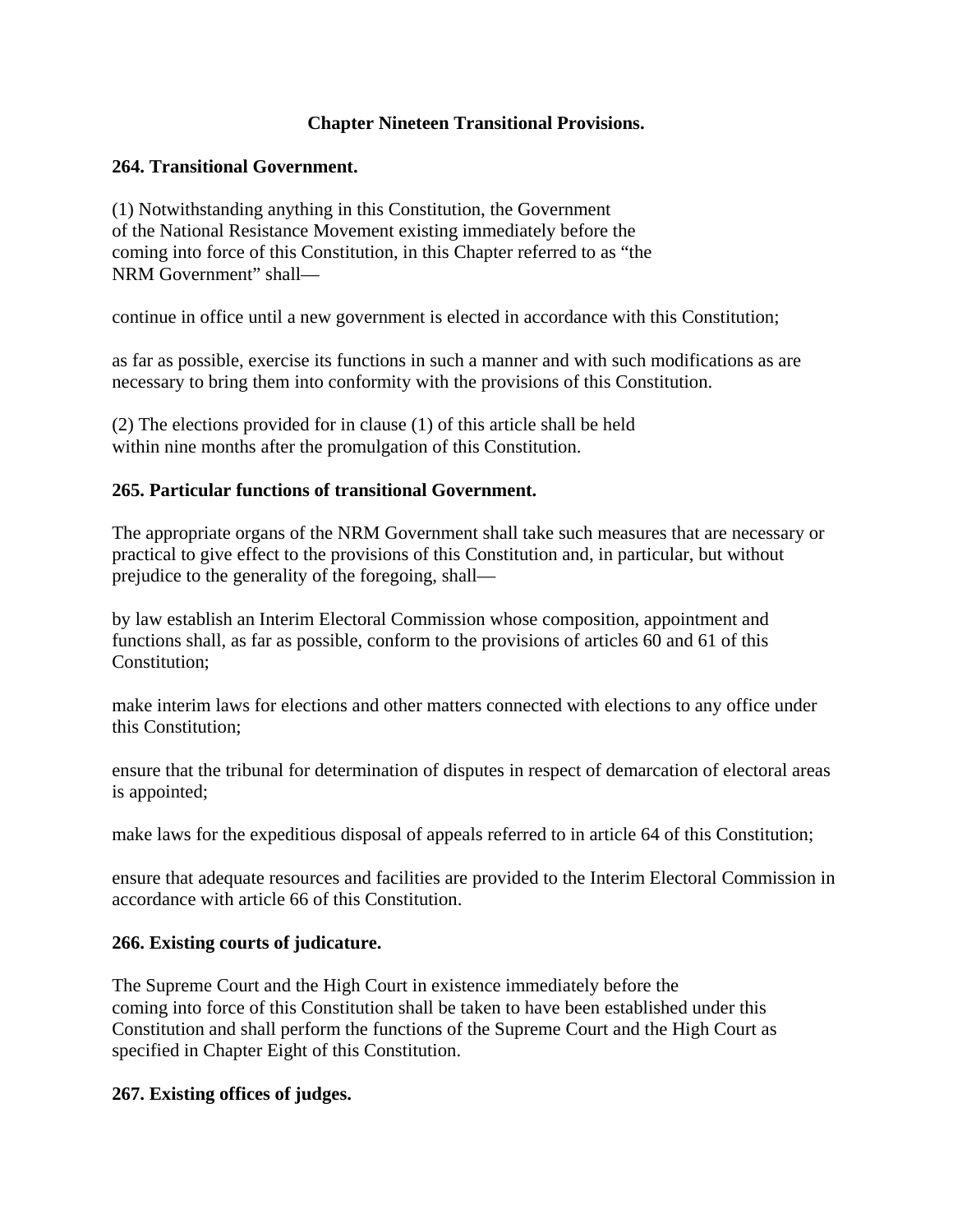A justice of the Supreme Court or a judge of the High Court holding office immediately before the coming into force of this Constitution shall continue to hold office as if appointed to that office under this Constitution.

Any person to whom this article applies shall, on the coming into force of this Constitution, be deemed to have taken and subscribed the oath of allegiance and the judicial oath as prescribed by this Constitution or any other law.

# **268. Interim membership of Court of Appeal.**

Upon the coming into force of this Constitution and until justices of the Court of Appeal are appointed under article 134 of this Constitution, the Chief Justice shall, in consultation with the Principal Judge, from time to time, designate such number of judges of the High Court as may be necessary to constitute the Court of Appeal.

# **269. Existing offices.**

Subject to the provisions of this article, every person who immediately before the coming into force of this Constitution held or was acting in any office established by or by virtue of the Constitution then in force, so far as is consistent with the provisions of this Constitution, shall be taken to have been appointed as from the coming into force of this Constitution, to hold or to act in the equivalent office under this Constitution.

The provisions of this article shall not prejudice any powers conferred by or under this Constitution or any other law on any person or authority to make provision for the abolition of office, or for the removal from office of persons holding or acting in any office and for requiring persons to retire from office.

In determining, for the purpose of any law relating to retirement benefits or otherwise, the length of service of a public officer to whom clause

(1) of this article applies, service as a public officer under the Government in existence immediately before the coming into force of this Constitution shall be deemed to be continuous with service as a public officer which begins immediately after the coming into force of this Constitution.

Except as otherwise provided in this Constitution, the terms and conditions of service of a person to whom this article applies shall not be less favourable than those applicable to that person immediately before the coming into force of this Constitution.

For the avoidance of doubt, it is declared that any office established before the coming into force of this Constitution which is inconsistent with any provision of this Constitution is, on the coming into force of this Constitution, abolished.

# **270. Regulation of political organisations.**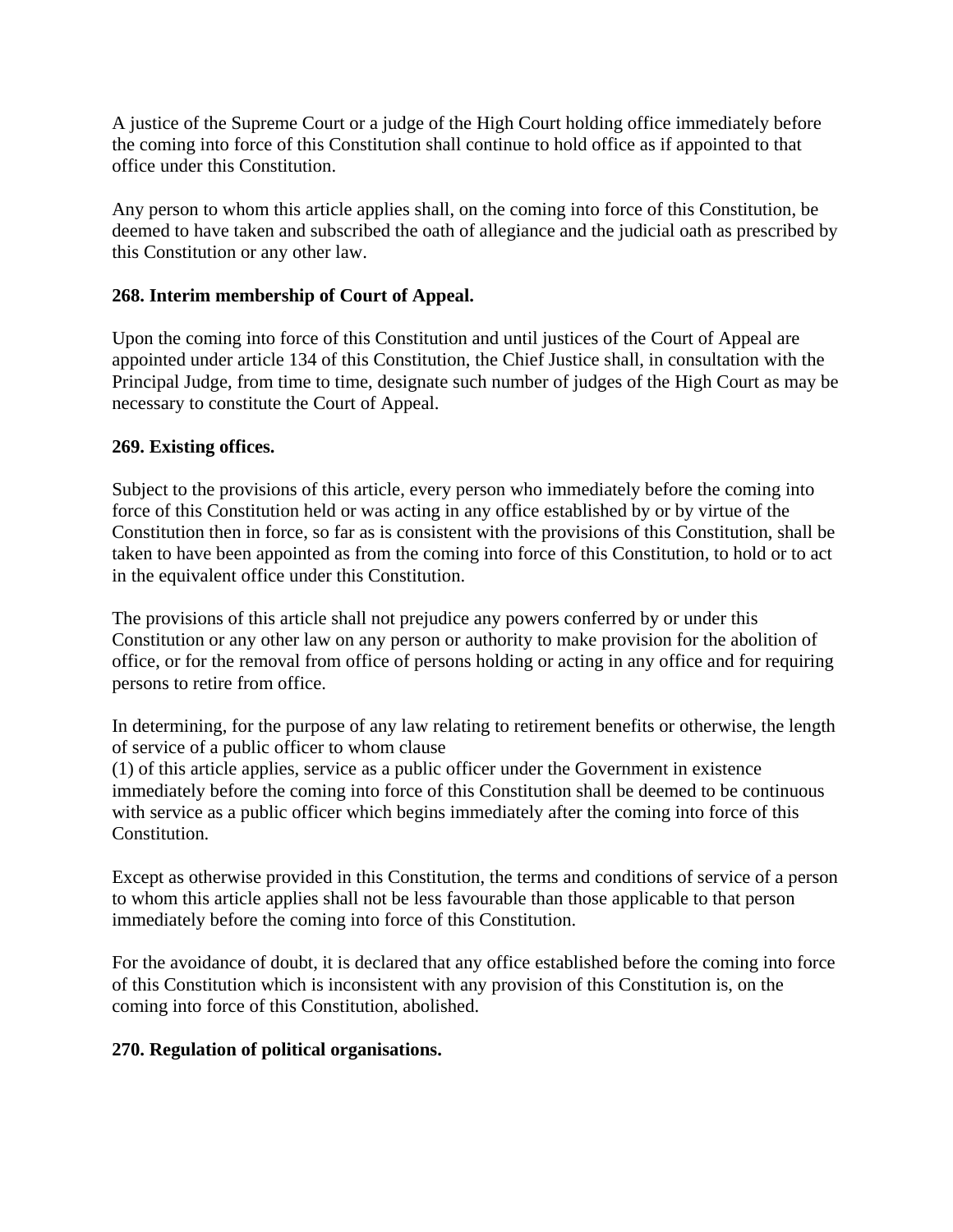On the commencement of this Constitution and until Parliament makes laws regulating the activities of political organisations in accordance with article 73 of this Constitution, political activities may continue except—

opening and operating branch offices;

holding delegates' conferences;

holding public rallies;

sponsoring or offering a platform to or in any way campaigning for or against a candidate for any public elections;

carrying on any activities that may interfere with the movement political system for the time being in force.

## **271. Existing political parties or organisations.**

Notwithstanding the provisions of article 72(2) of this Constitution, but subject to article 270 of this Constitution, the political parties or organisations in existence immediately before the coming into force of this Constitution shall continue to exist and operate in conformity with the provisions of this Constitution until Parliament makes laws relating to registration of political parties and organisations.

## **272. First elections.**

(1) Notwithstanding the provisions of article 69 of this Constitution, the first presidential, parliamentary, local government and other public

elections after the promulgation of this Constitution shall be held under the movement political system.

Two years before the expiry of the term of the first Parliament elected under this Constitution, any person shall be free to canvass for public support for a political system of his or her choice for purposes of a referendum.

During the last month of the fourth year of the term of Parliament referred to in clause (2) of this article, a referendum shall be held to determine the political system the people of Uganda wish to adopt.

Parliament shall enact laws to give effect to the provisions of this article.

# **273. Appointment to certain offices.**

The first appointments to the following offices shall be made within six months after the assumption of office of the first President elected in accordance with the provisions of this Constitution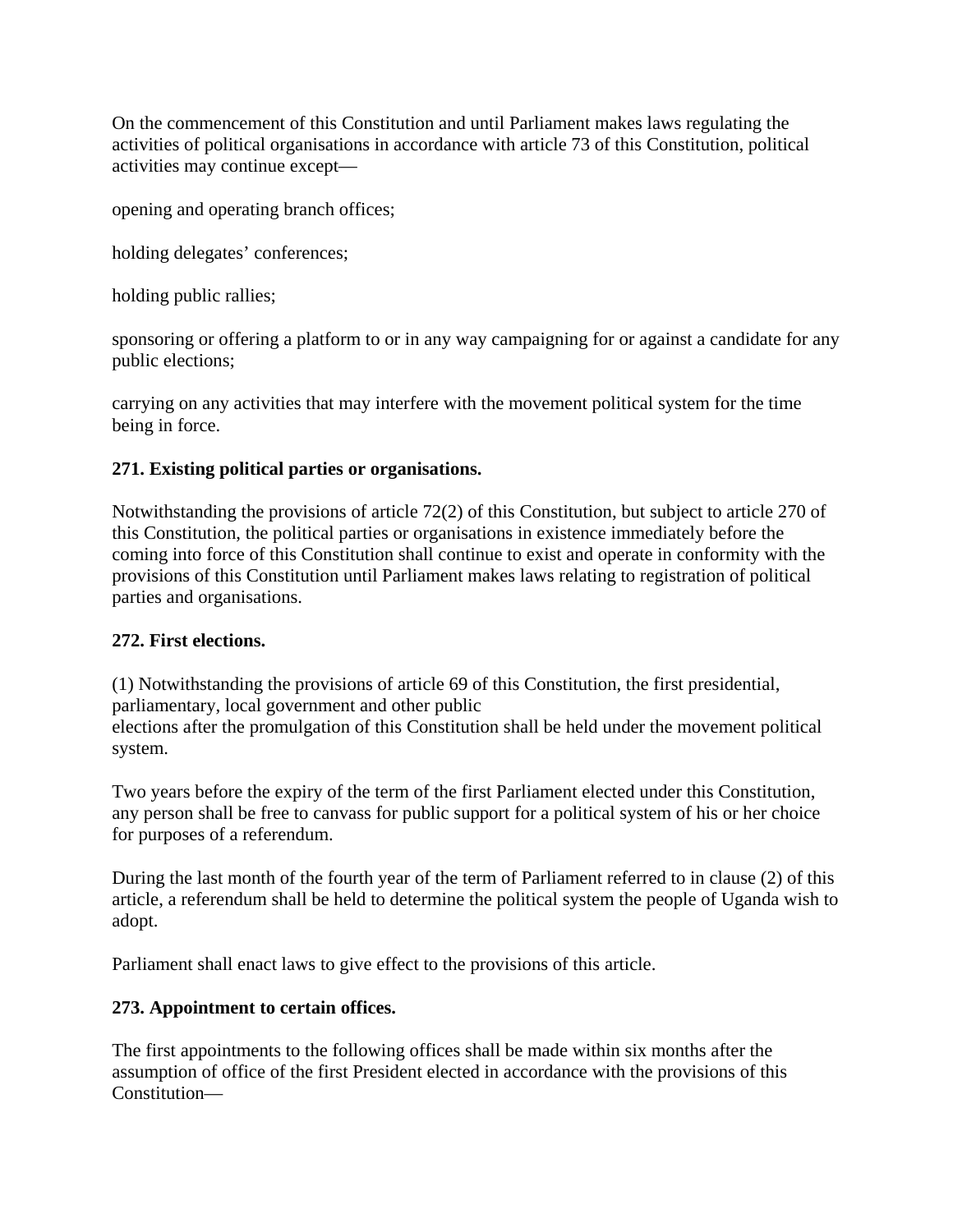the chairperson and other members of the Uganda Human Rights commission;

the chairperson and other members of the Electoral Commission;

the Inspector General of Government and the Deputy Inspectors General; and

the chairperson, deputy chairperson and other members of the Judicial Service Commission.

# **274. Existing law.**

Subject to the provisions of this article, the operation of the existing law after the coming into force of this Constitution shall not be affected by the coming into force of this Constitution but the existing law shall be construed with such modifications, adaptations, qualifications and exceptions as may be necessary to bring it into conformity with this Constitution.

For the purposes of this article, the expression "existing law" means the written and unwritten law of Uganda or any part of it as existed immediately before the coming into force of this Constitution, including any Act of Parliament or Statute or statutory instrument enacted or made before

that date which is to come into force on or after that date.

# **275. Modification of existing law by first President.**

The first President elected under this Constitution may, within twelve months after assuming office as President, by statutory instrument, make such provision as may appear necessary for repealing, modifying, adding to or adapting any law for bringing it into conformity with this Constitution or otherwise for giving effect to this Constitution.

# **276. Enactments not yet in force.**

Where immediately before the coming into force of this Constitution any existing law had not been brought into force or was to come into force on a date subsequent to the coming into force of this Constitution, that law may be brought into force in accordance with its terms or shall come into force on such subsequent date as the case may be.

# **277. Provisions regarding urban authorities.**

Subject to the provisions of this Constitution, the urban authorities in existence at the coming into force of this Constitution, other than the Kampala City Council, shall constitute lower local government units under the district councils within whose district they fall.

Subject to the powers of Parliament, the laws applicable to urban authorities immediately before the commencement of this Constitution, shall apply with such modifications as may be necessary to give effect to the provisions of Chapter Eleven of this Constitution.

# **278. Existing commissions and committees of inquiry.**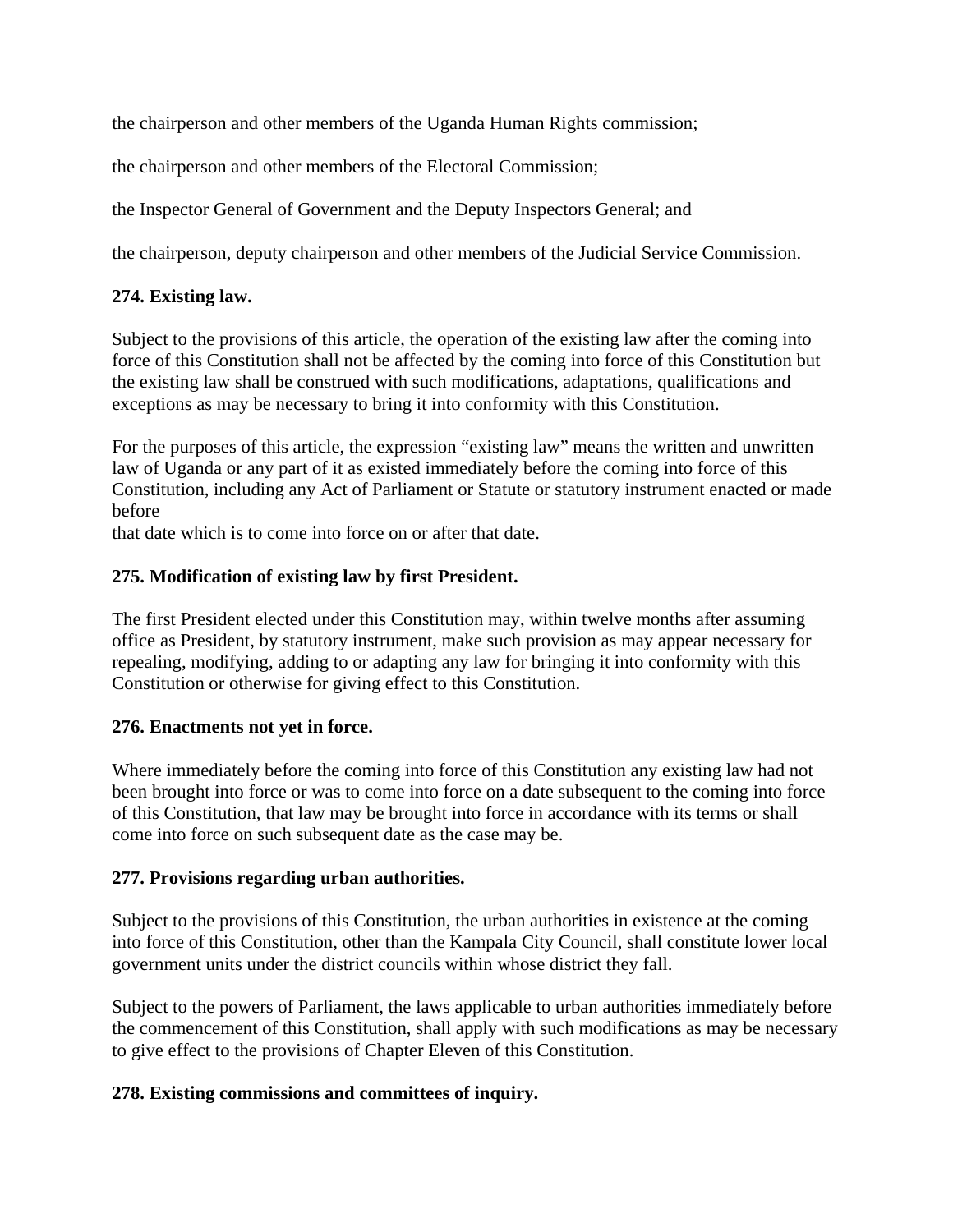Notwithstanding anything in this Constitution to the contrary, any commission or committee of inquiry in existence immediately before the coming into force of this Constitution may continue in existence until the submission of its report unless otherwise dissolved in accordance with the law.

## **279. Oaths deemed to have been taken.**

Notwithstanding any provision of this Constitution, any person who immediately before the coming into force of this Constitution held or was acting in any office established under or by virtue of the Constitution then in force and who holds or is acting in an equivalent office under this Constitution shall be deemed to have taken and subscribed any necessary oath under this Constitution, in accordance with this Constitution.

## **280. Pending matters.**

Where any matter or thing has been commenced before the coming into force of this Constitution by any person or authority having power to do so under the existing law, that matter or thing may be carried on and completed by the person or authority having power to do so on or after the coming into force of this Constitution and, unless the President in any case otherwise directs, it shall not be necessary for that person or authority to commence that matter or thing afresh.

This article shall have effect subject to the provisions of this Constitution and to any law made by Parliament.

# **281. Proceedings pending before courts.**

Legal proceedings pending immediately before the coming into force of this Constitution before any court, including civil proceedings against the Government, may be proceeded with and completed.

# **282. Prerogative of mercy re cases before constitution.**

The prerogative of mercy of the President under article 121 of this Constitution may be exercised in respect of any criminal offences committed before the coming into force of this Constitution as it may in respect of a criminal offence committed after the coming into force of this Constitution.

## **283. Devolution of rights and liabilities.**

Subject to the provisions of article 284 of this Constitution—

any right, prerogative, privilege or function which under the existing law vested in the President shall vest in the President or other person or authority as is specified under this Constitution;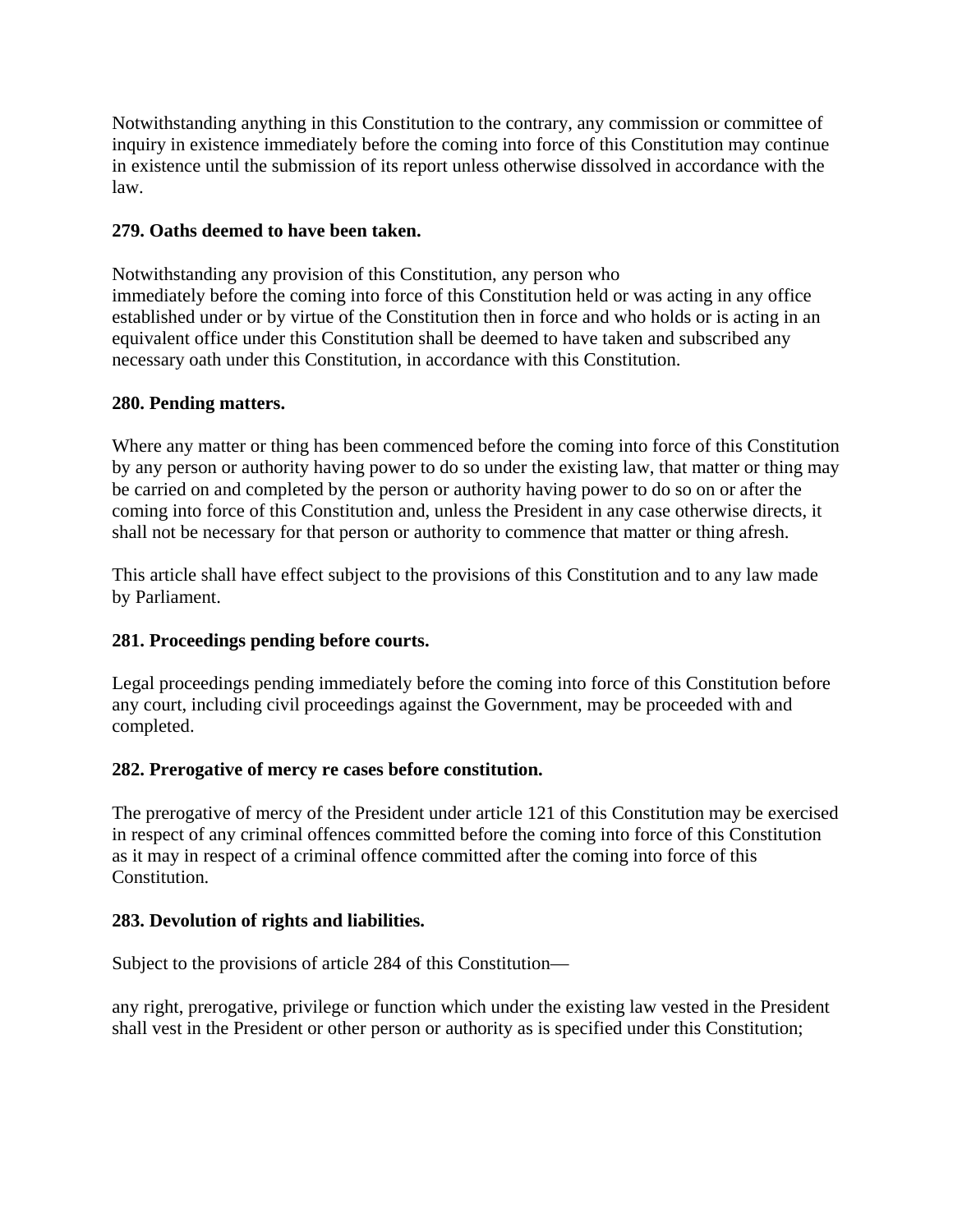any right, privilege, obligation, liability, or function vested in or subsisting against the Government by or under an existing law shall continue to so vest or subsist. **284. Succession to property.**

All property, whether movable or immovable, and all assets which immediately before the coming into force of this Constitution were vested in any authority or person for the purposes of or in right of the Government or in the Government shall, on the coming into force of this Constitution, vest in the Government, subject to the provisions of Chapter Fifteen of this Constitution.

Any property which was immediately before the coming into force of this Constitution liable to escheat or to be forfeited to any person or authority in right of the Government shall, on the coming into force of this Constitution, be liable to escheat or to be forfeited to the Government.

## **285. Succession to contracts.**

Where there is subsisting, immediately before the coming into force of this Constitution, a contract which has been entered into by or on behalf of the Government, then on and after the coming into force of this Constitution, all rights, liabilities and obligations of the Government under the contract shall be vested in or, as the case may be, subsist against the Government; and the contract shall otherwise continue to be of full force and effect.

## **286. Revocation of statutory leases to urban authorities.**

Upon the coming into force of this Constitution and subject to the provisions of article 237(2)(a) of this Constitution, statutory leases to urban authorities shall cease to exist.

# **287. International agreements, treaties and conventions.**

## Where—

any treaty, agreement or convention with any country or international organisation was made or affirmed by Uganda or the Government on or after the ninth day of October, 1962, and was still in force immediately before the coming into force of this Constitution; or

Uganda or the Government was otherwise a party immediately before the coming into force of this Constitution to any such treaty, agreement or convention, the treaty, agreement or convention shall not be affected by the coming into force of this

Constitution; and Uganda or the Government, as the case may be, shall continue to be a party to it.

# **288. Repeal of 1967 Constitution and Legal Notice No. 1 of 1986.**

Subject to articles 264 and 265 of this Constitution, the Constitution of Uganda of 1967 and Legal Notice No. 1 of 1986 as amended, shall, upon the coming into force of this Constitution, stand repealed.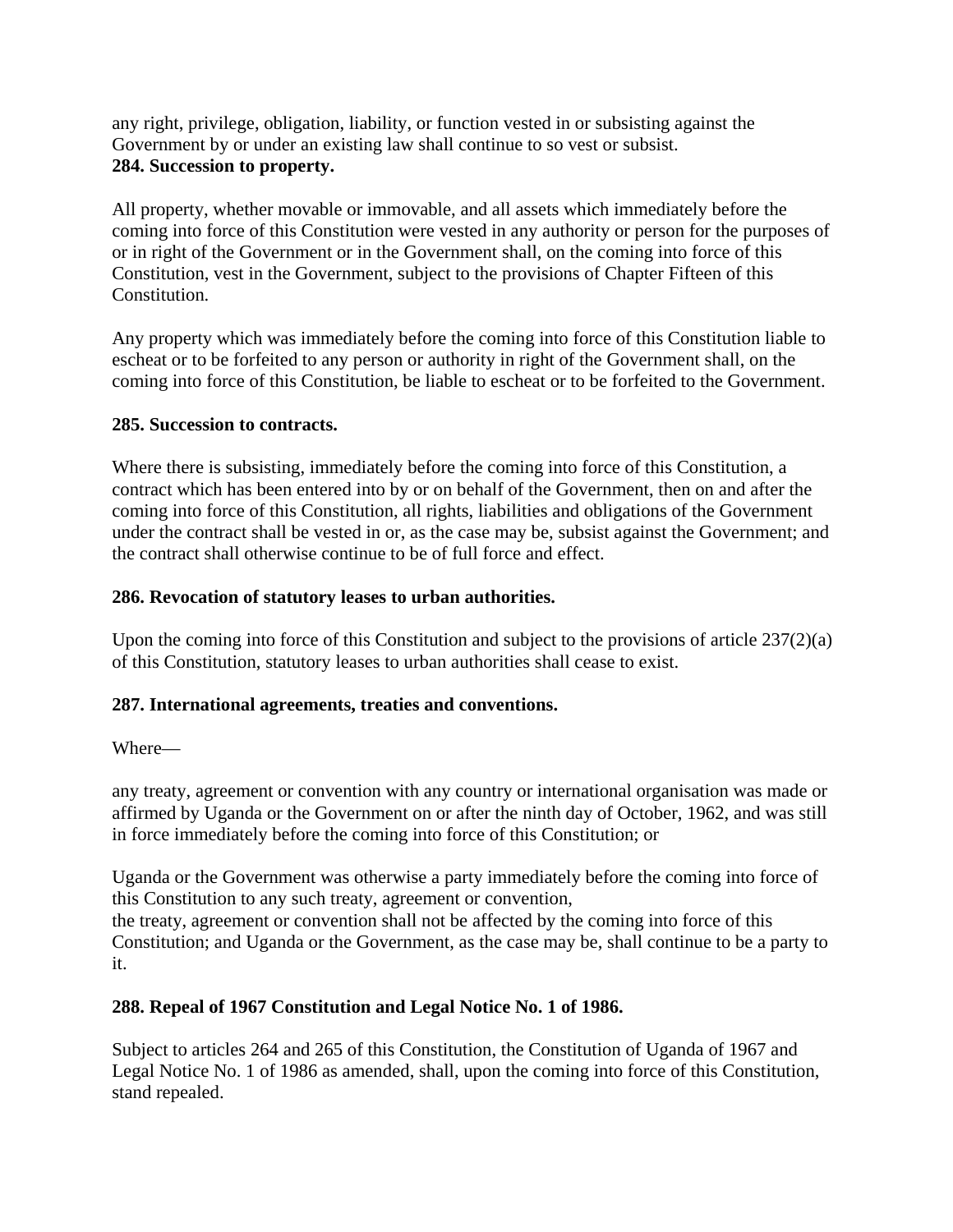For the avoidance of doubt, the enactments repealed by clause (1) of this article, shall, notwithstanding the repeal, continue in force for the purposes only of the exercise by the NRM Government of its functions under articles 264 and 265 of this Constitution.

# **SCHEDULES**

*First Schedule*.

articles 5, 178.

# **Districts of Uganda.** Arua Bundibugyo Kabale Kampala Kasese Kibale Kisoro Kotido Kumi Mbale Moroto Nebbi Pallisa Rukungiri Soroti Tororo Kabarole of Toro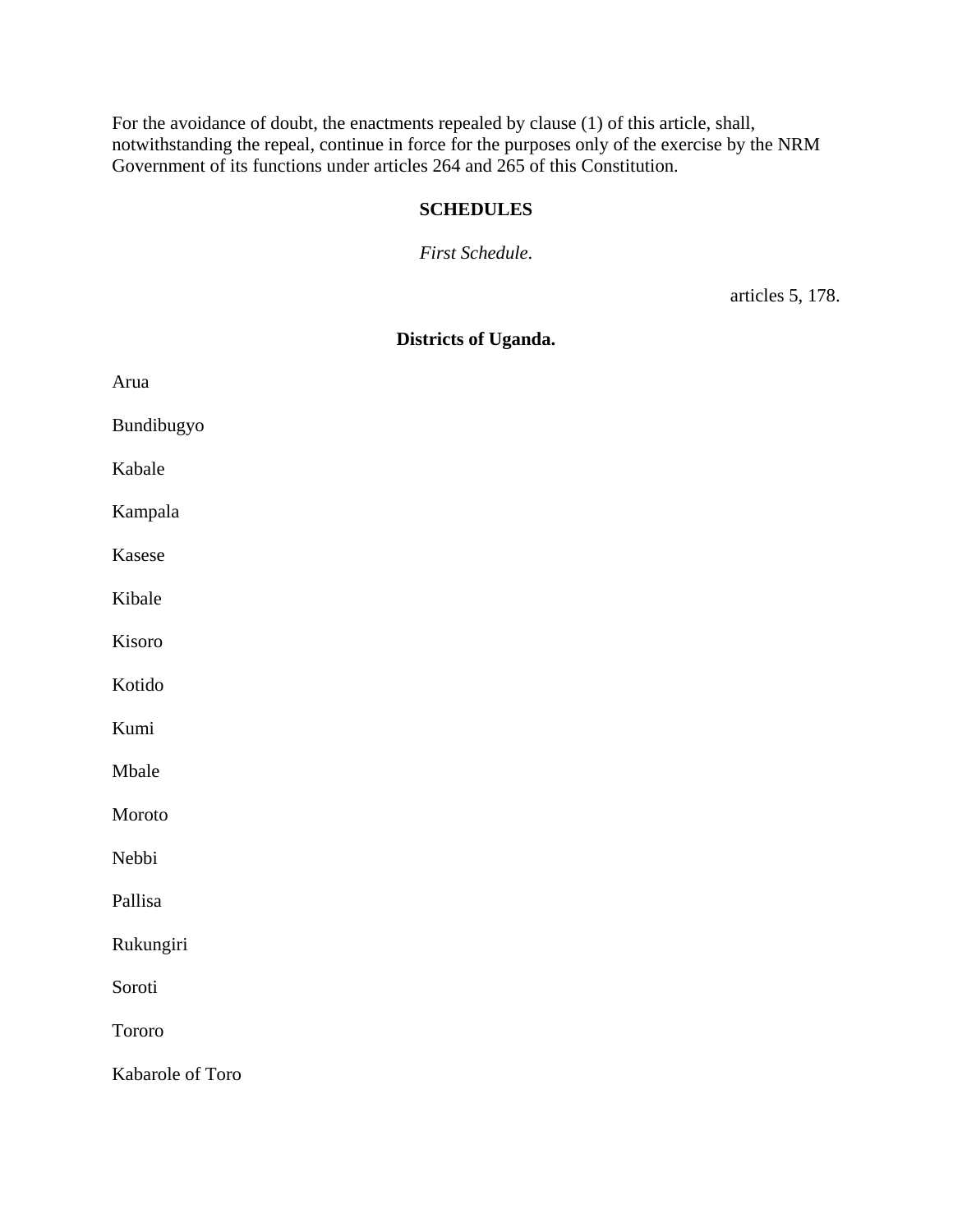Kapchorwa of Sebei

Moyo of Madi

Gulu of Acholi

Kitgum of Acholi

Apac of Lango

Lira of Lango

Iganga of Busoga

Jinja of Busoga

Kamuli of Busoga

Hoima of Bunyoro

Masindi of Bunyoro

Kalangala of Buganda

Kiboga of Buganda

Masaka of Buganda

Mpigi of Buganda

Mubende of Buganda

Mukono of Buganda

Luwero of Buganda

Rakai of Buganda

Bushenyi of Ankole

Mbarara of Ankole

Ntungamo of Ankole

*Second Schedule.*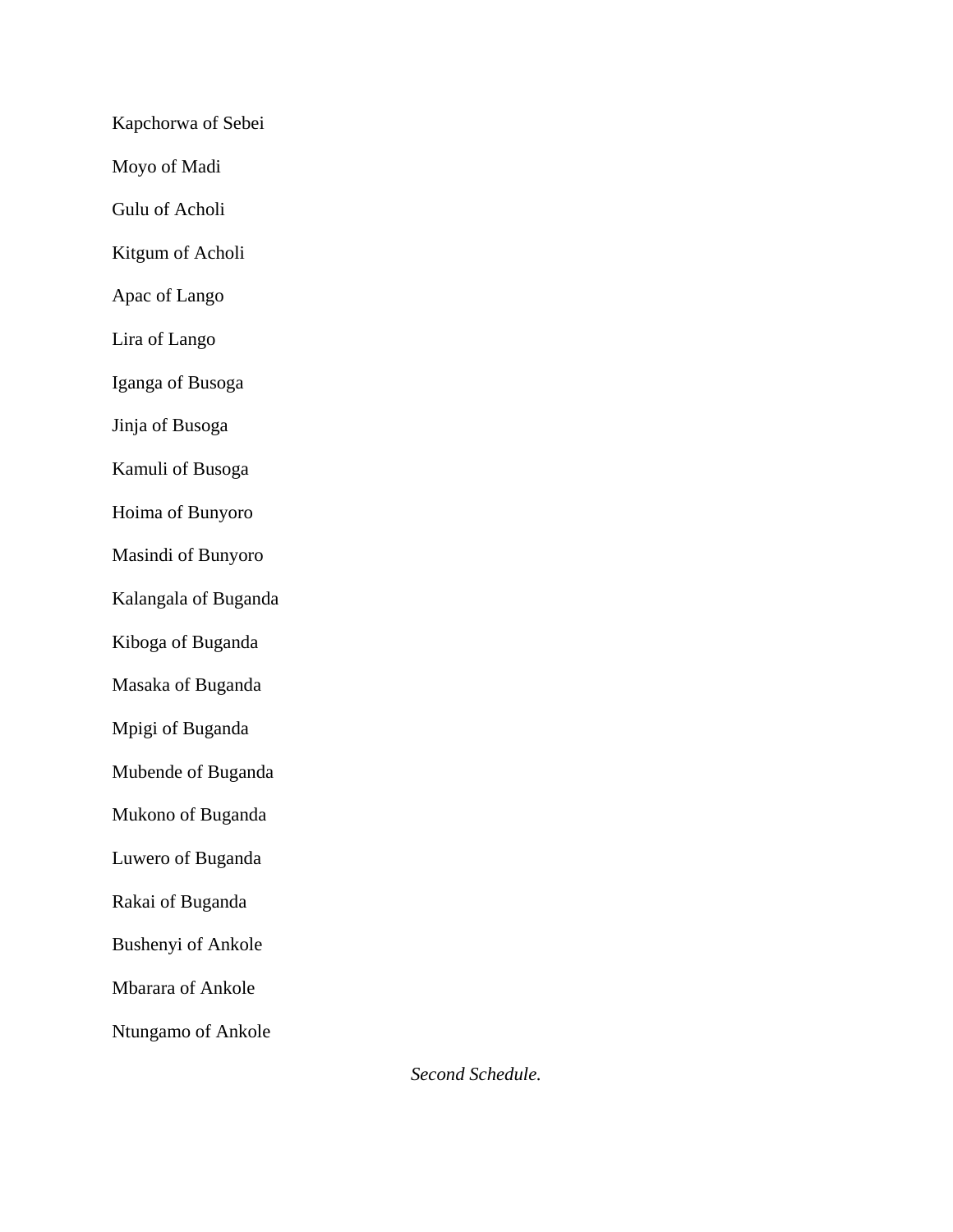#### **The boundary of Uganda.**

Commencing at the highest point of Mt. Sabyinyo; thence in a northeasterly direction to the southern extremity of the Bunagana ridge marked by Boundary Pillar 1; thence along the watershed of Bunagana to its highest point, marked by BP 2; thence in a northwesterly direction in a straight line to the summit of the knoll Chieshire, marked by BP 3; thence in a straight line in a northeasterly direction to the confluence of the Rivers Nyarugando and Nkaka (Kanga); thence following the thalweg of the River Nyarugando to its source; thence in a straight line in a northwesterly direction to the highest point of the hill Giseke, marked by BP 4; thence following the watershed between the hill Giseke and the hill Lubona and its continuation as far as a point, marked by BP 5, about 400 metres northwest of the summit of the hill Lubona; thence along the crest of the spur running in a northwesterly direction to River Sinda (Lulangala); thence along the crest of the opposite spur, as shown on the map, to the summit of the hill Kirambo, marked by BP 6; thence in a curved line, as shown on the map, along the crest of a spur running from Kirambo in a northeasterly and northerly direction to the northernmost elbow of the River Kaku or Rutshuru; thence in a straight line across this river to the mouth of the stream Kasumo (Sumo); thence along the thalweg of this stream to its source; thence in a straight line to the lowest point, marked by BP 7 of the col northeast of the above-mentioned elbow of the River Kaku or Rutshuru; thence in a straight line to the confluence of the Rivers Kyarakibi and Murungu; thence following the thalweg of the River Murungu downstream to its junction with the thalweg of the River Chonga; thence in a straight line to the summit of a hill (Muko), marked by BP 8, about 700 metres north-northeast of this junction; thence in a straight line in a northerly direction to the summit of the hill Chikomo (Deko South) or Katwakare, marked by BP 9; thence in a straight line to the summit of the hill Deko North; thence in a straight line to the summit of a hill (Nteko) about 3 km north by west of Deko North; thence in a straight line to the point, marked by BP 10, where the Kayonsa road crosses the River Ivi; thence in a straight line to a point marked by BP 11, about 1 km to the north of BP 10, on a prominent spur of the Nkabwa-Salambo range; thence following the crest of this spur to the summit of the hill Salambo; thence along the watershed of the Nkabwa-Salambo range to the summit of the hill Nkabwa, marked by BP 12.

From the summit of Nkabwa hill, the boundary runs in an easterly direction to the summit of the hill Kyeshero, marked by BP 12A; thence in the same straight line to the point known as Kakoraza, marked by BP 13; thence in the same straight line eastwards to the River Munyaga; thence along the thalweg of this river, downstream, to its junction with the thalweg of the River Ishasha; thence along the thalweg of the River Ishasha, downstream, to its mouth in Lake Edward; thence in a straight line in a northerly direction across Lake Edward to a point marked by BP 1 at the mouth of the River Lubiriha-Thako; thence along the thalweg of this river to a point marked by BP 2; thence along the thalweg of this river to a point marked by BP 3; thence along the thalweg of this river to a point marked by BP 4; thence along the thalweg of this river to the point where it separates into the rivers Lubiriha and Thako as marked by BP 5; thence along the thalweg of the River Thako to a point marked by BP 6; thence continuing along the thalweg of the River Thako, upstream, to its source at a point marked by BP 7; thence in a straight line to the highest point of the Rwenzori Range, the summit of Margharita Peak; thence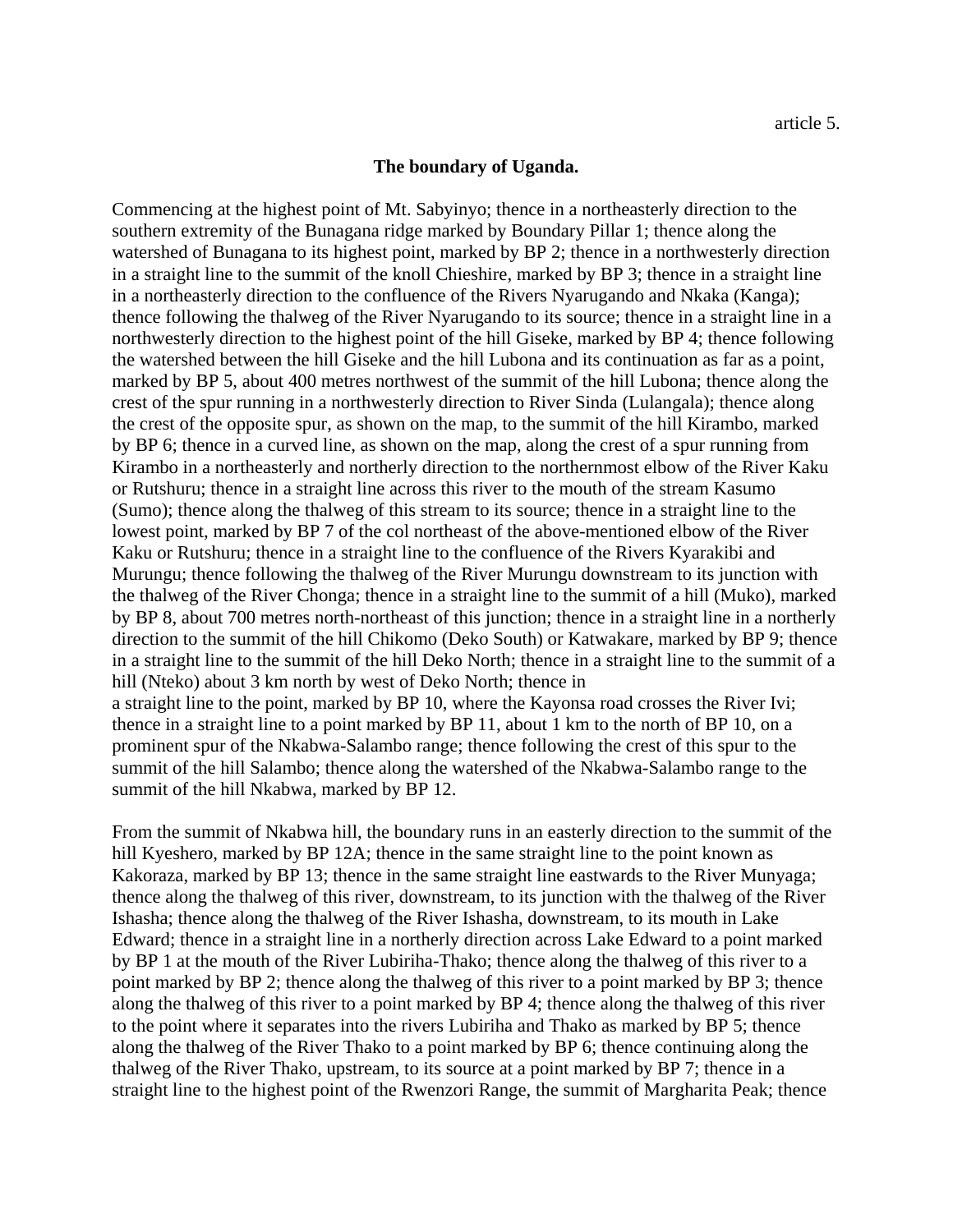in a straight line to the source of the River Lami, situated about 5.4 km northwest of the Peak Kalengire and about 20 km southwest of the hilltop Karangura; thence along the thalweg of the River Lami, downstream, to its junction with the thalweg of River Semliki; thence along the thalweg of the River Semliki, downstream, to its mouth in Lake Albert; thence across Lake Albert in a succession of straight lines passing through the points situated midway between the shores of the lake on parallels of 010 31', 010 45' and 020 00' north latitude, to a point midway between the shores of the lake on the parallel of 020 07' north latitude.

From this point the boundary runs in a northerly direction along the meridian for a distance of approximately 4.5 km north of the point on the parallel of 020 07' north latitude; thence in a straight line to a point marked by BP 1 on the shore of Lake Albert and on the prolongation of a straight line from the hill Kagudi (Uduka) to the knoll Marombe on the escarpment overlooking Lake Albert about 1.7 km southeast by east of the hill Kagudi, and is about 100 metres from the lakeshore on the said straight line; thence in a straight line to BP 2 on the hill Marombe, about 2 km from the lakeshore; thence in

a straight line to BP 3, on the summit of the hill Kagudi (Uduka); thence in a straight line to BP 4 on the neck of the hill Ngumuda Biet (Otal), which is about 1.04 km from the hill Kagudi; thence in a straight line to BP 5 on the hill Biet (Otal), at a distance of 3.04 km from the hill Kagudi; thence in a straight line to BP 6 on the hill Virkidi on a straight line from the hill Kagudi to the hill Biet at a distance of about 4.8 km from Kagudi; thence in a straight line to BP 7 at the intersection of a straight line from the hill Kagudi to the hill Biet and a straight line from the hill Milia to the junction of the Rivers Nashiodo and Alala, close to the River Otal on its left bank and is known as Utal; thence in a northerly direction along the meridian of BP 7 on a straight line from the hill Milia to the junction of the Rivers Nashiodo and Alala to BP 8 about 4 km from the junction of the said rivers on the hill Wellingondo; thence along the meridian to BP 9 on the hill Nyatabu (Niatabu), about 2.48 km from the junction of the said rivers; thence along the meridian to BP 10 on the hill Nyatabu II (Nitabu) about 1.2 km from the junction of the said rivers in one of the villages known as Parombo; thence along the meridian to BP 11 on the right bank of the river Nashiodo (Achodo) at its junction with the River Alala; thence along the thalweg of the river upstream to its source to BP 12 on the summit of the hill Keresi; thence along a curved line following the watershed of the river Sido basin to BP 13 on the summit of the hill Aminzi; thence in a straight line to BP 14 on the summit of the hill Kiti in a straight line from the hill Aminzi to Monda (Omunda) Rock at a distance of about 2 km from Aminzi; thence in a straight line to BP 15 on the east immediately below the summit of the rock Monda; thence in a straight line to BP 16 on the right bank of the River Niabola (Nyibola) about 15 feet above its junction with the rivers Nyarwodo (Narodo) and Niabola (Nyibola); thence along the thalweg of the river Niabola (Nyibola) to BP 17 upon the summit of the hill Agu; thence along a curved line following the watershed of the river Aioda (Ayuda) basin on BP 18 on the summit of the hill Asina about 3.44 km southwest by south from the hill Agu; thence along the watershed to BP 19 on the summit of the hill Sisi; thence along the curved line following the watershed of the river Leda to BP 20 on the summit of the hill Ajigu; at a distance of about 2.56 km northwest by west of the hill Sisi; thence along a curved line following the watershed of the river Leda basin to BP 21, at a point 2.16 km west of BP 20; thence along a curved line following the watershed to BP 22 on the knoll Okiyo situated about 4.2 km southeast by east of the summit of the hill Cho; thence along a curved line to BP 23 on a small group of rocks (Matijo) upon the watershed between the river Niagak basin and that tributary which joins the Niagak just below the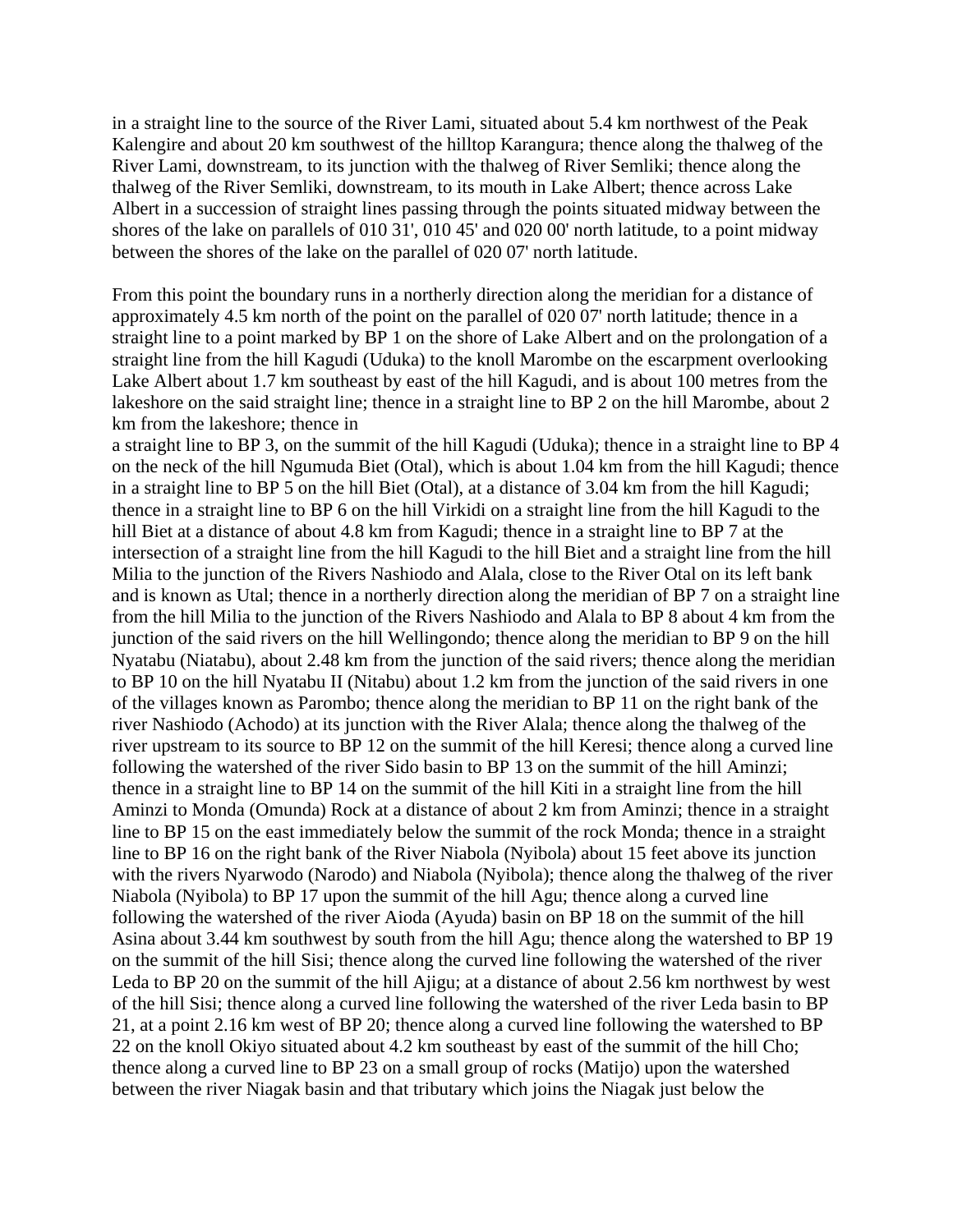confluence of the rivers Niagaka and Amoda and is about 2 km southeast by east of the hill Cho; thence along a curved line to BP 24 on a small knoll on the abovedescribed watershed at a distance of about 200 metres from the confluence of the rivers Niagak and Amoda; thence in a straight line to BP 25 on the right bank of the river Amoda (Ammodar), immediately above its confluence with the river Nyalidha, at a point about 1,600 metres southwest of the summit of the hill Akar; thence along the thalweg of the river Nyalidha to BP 26 upon the Nile-Congo watershed about 6.2 km west-southwest of the summit of the hill Akar and about 5.6 km south-southeast of the hill Utzi, close to the source of the river Omithameri.

From this point the boundary follows the Nile-Congo watershed in a northerly direction to a point about 0.3 km south of the source of the river Kaia (Kaya) the tri-junction of the Uganda/Zaire/Sudan international boundaries; thence in a straight line to the source of the river Kaia (Kaya); thence along the thalweg of the river Kaia (Kaya), downstream to its confluence with the unnamed river which runs immediately south of Chei and Lodwa rocks, and then runs in a northerly direction; thence in an easterly direction in a straight line to a point on the western summit of the hill Kirwa, marked by a surface beacon; thence in a southeasterly direction in a straight line to the confluence of the rivers Adjika and Khor Nyaura (Nyawa); thence in a northeasterly direction in a straight line to a point on the top of J. Jalei, marked by a surface beacon; thence in an easterly direction to the source of the river Khor Kayo (Kayu), approximately 3/4 miles from J. Jalei; thence following the thalweg of the Khor Kayo to a point on the thalweg directly opposite the westernmost point of the foothills of the escarpment running northwest from Jebel Elengua; thence in a straight line to the westernmost point of the foothills; thence following the bottom of the foothills of this escarpment in a southeasterly, or such a line as shall exclude the riverain people below Nimule; thence following due east to the intersection of the thalweg of the river Bahr el Jebel (White Nile) with the thalweg of the river Unyama; thence along the thalweg of the river Unyuama, upstream, to a point on the thalweg along the latitude of Jebel Ebijo; thence following due east to the summit of Jebel Ebijo; thence following in the direction of Jebel Kakomera to the thalweg of the river Achwa; thence following the thalweg of the river Achwa, downstream, to the intersection of the thalweg and a straight line towards the village Lokai to the northernmost point of the bottom of Jebel Marokho; thence following the summit of Jebel Agu; thence following the summit of Jebel Ilala (Lwomwaka); thence in a straight line in a northeasterly direction to the hill (Jebel) Modole; thence following a straight line in a southeasterly direction to the most southeasterly foothills of Jebel Terenteinia; thence in a straight line in a southeasterly direction to a point on the summit of the hill (Jebel) Lonyili marked by a triangulation mark

9.Y.2; thence on bearing 44 degrees 45' and for a distance of 58,506 feet approximately to triangulation mark 9.Y.9; thence on bearing 44 degrees 45' and for a distance of 17,831 feet approximately to a triangulation mark 9.Y.8; thence on bearing 44 degrees 45' and for a distance of 26,945 feet to a triangulation mark 9.Y.6; thence on bearing 44 degrees 45' and for a distance of 17,854 feet to a triangulation mark 9.Y.5; thence on bearing 44 degrees 45' and for a distance of 7,320 feet to a triangulation mark 9.Y.4; thence on bearing 44 degrees 45' for a distance of 6,420 feet to a triangulation mark 9.Y.3; thence on bearing 44 degrees 45' and for a distance of 20,306 feet to a triangulation mark 9.Y.1 on the summit of the hill (Jebel) Urungo; thence on bearing 44 degrees 45' to a point north of Mount Zulia at a distance of 31.5 miles approximately from 9.Y.1 and which is to the tri-junction of the Uganda/Sudan/Kenya international boundaries.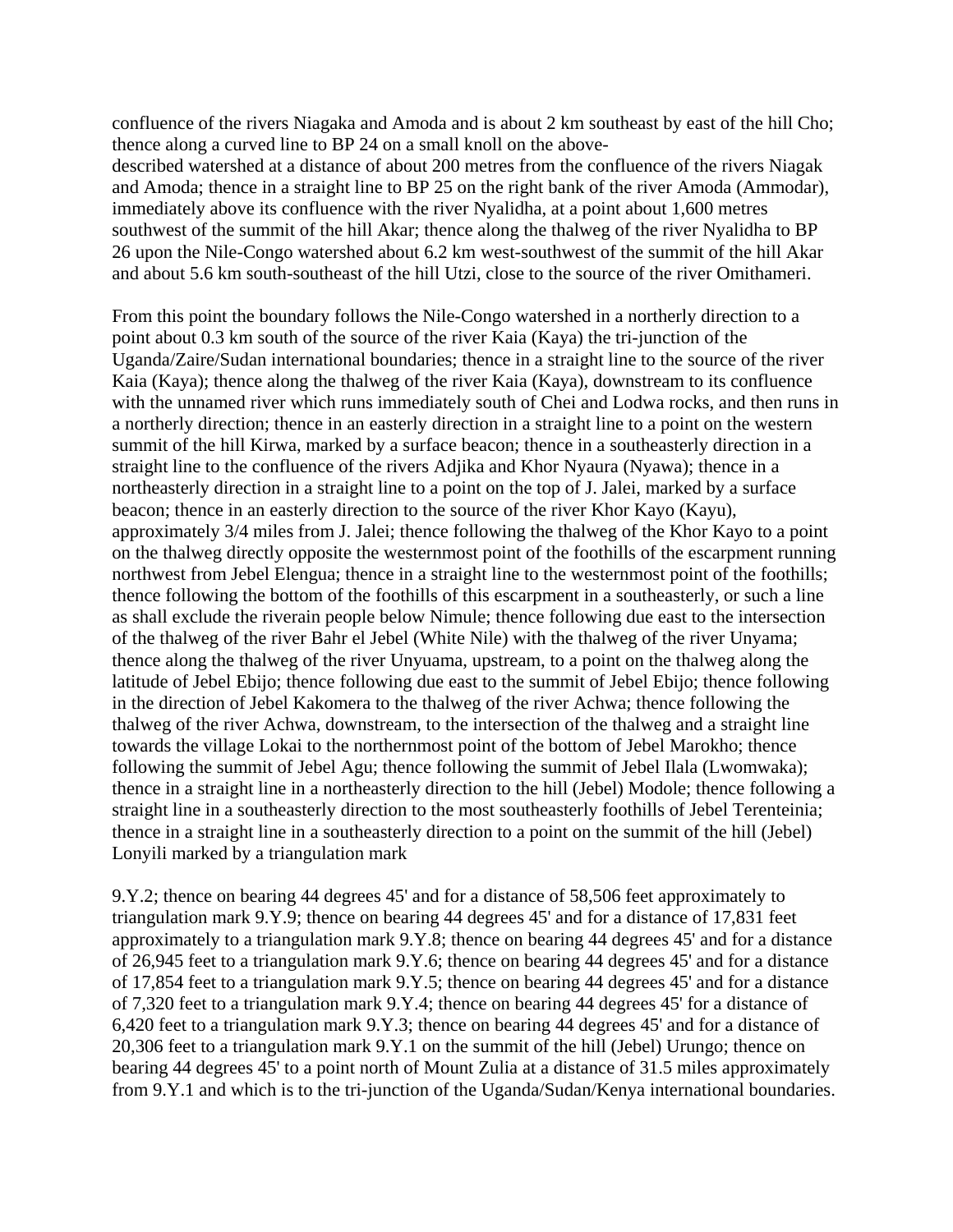From this point the boundary is defined by a series of Boundary Pillars joined by straight lines as follows; on an approximate bearing of 127 degrees for an approximate distance of 21,500 ft. to Pillar UK 180; thence on a bearing of 132 degrees 41' for a distance of 4,444 ft. to Pillar UK 179;

| 151 degrees 51'          | 14,674 ft.            | UK178; |
|--------------------------|-----------------------|--------|
| $217$ degrees 00'        | 9,935 ft.             | UK177; |
| 153 degrees 39'          | 11,091 ft.            | UK176; |
| 116 degrees 35'          | 6,799 ft.             | UK175; |
| 153 degrees 08'          | 9,457 ft.             | UK174; |
| 180 degrees 05'          | 5,313 ft.             | UK173; |
| 193 degrees 47'          | 3,942 ft.             | UK172; |
| 252 degrees 36'          | 11,338 ft.            | UK171; |
| 175 degrees 13'          | 6,533 ft.             | UK170; |
| 108 degrees 18'          | 7,280 ft.             | UK169; |
| 136 degrees 07'          | 12,882 ft.            | UK168; |
| $118$ degrees $30'$      | 12,368 ft.            | UK167; |
| 184 degrees 26'          | 1,847 ft.             | UK166; |
| 193 degrees 32'          | 8,426 ft.             | UK165; |
| 195 degrees 43'          | 12,045 ft.            | UK164; |
| 208 degrees 42'          | 606 ft.               | UK163; |
| 225 degrees 39'          | 1,958 ft.             | UK162; |
| 244 degrees 44'          | 4,290 ft.             | UK161; |
| 244 degrees 37'          | 5,256 ft.             | UK160; |
| 186 degrees 44'          | 7,960 ft.             | UK159; |
| 185 degrees 09'          | 797 ft.               | UK158; |
| 141 degrees 19'          | 224 ft.               | UK157; |
| $105$ degrees $28'$      | $1,390$ ft.<br>UK156; |        |
| 62 degrees 15' 6,590 ft. | UK155;                |        |
| 79 degrees 18' 6,628 ft. | UK154;                |        |
| 79 degrees 24' 562 ft.   | UK153;                |        |
| 98 degrees 30' 7,857 ft. | UK152;                |        |
| 86 degrees 30' 6,719 ft. | UK151;                |        |
| 19 degrees 35' 2,151 ft. | UK150;                |        |
| 54 degrees 05' 1,326 ft. | UK149;                |        |
| 52 degrees 46' 1,387 ft. | UK148;                |        |
| 84 degrees 15' 7,907 ft. | UK147;                |        |
| 88 degrees 38' 2,969 ft. | UK146;                |        |
| 93 degrees 11' 3,880 ft. | UK145;                |        |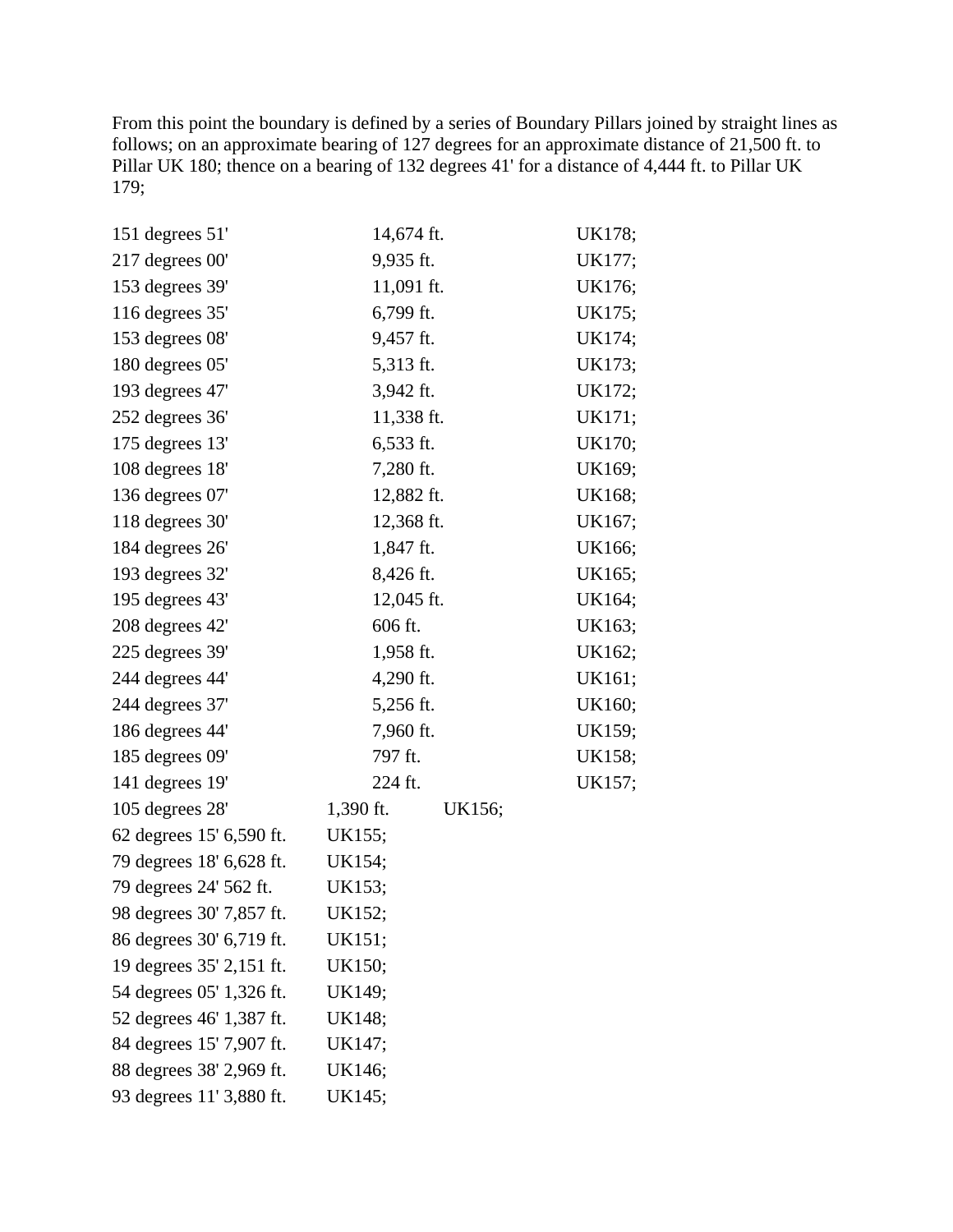| 162 degrees 13'          | 10,907 ft. UK144; |        |
|--------------------------|-------------------|--------|
| 169 degrees 22'          | $1,233$ ft.       | UK143; |
| 180 degrees 05'          | 6,988 ft.         | UK142; |
| 276 degrees 03'          | $4,216$ ft.       | UK141; |
| 269 degrees 35'          | 12,526 ft. UK140; |        |
| 220 degrees 56'          | 4,826 ft.         | UK139; |
| 213 degrees 23'          | 4,857 ft.         | UK138; |
| 244 degrees 58'          | $2,355$ ft.       | UK137; |
| 262 degrees 40'          | $1,631$ ft.       | UK136; |
| 176 degrees 51'          | 2,685 ft.         | UK135; |
| 71 degrees 53' 2,157 ft. | UK134;            |        |
| 141 degrees 01'          | 1,898 ft.         | UK133; |
| 73 degrees 20' 2,900 ft. | UK132;            |        |
| 95 degrees 51' 1,882 ft. | UK131;            |        |
| 107 degrees 02'          | 5,231 ft.         | UK130; |
| 193 degrees 16'          | $1,233$ ft.       | UK129; |
| 164 degrees 54'          | 3,325 ft.         | UK128; |
| 249 degrees 32'          | 2,213 ft.         | UK127; |
| 248 degrees 20'          | 5,751 ft.         | UK126; |
| 257 degrees 52'          | $1,900$ ft.       | UK125; |
| 131 degrees 49'          | 3,476 ft.         | UK124; |
| 72 degrees 43' 4,611 ft. | UK123;            |        |
| 81 degrees 33' 1,335 ft. | UK122;            |        |
| 69 degrees 56' 6,268 ft. | UK121;            |        |
| 68 degrees 27' 4,067 ft. | UK120;            |        |
| 68 degrees 08' 2,676 ft. | UK119;            |        |
| 108 degrees 26'          | 1,514 ft.         | UK118; |
| 120 degrees 39'          | 591 ft.           | UK117; |
| 174 degrees 30'          | $1,137$ ft.       | UK116; |
| 177 degrees 54'          | $1,945$ ft.       | UK115; |
| 73 degrees 00' 766 ft.   | UK114;            |        |
| 29 degrees 30' 2,694 ft. | UK113;            |        |
| 79 degrees 44' 907 ft.   | UK112;            |        |
| 66 degrees 16' 1,937 ft. | UK111;            |        |
| 79 degrees 55' 2,194 ft. | UK110;            |        |
| 145 degrees 27'          | 8,509 ft.         | UK109; |
| 156 degrees 21'          | $6,769$ ft.       | UK108; |
| 135 degrees 26'          | 8,205 ft.         | UK107; |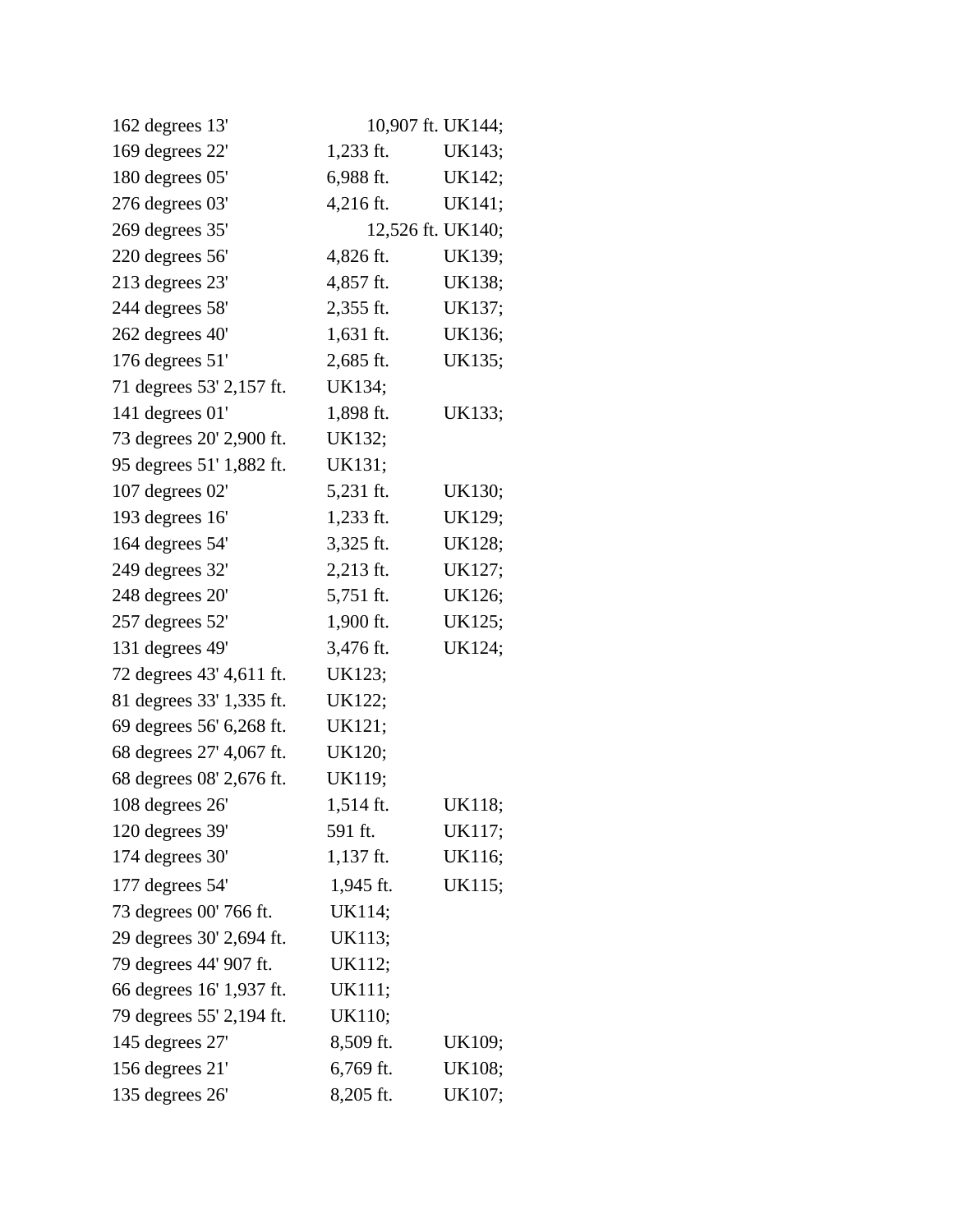| 125 degrees 22'           | 6,438 ft.        | UK106;        |
|---------------------------|------------------|---------------|
| 129 degrees 06'           | 5,399 ft.        | UK105;        |
| 187 degrees 04'           | 4,979 ft.        | UK104;        |
| 190 degrees 48'           | 3,490 ft.        | UK103;        |
| 206 degrees 19'           | 1,348 ft.        | UK102;        |
| 90 degrees 43' 989 ft.    | UK101;           |               |
| 19 degrees 19' 13,434 ft. | UK100;           |               |
| 43 degrees 44' 3,513 ft.  | UK99;            |               |
| 72 degrees 50' 4,525 ft.  | UK98;            |               |
| 77 degrees 44' 6,713 ft.  | UK97;            |               |
| 91 degrees 40' 5,820 ft.  | UK96;            |               |
| 119 degrees 12'           | $3,050$ ft.      | UK95;         |
| 137 degrees 48'           | 9,847 ft.        | UK94;         |
| 138 degrees 59'           | 2,497 ft.        | UK93;         |
| 166 degrees 14'           | $4,695$ ft.      | UK92;         |
| 208 degrees 52'           | 5,792 ft.        | UK91;         |
| 109 degrees 54'           | 13,971 ft. UK90; |               |
| 130 degrees 36'           | 3,998 ft.        | UK89;         |
| 189 degrees 05'           | 11,610 ft. UK88; |               |
| 190 degrees 53'           | 9,774 ft.        | UK87;         |
| 173 degrees 59'           | 11,720 ft. UK86; |               |
| 185 degrees 18'           | 3,718 ft.        | UK85;         |
| 185 degrees 17'           | 8,946 ft.        | UK84;         |
| 185 degrees 17'           | 9,408 ft.        | UK83;         |
| 214 degrees 56'           | 3,320 ft.        | UK82;         |
| 223 degrees 42'           | 6,391 ft.        | UK81;         |
| 234 degrees 33'           | 4,606 ft.        | UK80;         |
| 264 degrees 01'           | 9,781 ft.        | UK79;         |
| 305 degrees 56'           | 2,607 ft.        | <b>UK78B;</b> |
| 254 degrees 05'           | 658 ft.          | <b>UK78A;</b> |
| 166 degrees 43'           | 3,498 ft.        | UK78;         |
| 135 degrees 44'           | 7,662 ft.        | UK77;         |
| 147 degrees 08'           | 7,410 ft.        | UK76;         |
| 171 degrees 43'           | 6,334 ft.        | UK75;         |
| 212 degrees 11'           | $6,726$ ft.      | UK74;         |
| 249 degrees 27'           | 3,158 ft.        | UK73;         |
| 181 degrees 55'           | 13,506 ft.       | UK72;         |
| 170 degrees 05'           | 2,587 ft.        | UK71;         |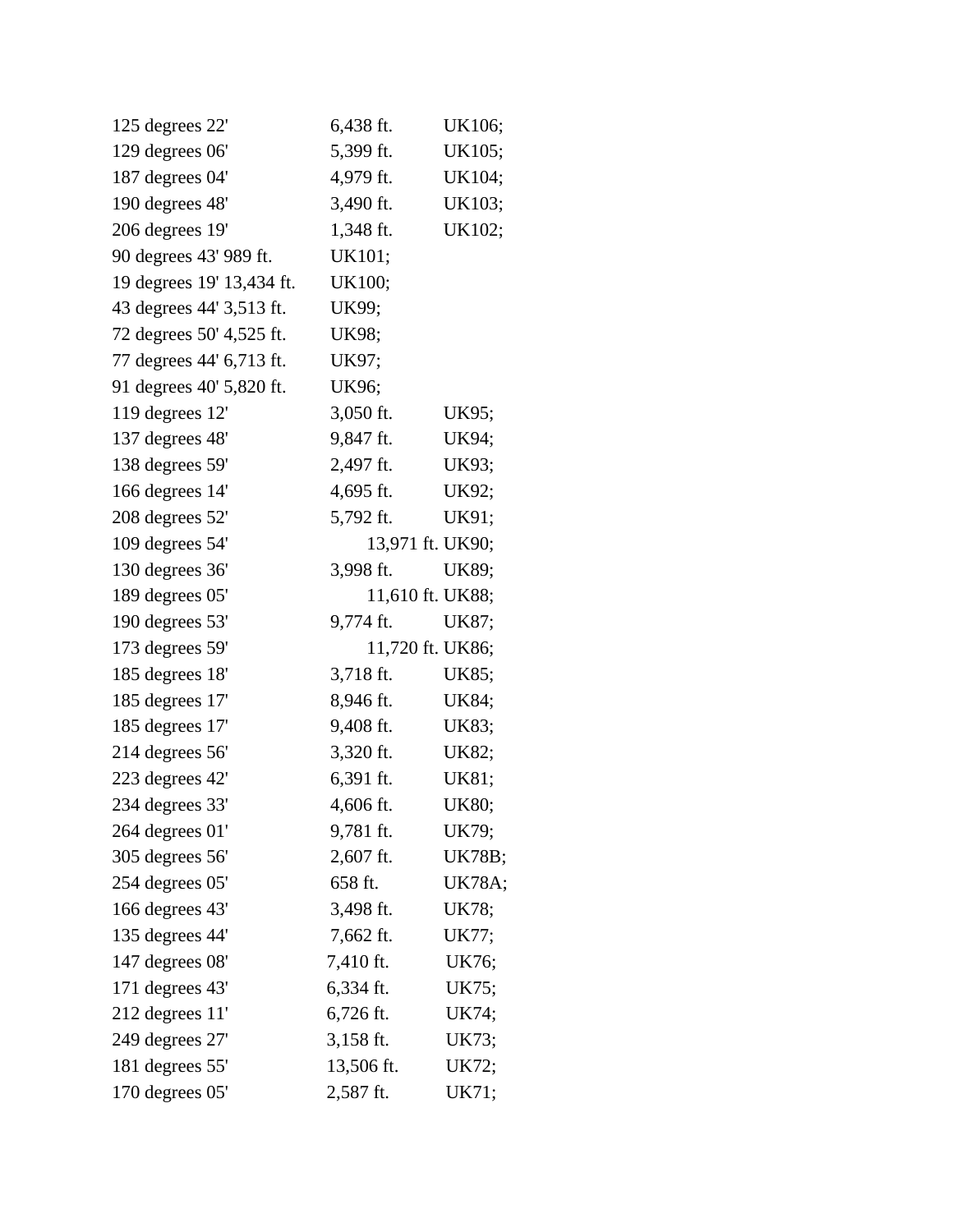| 129 degrees 00'          | 5,641 ft.    | UK70;     |       |
|--------------------------|--------------|-----------|-------|
| 137 degrees 01'          | 8,709 ft.    | UK69;     |       |
| 165 degrees 27'          | 13,939 ft.   | UK68;     |       |
| 159 degrees 01'          | 9,269 ft.    | UK67;     |       |
| 174 degrees 59'          | 14,818 ft.   | UK66;     |       |
| 179 degrees 35'          | $5,101$ ft.  | UK65;     |       |
| 172 degrees 44'          | 9,833 ft.    | UK64;     |       |
| 178 degrees 53'          | $6,324$ ft.  | UK63;     |       |
| 148 degrees 52'          | $3,609$ ft.  | UK62;     |       |
| 98 degrees 07' 3,818 ft. | UK61;        |           |       |
| 124 degrees $01'$        | $5,022$ ft.  | UK60;     |       |
| 122 degrees 27'          | 284 ft.      | UK59;     |       |
| 147 degrees 13'          | $4,281$ ft.  | UK58;     |       |
| 157 degrees 07'          | 5,115 ft.    | UK57;     |       |
| 66 degrees 06' 6,710 ft. | UK56;        |           |       |
| 107 degrees 46'          | 9,418 ft.    | UK55;     |       |
| 117 degrees 32'          | $4,055$ ft.  | UK54;     |       |
| 151 degrees 38'          | $10,044$ ft. | UK53;     |       |
| 131 degrees 09'          | 6,896 ft.    | UK52;     |       |
| 171 degrees 33'          | 7,589 ft.    | UK51;     |       |
| 185 degrees 03'          | $3,500$ ft.  | UK50;     |       |
| 181 degrees 55'          | $6,136$ ft.  | UK49;     |       |
| 177 degrees 35'          | $11,141$ ft. | UK48;     |       |
| 156 degrees 20'          | $4,169$ ft.  | UK47;     |       |
| 142 degrees 05'          | $3,944$ ft.  | UK46;     |       |
| 175 degrees 32'          | 7,091 ft.    | UK45;     |       |
| 170 degrees 00'          | 21,063 ft.   | UK44;     |       |
| 112 degrees $40'$        | 13,232 ft.   | UK43;     |       |
| 119 degrees 36'          | $3,082$ ft.  | UK42;     |       |
| 160 degrees 39'          | 14,972 ft.   | UK41;     |       |
| 105 degrees 33'          | 5,819 ft.    | UK40;     |       |
| 87 degrees 07' 6,099 ft. | UK39;        |           |       |
| 98 degrees 58' 2,741 ft. | <b>UK38;</b> |           |       |
| 32 degrees 32' 6,258 ft. | UK37;        |           |       |
| 120 degrees 25'          | 2,826 ft.    | UK36;     |       |
| 157 degrees 06'          |              | 3,252 ft. | UK35; |
| 113 degrees 29'          |              | 3,665 ft. | UK34; |
| 106 degrees 38'          |              | 2,097 ft. | UK33; |

UK35;

UK33;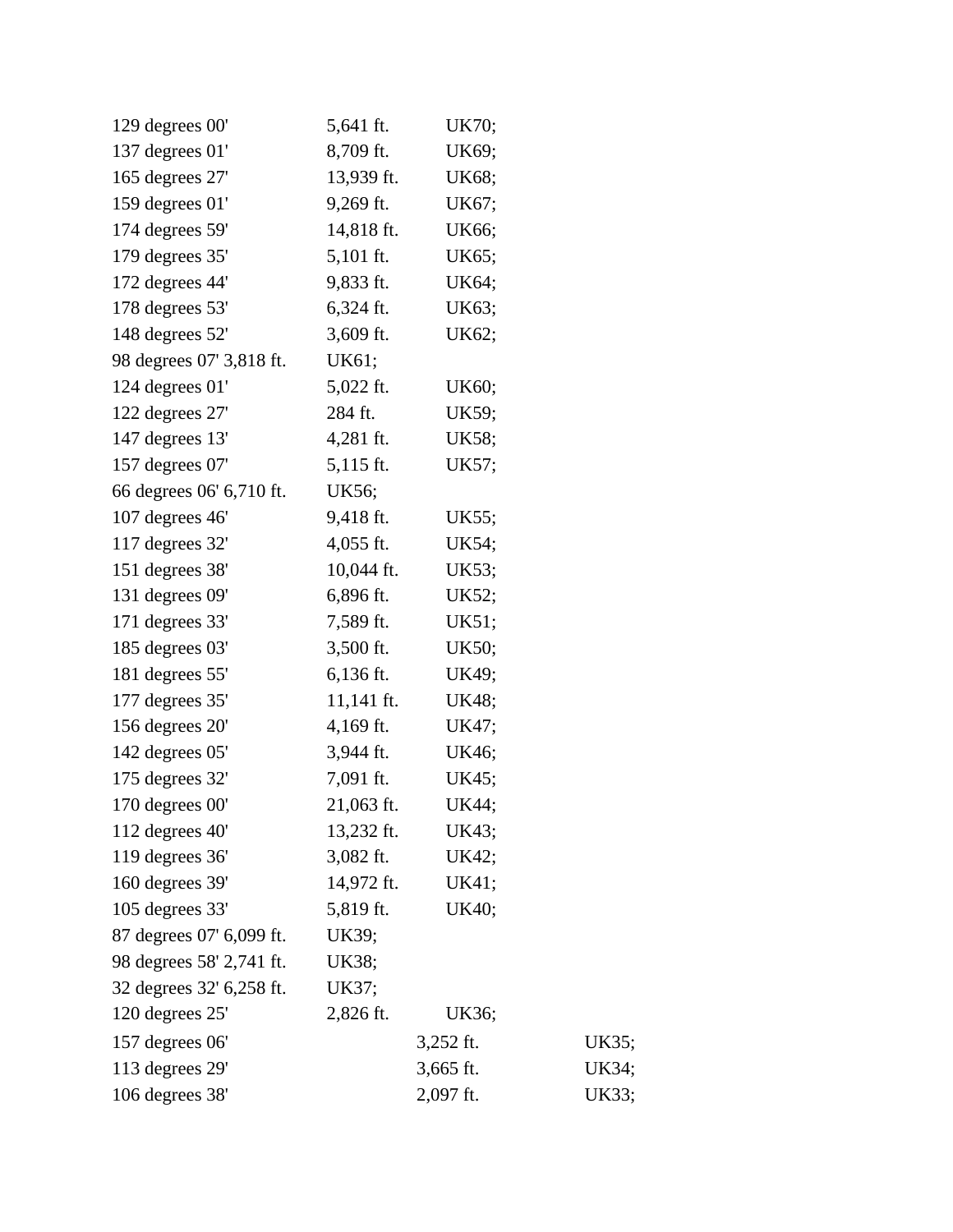| $109$ degrees $05'$      | 1,927 ft.         | UK32; |
|--------------------------|-------------------|-------|
| 119 degrees 28'          | 2,032 ft.         | UK31; |
| 154 degrees 27'          | 4,336 ft.         | UK30; |
| 156 degrees 57'          | 7,396 ft.         | UK29; |
| 74 degrees 05' 4,234 ft. | UK28;             |       |
| 140 degrees 39'          | $3,143$ ft.       | UK27; |
| 159 degrees 12'          | 1,522 ft.         | UK26; |
| 159 degrees 02'          | $1,137$ ft.       | UK25; |
| 162 degrees 28'          | $6,582$ ft.       | UK24; |
| 164 degrees 56'          | 11,085 ft.        | UK23; |
| 173 degrees 19'          | 6,900 ft.         | UK22; |
| 181 degrees 26'          | 2,542 ft.         | UK21; |
| 191 degrees $10'$        | 3,580 ft.         | UK20; |
| 190 degrees 36'          | 12,898 ft.        | UK19; |
| 133 degrees 27'          | 7,521 ft.         | UK18; |
| 161 degrees 49'          | $6,006$ ft.       | UK17; |
| 162 degrees 32'          | 4,634 ft.         | UK16; |
| 136 degrees 59'          | 17,307 ft.        | UK15; |
| 157 degrees 19'          | 6,478 ft.         | UK14; |
| 145 degrees 56'          | 9,097 ft.         | UK13; |
| 128 degrees 23'          | 7,482 ft.         | UK12; |
| 79 degrees 21' 3,788 ft. | UK11;             |       |
| 6 degrees 50' 6,123 ft.  | UK10;             |       |
| 75 degrees 11' 5,044 ft. | UK9;              |       |
| 144 degrees 31'          | 2,289 ft.         | UK8;  |
| 169 degrees 05'          | 14,429 ft.        | UK7;  |
| 165 degrees $40'$        | 12,000 ft.        | UK6;  |
| 92 degrees 56' 7,352 ft. | UK5;              |       |
| 160 degrees 24'          | 1,785 ft.         | UK4;  |
| 167 degrees 20'          | 4,482 ft.         | UK3;  |
| 158 degrees 00'          | 10,395 ft.        | UK2;  |
| 86 degrees 07' 2,112 ft. | UK <sub>1</sub> ; |       |

situated on the east bank of the River Kanamuton at Map Reference YT 1773 (Sheet NA-36-8); thence following a straight line up the centre to the top of the pass known as Karamuroi (Pokot) or Karithakol (Karamojong); thence southerly following a straight line to the hillock called Lokula; thence southeasterly following a straight line to a beacon at the highest point of the ridge known as Kariemakaris; thence continuing following a straight line, still southerly, to the foot of the western spur of the hill known as Aoruma, and following the foot of that spur to a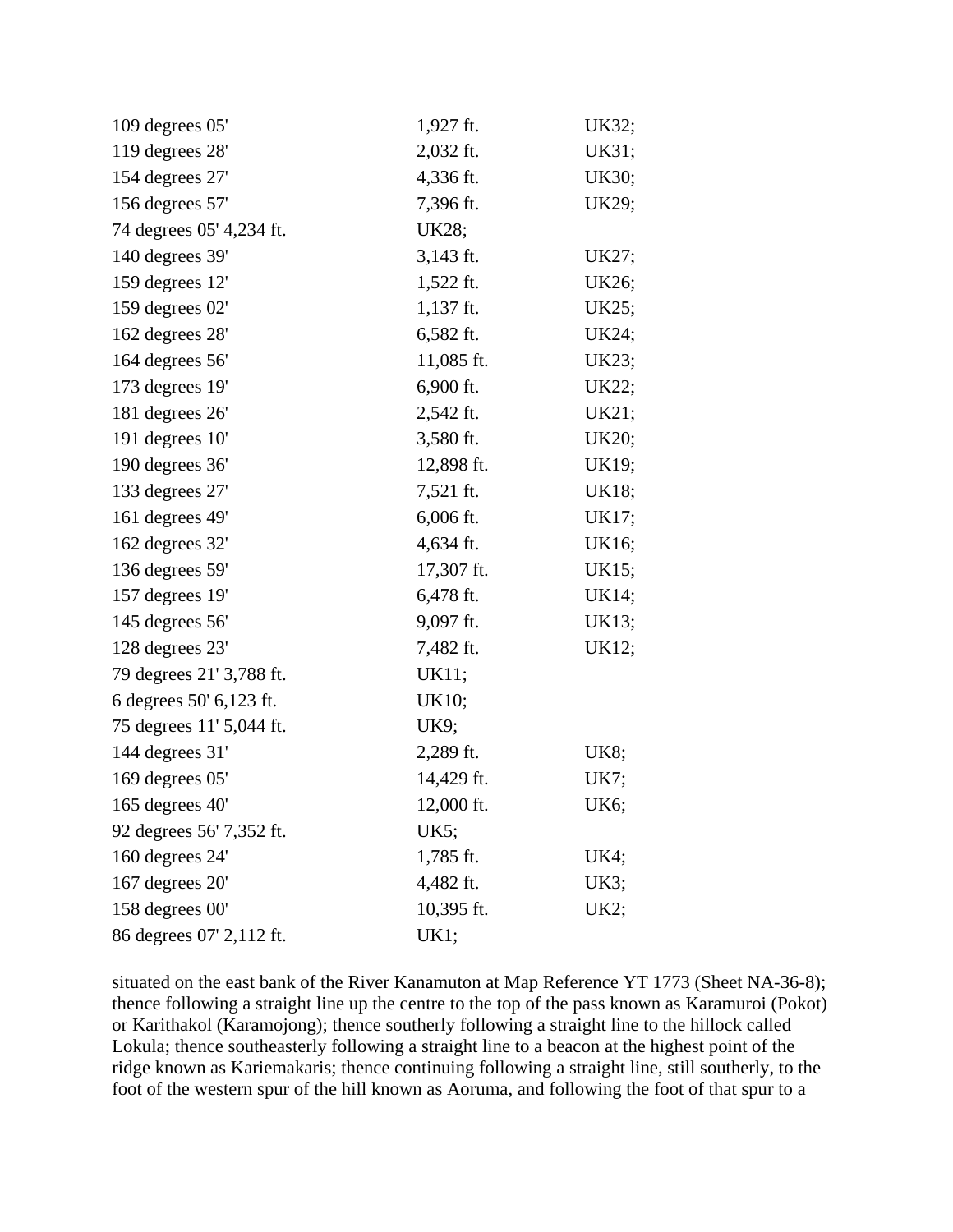beacon; thence in a generally southerly direction following straight lines to the westernmost end of the small hillock known as Lewi Lewi, to the hillock known as Sumemerr (known to the Pokot as Sumaremar) to the hillock Morumeri, to the hill known as Kauluk, across the Kanyangareng River to Nongalitaba Hill, across the Kunyao River to the small hillock known as Lokwamor, to the hillock known as Kokas, to Korkurao Hill; thence to Sagat Hill and along the highest points of the rocky ridge (forming a continuation of Mount Riwa and known collectively by the Karamojong as Kogipie) known severally as Sagat (Karamojong) or Kogipie (Pokot), Moruebu and Karenyang; thence to the summit of the hill Muregogoi; thence following a straight line to the source of the River Maragat; thence by the centre of the River Maragat to its confluence with the river Maron; thence southwesterly by the foot of the northwestern slopes of Kassauria Hill to the western extremity of that hill; thence following a straight line southeasterly to the northeastern extremity of Mount Riwa; thence following the foot of the eastern portion of Mount Riwa to the source of the Kanyerus River (marked by a large tree); thence southeasterly following a line of cairns, approximately in a straight line to the confluence of the River Bukwa (Kibukwa) with the River Suam (Swam); thence following the thalweg of the River Suam, upstream, to the point where the more northwesterly of the two streams forming the River Suam (Swam) or Turkwell emerges from the crater of Mount Elgon; thence following a straight line southwesterly to the highest point of Mount Elgon (Sudek).

From this point, the boundary continues following a straight line in a northwesterly direction to the Wagagai summit of Mount Elgon; thence following a straight line, southwesterly, to the source of the River Lwakhakha (also known as the Malaba); thence following the thalweg of the River Malaba to its intersection with the eastern side of the Majanji-Busia-Tororo road at Map Reference XR 2765 (Sheet NA-36-15); thence in a southwesterly direction following a line on the east side of and 100 feet distant from and parallel to the centre line of the said road to its intersection with the River Okame at Map Reference XR 2458 (Sheet NA-36-15); thence upstream following the thalweg of the River Okame to its confluence with the River Alupe; thence upstream following the thalweg of the River Alupe to a point at Map Reference XR 2453 (Sheet NA-36-15) marked by a boundary cairn; thence following successively in a southwesterly direction, a number of boundary cairns at distances from each other of 550 feet, 1,226 feet, 959 feet, 976 feet, 1,007 feet, 580 feet, 1,512 feet, 463 feet, 2,364 feet (on the northern side of the main Busia-Mumias road) and 1,436 feet at the source of the River Sango at Map Reference XR 2251 (Sheet NA-36-15); thence downstream following the thalweg of the River Sango to its confluence with the River Sio; thence following the thalweg of the River Sio to its mouth in Lake Victoria.

From this point, the boundary continues following a straight line southwesterly to the most northerly point of Sumba Island; thence by the western and southwestern shores of that island to its most southerly point; thence following a straight line southeasterly to the most westerly point of Mageta Island; thence following a straight line, still southerly, to the most western point of Kiringiti Island; thence following a straight line southerly to the most westerly point of Ilemba Island; thence following a straight line southerly to the westernmost point of Pyramid Island; thence following a straight line due south to a point on latitude 01000'S.

From this point the boundary continues following the 01000'S parallel to the western shore of Lake Victoria; thence following the boundary pillars already erected along the 01000'S as far as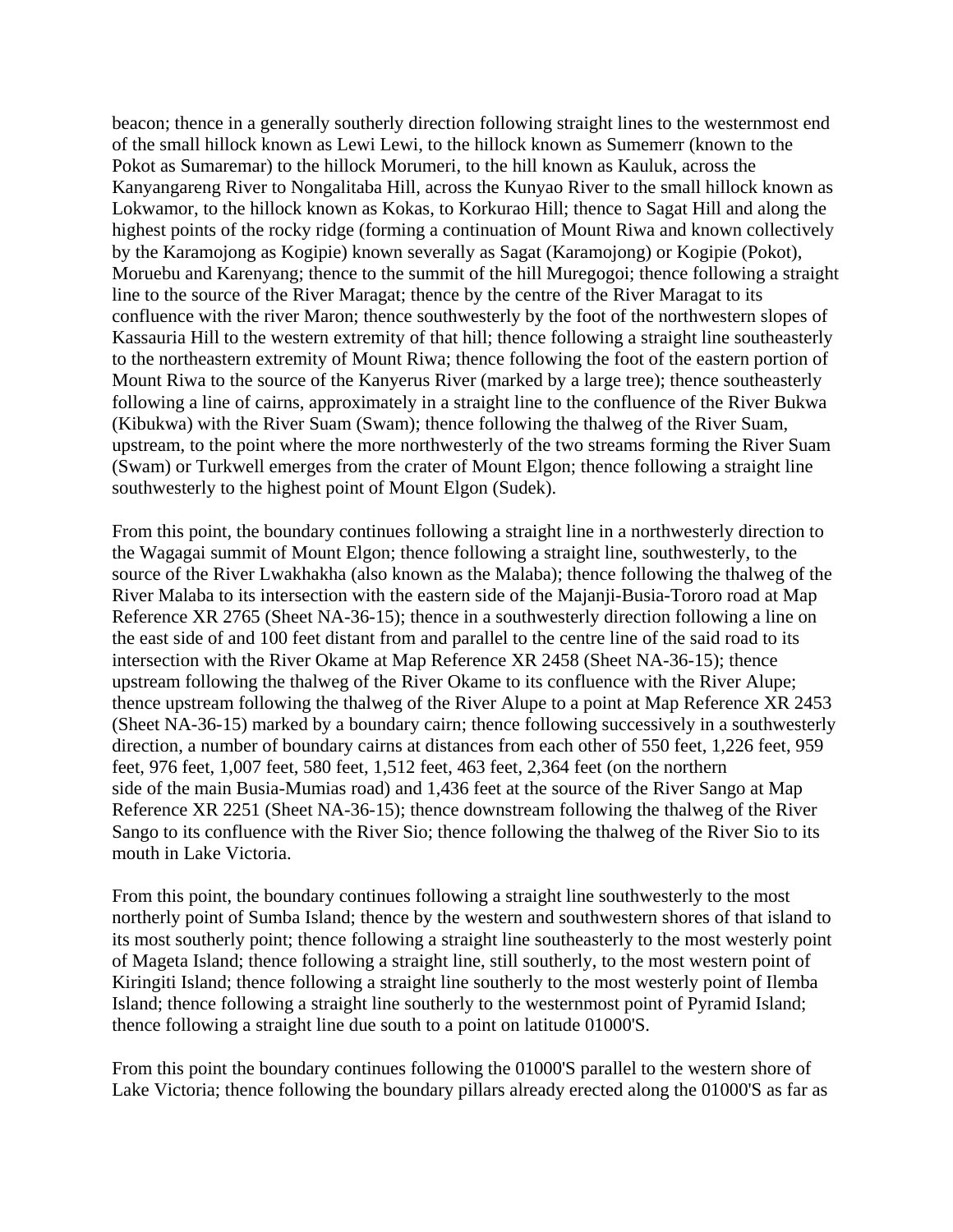the second crossing of this line by the River Kagera, between boundary pillars Nos. 27 and 26; thence following the thalweg of the River Kagera, upstream, to its confluence with the River Kakitumba; thence following the thalweg of the River Kakitumba, upstream, to its confluence with the River Chizinga; hence following the River Chizinga, upstream, to the source of its southwestern branch marked by BP 38, and continuing along the thalweg in a southwesterly direction to BP 37 on the saddle between the hills Mavari and Kitoff; thence northwesterly in a straight line to a direction pillar on a knoll at the foot of the easterly spur of Kitoff; thence in a straight line along the easterly spur of Kitoff to a direction pillar; thence in a straight line to a direction pillar on the southeasterly spur of Kitoff; thence in a straight line to BP 36 on the prominent southerly spur of Kitoff; thence continuing around the slopes of the hill Kitoff marked by direction pillars to BP 35 and by direction pillars along the westerly spur of Kitoff and in a series of straight lines to BP 34; thence continuing to BPs 33 and 32 along the eastern slopes of the Mashuri range marked at each change of direction by a direction pillar as far as BP 31 on a conspicuous small hill; thence in a straight line in a southeasterly direction to another conspicuous small hill marked by a direction pillar; thence in a straight line across the River Muvumba to the southern summit of the hill Ndega (Mbega) marked by BP 30; thence in a straight line to a direction pillar in the valley between the hills Ndega and Kivisa; thence in a straight line to a direction pillar on the northern spur of the hill Kivisa; thence in along the spur of this hill to its

summit marked by BP 29; thence continuing along a very conspicuous water parting to the top of the hill Magumbizi marked by BP 28; thence along a line marked by direction pillars following the long easterly spur of the hill Nebishagara to its summit marked by BP 27; thence along the crest of the conspicuous westerly spur to a direction pillar; thence in a straight line to a direction pillar on a conspicuous knoll in the valley; thence along the crest of a spur leading southwest and south to the summit of the hill Kitanga marked by a direction pillar; thence in a straight line to the summit of the conspicuous small hill Nyakara marked by a direction pillar; thence in a straight line marked by a direction pillar in the valley to BP 26 on the northern crest of the hill Kabimbiri; thence along the crest in a southerly direction to the top of Kabimbiri marked by BP 25; thence along the crest of this hill in a northwesterly direction, marked by direction pillars to BP 24; thence down the crest of a prominent spur to BP 23 at its foot, as more particularly delineated on Uganda 1/50,000 sheet 94/3 (Series Y 732). The boundary then crosses the Kamuganguzi or Murinda swamp and follows the thalweg of the Kiruruma swamp to a direction pillar at the edge of that swamp and thence to BP 22 on a conspicuous knoll; thence in a westsouthwesterly direction marked by direction pillars along the spur of the hill Kisibo to its summit marked by BP 21; thence in a straight line to BP 20 in the valley east of the hill Sanja; thence in a straight line to the top of the hill Sanja marked by BP 19; thence in a straight line to the top of the hill Akasiru marked by a direction pillar; thence in a straight line to BP 18 which is situated 4 km northwest of the summit of the hill Gwassa; thence in a straight line to the source of the River Kiruruma marked by BP 17; thence following the thalweg of the River Kiruruma (Bigaga) downstream to BP 16 at its confluence with the River Mugera (Narugwambu); thence in a straight line due west marked by a direction pillar to BP 15; thence along the crest of the Vugamba range by direction pillar to BP 14 on the hill Maberemere; thence by direction pillars to BP 13 on the most northerly point of the range; thence by direction pillars to the hill Kanyaminyenya marked by BP 12; thence continuing along the crest of the Vugamba range to its southern summit marked by BP 11; thence in a straight line to BP 10 on the top of the hill Lugendabare; thence in a straight line to BP 9 on the hill Namujera; thence in a curved line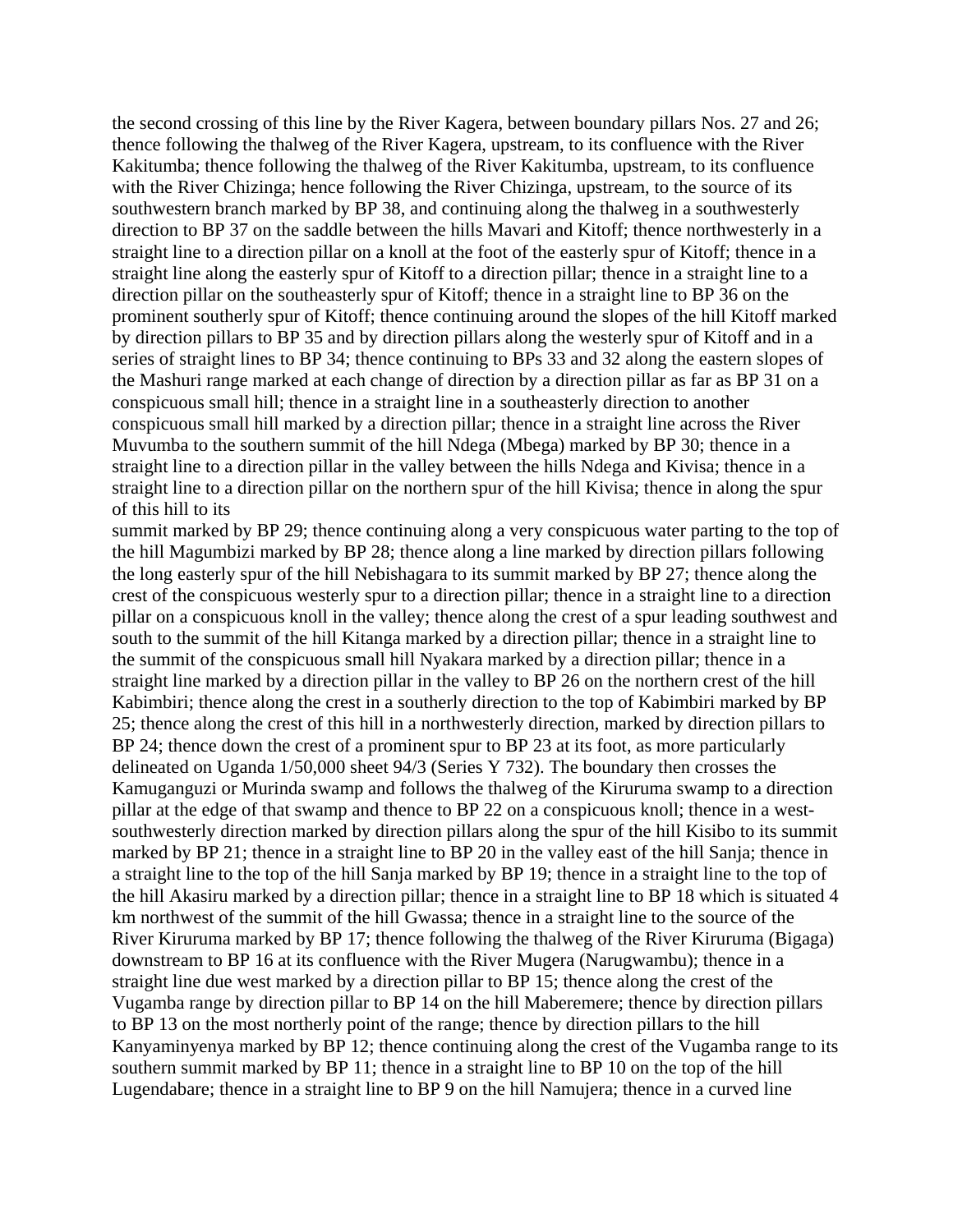marked by BPs 8, 7, 6, 5 and 4 to the summit of the hill Musonga (East) marked by BP 3 as more particularly delineated on Uganda 1/50,000 sheet 93/4 (Series Y 732). The boundary continues along the crest of this hill in a southwesterly direction marked by a direction pillar to BP 2 situated between the hills Nyarubebsa and Musongo and on the track leading southwards; thence to the summit of the hill Nyarubebsa marked by a direction pillar; thence in a southwesterly direction along the spur referred to as the Mulemule-Musongo

spur to the highest point of Muhabura; thence along the watershed from the highest point of Muhabura to the highest point of Mugahinga; thence in a westerly direction to BP 1 on the northsouth track running between Mugahinga and Sabyinyo; thence along the watershed to the highest point of Mount Sabyinyo the point of commencement.

#### *Third Schedule.*

article 10(a).

| Acholi           |
|------------------|
| Alur             |
| Baamba           |
| <b>Babukusu</b>  |
| <b>Babwisi</b>   |
| <b>Bafumbira</b> |
| Baganda          |
| <b>Bagisu</b>    |
| Bagungu          |
| Bagwe            |
| <b>Bagwere</b>   |
| <b>Bahehe</b>    |
| Bahororo         |
| Bakenyi          |
| Bakiga           |
| <b>Bakonzo</b>   |
| Banyabindi       |
| Banyankore       |
| Banyara          |
| Banyarwand       |
| Banyole          |
| Banyoro          |
| Baruli           |
|                  |

### **Uganda's indigenous communities as at 1st February, 1926.**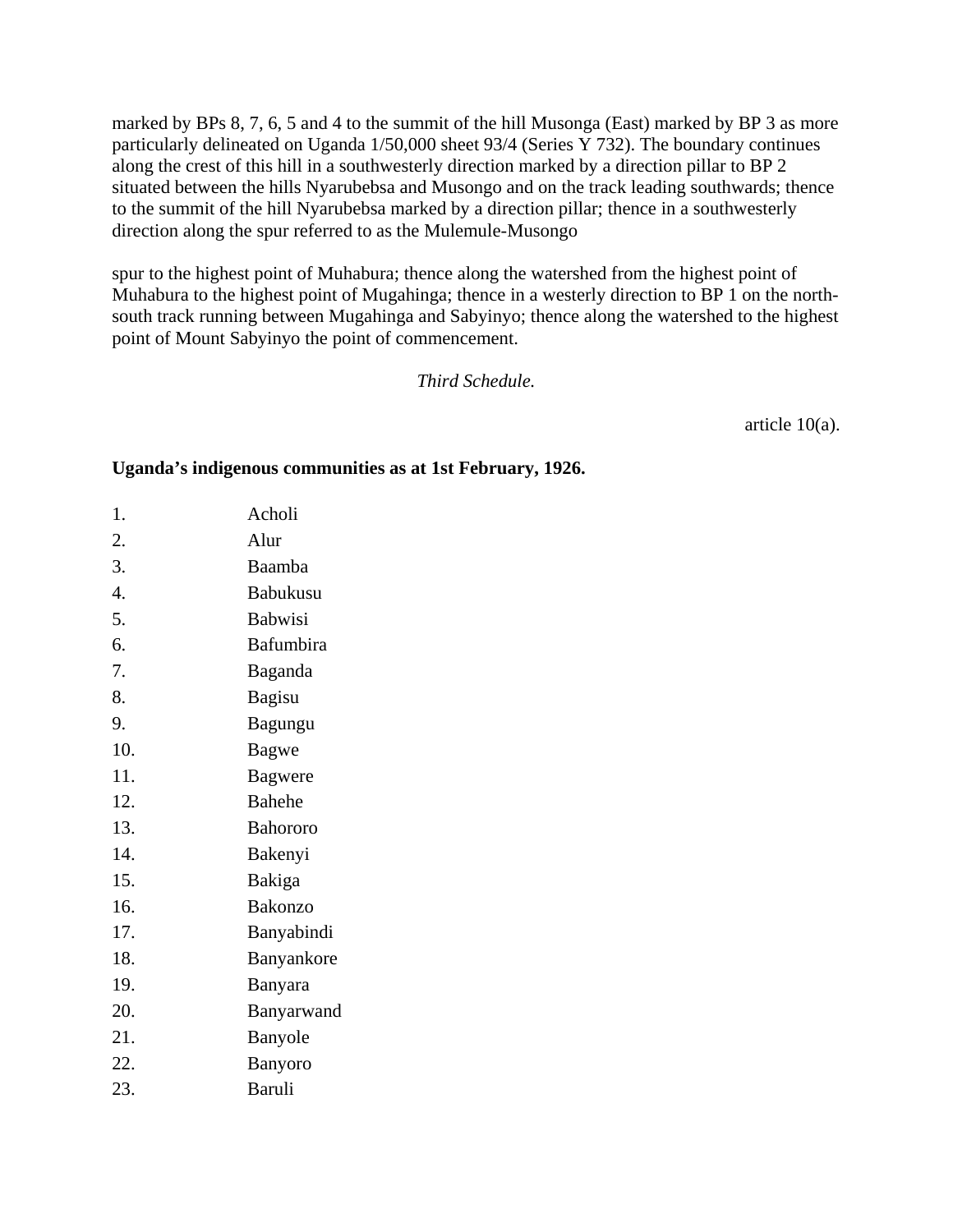| 24. | Basamia       |
|-----|---------------|
| 25. | Basoga        |
| 26. | Basongora     |
| 27. | Batagwenda    |
| 28. | <b>Batoro</b> |
| 29. | Batuku        |

Batwa

Chope

Dodoth

Ethur

Ik (Teuso)

Iteso

Jie

Jonam

Jopadhola

Kakwa

Karimojong

Kebu (Okebu)

Kuku

Kumam

Langi

Lendu

Lugbara

Madi

Mening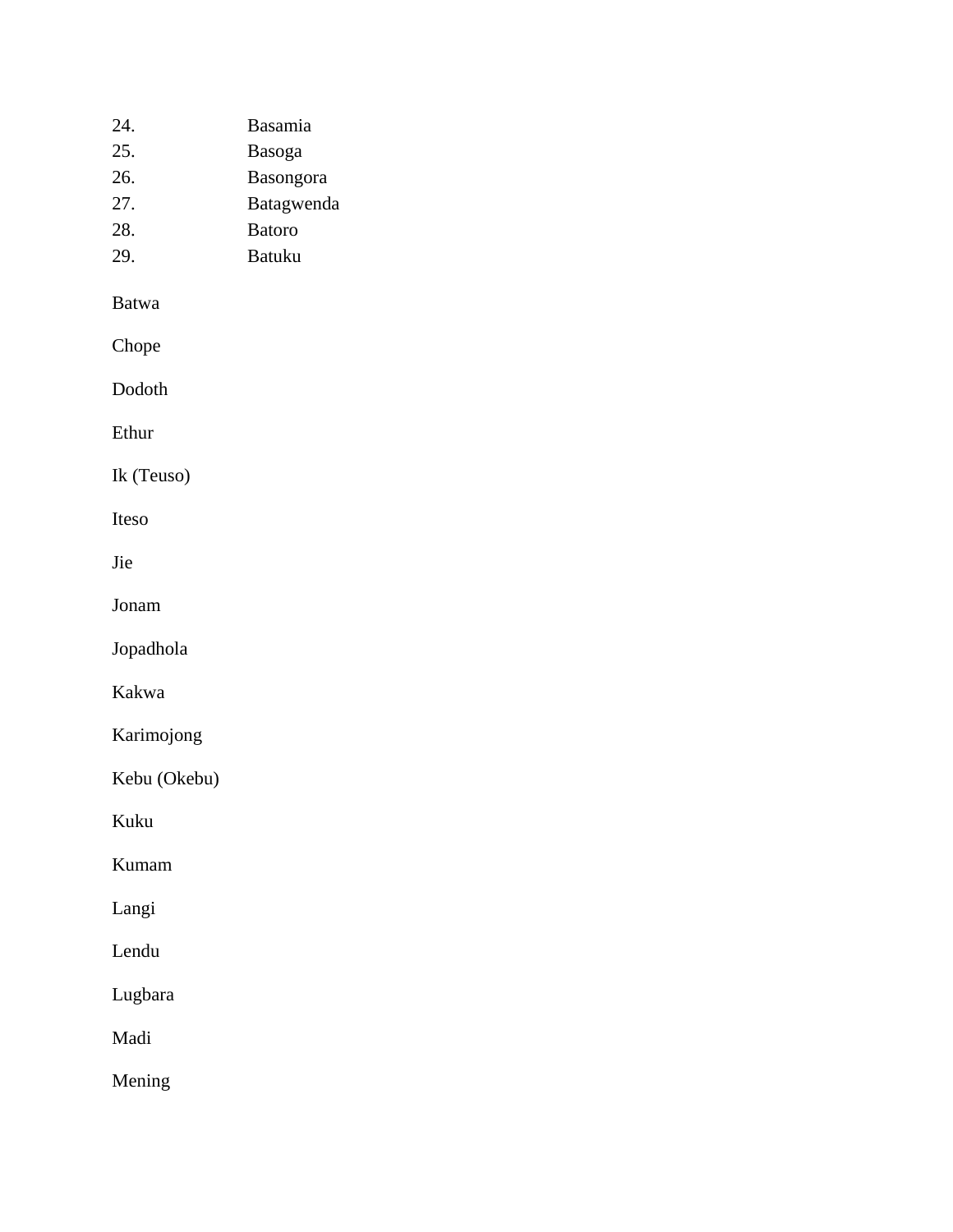Mvuba

Napore

Nubi

Nyangia

Pokot

Sabiny

So (Tepeth)

Vonoma

*Fourth Schedule.*

articles 15, 81, 82, 98, 108, 109, 111, 115, 149 and 256.

### **Oaths.**

#### *Oath of Allegiance.*

I, , swear in the name of the

Almighty God/solemnly affirm that I will be faithful and bear true allegiance to the Republic of Uganda and that I will preserve, protect and defend the Constitution. [So help me God.]

#### *Oath of President/Vice President*.

I, , swear in the name of

the Almighty God/solemnly affirm that I shall faithfully exercise the functions of the President/Vice President of Uganda and shall uphold, preserve, protect and defend the Constitution and observe the laws of Uganda and that I shall promote the welfare of the people of Uganda. [So help me God.]

#### *Judicial Oath.*

I, , swear in the name of

the Almighty God/solemnly affirm that I will well and truly exercise the judicial functions entrusted to me and will do right to all manner of people in accordance with the Constitution of the Republic of Uganda as by law established and in accordance with the laws and usage of the Republic of Uganda without fear or favour, affection or ill will. [So help me God].

*Speaker/Deputy Speaker's Oath*.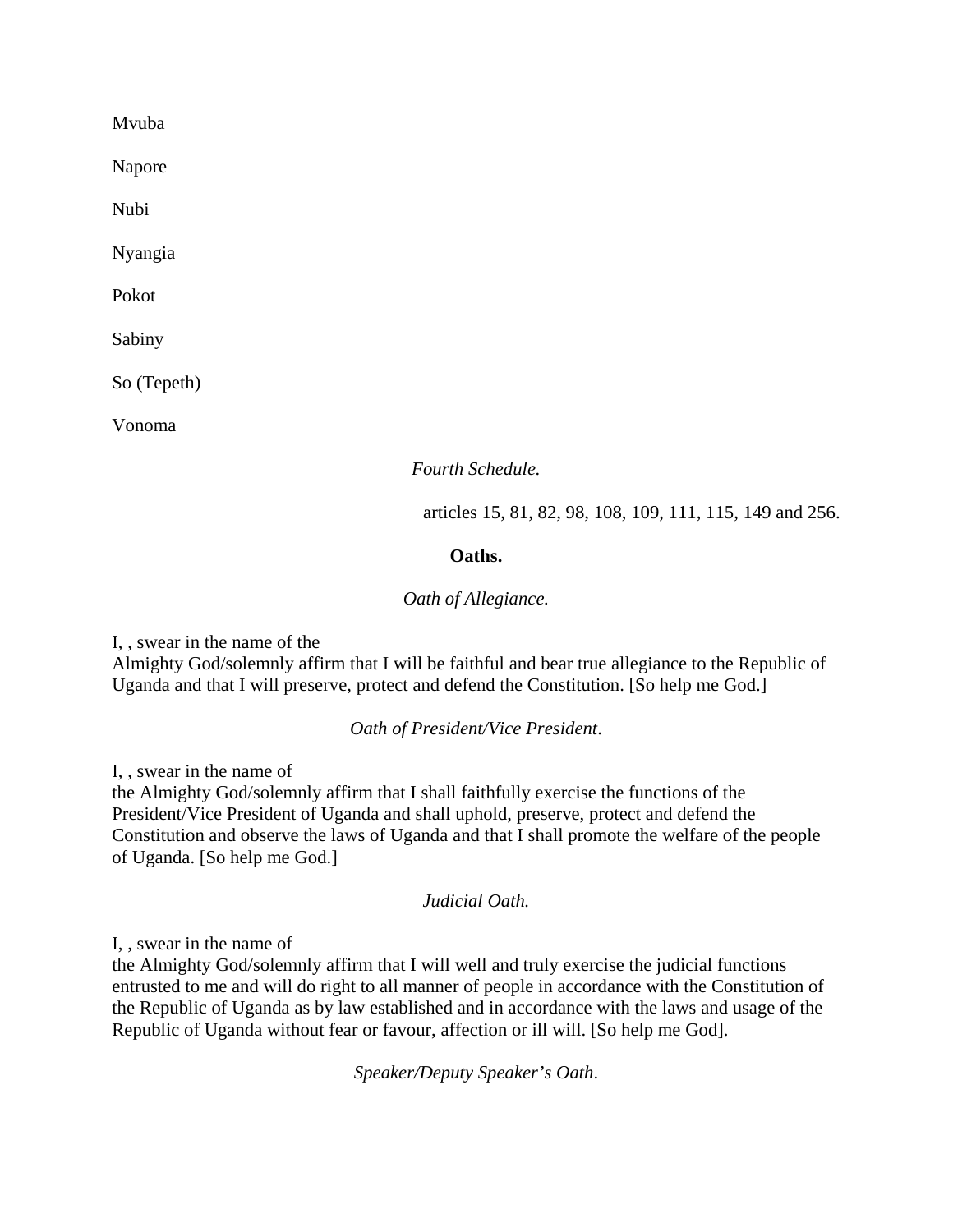I, , swear in the name of

the Almighty God/solemnly affirm that I will at all times well and truly serve the Republic of Uganda in the Office of Speaker/Deputy Speaker and that I will support and uphold the Constitution of the Republic of Uganda as by law established. [So help me God].

### *Oath of Minister* .

### I, , being appointed a

Minister of Uganda swear in the name of the Almighty God/solemnly affirm that I will at all times well and truly serve the Republic of Uganda in the office of a Minister; and that I will support and uphold the Constitution of the Republic of Uganda as by law established; and that I will to the best of my judgment at all times when required, freely give my counsel and advice to the President of Uganda and his/her successors in office as by law established for the good management of the public affairs of the Republic of Uganda; and that I will not directly or indirectly reveal any matter as shall come to my knowledge in the discharge of my duties and committed to my secrecy. [So help me God].

## *Oath of Member of Parliament*.

I, , swear in the name of the Almighty

God/solemnly affirm that I will give faithful service to this Parliament and support and uphold the Constitution of the Republic of Uganda as by law established. [So help me God.]

*Oath of Secretary to the Cabinet*.

I, , being called upon

to exercise the functions of Secretary to the Cabinet of Uganda swear in the name of the Almighty God/solemnly affirm that I will not directly or indirectly reveal such matters as shall be debated by the Cabinet and committed to my secrecy. [So help me God.]

*Fifth Schedule.*

article 178.

# **Areas of cooperation among districts.**

Culture.

Cultural and traditional lands.

Promotion of local languages, crafts and antiquities.

Education.

Inter- and intra-district roads.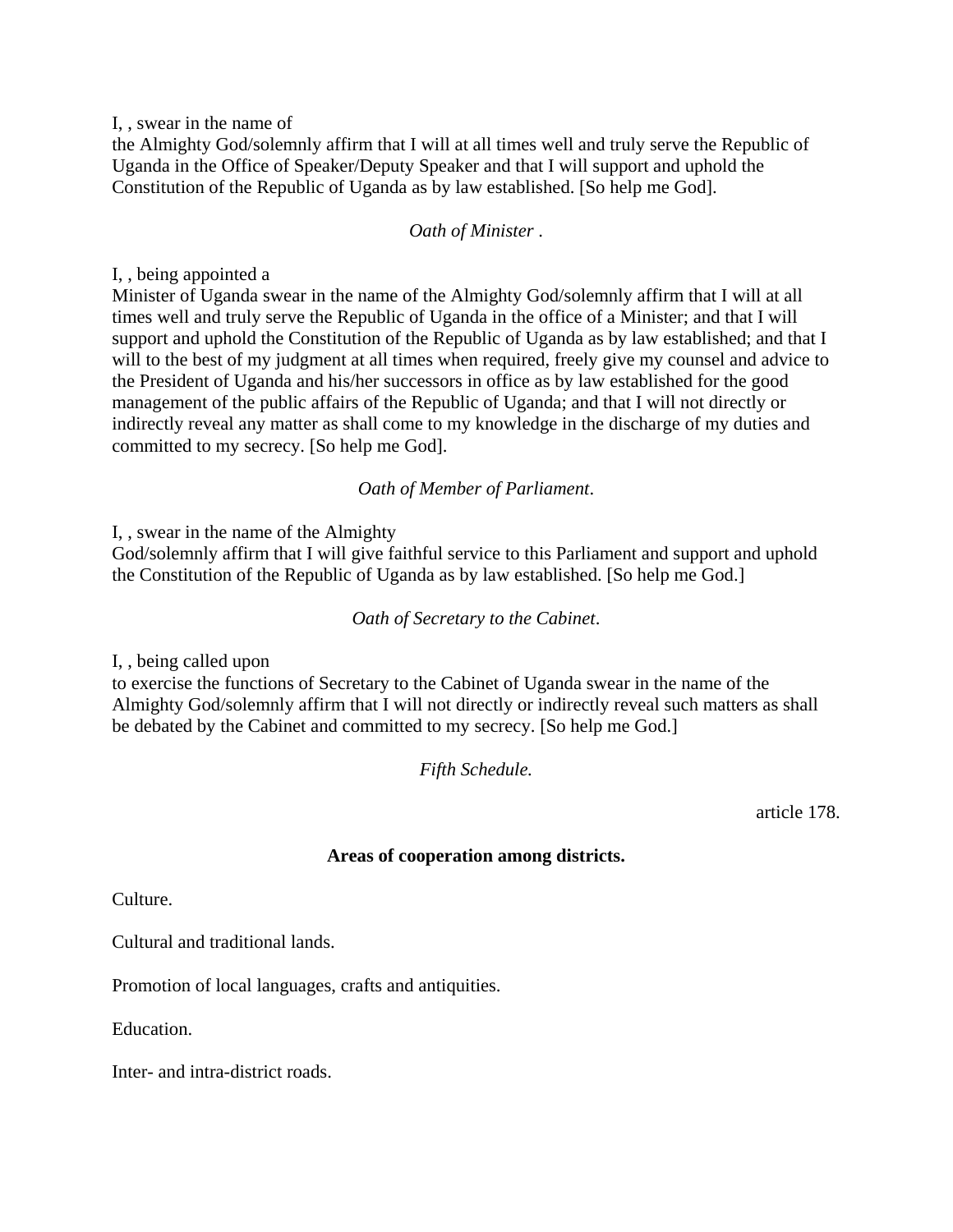Health.

Inter- and intra-district development projects.

Such other matters as the cooperating districts may resolve to be handled in common subject to this Constitution.

*Sixth Schedule.*

article 189.

#### **Functions and services for which Government is responsible.**

Arms, ammunition and explosives.

Defence, security, maintenance of law and order.

Banks, banking, promissory notes, currency and exchange control.

Subject to this constitution, taxation and taxation policy.

Citizenship, immigration, emigration, refugees, deportation, extradition, passports and national identity cards.

Copyrights, patents and trademarks and all forms of intellectual property; incorporation and regulation of business organisations.

Land, mines, mineral and water resources and the environment.

National parks, as may be prescribed by Parliament.

Public holidays.

National monuments, antiquities, archives and public records, as Parliament may determine.

Foreign relations and external trade.

Regulation of trade and commerce.

Making national plans for the provision of services and coordinating plans made by local governments.

National elections.

Energy policy.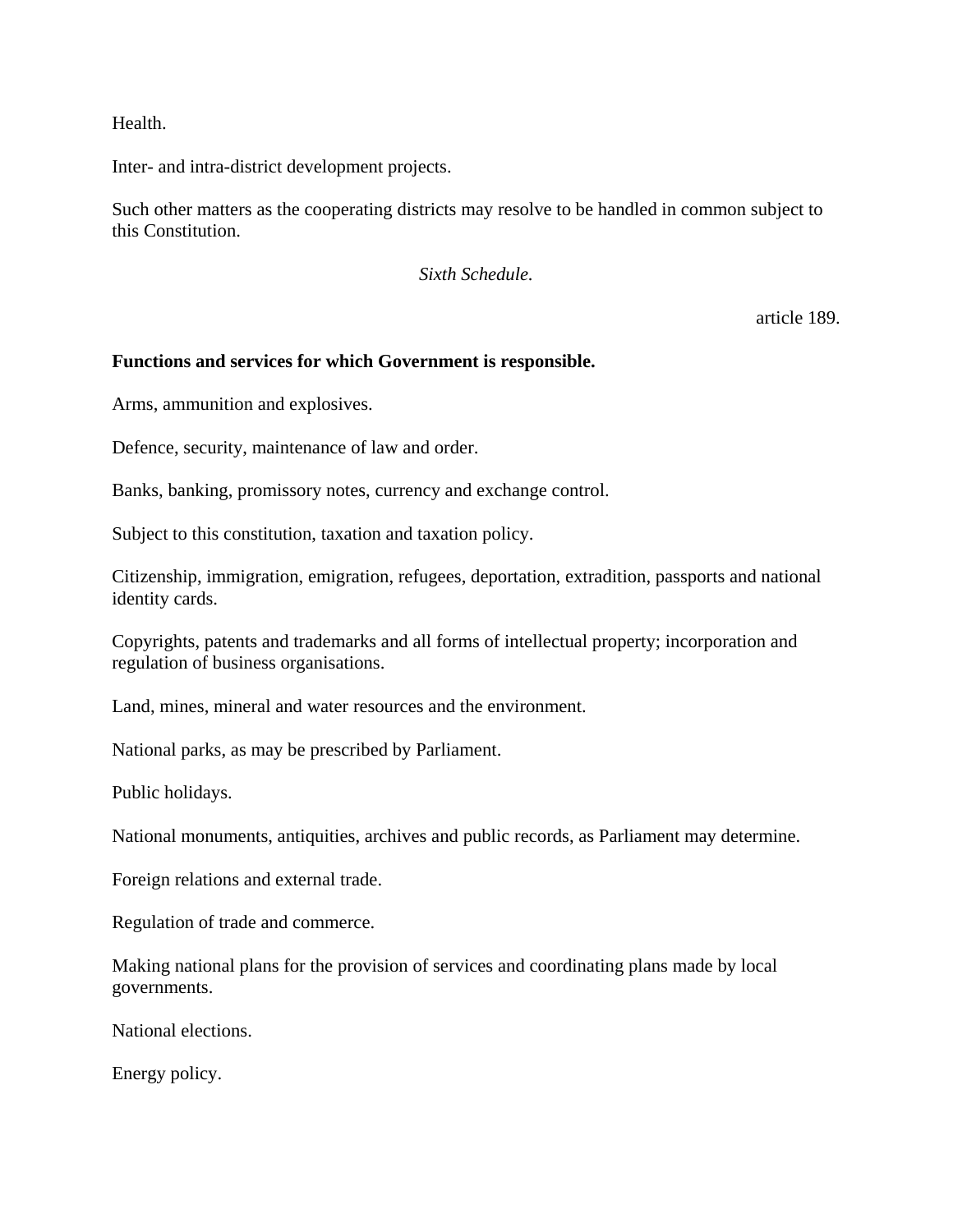Transport and communications policy.

National censuses and statistics.

Public services of Uganda.

The judiciary.

National standards.

Education policy.

National surveys and mapping.

Industrial policy.

Forest and game reserve policy.

National research policy.

Control and management of epidemics and disasters.

Health policy.

Agricultural policy.

Any matter incidental to or connected with the functions and services mentioned in this Schedule.

*Seventh Schedule.*

article 193.

### **Unconditional grant to local governments.**

Unconditional grant is the minimum amount to be paid to the local governments to run the decentralised services. For a given fiscal year, this amount is equal to the amount paid to local governments in the preceding fiscal year for the same items adjusted $<sup>1</sup>$  for general price changes</sup> plus or minus the budgeted cost of running added or subtracted services; calculated in accordance with the following formula—

$$
Y_1 = Y_o + b Y_o + X_1 = (1 + b)Y_o + X_1
$$

Where—

 $Y_1$  is the minimum unconditional grant for the current fiscal